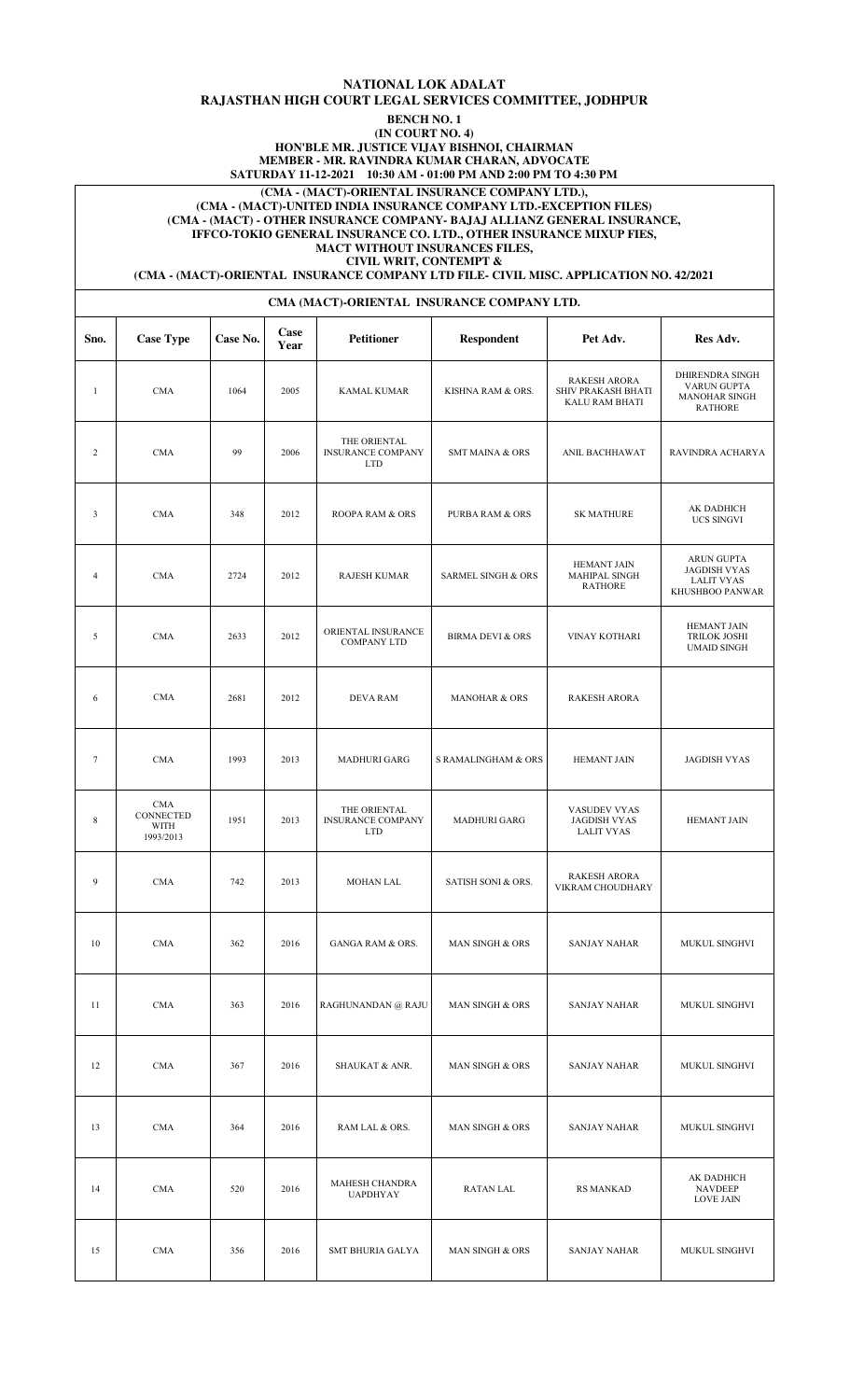| Sno. | <b>Case Type</b>                                    | Case No. | Case<br>Year | <b>Petitioner</b>                    | <b>Respondent</b>                              | Pet Adv.                                                                                                   | Res Adv.                                |
|------|-----------------------------------------------------|----------|--------------|--------------------------------------|------------------------------------------------|------------------------------------------------------------------------------------------------------------|-----------------------------------------|
| 16   | <b>CMA</b>                                          | 359      | 2016         | <b>DALI</b>                          | MAN SINGH & ORS                                | <b>SANJAY NAHAR</b>                                                                                        | MUKUL SINGHVI                           |
| 17   | <b>CMA</b>                                          | 357      | 2016         | <b>TINA</b>                          | MAN SINGH & ORS                                | <b>SANJAY NAHAR</b>                                                                                        | MUKUL SINGHVI<br>NITIN OJHA             |
| 18   | <b>CMA</b>                                          | 443      | 2016         | <b>LALA RAM &amp; ORS</b>            | <b>MAN SINGH &amp; ORS</b>                     | <b>SANJAY NAHAR</b>                                                                                        |                                         |
| 19   | <b>CMA</b>                                          | 1673     | 2016         | ANSINGH                              | <b>JAIRAM &amp; ANR</b>                        | SANDEEP SARUPARIA<br>SUDHIR SARUPARIA<br>PREETI SARUPARIA                                                  | <b>JAGDISH VYAS</b>                     |
| 20   | <b>CMA</b>                                          | 1632     | 2017         | <b>GAURAV PRADHAN</b>                | ORIENTAL INSURANCE<br><b>COMPANY &amp; ORS</b> | NK GURJAR                                                                                                  | AK DADHICH                              |
| 21   | <b>CMA</b><br>CONNECTED<br><b>WITH</b><br>1632/2017 | 1631     | 2017         | <b>BEENA PRADHAN</b>                 | ORIENTAL INSURANCE<br><b>COMPANY &amp; ORS</b> | NK GURJAR                                                                                                  | AK DADHICH                              |
| 22   | <b>CMA</b>                                          | 2699     | 2017         | <b>SMT RAVINDRA</b><br>KANWAR & ORS. | RAMESH CHANDRA &<br>ORS.                       | MAHENDRA TRIVEDI<br>SURABHI YAGNIK                                                                         | PARIKSHIT NAYAK<br>LD KHATRI            |
| 23   | <b>CMA</b>                                          | 1853     | 2017         | <b>SMT MANJU &amp; ORS</b>           | <b>SANTOSH KUMAR &amp; ORS</b>                 | <b>GS RATHORE</b>                                                                                          | <b>ANIL BISSA</b>                       |
| 24   | <b>CMA</b>                                          | 2867     | 2017         | <b>SMT HARSHITA</b>                  | <b>SMT VIDHYA &amp; ORS</b>                    | ANUJ SAHLOT<br>NAMITA SAHLOT<br>ARUN DADHICH                                                               | <b>SUNIL PUROHIT</b>                    |
| 25   | CMA                                                 | 959      | 2017         | TEBREJ                               | NOOR MOHAMMED &<br><b>ORS</b>                  | PR MEHTA                                                                                                   | VINAY KOTHARI                           |
| 26   | <b>CMA</b>                                          | 1414     | 2018         | <b>MUKESH</b>                        | VARDICHAND PARJAPAT<br>& ORS                   | <b>GS RATHORE</b>                                                                                          |                                         |
| 27   | CMA                                                 | 2332     | 2018         | SARLA & ORSA.                        | MEESA RAM & ORS.                               | NARPAT RAM KHILERI                                                                                         |                                         |
| 28   | CMA                                                 | 2627     | 2018         | PUSPA DEVI & ORS.                    | MOHSIN & ORS.                                  | KAILASH TRIVEDI                                                                                            | ADITYA SINGHI                           |
| 29   | <b>CMA</b>                                          | 401      | 2019         | <b>SMT RAM KANWAR &amp;</b><br>ORS.  | ORIENTAL INS.<br>COMPANY LTD.                  | <b>MANISH KUMAR</b><br>PITALIYA<br><b>HARI SINGH</b>                                                       | <b>JAGDISH VYAS</b><br>RS BHATI         |
| 30   | <b>CMA</b>                                          | 2999     | 2019         | <b>TILOK RAM</b>                     | <b>BHARAT KUMAR &amp; ORS</b>                  | <b>RAVI PANWAR</b>                                                                                         |                                         |
| 31   | <b>CMA</b>                                          | 1516     | 2019         | <b>RAHUL TIWARI</b>                  | <b>GANPAT</b>                                  | DEELIP KAWADIA<br><b>GS RATHORE</b>                                                                        | <b>KR MEGHWAL</b>                       |
| 32   | <b>CMA</b>                                          | 398      | 2019         | VISHNU GUPTA                         | MOHD ARMANUDIN &<br>ORS                        | MUKTESH MAHESHWARI<br>VANDANA BHANSALI<br><b>ASHIVINI GEHLOT</b><br>AIDAN CHOUDHARY<br><b>MANAS KHATRI</b> | <b>ABHISHEK SINGH</b><br><b>RATHORE</b> |
| 33   | CMA                                                 | 3376     | 2019         | <b>SMT TULCHAI &amp; ANR</b>         | RAMLAL GURJAR & ANR                            | <b>NARPAT RAM</b>                                                                                          | DEVI LAL VYAS                           |
| 34   | <b>CMA</b>                                          | 2639     | 2019         | <b>DEVILAL</b>                       | RADHESHYAM                                     | <b>MANISH PITALIA</b><br><b>HARI SINGH</b>                                                                 |                                         |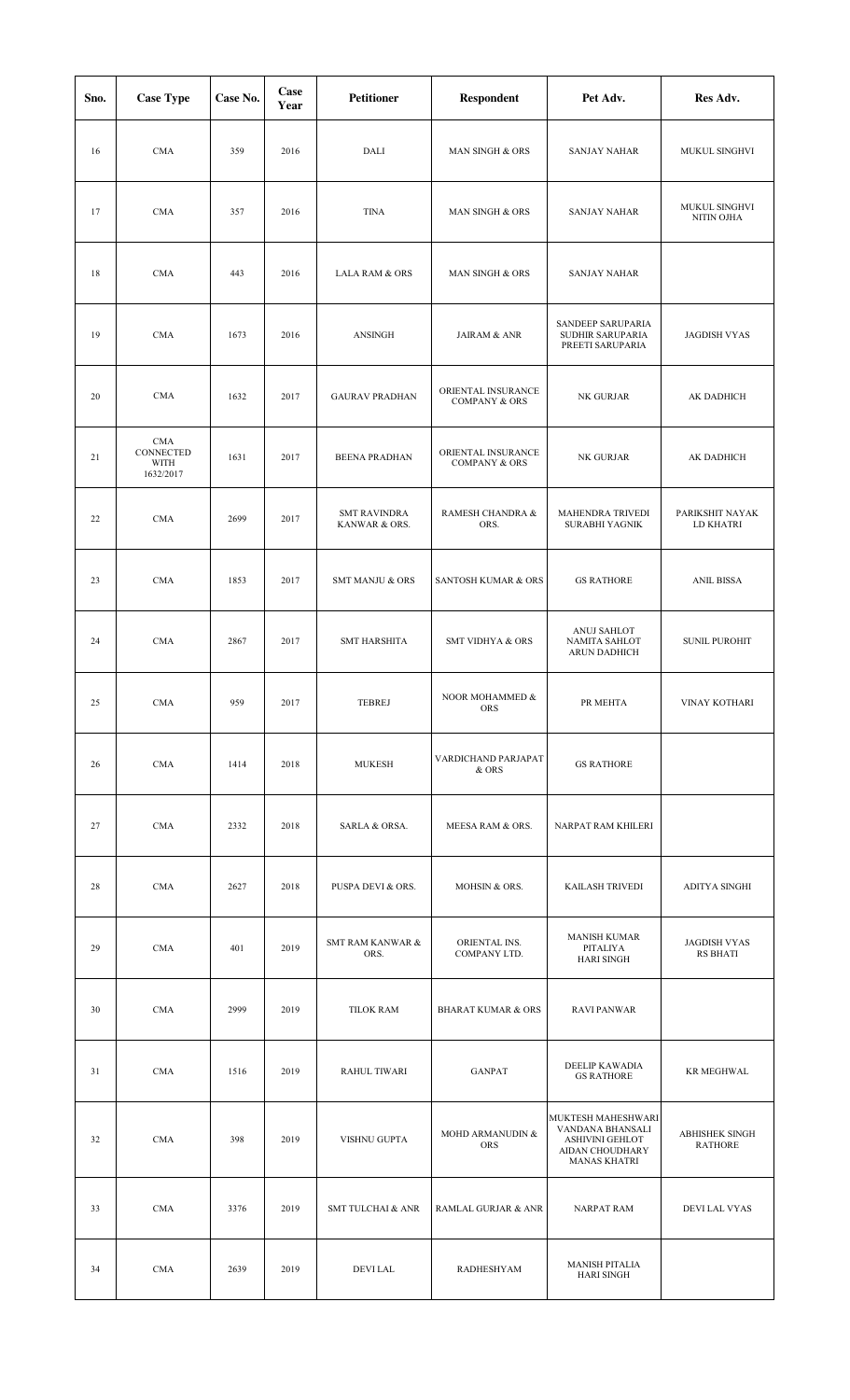| Sno. | <b>Case Type</b>                                 | Case No. | Case<br>Year | Petitioner                              | Respondent                       | Pet Adv.                                                     | Res Adv.                                |
|------|--------------------------------------------------|----------|--------------|-----------------------------------------|----------------------------------|--------------------------------------------------------------|-----------------------------------------|
| 35   | <b>CMA</b>                                       | 3043     | 2019         | <b>SMT MEENAKSHI</b><br><b>SOMPURA</b>  | PAPPU LAL & ORS                  | <b>GAJU SINGH RATHORE</b>                                    | TRS SODHA                               |
| 36   | <b>CMA</b>                                       | 1959     | 2019         | <b>KALYAN SINGH</b>                     | ORIENTAL INS. CO. LTD.<br>& ORS. | DS GAUR                                                      |                                         |
| 37   | <b>CMA</b><br><b>CONNECTED WITH</b><br>1959/2019 | 1960     | 2019         | AMBA LAL                                | ORIENTAL INS. CO. LTD.<br>& ORS. | DS GAUR                                                      | ANIL KUMAR DADHICH                      |
| 38   | <b>CMA</b>                                       | 3620     | 2019         | <b>BHAGWAN RAM</b>                      | PADAM RAJ JAIN & ORS             | ANIL BHANDARI<br><b>DINESH CHOUDHARY</b>                     | MUKUL SINGHVI                           |
| 39   | <b>CMA</b>                                       | 397      | 2019         | SMT MADHU SINGH                         | MOHD ARMANUDIN &<br><b>ORS</b>   | MUKTESH MAHESHWARI                                           | <b>ABHISHEK SINGH</b><br><b>RATHORE</b> |
| 40   | <b>CMA</b>                                       | 1279     | 2019         | ANITA DEVI & ORS.                       | DEEPA RAM & ORS.                 | RAJESH PANWAR<br>MS SONI                                     | ADITYA SINGHI                           |
| 41   | <b>CMA</b>                                       | 126      | 2020         | <b>ISHWAR SINGH</b><br><b>SISHODIYA</b> | <b>DALPAT SINGH</b><br>CHOUHAN   | <b>SAJJAN SINGH</b>                                          | <b>JAGDISH VYAS</b>                     |
| 42   | <b>CMA</b>                                       | 1028     | 2020         | <b>SHANKAR @ SHANKAR</b><br>LAL         | THE ORIENTAL INS. COM.<br>LTD.   | RAMESH PUROHIT<br><b>AVINASH BHATI</b><br>MS SHEIKH          | LEELADHAR KHATRI                        |
| 43   | <b>CMA</b>                                       | 1399     | 2020         | SMT SANJU & ANR                         | <b>DILKHUSH &amp; ORS</b>        | <b>NARPAT RAM</b>                                            | SHRIRAM CHOUDHARY<br>SUBHASH CHOUDHARY  |
| 44   | <b>CMA</b>                                       | 633      | 2020         | $\mbox{GHANSHYAM VAISHNAV}$             | ORIENTAL INS. CO. LTD.<br>& ORS. | <b>RAKESH MATORIA</b><br>SHAKUNTALA MATORIA<br>DEEPAK KORPAL | <b>SUNIL VYAS</b><br>NK GURJAR          |
| 45   | <b>CMA</b>                                       | 515      | 2020         | <b>SUNIL KUMAR</b>                      | <b>HARIJINDRA SINGH</b>          | SURYADEEP BISHNOI                                            | UCS SINGHVI                             |
| 46   | <b>CMA</b>                                       | 485      | 2021         | <b>MUKESH</b>                           | RAJENDRA SINGH                   | <b>RAGHUVEER SINGH</b><br><b>BHATI</b>                       |                                         |

## **(CMA - (MACT)-UNITED INDIA INSURANCE COMPANY LTD.-EXCEPTION FILES)**

| 47 | <b>CMA</b>                                                | 576 | 2004 | <b>MAGHA RAM</b>                    | <b>RAJU GIRI</b>                     | <b>GR PUNIA</b><br><b>RS CHOUDHARY</b>                                                         | <b>JAGDISH VYAS</b><br><b>BD PUROHIT</b>                      |
|----|-----------------------------------------------------------|-----|------|-------------------------------------|--------------------------------------|------------------------------------------------------------------------------------------------|---------------------------------------------------------------|
| 48 | <b>CMA</b><br><b>CONNECTED</b><br><b>WITH</b><br>576/2004 | 575 | 2004 | <b>MAGHA RAM</b>                    | DHARMURAM & ORS                      | <b>GR PUNIA</b><br><b>RS CHOUDHARY</b><br><b>YP KHILERI</b><br>RD POTALIYA<br><b>JR CHAWEL</b> |                                                               |
| 49 | <b>CMA</b><br>CONNECTED<br>WITH<br>576/2004               | 577 | 2004 | <b>MAGHA RAM</b>                    | <b>SOHAN SINGH</b>                   | <b>GR PUNIA</b><br><b>RS CHOUDHARY</b><br><b>YP KHILERI</b><br>RD POTALIYA<br><b>JR CHAWEL</b> | <b>BD PUROHIT</b><br><b>JAGDISH VYAS</b><br><b>AMIT MEHTA</b> |
| 50 | <b>CMA</b>                                                | 684 | 2012 | UNITED INDIA INSU. CO<br><b>LTD</b> | <b>SMT CHANDRAKALA &amp;</b><br>ORS. | <b>JAGDISH VYAS</b>                                                                            | <b>SANJAY NAHAR</b>                                           |
| 51 | <b>CMA</b>                                                | 569 | 2018 | <b>SMT KAMLA DEVI &amp; ORS</b>     | <b>GANGA RAM &amp; ORS</b>           | <b>NS KHILERI</b>                                                                              | <b>JAGDISH VYAS</b><br>NK JOSHI                               |
|    |                                                           |     |      |                                     |                                      |                                                                                                |                                                               |

## **(CMA - (MACT) - OTHER INSURANCE COMPANY- BAJAJ ALLIANZ GENERAL INSURANCE**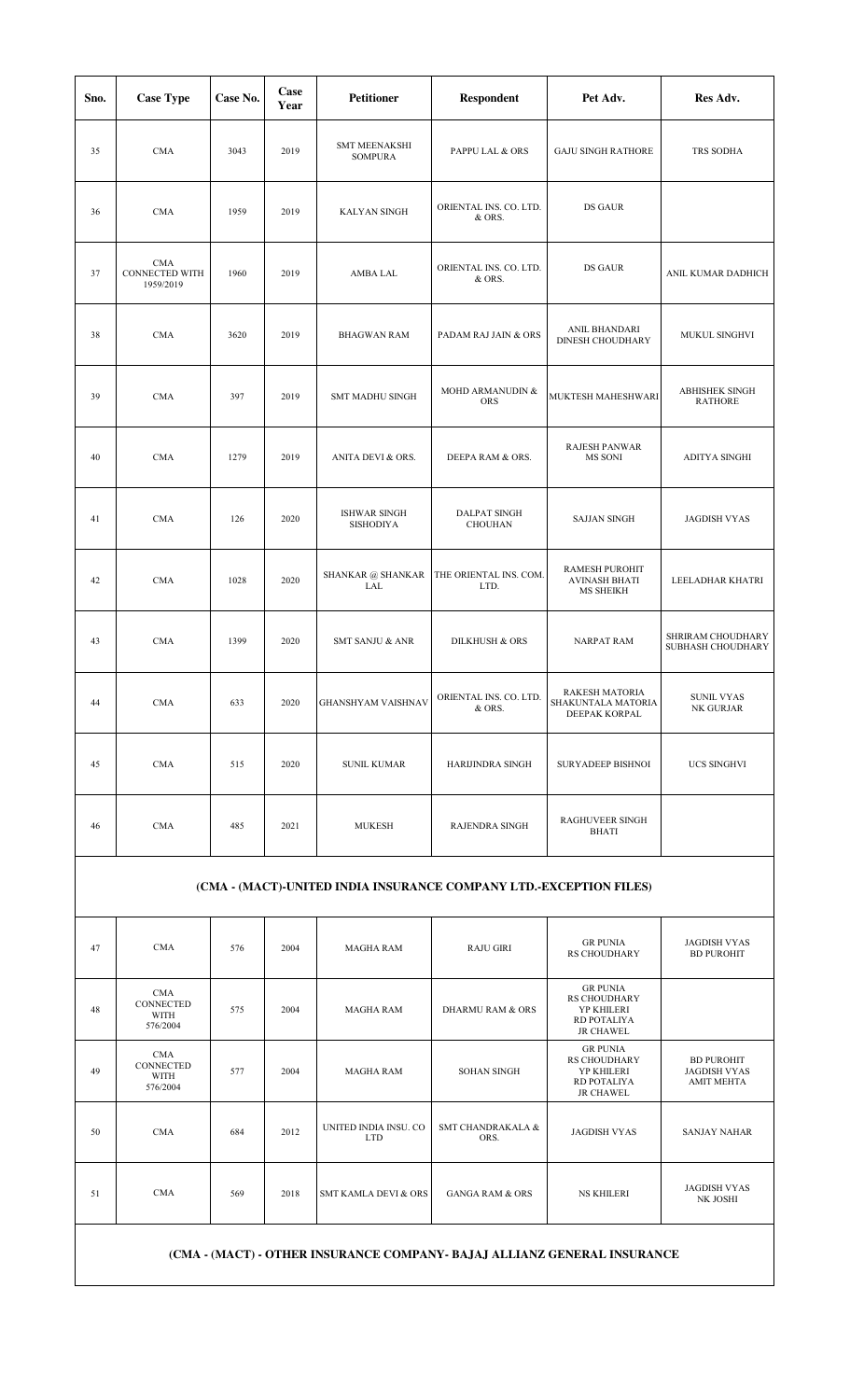| Sno. | <b>Case Type</b> | Case No. | Case<br>Year | <b>Petitioner</b>                                               | Respondent                                        | Pet Adv.                                                                                      | Res Adv.                                                  |
|------|------------------|----------|--------------|-----------------------------------------------------------------|---------------------------------------------------|-----------------------------------------------------------------------------------------------|-----------------------------------------------------------|
| 52   | <b>CMA</b>       | 2096     | 2007         | SMT SITA DEVI & ANR                                             | <b>GOVIND SINGH &amp; ANR</b>                     | NA RAJPUROHIT<br>PAWAN OJHA                                                                   | VIRENDRA AGARWAL<br>MUKUL SINGHVI                         |
| 53   | <b>CMA</b>       | 2233     | 2007         | BAJAJ ALIIANZ GENERAL<br><b>INSURANCE COMPANY</b><br><b>LTD</b> | <b>SMT GENI</b>                                   | VIRENDRA AGARWAL                                                                              | MUKUL SINGHVI                                             |
| 54   | <b>CMA</b>       | 283      | 2010         | KAILASH KUMAR                                                   | <b>SUBAN KHAN</b>                                 | SURENDRA SURANA<br><b>SS CHAMPAWAT</b><br><b>BALU SINGH</b>                                   |                                                           |
| 55   | <b>CMA</b>       | 4253     | 2011         | BAJAJ ALIIANZ GENERAL<br><b>INSURANCE COMPANY</b><br><b>LTD</b> | <b>GOPI LAL NAYAK &amp; ORS</b>                   | RK SINGHAL                                                                                    | <b>MANISH PITALIA</b><br><b>FARZAND ALI</b><br>ZAFAR KHAN |
| 56   | <b>CMA</b>       | 1757     | 2011         | <b>NIRMAL PURI</b>                                              | SARTAJ HUSSAIN & ANR                              | <b>MANISH PITALIA</b>                                                                         | VINAY KOTHARI                                             |
| 57   | <b>CMA</b>       | 978      | 2011         | <b>SMT DHAPU BAI &amp; ORS</b>                                  | <b>GAFFAR KHAN &amp; ORS</b>                      | <b>RS MANKAD</b>                                                                              | <b>GOPAL BOSE</b>                                         |
| 58   | <b>CMA</b>       | 2532     | 2011         | SMT SONI & ANR                                                  | <b>BABU LAL &amp; ANR</b>                         | <b>LR PUNIA</b>                                                                               | <b>GOPAL BOSE</b>                                         |
| 59   | <b>CMA</b>       | 2655     | 2011         | <b>SMT SUSHILA &amp; ORS</b>                                    | <b>RAVINDRA &amp; ANR</b>                         | RAJENDRA CHARAN                                                                               | RK SINGHAL<br>DHANPAT CHOUDHARY                           |
| 60   | <b>CMA</b>       | 475      | 2011         | <b>BADA RAM</b>                                                 | <b>SHASHI PRAKASH &amp; ORS</b>                   | SURENDRA SURANA<br><b>BALLU SINGH</b><br>RAJESH PANWAR                                        | SANTOSH CHOUDHARY                                         |
| 61   | <b>CMA</b>       | 3748     | 2011         | <b>SMT SUSHILA &amp; ORS</b>                                    | PINTU & ORS                                       | PARIKSHIT NAYAK                                                                               | MUKTESH MAHESHWARI                                        |
| 62   | <b>CMA</b>       | 2847     | 2011         |                                                                 | SMT KANTA BANG & ORS RAJENDRA SINGH & ORS         | <b>RAJESH PANWAR</b>                                                                          | MUKTESH MAHESHWARI                                        |
| 63   | <b>CMA</b>       | 3288     | 2011         | CHAMPA LAL                                                      | NEERAJ AND ORS                                    | <b>RAJESH PANWAR</b><br>PUKHRAJ GUPTA<br><b>GAURAV MARU</b><br>HS JODHA<br><b>RAVI PANWAR</b> | <b>GOPAL MEGHWAL</b><br>DS UDAWAT                         |
| 64   | <b>CMA</b>       | 290      | 2012         | <b>SMT SAROJ &amp; ANR</b>                                      | <b>MOHD IMRAN &amp; ANR</b>                       | RAMESH PUROHIT<br>MS SHEIKH                                                                   | VINAY KOTHARI                                             |
| 65   | <b>CMA</b>       | 2513     | 2012         | RAJENDRA SINGH                                                  | BHAGWAN LAL & ORS.                                | <b>RS MANKAD</b>                                                                              |                                                           |
| 66   | <b>CMA</b>       | 2206     | 2012         | LEELA DEVI & ORS                                                | LEKHRAJ                                           | DM VYAS<br>NM VYAS                                                                            | SANTOSH CHOUDHARY                                         |
| 67   | <b>CMA</b>       | 156      | 2012         | TAGA RAM & ORS                                                  | PAPPU RAM & ORS                                   | VIJAY KUMAR VYAS<br><b>MS RATHORE</b><br><b>ASHOK ASHOPA</b>                                  | DALIP SINGH UDAWAT                                        |
| 68   | <b>CMA</b>       | 2526     | 2012         | SRI KISHAN KEWATIA                                              | <b>FIROZ KHAN &amp; ORS</b>                       | <b>RAJESH PANWAR</b><br><b>MOHAN RAM</b><br>CHOUDHARY                                         | VINAY KOTHARI                                             |
| 69   | <b>CMA</b>       | 2378     | 2012         | SHANKER LAL @<br><b>BHUREYA</b>                                 | <b>M/S JAIN BLOCK</b><br><b>CARRIER &amp; ORS</b> | PARIKSHIT NAYAK                                                                               |                                                           |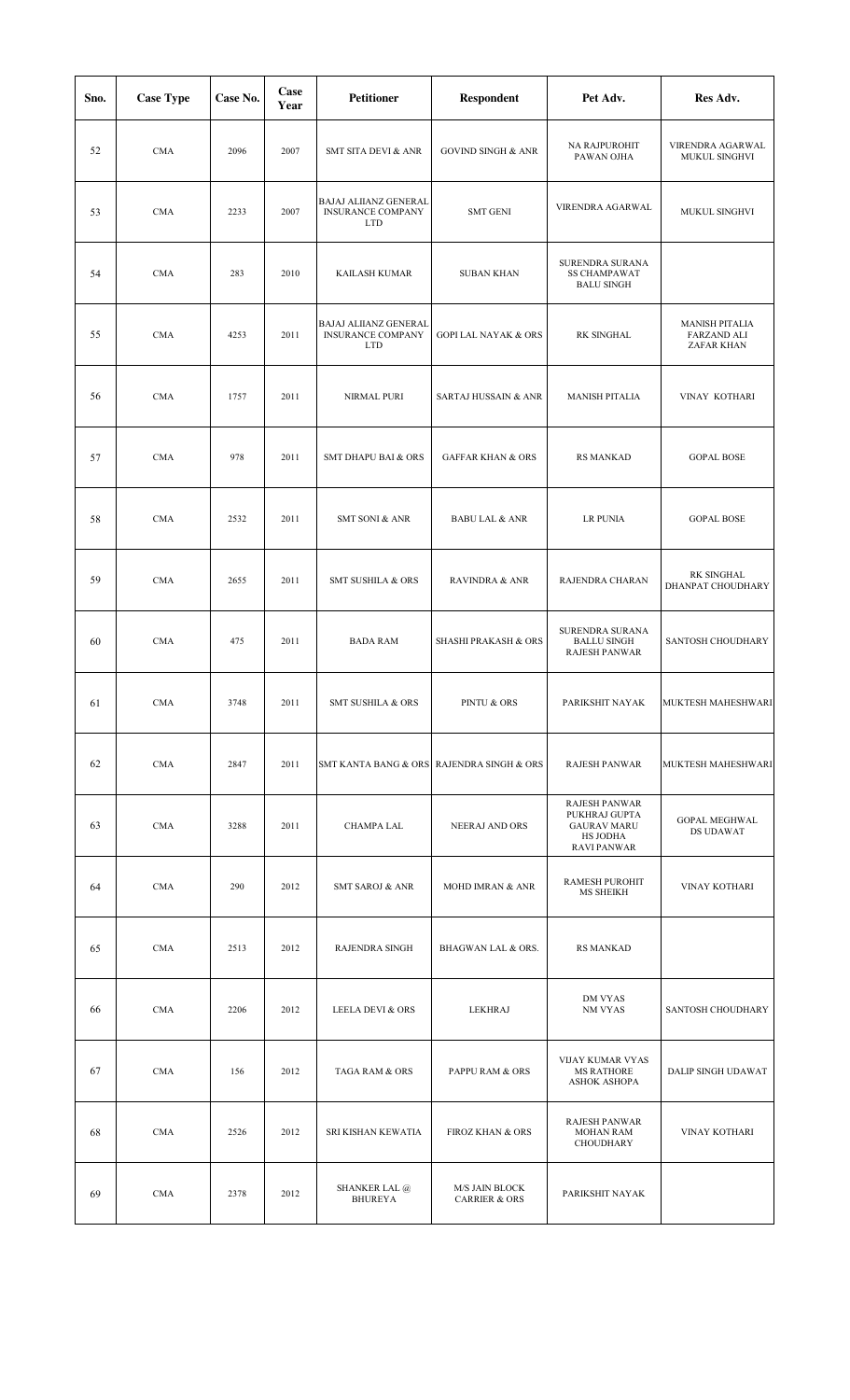| Sno. | <b>Case Type</b> | Case No. | Case<br>Year | <b>Petitioner</b>                 | <b>Respondent</b>                                                      | Pet Adv.                                                                    | Res Adv.                                            |
|------|------------------|----------|--------------|-----------------------------------|------------------------------------------------------------------------|-----------------------------------------------------------------------------|-----------------------------------------------------|
| 70   | <b>CMA</b>       | 279      | 2012         | <b>SMT NEETUBALA</b>              | <b>GOPAL SARGARA &amp; ORS</b>                                         | <b>VL THANVI</b><br>NITIN OJHA                                              | DS UDAWAT<br><b>DD KALLA</b>                        |
| 71   | <b>CMA</b>       | 836      | 2012         | SMT KAMLA DEVI & ORS              | HANUMAN GEHLOT &<br><b>ANR</b>                                         | SK JOSHI<br>ARUN DADHICH                                                    | MUKTESH MAHESHWARI                                  |
| 72   | <b>CMA</b>       | 2015     | 2012         | <b>HIMMAT SINGH</b>               | <b>SUKH LAL</b>                                                        | PARIKSHIT NAYAK                                                             |                                                     |
| 73   | <b>CMA</b>       | 1612     | 2012         | <b>GANESH LAL</b>                 | JITENDRA SINGH                                                         | <b>MANISH PITALIA</b>                                                       | MUKTESH MAHESHWARI                                  |
| 74   | <b>CMA</b>       | 2185     | 2012         | <b>GORA DEVI</b>                  | MOHD. IMRAN                                                            | <b>RAMESH PUROHIT</b>                                                       | DS UDAWAT                                           |
| 75   | <b>CMA</b>       | 1871     | 2013         | <b>SMT BABITA &amp; ANR</b>       | <b>BHOORA RAM &amp; ANR</b>                                            | <b>BL BHATI</b>                                                             | RK BISHNOI<br>VINAY KOTHARI                         |
| 76   | <b>CMA</b>       | 2279     | 2013         | SMT KAMLA ACHARYA &<br><b>ANR</b> | VIKRAM BAROT & ANR                                                     | <b>SURESH KUMBHAT</b><br>KULDEEP PUROHIT                                    | VINAY KOTHARI                                       |
| 77   | <b>CMA</b>       | 2280     | 2013         | SMT KAMLA ACHARYA &<br>ORS        | VIKRAM BAROT & ORS                                                     | SURESH SHRIMALI<br>KULDEEP PUROHIT                                          |                                                     |
| 78   | <b>CMA</b>       | 523      | 2013         | <b>GAJENDRA KUMAR</b>             | JAIPAL SINGH & ORS                                                     | <b>RAVI PANWAR</b>                                                          | VINAY KOTHARI                                       |
| 79   | <b>CMA</b>       | 1895     | 2013         | DHARMENDRA                        | <b>BAJAJ ALLIANZ</b><br><b>GENERAL INSURANCE</b><br><b>COMPANY LTD</b> | NARESH KHATRI                                                               | MUKTESH MAHESHWARI                                  |
| 80   | <b>CMA</b>       | 163      | 2013         | <b>SMT KHETU DEVI &amp; ORS</b>   | <b>SHIV DAYAL &amp; ORS</b>                                            | <b>KR CHOUDHARY</b><br><b>SHARWAN KALA</b>                                  | MUKTESH MAHESHWARI                                  |
| 81   | <b>CMA</b>       | 2014     | 2013         | <b>SMT RAMI &amp; ORS</b>         | PARMARAM @<br>PREMNARAYAN & ORS                                        | RK BISHNOI                                                                  |                                                     |
| 82   | <b>CMA</b>       | 217      | 2013         | SMT ARUNA KANWAR &<br>ORS         | <b>BHUPENDRA SINGH &amp;</b><br><b>ORS</b>                             | <b>MANOJ BHANDARI</b>                                                       | MUKTESH MAHESHWARI                                  |
| 83   | <b>CMA</b>       | 584      | 2013         | DHARMENDRA                        | VIJAY SINGH & ORS.                                                     | SANDEEP SARUPARIA<br>SUDHIR SARUPARIA<br>PREETI SARUPARI                    | VD VYAS<br><b>JAGDISH VYAS</b><br><b>LALIT VYAS</b> |
| 84   | <b>CMA</b>       | 1899     | 2014         | KAMLA & ORS                       | <b>RAKESH &amp; ORS</b>                                                | VN KALLA                                                                    | VINAY KOTHARI<br><b>RAVI BHANSALI</b>               |
| 85   | <b>CMA</b>       | 1375     | 2014         | KHIVNI @ DHANNI DEVI              | <b>RAJESH SINGH &amp; ORS</b>                                          | MAHAVEER PRASAD<br><b>PAREEK</b><br><b>MANOJ PAREEK</b>                     | VINAY KOTHARI                                       |
| 86   | <b>CMA</b>       | 411      | 2014         | MUKESH KARNAWAT                   | DIKSHANT SOLANKI &<br><b>ORS</b>                                       | CHETAN PRAKASH SONI<br>SMT SARITA SONI<br>AJU N JOSH<br><b>RAMESH KUMAR</b> | <b>VINAY KOTHARI</b>                                |
| 87   | <b>CMA</b>       | 118      | 2014         | KHETU DEVI                        | MUKHTIYAR ALI                                                          | RAJESH CHOUDHARY                                                            |                                                     |
| 88   | <b>CMA</b>       | 719      | 2014         | <b>SITA RAM</b>                   | <b>BAJAJ ALLIANZ</b><br><b>GENERAL INSURANCE</b><br><b>COMPANY LTD</b> | <b>MANISH PITALIA</b>                                                       | DHANPAT CHOUDHARY                                   |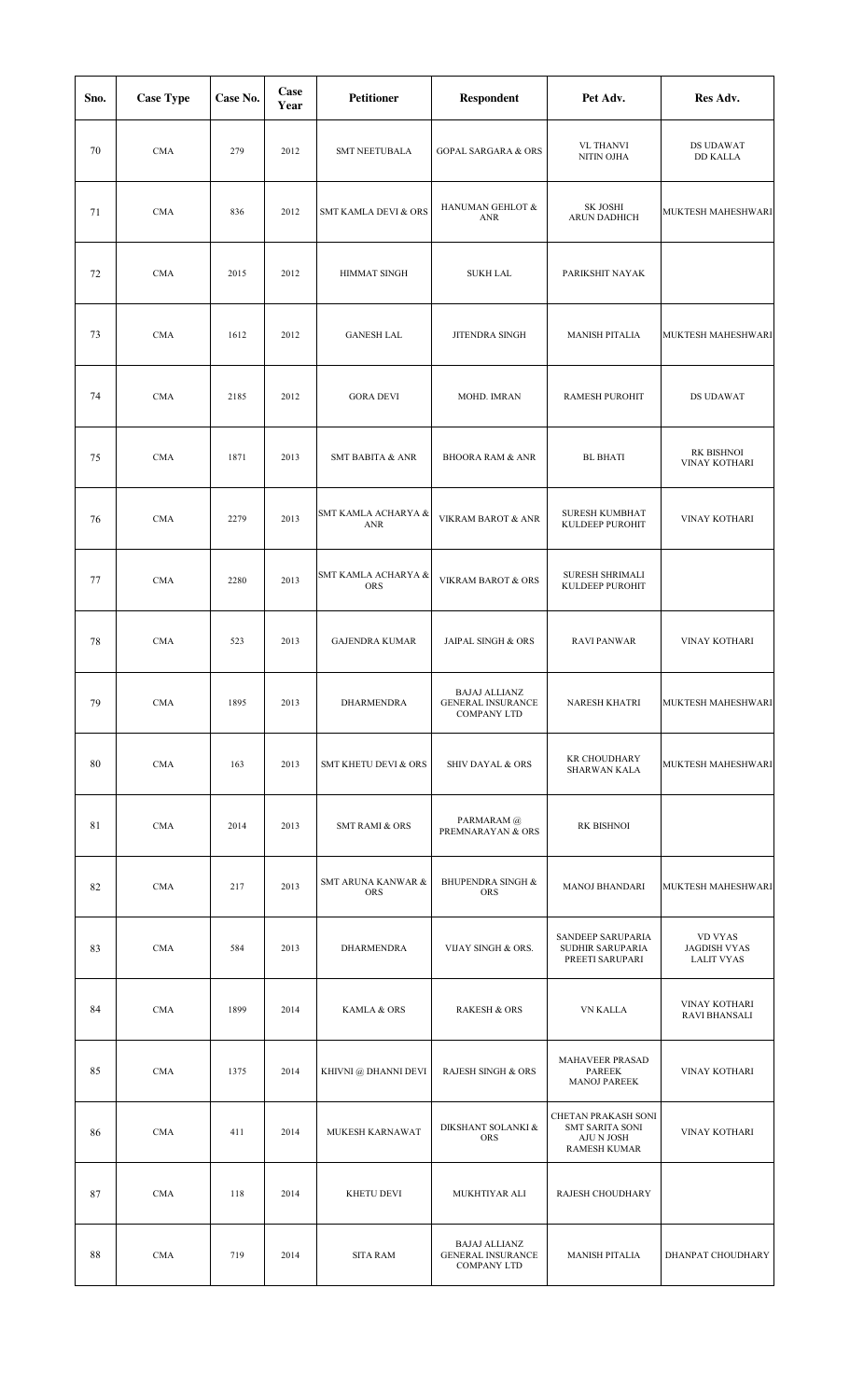| Sno. | <b>Case Type</b>                      | Case No. | Case<br>Year | <b>Petitioner</b>                                                      | Respondent                     | Pet Adv.                                                                      | Res Adv.                                                                                |
|------|---------------------------------------|----------|--------------|------------------------------------------------------------------------|--------------------------------|-------------------------------------------------------------------------------|-----------------------------------------------------------------------------------------|
| 89   | <b>CMA</b>                            | 317      | 2014         | <b>KHEMA RAM</b>                                                       | <b>BABU LAL &amp; ANR</b>      | <b>KR CHOUDHARY</b><br><b>SHARWAN KALA</b>                                    | <b>VINAY KOTHARI</b>                                                                    |
| 90   | <b>CMA</b>                            | 1475     | 2014         | <b>MOHAN LAL</b>                                                       | TEJAS DESAI & ORS.             | RICHIN SURANA<br>SHEKAR MEWARA<br><b>GAURAV VYAS</b>                          | SANTOSH CHOUDHARY                                                                       |
| 91   | <b>CMA</b>                            | 878      | 2015         | KARNA RAM & A NR                                                       | HIRA RAM & ANR                 | DR VISHNOI                                                                    | <b>JAGDISH VYAS</b><br>PRAMOD ARORA                                                     |
| 92   | <b>CMA</b>                            | 1827     | 2015         | <b>BAJAJ ALLIANZ</b><br><b>GENERAL INSURANCE</b><br><b>COMPANY LTD</b> | SAGA RAM @ HAGA RAM<br>& ORS   | VASUDEV VYAS<br><b>JAGDISH VYAS</b><br><b>LALIT VYAS</b><br><b>KIRAN VYAS</b> | <b>RAVI PANWAR</b>                                                                      |
| 93   | <b>CMA</b>                            | 1828     | 2015         | <b>BAJAJ ALLIANZ</b><br><b>GENERAL INSURANCE</b><br><b>COMPANY LTD</b> | SAGA RAM @ HAGA RAM<br>& ORS   | VASUDEV VYAS<br><b>JAGDISH VYAS</b><br><b>LALIT VYAS</b><br><b>KIRAN VYAS</b> | <b>RAVI PANWAR</b><br>RAVINDRA ACHARYA<br><b>BHANWAR LAL PATEL</b><br>SANTOSH CHOUDHARY |
| 94   | <b>CMA</b>                            | 654      | 2015         | <b>MEHUL KUMAR</b>                                                     | NEELAV MEHATA                  | <b>RAVI PANWAR</b>                                                            | <b>JAGDISH VYAS</b>                                                                     |
| 95   | CMA<br>CONNECTED<br>WITH<br>654/2015  | 652      | 2015         | <b>MAYUR KUMAR</b>                                                     | NEELAV MEHATA                  | <b>RAVI PANWAR</b>                                                            |                                                                                         |
| 96   | <b>CMA</b>                            | 2356     | 2015         | <b>SMT NAFISA &amp; ANR</b>                                            | <b>NAHAR SINGH &amp; ORS</b>   | <b>GS RATHORE</b>                                                             |                                                                                         |
| 97   | <b>CMA</b>                            | 703      | 2015         | <b>SHASHI DEVI</b>                                                     | ARJUN SINGH & ORS              | SHREYANSH MARDIA                                                              | SHAMBOO SINGH<br><b>JAGDISH VYAS</b>                                                    |
| 98   | <b>CMA</b>                            | 1239     | 2015         | <b>BIMLA DEVI</b>                                                      | NETRAM & ORS.                  | HR CHAWLA                                                                     | TRILOK JOSHI<br>SANTOSH CHOUDHARY                                                       |
| 99   | <b>CMA</b>                            | 2226     | 2015         | <b>BHANWARI DEVI &amp; ORS</b>                                         | <b>NARAYAN SINGH &amp; ORS</b> | RAVINDRA ACHARYA<br>SAVITA ACHARYA<br>AMITABH ACHARYA                         | NITIN OJHA<br>DEVILAL RAWLA                                                             |
| 100  | <b>CMA</b>                            | 72       | 2015         | DEEPAK KUMAR                                                           | CHATRA @ CHATAR LAL<br>$&$ ORS | PRADEEP SHAH<br><b>SANDEEP SHAH</b>                                           | VINAY KOTHARI<br>SANTOSH CHOUDHARY                                                      |
| 101  | <b>CMA</b>                            | 2187     | 2015         | <b>BHAGIRATH</b>                                                       | BAJAJ GEN. INS. COM.<br>LTD.   | <b>SK POONIA</b><br>PR MEGHWAL                                                | VINAY KOTHARI<br><b>AMIT MEHTA</b>                                                      |
| 102  | <b>CMA</b>                            | 2499     | 2016         | RAJEDNRA RAO                                                           | <b>BHAGWATI LAL &amp; ORS</b>  | <b>GS RATHORE</b>                                                             | <b>LOVE JAIN</b><br>DHANPAT CHOUDHARY                                                   |
| 103  | <b>CMA</b>                            | 2755     | 2016         | SAROJ KANWAR & ORS.                                                    | HARDEEP SINGH & ORS.           | <b>IS RATHORE</b><br><b>SK SANKHLA</b><br><b>BS PATAWAT</b>                   | MS BHATI                                                                                |
| 104  | <b>CMA</b>                            | 1497     | 2016         | RAJU DEVI & ORS.                                                       | LALU RAM & ORS.                | <b>GS RATHORE</b>                                                             | <b>JVS DEORA</b><br>SANTOSH CHOUDHARY                                                   |
| 105  | <b>CMA</b>                            | 1980     | 2016         | SNT GEETA DEVI & ORS                                                   | <b>ASHOK KUMAR &amp; ORS</b>   | <b>MR PATEL</b>                                                               | DHANPAT CHOUDHARY                                                                       |
| 106  | <b>CMA</b>                            | 997      | 2016         | NEMI & ORS.                                                            | <b>RAJESH KUMAR &amp; ORS</b>  | <b>JASWANT SUTHAR</b><br>SHAUKAT ALI<br><b>SK BHATI</b>                       | <b>BL BHATI</b>                                                                         |
| 107  | CMA<br>CONNECTED WITH<br>CMA 997/2016 | 854      | 2016         | VIMLA @ BIMLA & ORS.                                                   | RAJESH KUMAR & ORS             | <b>SK SANKHLA</b><br><b>IS RATHORE</b>                                        |                                                                                         |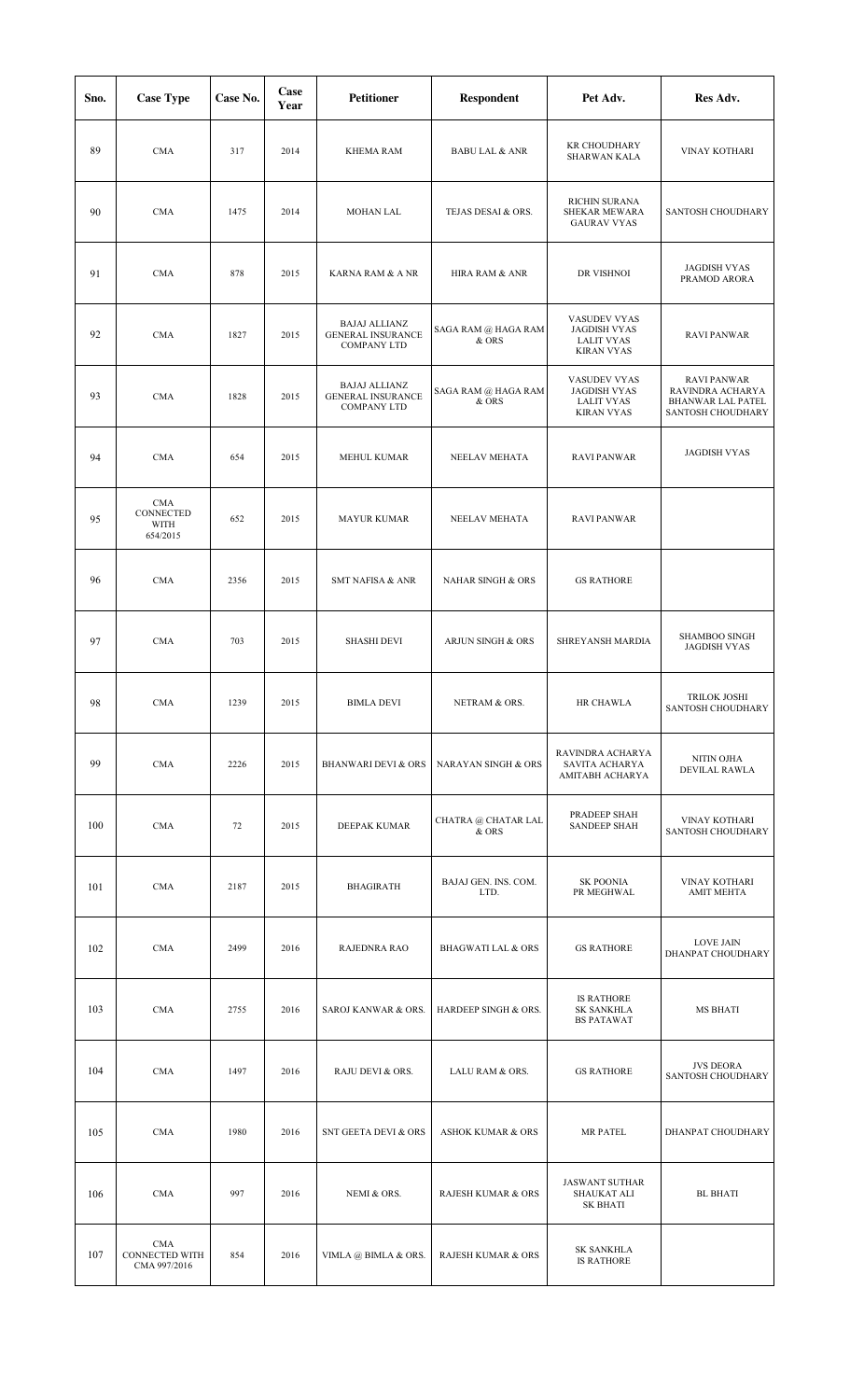| Sno. | <b>Case Type</b> | Case No. | Case<br>Year | <b>Petitioner</b>             | <b>Respondent</b>                        | Pet Adv.                                                    | Res Adv.                                               |
|------|------------------|----------|--------------|-------------------------------|------------------------------------------|-------------------------------------------------------------|--------------------------------------------------------|
| 108  | CMA              | 2425     | 2016         | RADHEY SHYAM                  | RACH NAYAR & ORS.                        | RAMESH PUROHIT<br>NK GURJAR<br>ARVIND CHOUDHARY             | VIPUL SINGHVI                                          |
| 109  | <b>CMA</b>       | 851      | 2017         | SMT KAMLA & ORS.              | <b>BHERU SINGH &amp; ORS.</b>            | <b>NS KHILERY</b>                                           | DHANPAT CHOUDHARY<br>KAMLESH CHOUDHARY<br>YUVRAJ SONEL |
| 110  | <b>CMA</b>       | 3383     | 2017         | SONAKI                        | VIKRAM SINGH & ORS.                      | <b>RAVI PANWAR</b>                                          | SANTOSH CHOUDHARY                                      |
| 111  | <b>CMA</b>       | 756      | 2017         | SMT SONI DEVI & ANR           | <b>BAJRAN &amp; ORS</b>                  | <b>RAJESH PANWAR</b><br>MS SONI                             | VIPUL SINGHVI                                          |
| 112  | <b>CMA</b>       | 2788     | 2018         | <b>SMT CHUKI &amp; ORS</b>    | MUKESH KUMAR & ORS                       | <b>RAVI PANWAR</b>                                          |                                                        |
| 113  | <b>CMA</b>       | 960      | 2020         | <b>SMT LEELA &amp; ORS</b>    | <b>MOHAN LAL &amp; ORS</b>               | VR CHOUDHARY                                                | <b>JAGDISH VYAS</b>                                    |
| 114  | <b>CMA</b>       | 714      | 2020         | ANIL KUMAR SARRAF &<br>ORS.   | <b>IBRAHIM HABIB MALIK &amp;</b><br>ORS. | DHANESH SARASWAT                                            | <b>JAGDISH VYAS</b><br>VIPUL SINGHVI                   |
| 115  | CMA              | 1342     | 2020         | KANHAIYA LAL                  | VASIYA JEEWAN BHAI &<br>ANR              | SHAMBOO SINGH<br><b>BHARAT SINGH</b><br><b>VIKRAM SINGH</b> | SANTOSH CHOUDHARY                                      |
| 116  | <b>CMA</b>       | 1916     | 2020         | <b>LAAD KANWAR &amp; ORS.</b> | REWAT GIRI & ORS.                        | <b>SK SANKHLA</b>                                           |                                                        |
| 117  | <b>CMA</b>       | 1172     | 2020         | <b>SUNDAR KANWAR</b>          | SHIVRAJ & ORS.                           | <b>RICHIN SURANA</b><br>SHEKAR MEWARA<br><b>GAURAV VYAS</b> |                                                        |

# **(CMA - (MACT) - OTHER INSURANCE COMPANY- IFFCO-TOKIO GENERAL INSURANCE**

| 118 | CMA        | 1497 | 2008 | <b>AIZEE &amp; ORS</b>                    | M/S SHRI RAMA<br><b>ROADWAYS AND ORS</b>                             | <b>MANISH PITALIA</b> | KULDEEP MATHURE       |
|-----|------------|------|------|-------------------------------------------|----------------------------------------------------------------------|-----------------------|-----------------------|
| 119 | <b>CMA</b> | 1226 | 2011 | <b>SUGNA RAM &amp; ANR</b>                | <b>IFFCO TOKIO GENERAL</b><br><b>INSURANCE COMPANY</b><br><b>LTD</b> | <b>MANISH PITALIA</b> | <b>SACHIN ACHARYA</b> |
| 120 | <b>CMA</b> | 1716 | 2013 | <b>SMT LIBARI &amp; ORS</b>               | <b>DEEWAN SINGH &amp; ORS</b>                                        | JP BHARDWAJ           | VISHAL SINGHAL        |
| 121 | CMA        | 655  | 2014 | <b>RAJU SINGH</b>                         | <b>UMESH PRASAD &amp; ORS</b>                                        | BL CHOUDHARY          | RAJESH CHOUDHARY      |
| 122 | <b>CMA</b> | 2292 | 2015 | <b>SMT CHHOTI DEVI &amp; ORS</b>          | MAHANDRA SINGH<br><b>RAWAT &amp; ORS</b>                             | <b>NS KHILERI</b>     |                       |
| 123 | CMA        | 2423 | 2016 | SMT NARAYANI @<br><b>NARANI &amp; ANR</b> | <b>BHANWAR LAL &amp; ORS</b>                                         | <b>NS KHILERI</b>     | VIPUL SOLANKI         |
| 124 | CMA        | 581  | 2016 | <b>SMT MEENA BAI &amp; ORS</b>            | PRAKASH CHAND & ORS                                                  | <b>RAKESH ARORA</b>   |                       |
| 125 | <b>CMA</b> | 2961 | 2017 | SMT SUGNA KUNWAR &<br><b>ANR</b>          | RAJENDRA SINGH & ORS                                                 | <b>GS RATHORE</b>     | VISHAL SINGHAL        |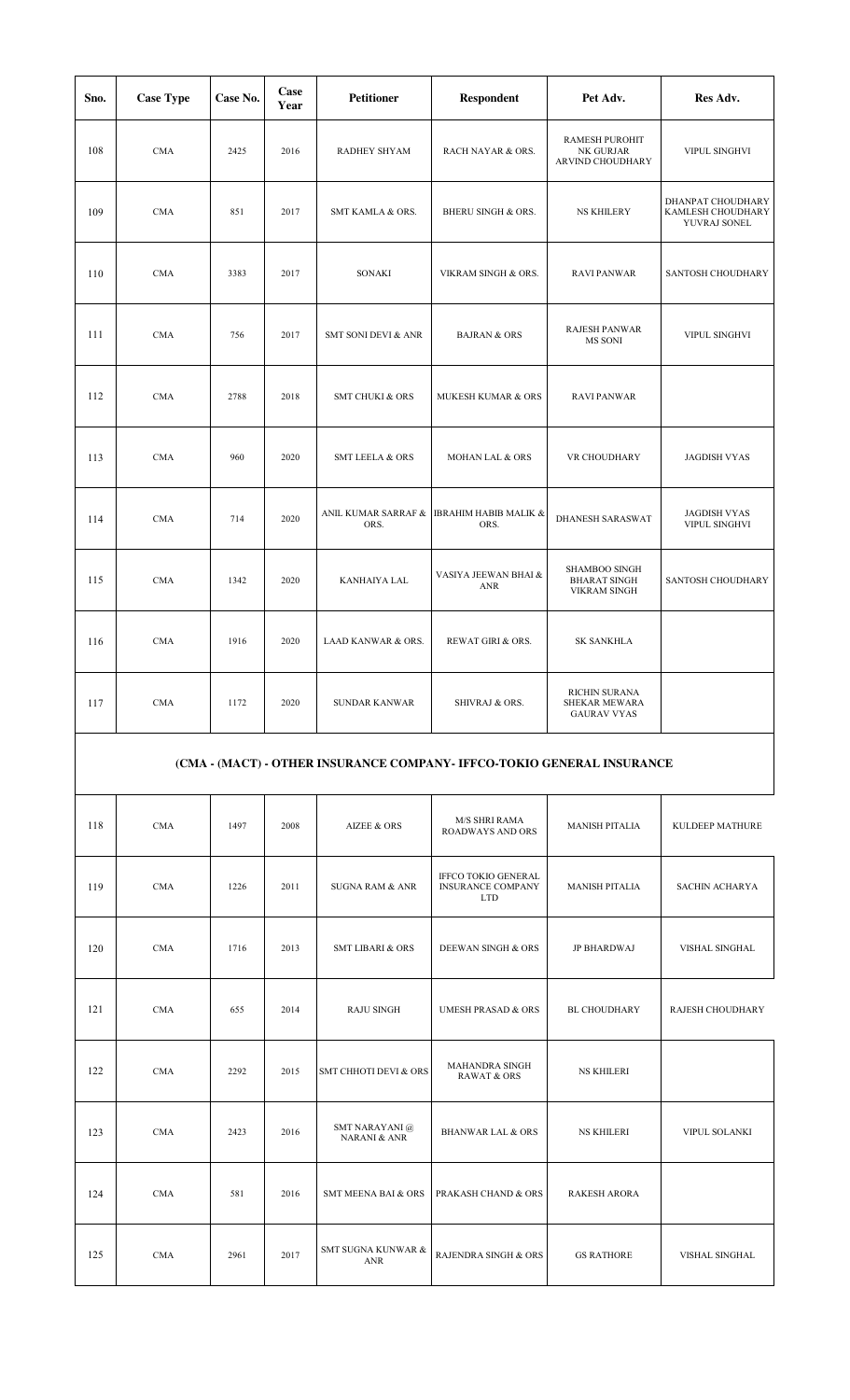| Sno. | <b>Case Type</b> | Case No. | Case<br>Year | <b>Petitioner</b>                                    | <b>Respondent</b>                                             | Pet Adv.                                                     | Res Adv.                                                                           |
|------|------------------|----------|--------------|------------------------------------------------------|---------------------------------------------------------------|--------------------------------------------------------------|------------------------------------------------------------------------------------|
| 126  | <b>CMA</b>       | 2321     | 2017         | <b>SMT SANTOSH &amp; ORS</b>                         | JAGDISH & ORS                                                 | <b>NS KHILERI</b>                                            | RC JOSHI<br>SANTOSH CHOUDHARY                                                      |
| 127  | <b>CMA</b>       | 2681     | 2017         | KAMERI MENARIA & ANR                                 | PREM SHANKAR & ORS                                            | DEEPAK MENARIA<br>MRS UJJWAL TIWARI<br>MOHD RASHEED          | <b>NARESH KHATRI</b><br>VISHAL SINGHAL                                             |
| 128  | <b>CMA</b>       | 2480     | 2018         | <b>SMT VIJAYA</b>                                    | <b>GOPAL &amp; ORS</b>                                        | MANISH SISHODIA                                              | VISHAL SINGHAL                                                                     |
| 129  | <b>CMA</b>       | 1106     | 2018         | <b>RAJU</b>                                          | IFFCO TOKIO GENERAL<br><b>INSURANCE COMPANY</b><br><b>LTD</b> | <b>MANISH PITALIA</b><br><b>HARI SINGH</b>                   | VISHAL SINGHAL<br>AR BENIWAL                                                       |
| 130  | <b>CMA</b>       | 2333     | 2018         | <b>ANIL</b>                                          | <b>RAVINDRA KUMAR</b><br><b>MEENA &amp; ORS</b>               | <b>GS RATHORE</b>                                            |                                                                                    |
| 131  | <b>CMA</b>       | 1163     | 2018         | ANIL KUMAR SINGH                                     | <b>JASVINDRA SINGH &amp;</b><br>ORS.                          | MAHAVEER BISHNOI<br>DEEPAK BISHNOI<br>HS BISHNOI             | SANTOSH CHOUDHARY<br><b>MANISH DADHICH</b>                                         |
| 132  | <b>CMA</b>       | 1162     | 2018         | <b>VINITA SINGH</b>                                  | <b>JASVINDRA SINGH &amp;</b><br>ORS.                          | MAHAVEER BISHNOI<br>DEEPAK BISHNOI<br>HS BISHNOI             | <b>MANISH DADHICH</b><br>SANTOSH CHOUDHARY                                         |
| 133  | <b>CMA</b>       | 3139     | 2019         | PARWATI DEVI & ORS.                                  | CHAINA RAM & ORS.                                             | <b>REKHA RAM</b><br>CHOUDHARY<br>ABHISHEK MIRDHA             | SANTOSH CHOUDHARY                                                                  |
| 134  | <b>CMA</b>       | 611      | 2020         | <b>RASIDA BEGUM &amp; ORS</b>                        | <b>SANJAY MODI &amp; ORS</b>                                  | <b>RAVI PAWNAR</b>                                           |                                                                                    |
| 135  | CMA              | 800      | 2021         | <b>PUKHRAJ</b>                                       | SANDEEP KUMAR & ORS                                           | <b>HEMANT JAIN</b>                                           |                                                                                    |
|      |                  |          |              | (CMA - (MACT) - OTHER INSURANCE COMPANY- MIXUP FILES |                                                               |                                                              |                                                                                    |
| 136  | <b>CMA</b>       | 1903     | 2011         | PHALU BAI                                            | MOHAN LAL & ORS.                                              | <b>RAKESH ARORA</b>                                          | <b>RAVI BHANSALI</b>                                                               |
| 137  | <b>CMA</b>       | 1462     | 2012         | <b>VALA RAM</b>                                      | <b>SHAMBHU SINGH &amp; ORS</b>                                | <b>RAJESH PANWAR</b><br><b>MOHAN RAM</b><br>CHOUDHARY        | SACHIN ACHARYA<br>MUKTESH MAHESHWARI<br>VANDANA BHANSALI                           |
| 138  | <b>CMA</b>       | 2714     | 2012         | <b>INDER KUMAR</b>                                   | <b>BABU SINGH &amp; ORS</b>                                   | KAMLESH SHARMA<br>DILIP CHOUHAN                              | LD KHATRI<br>SANTOSH CHOUDHARY                                                     |
| 139  | <b>CMA</b>       | 2286     | 2012         | <b>BHEEKHA RAM</b>                                   | RAJESH MARTIES & ANR.                                         | JP BHARDWAJ                                                  | MUKTESH MAHESHWARI                                                                 |
| 140  | <b>CMA</b>       | 880      | 2013         | <b>RESHMA DEVI &amp; ORS</b>                         | <b>KAMAL KUMAR</b><br><b>CHANDEL &amp; ORS</b>                | <b>RAJESH PANWAR</b><br><b>MOHAN RAM</b><br><b>CHOUDHARY</b> | MUKTESH MAHESHWARI                                                                 |
| 141  | <b>CMA</b>       | 501      | 2013         | PARASMAL & ORS                                       | NARENDRA KUMAR &<br><b>ORS</b>                                | <b>RAMESH PAWNAR</b>                                         | DEVENDRA MEHLANA<br>DHANPAT CHOUDHARY                                              |
| 142  | <b>CMA</b>       | 765      | 2014         | PANKHU DEVI & ORS                                    | KAMLESH KUMAR & ORS                                           | RICHIN SURANA<br><b>GAURAV VYAS</b><br>SHEKHAR MEWARA        | DHANPAT CHOUDHARY                                                                  |
| 143  | <b>CMA</b>       | 2119     | 2015         | <b>SAROJ RANI &amp; ORS</b>                          | HARINDER SINGH & ORS                                          | SHARDUL BISHNOI<br>ANUSKA BISHNOI                            | VK BHADU<br>TRS SODHA<br><b>UCS SINGHVI</b><br>MUKTESH MAHESHWARI<br>VINAY KOTHARI |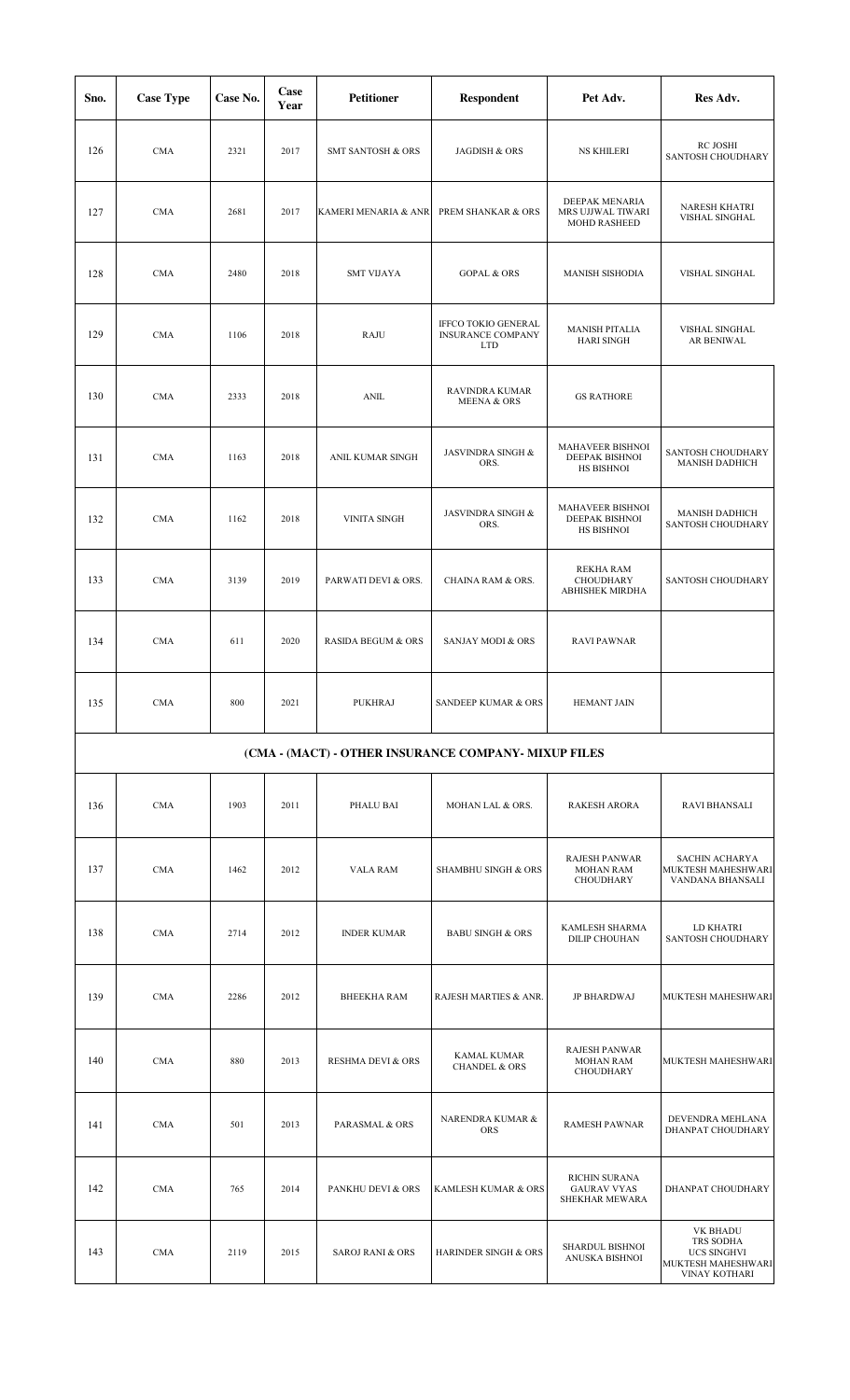| Sno. | <b>Case Type</b>                      | Case No. | Case<br>Year | <b>Petitioner</b>                                               | Respondent                                 | Pet Adv.                                                                                                   | Res Adv.                                                 |
|------|---------------------------------------|----------|--------------|-----------------------------------------------------------------|--------------------------------------------|------------------------------------------------------------------------------------------------------------|----------------------------------------------------------|
| 144  | <b>CMA</b>                            | 2360     | 2015         | KANA RAM                                                        | <b>GOPAL SINGH &amp; ORS</b>               | VIKRAM CHOUDHARY                                                                                           | <b>SHAMBOO SINGH</b><br>DHANPAT CHOUDHARY                |
| 145  | <b>CMA</b>                            | 1784     | 2015         | <b>LAL CHAND</b>                                                | JAMSHED & ORS.                             | MANISH PITALIYA                                                                                            | DHANPAT CHOUDHARY                                        |
| 146  | <b>CMA</b>                            | 1697     | 2016         | JAGMALRAM                                                       | MOOLARAM & ANR                             | <b>MR PATEL</b><br><b>GS RAJPUROHIT</b>                                                                    | MUKTESH MAHESHWARI<br>VISHAL SINGHAL                     |
| 147  | <b>CMA</b>                            | 756      | 2016         | <b>SMT GANITA &amp; ORS</b>                                     | BRAHMA M KALWALE &<br><b>ORS</b>           | MAHENDRA TRIVEDI<br><b>SURABHI YAGNIK</b>                                                                  | SANTOSH CHOUDHARY<br>VISHAL SINGHAL                      |
| 148  | <b>CMA</b>                            | 808      | 2016         | <b>FUTURE GENERAL</b><br><b>INSURANCE COMPANY</b><br><b>LTD</b> | SMT JAMNA DEVI & ORS                       | VISHAL SINGHAL<br>MUKTESH MAHESHWARI<br>VANDANA BHANSALI<br><b>ASHVINI GEHLOT</b><br><b>MALVIKA MATHUR</b> |                                                          |
| 149  | <b>CMA</b>                            | 546      | 2016         | REKHA BEN $@$ REKHA<br><b>BAHAN &amp; ORS</b>                   | <b>SANJAY TIWARI &amp; ORS</b>             | <b>SK SHANKHLA</b>                                                                                         | MUKTESH MAHESHWARI                                       |
| 150  | <b>CMA</b>                            | 548      | 2016         | RADHA BEN @ RADHA<br><b>BAHAN &amp; ORS</b>                     | <b>SANJAY TIWARI &amp; ORS</b>             | SK SHANKHLA                                                                                                | MUKTESH MAHESHWARI                                       |
| 151  | <b>CMA</b>                            | 550      | 2016         | MULI BEN @ MULI<br><b>BAHAN &amp; ORS</b>                       | <b>SANJAY TIWARI &amp; ORS</b>             | <b>SK SHANKHLA</b>                                                                                         | MUKTESH MAHESHWARI                                       |
| 152  | <b>CMA</b>                            | 1473     | 2017         |                                                                 | SMT LALITA DEVI & ORS DEVENDRA SINGH & ORS | <b>GS RATHORE</b>                                                                                          | MUKTESH MAHESHWARI<br>VISHAL SINGHAL<br><b>RS MANKAD</b> |
| 153  | CMA<br>CONNECTED<br>WITH<br>1473/2017 | 1555     | 2017         | FUTURE GENERAL<br><b>INSURANCE COMPANY</b><br><b>LTD</b>        | <b>SMT LALITA DEVI &amp; ORS</b>           | VISHAL SINGHAL                                                                                             |                                                          |
| 154  | <b>CMA</b>                            | 1438     | 2017         | <b>BAGA RAM</b>                                                 | KULWINDRA SINGH &<br>ORS                   | <b>RAVI PANWAR</b>                                                                                         | DHANPAT CHOUDHARY                                        |
| 155  | <b>CMA</b>                            | 1650     | 2017         | HEERA LAL                                                       | PRAKASH CHANDRA &<br><b>ORS</b>            | SANDEEP SARUPARIA                                                                                          | DHANPAT CHOUDHARY<br>DS SODHA                            |
| 156  | <b>CMA</b>                            | 2792     | 2017         | <b>BEBI SHARMA</b>                                              | SBI GEN.INS. CO. LTD.                      | <b>SHAMBOO SINGH</b>                                                                                       | ADITYA SINGHI<br><b>BARKAT ALI</b>                       |
| 157  | <b>CMA</b>                            | 1215     | 2018         | SMT BHANWARI DEVI &<br>ANR                                      | PRATEEK HARSOLA &<br><b>ORS</b>            | VR CHOUDHARY<br>NARESH PRAJAPAT<br><b>GR CHOUDHARY</b>                                                     | PRADEEP CHOUDHARY<br>SANTOSH CHOUDHARY<br>VISHAL SINGHAL |
| 158  | <b>CMA</b>                            | 1225     | 2018         | SMT LEHARI @ LEHARKI                                            | PRATEEK HARSOLA &<br>ORS                   | VR CHOUDHARY<br>NARESH PRAJAPAT                                                                            | SANTOSH CHOUDHARY<br>RAJESH K BHARDWAJ                   |
| 159  | <b>CMA</b>                            | 1569     | 2018         | <b>HEMANT</b>                                                   | <b>SHIV RAM &amp; ANR</b>                  | MAHENDRA TRIVEDI<br><b>SURABHI YAGNIK</b>                                                                  | <b>TS RATHORE</b>                                        |
| 160  | <b>CMA</b>                            | 3398     | 2018         | <b>SMT SEEMA DEVI</b>                                           | <b>OMPRAKASH &amp; ORS</b>                 | <b>RAKESH ARORA</b>                                                                                        | <b>RAM RATAN</b><br>CHOUDHARY                            |
| 161  | <b>CMA</b>                            | 1955     | 2018         | MOHAN SINGH                                                     | <b>SMT RATAN KANWAR &amp;</b><br>ORS       | <b>BHAVIT SHARMA</b><br><b>HUKAM SINGH</b>                                                                 | DHANPAT CHOUDHARY<br><b>BHANWAR LAL TIWARI</b>           |
| 162  | <b>CMA</b>                            | 2631     | 2018         | <b>RAJU RAM</b>                                                 | <b>ABHISHEK &amp; ANR</b>                  | <b>SK SHANKHLA</b>                                                                                         | <b>RAM RATAN</b><br>CHOUDHARY                            |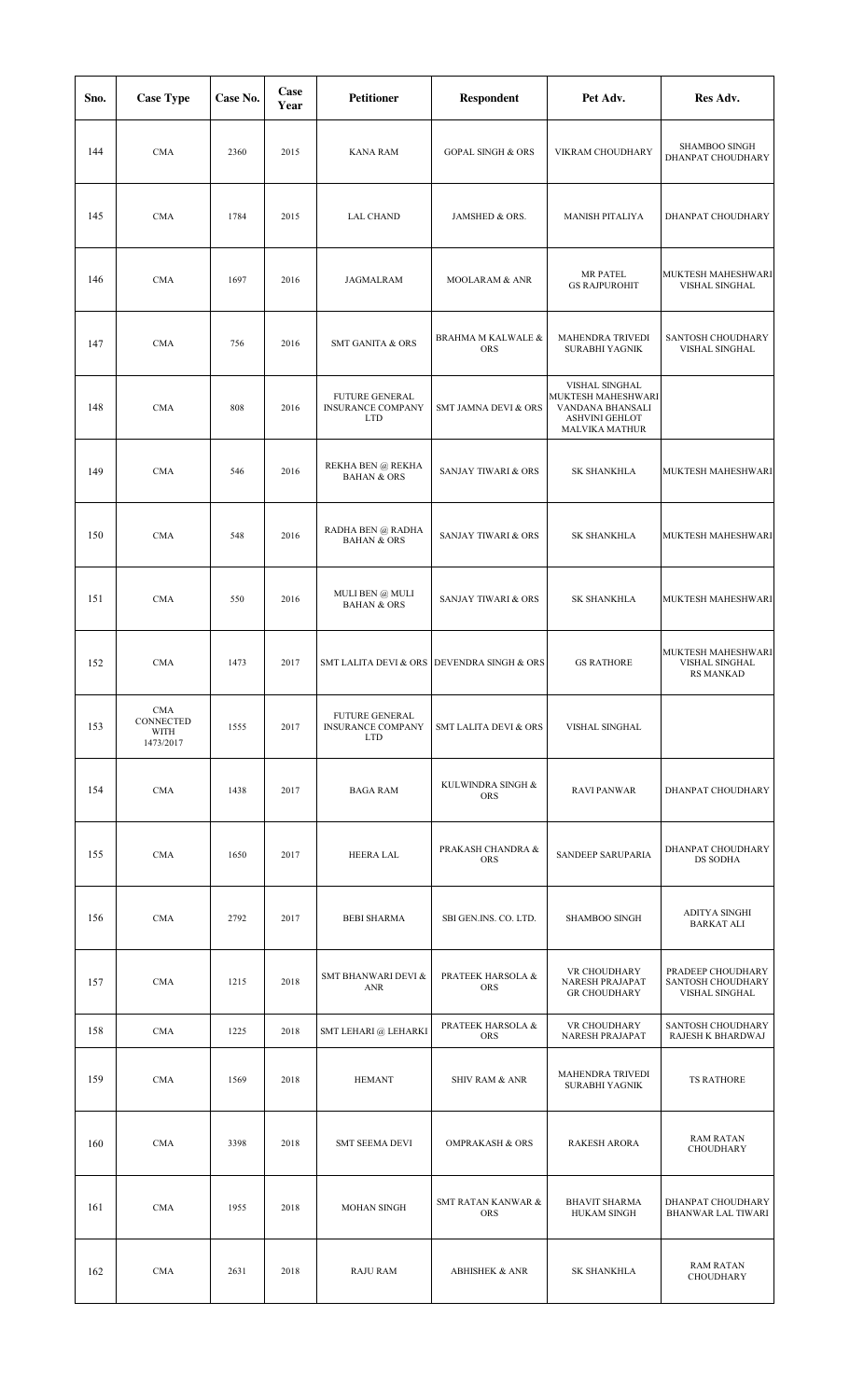| Sno. | <b>Case Type</b>  | Case No. | Case<br>Year | Petitioner                          | Respondent                                                                            | Pet Adv.                                    | Res Adv.                                 |  |  |  |  |  |
|------|-------------------|----------|--------------|-------------------------------------|---------------------------------------------------------------------------------------|---------------------------------------------|------------------------------------------|--|--|--|--|--|
| 163  | <b>CMA</b>        | 2823     | 2018         | MADHAVJI                            | <b>HEMANT &amp; ORS</b>                                                               | MC BISHNOI                                  | DHANPAT CHOUDHARY                        |  |  |  |  |  |
| 164  | <b>CMA</b>        | 277      | 2019         | <b>SMT GUDDI BAI &amp; ORS</b>      | <b>NARESH &amp; ANR</b>                                                               | <b>RS MANKAD</b><br>MITHALESH MANKAD        | VISHAL SINGHAL                           |  |  |  |  |  |
| 165  | <b>CMA</b>        | 156      | 2019         | <b>SANTOSH DEVI</b>                 | PUKHRAM @ PUKHARAM                                                                    | RAJESH PANWAR<br>MS SONI                    | <b>RAVI PANWAR</b><br>VISHAL SINGHAL     |  |  |  |  |  |
| 166  | <b>CMA</b>        | 1103     | 2019         | SMT KHIMI DEVI & ORS                | LRS OF DEVENDRA                                                                       | <b>BL CHOUDHARY</b><br>SOMU KHAN MANGLIYA   | VISHAL SINGHAL                           |  |  |  |  |  |
| 167  | <b>CMA</b>        | 2893     | 2019         | <b>SMT SHOBHA &amp; ORS</b>         | <b>IDRISH &amp; ORS</b>                                                               | <b>SURESH KUMBHAT</b>                       | SANTOSH CHOUDHARY<br>NEERAJ KUMAR GURJAR |  |  |  |  |  |
| 168  | <b>CMA</b>        | 1977     | 2019         | <b>KARAN SINGH</b>                  | <b>BHIMRAJ &amp; ORS.</b>                                                             | <b>GAJU SINGH RATHORE</b>                   | ADITYA SINGHI<br>ANUJ SAHLOT             |  |  |  |  |  |
| 169  | <b>CMA</b>        | 874      | 2019         | <b>SUNITA</b>                       | <b>GANGA RAM &amp; ORS.</b>                                                           | <b>GAJU SINGH RATHORE</b>                   | ADITYA SINGHI                            |  |  |  |  |  |
| 170  | <b>CMA</b>        | 142      | 2020         | HEERA RAM                           | KIRTA RAM & ORSQ                                                                      | <b>KR CHOUDHARY</b><br><b>SHARWAN KALA</b>  | SANTOSH CHOUDHARY                        |  |  |  |  |  |
| 171  | <b>CMA</b>        | 35       | 2021         | <b>SHANTI</b>                       | ARJUN LAL                                                                             | <b>RS MANKAD</b><br>MITHALESH MANKAD        | ADITYA SINGHVI                           |  |  |  |  |  |
|      |                   |          |              | <b>MACT WITHOUT INSURANCE FILES</b> |                                                                                       |                                             |                                          |  |  |  |  |  |
| 172  | <b>CMA</b>        | 300      | 2004         | <b>SMT MANGU</b>                    | MOHD SULTAN VARSI &<br>ANR                                                            | <b>RAKESH ARORA</b><br><b>BP BHATI</b>      | <b>CHAIN SINGH</b>                       |  |  |  |  |  |
| 173  | <b>CMA</b>        | 1223     | 2006         | MANNA LAL                           | TELECOM DEPARTMENT-<br><b>MANAGER DUR</b><br><b>SANCHAR VIBHAG</b><br><b>BANSWARA</b> | PARIKSHIT NAYAK                             | <b>JAGDISH VYAS</b>                      |  |  |  |  |  |
| 174  | <b>CMA</b>        | 774      | 2015         | <b>HEMA RAM &amp; ORS</b>           | <b>HAKAMA RAM &amp; ORS</b>                                                           | <b>BHARAT SHRIMALI</b><br>RAJESH BISHNOI    | OP BOOB                                  |  |  |  |  |  |
| 175  | <b>CMA</b>        | 861      | 2015         | <b>BABU LAL</b>                     | <b>MADA RAM</b>                                                                       | <b>HR VAISHNAV</b><br><b>SURENDRA SINGH</b> | MR KHATRI                                |  |  |  |  |  |
| 176  | CMA               | 789      | 2016         | <b>SMT KESHAR &amp; ORS</b>         | <b>USHMAN KHAN &amp; ORS</b>                                                          | <b>VIKAS BIJARANIA</b>                      |                                          |  |  |  |  |  |
| 177  | <b>CMA</b>        | 762      | 2016         | <b>SMT SUMITRA &amp; ORS</b>        | PARASHMAL SONI & ORS                                                                  | <b>NS KHILERI</b>                           | RAVINDRA ACHARYA<br>YOGESH OJHA          |  |  |  |  |  |
| 178  | <b>CMA</b>        | 2708     | 2019         | <b>SMT MIRA DEVI &amp; ANR</b>      | <b>CHHOTURAM &amp; ORS</b>                                                            | <b>NARPAT RAM</b>                           |                                          |  |  |  |  |  |
|      | <b>CIVIL WRIT</b> |          |              |                                     |                                                                                       |                                             |                                          |  |  |  |  |  |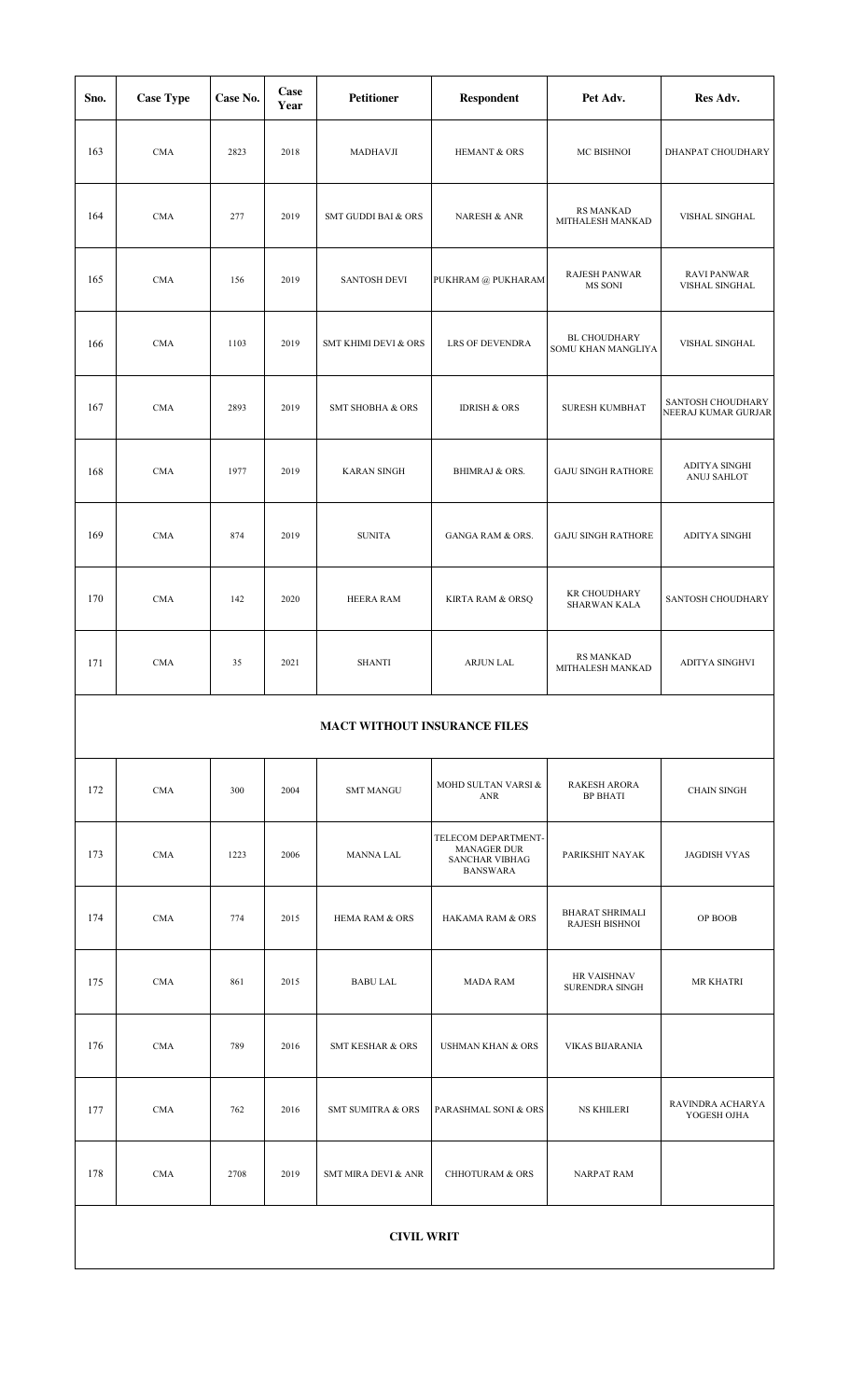| Sno. | <b>Case Type</b>                                                 | Case No. | Case<br>Year | <b>Petitioner</b>                           | <b>Respondent</b>                 | Pet Adv.                                                                              | Res Adv.                                                |
|------|------------------------------------------------------------------|----------|--------------|---------------------------------------------|-----------------------------------|---------------------------------------------------------------------------------------|---------------------------------------------------------|
| 179  | $\mathrm{CW}$                                                    | 1815     | 2001         | <b>BHANWAR LAL</b>                          | UOI & ORS.                        | <b>ANAND PUROHIT</b>                                                                  | AL CHOPRA<br><b>GR PUNIA</b><br>RS CHOUDHARY<br>NK VYAS |
| 180  | $\mathrm{CW}$                                                    | 1908     | 2001         | <b>SMG GEETA DEVI</b>                       | STATE OF RAJ & OS.                | ML SHRIMALI                                                                           | <b>AK KHATRI</b>                                        |
| 181  | $\mathrm{CW}$                                                    | 1525     | 2002         | OMPRAKASH                                   | STATE OF RAJ. & ORS.              | <b>GR PUNIA</b><br>YP KHILEREE<br>RS CHOUDHARY<br>ASHOK BISHNOI                       | GA                                                      |
| 182  | $\mathrm{CW}$                                                    | 2242     | 2002         | <b>RANVEER SINGH</b>                        | STATE OF RAJ. & ORS.              | <b>GR PUNIA</b>                                                                       | DK JOSHI<br>JK BHAGA                                    |
| 183  | $\mathrm{CW}$                                                    | 3286     | 2002         | <b>RAKESH KUMAR</b>                         | RSRTC & ANR.                      | <b>RAJESH PUNIA</b>                                                                   | ANIL BACHHAWAT                                          |
| 184  | $\mathrm{CW}$                                                    | 3071     | 2003         | <b>KR. MANNU</b>                            | STATE OF RAJ. & ORS.              | <b>GR PUNIA</b>                                                                       | ANIL UAPDHAYA                                           |
| 185  | $\mathrm{CW}$<br>CONNECTED<br>WITH<br>$\mathrm{CW}$<br>3071/2003 | 3073     | 2003         | KUMARI MANJU                                | STATE OF RAJ. & ORS.              | <b>GR PUNIA</b>                                                                       | ${\bf PP}$<br>AK BISSA<br>HEMANT SHRIMALEE              |
| 186  | $\mathrm{CW}$<br>CONNECTED WITH<br><b>CW</b><br>3071/2003        | 3072     | 2003         | KUMARI SAROJ                                | STATE OF RAJ. & ORS.              | <b>GR PUNIA</b>                                                                       | PP<br>AK BISSA                                          |
| 187  | $\mathrm{CW}$                                                    | 12219    | 2016         | TARACHAND                                   | STATE OF RAJ. & ORS.              | SHAMBHOO SINGH                                                                        | VANDANA BHANSALI                                        |
| 188  | CW                                                               | 8720     | 2016         | STATE OF RAJ. & ORS                         | BHANWAR LAL & OS.                 | NK MEHTA                                                                              | <b>RAMNIWAS</b><br>CHOUDHARY                            |
| 189  | $\mathrm{CW}$                                                    | 8832     | 2016         | <b>MAHADEV AGRO</b><br><b>CHEMICALS</b>     | STATE OF RAJ & OS.                | HIMMAT JAGGA<br>PRANAV MEHTA                                                          |                                                         |
| 190  | $\mathrm{CW}$<br>CONNECTED WITH<br>$\mathrm{CW}$<br>8832/2016    | 8780     | 2016         | AGRIMAL. CHEMICALS<br>LTD.                  | STATE OF RAJ & OS.                | HIMMAT JAGGA                                                                          | <b>BD SHARMA</b><br>DY GC                               |
| 191  | $\mathrm{CW}$                                                    | 6779     | 2016         | RESIDENT OF VILLAGE<br>SAMETA<br>(LAKADWAS) | STATE OF RAJ & OS.                | KHET SINGH<br><b>CS BHATI</b>                                                         | TRIBHUVAN GUPTA                                         |
| 192  | CW                                                               | 13450    | 2018         | SHYAM LAL SEN                               | <b>STATE OF RAJ &amp; ORS</b>     | MS GODARA<br><b>DL BIRAMI</b>                                                         |                                                         |
| 193  | CW                                                               | 8852     | 2018         | MADAN SINGH                                 | <b>STATE OF RAJ &amp; ORS</b>     | PRAKASH DEVASI<br>PETITIONER SELF                                                     | MC BISHNOI                                              |
| 194  | CW                                                               | 13348    | 2018         | VEER BAHADUR THAPA                          | MANAGING COMMITTEE.<br>NAB & ORS. | <b>SHAMBHOO SINGH</b><br><b>BHARAT SINGH</b><br><b>VIKRAM SINGH</b><br>HITENDRA SINGH |                                                         |
| 195  | CW                                                               | 18784    | 2018         | HINDUJA LEYLAND<br><b>FINANCE LTD</b>       | <b>RAMJAS &amp; ANR</b>           | DEVENDRA MEHLANA<br>HINGLAJDAN CHARAN                                                 | <b>JAGDISH CHANDRA</b><br><b>VYAS</b>                   |
| 196  | $\mathrm{CW}$                                                    | 6602     | 2019         | KAILASH CHANDRA<br><b>KAKHANI</b>           | <b>RAJ HOUSING BOARD</b>          | OM PRAKASH PANWAR                                                                     | <b>IRFAN GOURI</b>                                      |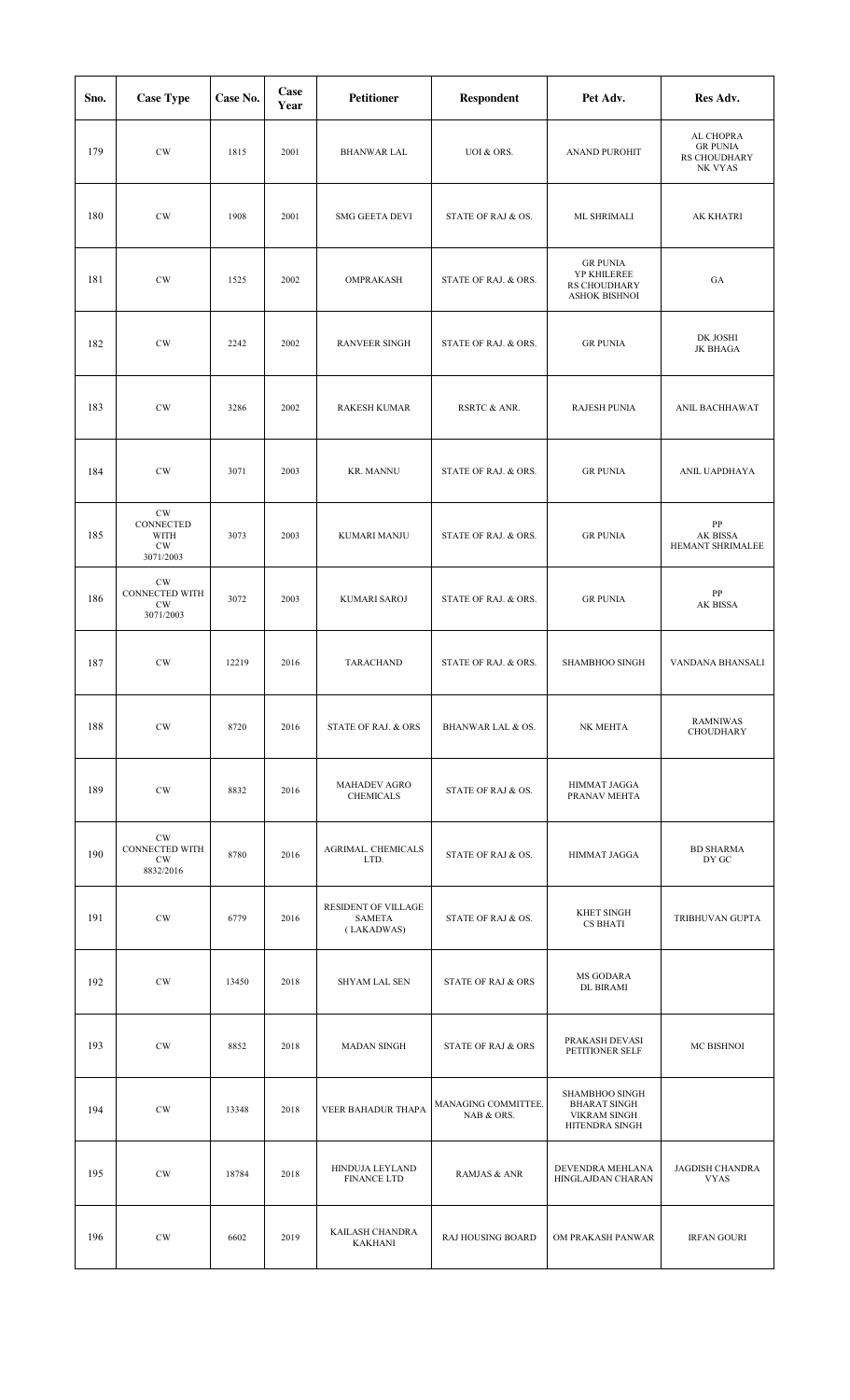| Sno.                                                                                   | <b>Case Type</b>                                                                                     | Case No. | Case<br>Year | <b>Petitioner</b>                       | <b>Respondent</b>             | Pet Adv.                                        | Res Adv.                |  |  |  |
|----------------------------------------------------------------------------------------|------------------------------------------------------------------------------------------------------|----------|--------------|-----------------------------------------|-------------------------------|-------------------------------------------------|-------------------------|--|--|--|
| 197                                                                                    | CW                                                                                                   | 4512     | 2019         | <b>SMT SEEMA KUMARI</b><br><b>MEENA</b> | <b>STATE OF RAJ &amp; ORS</b> | <b>RAMESH KUMAR</b><br>PRAJAPAT                 | <b>SUKH RAM BISHNOI</b> |  |  |  |
| <b>CONTEMPT FIES</b>                                                                   |                                                                                                      |          |              |                                         |                               |                                                 |                         |  |  |  |
| 198                                                                                    | $\text{CIVIL}$<br><b>CONTEMPT</b><br><b>PETITION</b>                                                 | 38       | 2020         | <b>SMT PADMA MEHTA</b>                  | <b>JOSE MOHAN &amp; ANR</b>   | <b>ASHOK CHHANGANI</b><br><b>AVIN CHHANGANI</b> |                         |  |  |  |
| 199                                                                                    | WRIT<br><b>CONTEMPT</b><br><b>PETITION</b>                                                           | 212      | 2020         | POONAMA RAM                             | <b>STATE OF RAJASTHAN</b>     | <b>ASHOK CHHANGANI</b><br><b>AVIN CHHANGANI</b> |                         |  |  |  |
| (CMA - (MACT)-ORIENTAL INSURANCE COMPANY LTD FILE- CIVIL MISC. APPLICATION NO. 42/2021 |                                                                                                      |          |              |                                         |                               |                                                 |                         |  |  |  |
| 200                                                                                    | <b>CIVIL</b><br><b>MISC</b><br><b>APPLICATION</b><br>IN<br><b>DECIDED</b><br><b>CMA</b><br>1996/2016 | 42       | 2021         | PURKHA RAM                              | SONARAM & ORS                 | <b>MUKUL SINGHVI</b>                            |                         |  |  |  |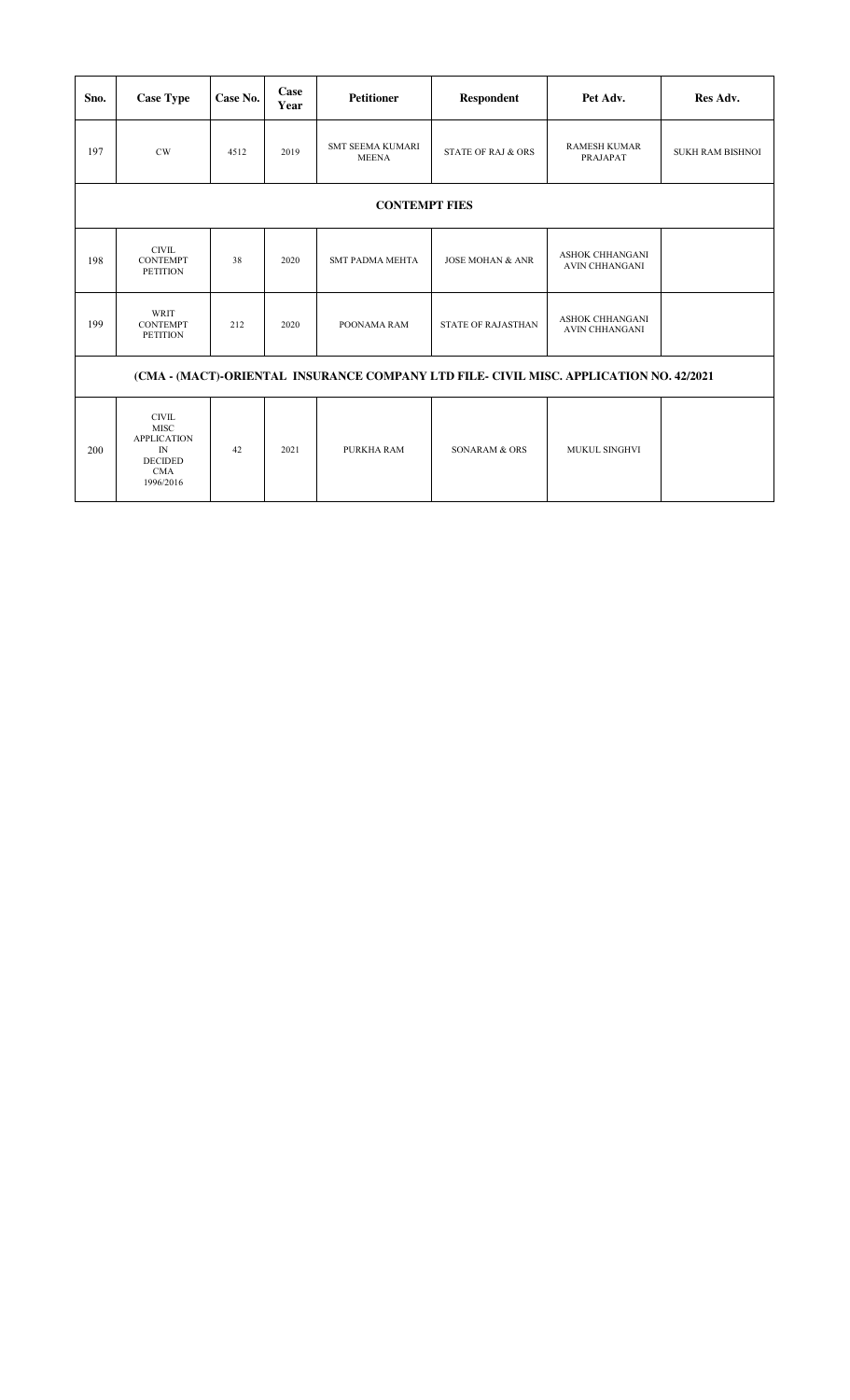# **NATIONAL LOK ADALAT RAJASTHAN HIGH COURT LEGAL SERVICES COMMITTEE, JODHPUR**

#### **BENCH NO. 2 (IN COURT NO. 11)**

**HON'BLE MR. JUSTICE RAMESHWAR VYAS, CHAIRMAN**

**MEMBER - MR. ASHOK CHHANGANI, ADVOCATE**

**SATURDAY 11-12-2021 10:30 AM - 01:00 PM AND 2:00 PM TO 4:30 PM**

#### **(CMA - (MACT)-UNITED INDIA INSURANCE COMPANY LTD., (CMA - (MACT) - OTHER INSURANCE COMPANY- RELIANCE GENERAL INSURANCE, CMA- RSRTC, MATRIMONIAL, LAND ACQUISITION & WORKMAN COMPENSATION**

|              | CMA (MACT)-UNITED INDIA INSURANCE COMPANY LTD. |          |              |                                       |                                                        |                                                                                                        |                                                           |  |  |  |  |  |
|--------------|------------------------------------------------|----------|--------------|---------------------------------------|--------------------------------------------------------|--------------------------------------------------------------------------------------------------------|-----------------------------------------------------------|--|--|--|--|--|
| Sno.         | <b>Case Type</b>                               | Case No. | Case<br>Year | <b>Petitioner</b>                     | <b>Respondent</b>                                      | Pet Adv.                                                                                               | Res Adv.                                                  |  |  |  |  |  |
| $\mathbf{1}$ | <b>CMA</b>                                     | 150      | 2001         | <b>BHAGGA</b>                         | <b>RAJ KUMAR</b>                                       | <b>SURESH SHRIMALI</b><br><b>DS RATHORE</b>                                                            | Y SHEIKH                                                  |  |  |  |  |  |
| 2            | <b>CMA</b>                                     | 83       | 2002         | <b>PREM</b>                           | UNITED INDIA<br><b>INSURANCE COMPANY</b><br><b>LTD</b> | SHAMBHOO SINGH                                                                                         | <b>GR PUNIA</b>                                           |  |  |  |  |  |
| 3            | <b>CMA</b>                                     | 1299     | 2004         | <b>BHERU SINGH</b>                    | OMPRAKASH                                              | SANDEEP SARUPARIA<br>SUDHIR SARUPARIA                                                                  | AK DADHICH<br><b>SANJAY NAHAR</b>                         |  |  |  |  |  |
| 4            | <b>CMA</b>                                     | 1053     | 2004         | CHHAGAN LAL                           | <b>MANGILAL &amp; ORS</b>                              | SURENDRA SURANA<br><b>SS CHAMPAWAT</b><br><b>GAJENDRA MEHTA</b>                                        | OP SINGHVI                                                |  |  |  |  |  |
| 5            | <b>CMA</b>                                     | 1720     | 2004         | SHANTI & ORS.                         | MANOJ KUMAR & ORS.                                     | <b>RAKESH ARORA</b><br>SHIV PRAKASH BHATI<br><b>KR BHATI</b>                                           | VIJAY KUMAR VYAS                                          |  |  |  |  |  |
| 6            | <b>CMA</b>                                     | 680      | 2004         | <b>ILAYACHI</b>                       | PRABHU LAL & ORS.                                      | <b>RAKESH ARORA</b><br><b>SP BHATI</b><br>SHAILENDRA GANDER<br><b>SANJEEV CHHAJER</b><br>HIMANSHU OJHA | <b>JAWAN SINGH</b><br><b>HAIDER ALI</b>                   |  |  |  |  |  |
| $\tau$       | <b>CMA</b>                                     | 321      | 2006         | SHANKER LAL                           | <b>GHISU LAL &amp; ORS</b>                             | <b>SURESH SHRIMALI</b><br>RAJESH CHOUDHARY                                                             | OP SINGHVI<br>SHAMBHU SINGH<br><b>VIMLESH JOSHI</b>       |  |  |  |  |  |
| 8            | <b>CMA</b>                                     | 719      | 2006         | <b>AVDHESH PRASAD</b><br><b>SINGH</b> | PENY @ BHAGWAN DAS                                     | <b>SUNIL BENIWAL</b><br>SHANKER RAJPUROHIT<br><b>BL CHOUDHARY</b>                                      | ANIL BHANDARI<br>ANIL K DADHICH                           |  |  |  |  |  |
| 9            | <b>CMA</b>                                     | 1136     | 2006         | <b>NAZIR KHAN</b>                     | <b>SURSINGH &amp; ORS</b>                              | <b>RAJESH SHAH</b>                                                                                     | <b>GK KALLA</b>                                           |  |  |  |  |  |
| 10           | <b>CMA</b>                                     | 944      | 2006         | MOHAN LAL                             | <b>ABDUL RASHID</b>                                    | ANIL BHANDARI                                                                                          | <b>VIKRAM PUROHIT</b><br>SUDHIR SARASWAT                  |  |  |  |  |  |
| 11           | <b>CMA</b>                                     | 1554     | 2006         | <b>SMT PEMPO DEVI &amp; ORS</b>       | PRABHU LAL & ORS                                       | RRC GORSIA                                                                                             | AMITABH ACHARYA                                           |  |  |  |  |  |
| 12           | <b>CMA</b>                                     | 1076     | 2006         | <b>MANGALI DEVI</b>                   | PRABHU LAL & ORS.                                      | RRC GORSIA<br>ABHISHEK MIRDHA                                                                          | AMITABH ACHARYA                                           |  |  |  |  |  |
| 13           | <b>CMA</b>                                     | 1130     | 2006         | RADHA DEVI & ORS.                     | DHARAM SINGH & ORS.                                    | <b>RAKESH ARORA</b><br><b>SP BHATI</b><br>MAHAVEER BISHNOI<br><b>KR BHATI</b>                          | OP SINGHVI<br><b>RAVI PANWAR</b><br>YK MATHUR<br>DS SODHA |  |  |  |  |  |
| 14           | <b>CMA</b>                                     | 85       | 2007         | KAILASH CHANDRA                       | M/S KMC CONSTRUCTION<br>LTD & ANR                      | SANDEEP SARUPARIA<br>SUDHIR SARUPARIA                                                                  | MUKUL SINGHVI                                             |  |  |  |  |  |
| 15           | <b>CMA</b>                                     | 1257     | 2007         | <b>SMT GIRIJA</b>                     | RAMLAKHAN                                              | <b>BL CHOUDHARY</b>                                                                                    | AK DADHICH<br>ANIL BHANDARI                               |  |  |  |  |  |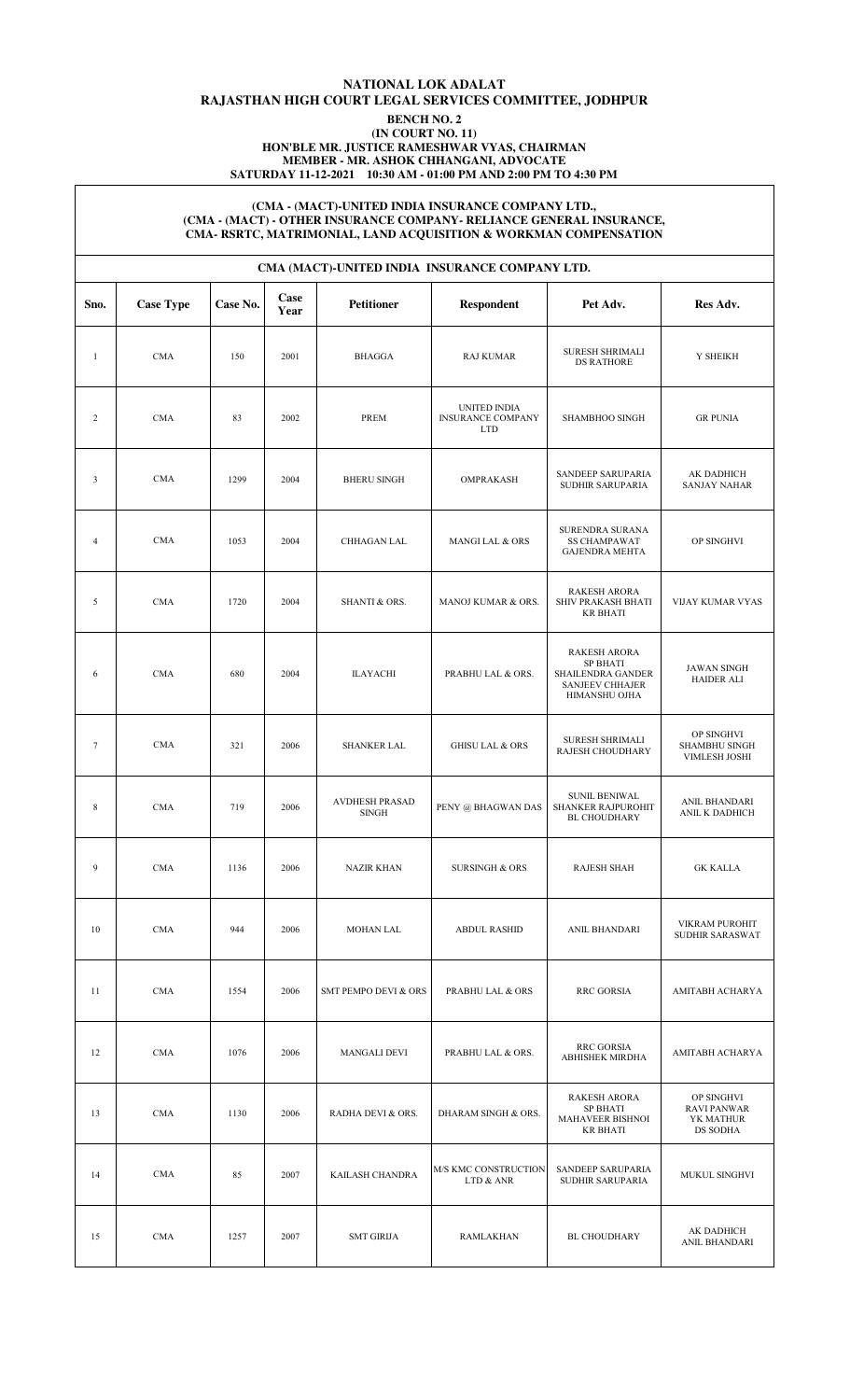| Sno. | <b>Case Type</b>                             | Case No. | Case<br>Year | <b>Petitioner</b>                                      | <b>Respondent</b>              | Pet Adv.                                                                    | Res Adv.                                                         |
|------|----------------------------------------------|----------|--------------|--------------------------------------------------------|--------------------------------|-----------------------------------------------------------------------------|------------------------------------------------------------------|
| 16   | <b>CMA</b>                                   | 1844     | 2007         | <b>MUKESH KUMAR</b>                                    | KANKU & ORS.                   | <b>SK SANKHLA</b>                                                           | VIPUL SINGHVI                                                    |
| 17   | <b>CMA</b>                                   | 32       | 2007         | SEKHAR & ORS.                                          | HARI RAM CHOUDHARY<br>& ORS.   | R PANWAR<br><b>SK SANKHAL</b>                                               | <b>GIRDHARI SINGH BHATI</b><br>VISHAL RAJ MEHTA                  |
| 18   | <b>CMA</b>                                   | 306      | 2008         | <b>LABH CHAND &amp; ORS</b>                            | MOHD GHOS @ GHOS<br>MOHD & ORS | <b>MANISH PITALIA</b>                                                       | AK DADHICH<br><b>SR SHARMA</b>                                   |
| 19   | <b>CMA</b>                                   | 193      | 2008         | <b>SMT PARVATI DEVI</b>                                | <b>CHAINA RAM &amp; ORS</b>    | <b>RAKESH ARORA</b>                                                         | ANIL KOUSHIK                                                     |
| 20   | <b>CMA</b>                                   | 917      | 2009         | SMT PRAMJEET KAUR &<br>ANR.                            | KISHAN LAL & ORS.              | <b>HEMANT JAIN</b><br><b>DEEPAK JAIN</b><br>MAHIPAL SINGH<br><b>RATHORE</b> |                                                                  |
| 21   | <b>CMA</b>                                   | 207      | 2009         | <b>SMT RANI BAI &amp; ORS</b>                          | <b>KISHAN LAL &amp; ORS</b>    | <b>HEMANT JAIN</b><br>MAHIPAL SINGH<br><b>RATHORE</b>                       | <b>TRILOK JOSHI</b><br><b>SUNIL A VYAS</b><br><b>SUMAN JOSHI</b> |
| 22   | <b>CMA</b>                                   | 2926     | 2011         | UNITED INDIA<br><b>INSURANCE COMPANY</b><br><b>LTD</b> | <b>SMT MANJU &amp; ORS</b>     | ANIL BACHHAWAT<br>MD GOSWAMI<br><b>SR PALIWAL</b>                           |                                                                  |
| 23   | <b>CMA</b>                                   | 3074     | 2011         | <b>SHANKAR LAL</b>                                     | KISHNA RAM & ORS.              | ANIL BHANDARI                                                               | NK JOSHI                                                         |
| 24   | <b>CMA</b><br>CONNECTED<br>WITH<br>3074/2011 | 1011     | 2008         | UNITED INDIA INSU. CO<br><b>LTD</b>                    | SHANKER LAL & ORS.             | RK MEHTA<br><b>DHIRAJ MEHTA</b>                                             | <b>LR PUNIA</b><br>ANIL BHACHHAWAT                               |
| 25   | <b>CMA</b>                                   | 3277     | 2011         | LOONA RAM & ANR                                        | ASU RAM & ORS                  | ANIL BHANDARI                                                               | ANIL KOUSHIK                                                     |
| 26   | <b>CMA</b>                                   | 382      | 2012         | UNITED INDIA<br><b>INSURANCE</b>                       | SMT GEETA DEVI & ANR           | <b>MANOJ BHANDARI</b>                                                       | <b>MANISH PITALIA</b>                                            |
| 27   | <b>CMA</b>                                   | 383      | 2012         | UNITED INDIA<br><b>INSURANCE</b>                       | <b>UDAI LAL &amp; ANR</b>      | <b>MANOJ BHANDARI</b>                                                       |                                                                  |
| 28   | <b>CMA</b>                                   | 2449     | 2012         | SMT ANITA KUMARI &<br>ORS.                             | RAMNIWAS & ORS.                | <b>NS KHILERI</b>                                                           | <b>RAMNIWAS</b><br>CHOUDHARY<br><b>UCS SINGHVI</b>               |
| 29   | <b>CMA</b>                                   | 2728     | 2012         | JAGJEET KAUR & ORS.                                    | RANJEET SINGH & ORS.           | <b>HEMANT JAIN</b><br>MAHIPAL SINGH<br><b>RATHORE</b>                       | DS THIND<br>ANIL BACHHAWAT                                       |
| 30   | <b>CMA</b>                                   | 369      | 2012         | SMT DEVALA TIMARA &<br>ORS                             | <b>DURGA SHANKER &amp; ORS</b> | DEEPAK MENARIA                                                              |                                                                  |
| 31   | <b>CMA</b>                                   | 651      | 2013         | CHHOTI DEVI                                            | <b>KISHAN LAL</b>              | <b>BL TIWARI</b>                                                            | <b>RAKESH ARORA</b><br><b>MAHESH THANVI</b>                      |
| 32   | <b>CMA</b>                                   | 903      | 2013         | MAHENDRA SINGH<br>SISODIYA                             | <b>LAXMAN DAS</b>              | <b>RAKESH ARORA</b>                                                         | LOVE JAIN<br>ADITYA SINGHI                                       |
| 33   | <b>CMA</b>                                   | 1430     | 2013         | ANKIT BOKDIYA                                          | RAM LAL @ RAMU &<br>ORS.       | <b>RAKESH ARORA</b>                                                         | <b>M BHANDARI</b><br>DHANPAT CHOUDHARY                           |
| 34   | <b>CMA</b>                                   | 1923     | 2014         | <b>GHEESU LAL</b>                                      | <b>ARVIND KUMAR</b>            | <b>RAKESH PARIHAR</b><br>VINIT SANADHIYA                                    | DEVKINANDAN VYAS<br>MUKTESH MAHESHWARI                           |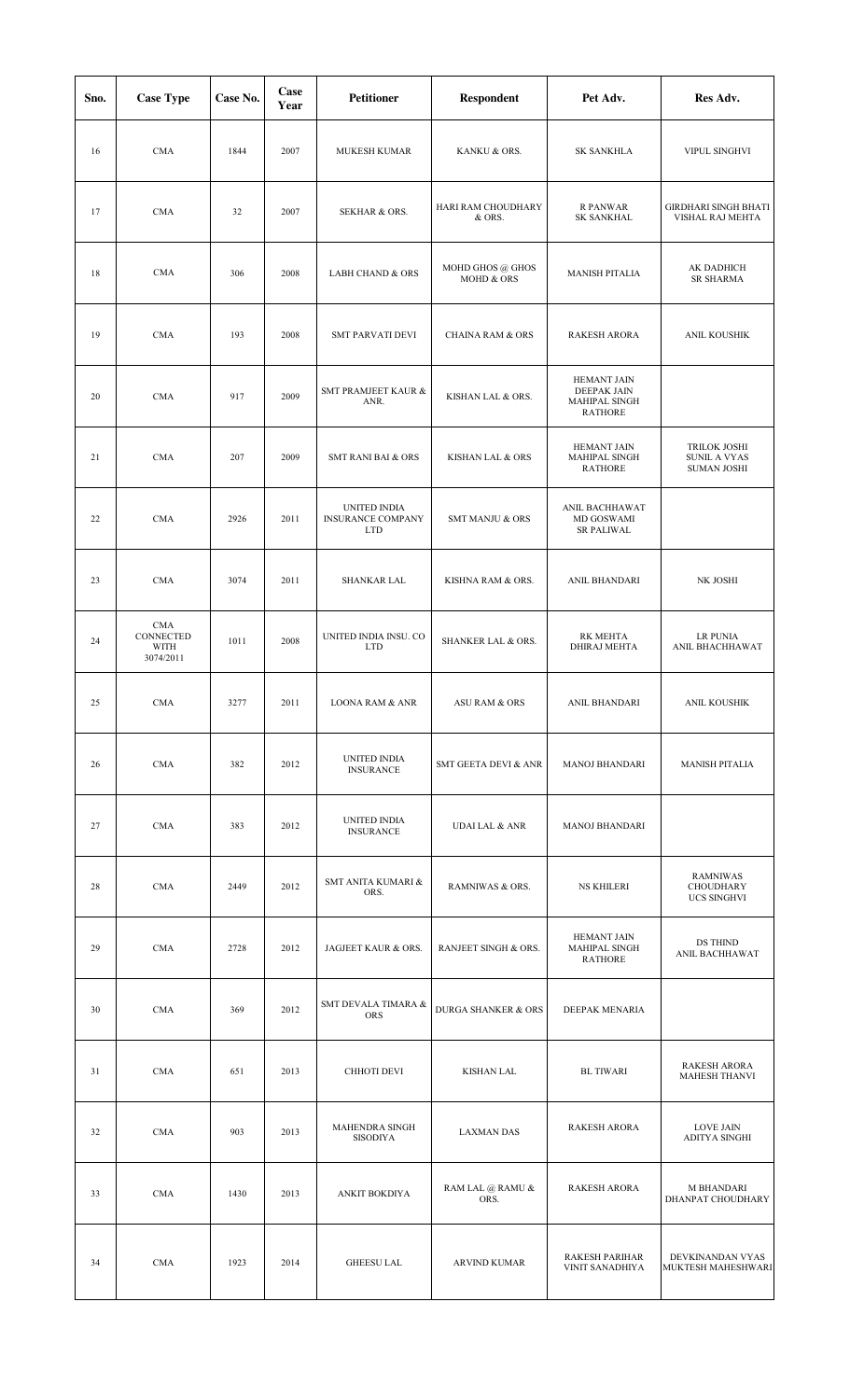| Sno. | <b>Case Type</b>                                    | Case No. | Case<br>Year | <b>Petitioner</b>                                             | <b>Respondent</b>                           | Pet Adv.                                                                | Res Adv.                                                        |
|------|-----------------------------------------------------|----------|--------------|---------------------------------------------------------------|---------------------------------------------|-------------------------------------------------------------------------|-----------------------------------------------------------------|
| 35   | <b>CMA</b>                                          | 126      | 2015         | UNITED INDIA<br><b>INSURANCE COMPANY</b><br><b>LTD</b>        | <b>SMT NAVDEEP KAUR &amp;</b><br><b>ORS</b> | <b>SANJEEV JOHARI</b><br>PRITESH MANDOVER<br>HEMANT GOYAL               | <b>KS YADAV</b>                                                 |
| 36   | <b>CMA</b>                                          | 1678     | 2015         | <b>MADAN LAL</b>                                              | <b>CHHAGAN LAL &amp; ANR</b>                | <b>RAVI PANWAR</b>                                                      | ANIL KOUSHIK                                                    |
| 37   | <b>CMA</b>                                          | 2520     | 2016         | UNITED INDIA<br><b>INSURANCE COMPANY</b><br><b>LTD</b>        | KHATU ALIS KHATIA &<br><b>ORS</b>           | ANIL BACHHAWAT<br>MD GOSWAMI<br><b>SR PALIWAL</b><br><b>UMMED SINGH</b> | <b>RS MANKAD</b><br>SHAMBOO SINGH<br><b>BHARAT SINGH</b>        |
| 38   | <b>CMA</b><br>CONNECTED<br><b>WITH</b><br>2520/2016 | 2519     | 2016         | UNITED INDIA<br><b>INSURANCE COMPANY</b><br><b>LTD</b>        | RAMAN LAL & ORS                             | ANIL BACHHAWAT<br>MD GOSWAMI<br><b>SR PALIWAL</b><br><b>UMMED SINGH</b> | <b>RS MANKAD</b><br><b>SHAMBOO SINGH</b><br><b>BHARAT SINGH</b> |
| 39   | <b>CMA</b><br>CONNECTED<br><b>WITH</b><br>2520/2016 | 2523     | 2016         | UNITED INDIA<br><b>INSURANCE COMPANY</b><br><b>LTD</b>        | <b>CHETAN LAL &amp; ORS</b>                 | ANIL BACHHAWAT<br>MD GOSWAMI<br><b>SR PALIWAL</b><br><b>UMMED SINGH</b> | <b>RS MANKAD</b><br><b>SHAMBOO SINGH</b><br><b>BHARAT SINGH</b> |
| 40   | <b>CMA</b><br>CONNECTED<br>WITH<br>2520/2016        | 2526     | 2016         | UNITED INDIA<br><b>INSURANCE COMPANY</b><br><b>LTD</b>        | AMARIA @ AMAR JI                            | ANIL BACHHAWAT<br>MD GOSWAMI<br><b>SR PALIWAL</b><br><b>UMMED SINGH</b> | <b>RS MANKAD</b><br><b>SHAMBOO SINGH</b><br><b>BHARAT SINGH</b> |
| 41   | <b>CMA</b><br>CONNECTED<br>WITH<br>2520/2016        | 2529     | 2016         | UNITED INDIA<br><b>INSURANCE COMPANY</b><br><b>LTD</b>        | <b>GOVIND &amp; ORS</b>                     | ANIL BACHHAWAT<br>MD GOSWAMI<br><b>SR PALIWAL</b><br><b>UMMED SINGH</b> | <b>RS MANKAD</b><br><b>SHAMBOO SINGH</b><br><b>BHARAT SINGH</b> |
| 42   | <b>CMA</b><br>CONNECTED<br><b>WITH</b><br>2520/2016 | 2530     | 2016         | UNITED INDIA<br><b>INSURANCE COMPANY</b><br><b>LTD</b>        | <b>GANESH &amp; ORS</b>                     | ANIL BACHHAWAT<br>MD GOSWAMI<br><b>SR PALIWAL</b><br><b>UMMED SINGH</b> | <b>RS MANKAD</b><br>SHAMBOO SINGH<br><b>BHARAT SINGH</b>        |
| 43   | <b>CMA</b><br>CONNECTED<br><b>WITH</b><br>2520/2016 | 2759     | 2016         | <b>UNITED INDIA</b><br><b>INSURANCE COMPANY</b><br><b>LTD</b> | SMT BHAGWATI DEVI &<br><b>ORS</b>           | ANIL BACHHAWAT<br>MD GOSWAMI<br><b>SR PALIWAL</b><br><b>UMMED SINGH</b> | <b>RS MANKAD</b><br><b>SHAMBOO SINGH</b><br><b>BHARAT SINGH</b> |
| 44   | <b>CMA</b>                                          | 1026     | 2016         | <b>BABU @ KAMLESH</b>                                         | <b>GOPAL SINGH</b>                          | <b>MANISH PITALIA</b><br><b>HARI SINGH</b>                              | <b>SUNIL A VYAS</b>                                             |
| 45   | CMA                                                 | 2421     | 2016         | <b>ABDUL</b>                                                  | AHSAAN SAYA & ORS                           | <b>NS KHILERI</b>                                                       | ANIL KOUSHIK                                                    |
| 46   | CMA<br>CONNECTED<br>WITH<br>2421/2016               | 2413     | 2016         | <b>RIZWAN</b>                                                 | AHSAAN SAYA & ORS                           | <b>NS KHILERI</b>                                                       |                                                                 |
| 47   | <b>CMA</b>                                          | 2422     | 2016         | SHIVPAL @SHRIPAL                                              | KAILASH SHARMA                              | <b>NS KHILERI</b>                                                       | <b>BP DADHICH</b><br>ANIL KAUSHIK                               |
| 48   | CMA<br>CONNECTED<br>WITH<br>2422/2016               | 2528     | 2016         | UNITED INDIA INSU. CO<br><b>LTD</b>                           | SMT VIMLA DEVI & ORS.                       | TRS SODHA                                                               | <b>NS KHILERY</b><br><b>BP DADHICH</b>                          |
| 49   | CMA<br>CONNECTED<br>WITH<br>2422/2016               | 2518     | 2016         | UNITED INDIA INSU. CO<br><b>LTD</b>                           | SHIV PAL @SHREEPAL &<br>ORS.                | TRS SODHA                                                               | <b>NS KHILERY</b><br><b>BP DADHICH</b>                          |
| 50   | CMA<br>CONNECTED<br>WITH<br>2422/2016               | 2418     | 2016         | SMT VIMLA DEVI & ORS.                                         | KAILASH SHARMA                              | <b>NS KHILERI</b>                                                       | <b>BP DADHICH</b>                                               |
| 51   | <b>CMA</b>                                          | 855      | 2016         | UNITED INDIA INS. CO<br>LTD.                                  | <b>SUKHVINDRA KAUR &amp;</b><br>ORS.        | AK DADHICH<br>NAVDEEP DADHICH                                           | <b>HEMANT JAIN</b>                                              |
| 52   | <b>CMA</b>                                          | 2752     | 2016         | UNITED INDIA INS. CO<br>LTD.                                  | VIDHYA DEVI & ORS.                          | ANIL BACHHAWAT<br><b>SR PALIWAL</b><br>MP GOSWAMI<br><b>UMMED SINGH</b> |                                                                 |
| 53   | <b>CMA</b>                                          | 1133     | 2016         | <b>SHYAM LAL</b>                                              | <b>GULABRAM SANKHLA &amp;</b><br><b>ORS</b> | <b>NS KHILERI</b>                                                       | <b>MANOJ BHANDARI</b><br>SR CHOUDHARY<br>SUBHASH CHOUDHARY      |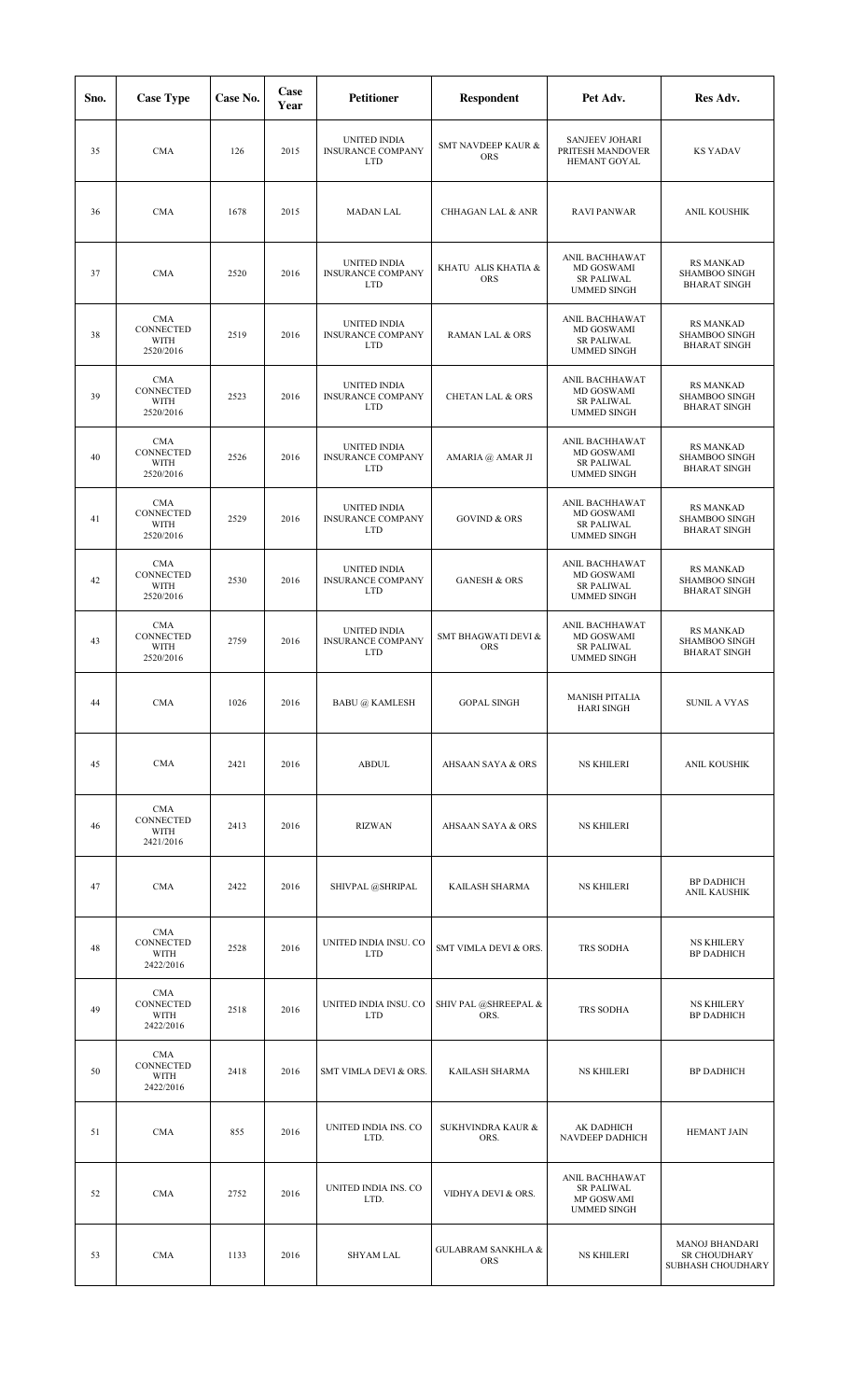| Sno. | <b>Case Type</b>                                    | Case No. | Case<br>Year | <b>Petitioner</b>                   | <b>Respondent</b>                                             | Pet Adv.                                                                   | Res Adv.                                                   |
|------|-----------------------------------------------------|----------|--------------|-------------------------------------|---------------------------------------------------------------|----------------------------------------------------------------------------|------------------------------------------------------------|
| 54   | <b>CMA</b><br>CONNECTED<br>WITH<br>1113/2016        | 1136     | 2016         | <b>RUPA RAM &amp; ANR</b>           | <b>GULABRAM SANKHLA &amp;</b><br><b>ORS</b>                   | <b>NS KHILERI</b>                                                          | <b>MANOJ BHANDARI</b><br>SR CHOUDHARY<br>SUBHASH CHOUDHARY |
| 55   | <b>CMA</b><br>CONNECTED<br><b>WITH</b><br>1113/2016 | 1134     | 2016         | PARMUDI DEVI & ORS                  | <b>GULABRAM SANKHLA &amp;</b><br>ORS                          | <b>NS KHILERI</b>                                                          | <b>MANOJ BHANDARI</b><br>SR CHOUDHARY<br>SUBHASH CHOUDHARY |
| 56   | <b>CMA</b>                                          | 535      | 2016         | SMT NATHI DEVI & ORS                | MOHAMED NASEEM &<br><b>ORS</b>                                | HR CHAWLA                                                                  | <b>BHEEMKANT VYAS</b><br>TRS SODHA                         |
| 57   | <b>CMA</b>                                          | 2652     | 2016         | KAILASH SINGH & ORS                 | SMT SAROJ BAREGAMA<br>& ORS                                   | <b>RAKESH ARORA</b>                                                        | <b>SANJAY NAHAR</b><br><b>UCS SINGHVI</b>                  |
| 58   | <b>CMA</b>                                          | 2861     | 2017         | <b>SMT MAMTA DEVI &amp; ORS</b>     | MAHENDRA & ORS                                                | ANIL BHANDARI<br>DINESH CHOUDHARY                                          | VK BHADU                                                   |
| 59   | <b>CMA</b>                                          | 2936     | 2017         | DHANI & ORS.                        | NARYAN SINGH & ORS.                                           | <b>GS BHATI</b>                                                            | RAJ P. SINGH<br>KULDEEP VAISHNAV                           |
| 60   | <b>CMA</b>                                          | 263      | 2018         | <b>SMT GOMATI DEVI</b>              | <b>SURESH RAM &amp; ORS</b>                                   | <b>SK SHANKHLA</b>                                                         | <b>AMIT MEHTA</b>                                          |
| 61   | <b>CMA</b>                                          | 594      | 2018         | SMT KAMAL KANWAR &<br>ORS           | JAGDISH CHOUDHARY &<br><b>ORS</b>                             | <b>BHEEM KANT VYAS</b>                                                     |                                                            |
| 62   | <b>CMA</b>                                          | 2896     | 2018         | <b>NAVEEN</b>                       | UNITED INDIA<br><b>INSURANCE COMPANY</b><br><b>LTD</b>        | <b>MANISH PITALIA</b><br><b>HARI SINGH</b>                                 | <b>AMIT MEHTA</b>                                          |
| 63   | CMA                                                 | 2774     | 2018         | NITESH JOSHI                        | <b>UNITED INDIA</b><br><b>INSURANCE COMPANY</b><br><b>LTD</b> | <b>MANISH PITALIA</b><br><b>HARI SINGH</b>                                 | <b>AMIT MEHTA</b>                                          |
| 64   | $\rm CMA$                                           | 3415     | 2018         | SMT SUGANA BAI                      | PRAKASH CHANDRA<br>GAYARI                                     | DILIP KAWADIA<br><b>GS RATHORE</b><br><b>VIVEK SIDDH</b>                   |                                                            |
| 65   | <b>CMA</b>                                          | 484      | 2018         | HABIB MOHAMMAD<br>@HABIB KHAN       | <b>HITLER YADAV</b>                                           | RS MANKAD MITHALESH<br><b>MANKAD</b>                                       |                                                            |
| 66   | <b>CMA</b><br>CONNECTED<br>WITH<br>484/2018         | 539      | 2018         | ABDUL KARIM @ KALU                  | <b>HITLER YADAV</b>                                           | RS MANKAD MITHALESH<br>MANKAD                                              | VK BHADU                                                   |
| 67   | <b>CMA</b>                                          | 179      | 2018         | UNITED INDIA INSU. CO<br><b>LTD</b> | SMT SHARDA DEVI &<br>ORS                                      | MUKUL SINGHVI<br><b>BHEEKH SINGH BHATI</b>                                 | <b>HEMANT JAIN</b>                                         |
| 68   | <b>CMA</b>                                          | 1170     | 2018         | KIRTI KUMAR THROUGH<br>LRS          | <b>ASHOK SETHI &amp; ORS</b>                                  | <b>HEMANT JAIN</b><br>MAHIPAL SINGH<br><b>RATHORE</b>                      | SHARDUL BISHNOI<br><b>SUNIL A VYAS</b>                     |
| 69   | <b>CMA</b>                                          | 2318     | 2018         | MAINA & ORS.                        | PURAN SINGH & ORS.                                            | <b>SANJAY NAHAR</b>                                                        | <b>VIKAS BIJARNIA</b>                                      |
| 70   | <b>CMA</b>                                          | 1019     | 2018         | <b>UJJAWAL &amp; ORS.</b>           | SHANKAR & ORS.                                                | MAHAVEER BISHNOI<br>DEEPAK BISHNOI<br>HS BISHNOI<br><b>SUBHASH BISHNOI</b> | ADITYA SINGHI                                              |
| 71   | <b>CMA</b>                                          | 1930     | 2019         | SMT SAKUKANWAR &<br>ORS             | DEEPA RAM & ORS                                               | <b>VIJAY PUROHIT</b><br><b>DIMPLE PUROHIT</b>                              | KULDEEP VAISHNAV<br><b>JAVED HUSSAIN</b>                   |
| 72   | <b>CMA</b>                                          | 1893     | 2019         | <b>SMT KAMLA DEVI &amp; ORS</b>     | UNITED INDIA<br><b>INSURANCE COMPANY</b><br><b>LTD</b>        | <b>MANISH PITALIA</b><br><b>HARI SINGH</b>                                 | AK DADHICH                                                 |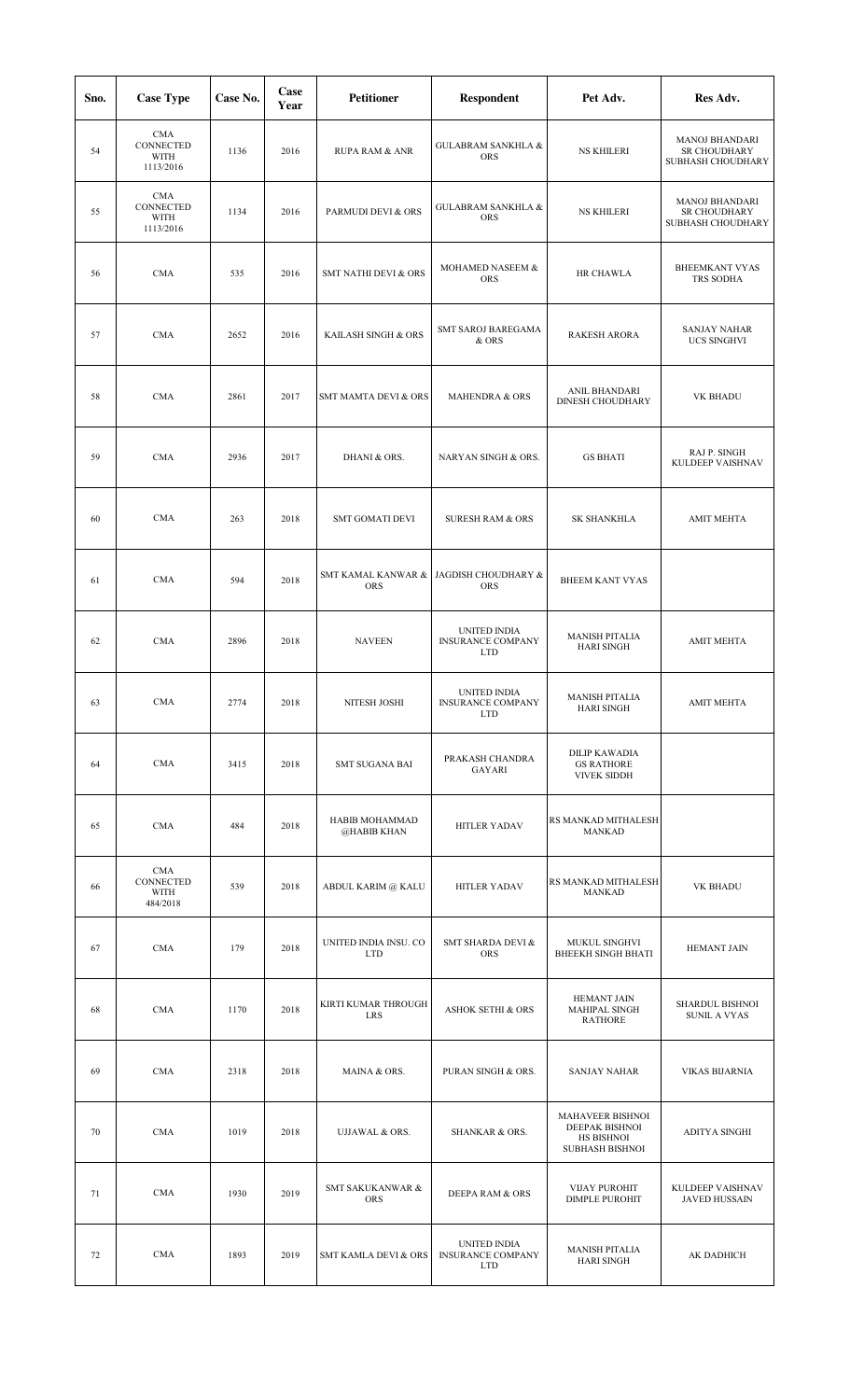| Sno. | <b>Case Type</b> | Case No. | Case<br>Year | <b>Petitioner</b>                     | Respondent                                             | Pet Adv.                                                         | Res Adv.                                                                    |
|------|------------------|----------|--------------|---------------------------------------|--------------------------------------------------------|------------------------------------------------------------------|-----------------------------------------------------------------------------|
| 73   | <b>CMA</b>       | 1177     | 2019         | <b>SAVITA &amp; ORS</b>               | PAPPU NATH & ORS                                       | <b>NARESH KHATRI</b>                                             | <b>BHAWANI SINGH</b><br><b>AMIT MEHTA</b>                                   |
| 74   | <b>CMA</b>       | 381      | 2019         | <b>RUPA KUMARI</b>                    | <b>BHAGARAM &amp; ORS</b>                              | <b>RAVI PANWAR</b>                                               |                                                                             |
| 75   | <b>CMA</b>       | 382      | 2019         | <b>VINITA KUMARI</b>                  | <b>BHAGARAM &amp; ORS</b>                              | <b>RAVI PANWAR</b>                                               |                                                                             |
| 76   | <b>CMA</b>       | 2277     | 2019         | SMT SURAJ KANWAR &<br><b>ORS</b>      | UNITED INDIA<br><b>INSURANCE COMPANY</b><br><b>LTD</b> | <b>NARPAT RAM</b><br><b>RK RAWAL</b>                             |                                                                             |
| 77   | <b>CMA</b>       | 3153     | 2019         | <b>KAMLESH KUMAR</b><br><b>TIWARI</b> | <b>RANVEER SINGH</b>                                   | <b>MANISH PITALIA</b>                                            | LD KHATRI                                                                   |
| 78   | <b>CMA</b>       | 3344     | 2019         | NAINI DEVI & ORS.                     | <b>DULE SINGH</b>                                      | <b>SHAMBHOO SINGH</b><br><b>BHARAT SINGH</b>                     | LD KHATRI                                                                   |
| 79   | <b>CMA</b>       | 3275     | 2019         | VARSHA & ORS.                         | <b>DULE SINGH</b>                                      | ANUJ SAHLOT<br>NAMITA SAHLOT<br>ARUN DADHICH<br>HIMANSHU TRIVEDI | LD KHATRI                                                                   |
| 80   | <b>CMA</b>       | 1970     | 2019         | SMT CHAMPA DEVI                       | UNITED INDIA<br><b>INSURANCE COMPANY</b><br><b>LTD</b> | <b>GS CHOUHAN</b><br>HARSHWARDHAN SINGH                          | <b>MANISH TAK</b>                                                           |
| 81   | <b>CMA</b>       | 3097     | 2019         | RUKMAN & ORS.                         | UNITED INDIA INS. CO.<br>LTD.                          | DEEPIKA SONI                                                     | <b>VINOD BHADU</b>                                                          |
| 82   | CMA              | 3152     | 2019         | JETUDI DEVI @ FANNI &<br>ANR.         | MOHIT KUMAR & ORS.                                     | NARPAT SRAM                                                      | <b>ARUN VYAS</b><br><b>RK RAWEL</b><br><b>OMPRAKASH K</b><br>ANIL BACHHAWAT |
| 83   | <b>CMA</b>       | 1260     | 2020         | SMT SHANTI DEVI & ORS                 | UNITED INDIA<br><b>INSURANCE COMPANY</b><br><b>LTD</b> | <b>MANISH PITALIA</b><br><b>HARI SINGH</b>                       | LD KHATRI                                                                   |
| 84   | <b>CMA</b>       | 973      | 2020         | <b>INDRA DEVI &amp; ORS</b>           | <b>SURESH KUMAR &amp; ORS</b>                          | <b>NARPAT RAM</b><br><b>ARUN VYAS</b>                            | <b>SUNIL A VYAS</b>                                                         |
| 85   | <b>CMA</b>       | 247      | 2020         | <b>SMT LALITA DEVI</b>                | UII CO LTD.                                            | <b>MANISH KUMAR</b><br>PITALIYA                                  | LD KHATRI                                                                   |
| 86   | CMA              | 1744     | 2020         | <b>VIJAY KUMAR</b>                    | MAHAVEER & ANR.                                        | SANDEEP SARUPARIA<br>VIJAY RAJPUROHIT                            |                                                                             |
| 87   | <b>CMA</b>       | 1445     | 2020         | FATIYA @ FATEH SINGH<br>& ORS         | SAMARJEET SINGH<br>&ORS.                               | PR MEHTA<br>DEEPIKA SONI                                         | SURESH KUMBHAT<br>VINOD BHADU                                               |
| 88   | <b>CMA</b>       | 1761     | 2020         | MAHAVEER PRASAD                       | SHARWAN LAL & ORS.                                     | SANDEEP SARUPARIA<br><b>VIJAY RAJPUROHIT</b>                     | <b>SHAGUN MATHUR</b>                                                        |
| 89   | <b>CMA</b>       | 22       | 2020         | PAPPU JATIYA                          | UNITED INDIA<br>INSURANCE COMPANY<br><b>LTD</b>        | <b>MANISH PITALIA</b>                                            | LD KHATRI                                                                   |
| 90   | <b>CMA</b>       | 583      | 2020         | AJIT KUMAR SETHI                      | <b>GOPAL &amp; ORS.</b>                                | <b>SANJAY NAHAR</b>                                              | <b>VINOD BHADU</b>                                                          |
| 91   | <b>CMA</b>       | 114      | 2021         | <b>GOLKI &amp; ORS</b>                | <b>MOHAN LAL &amp; ORS</b>                             | JP BHARDWAJ<br>NEELAM BHARDWAJ                                   | VK BHADU                                                                    |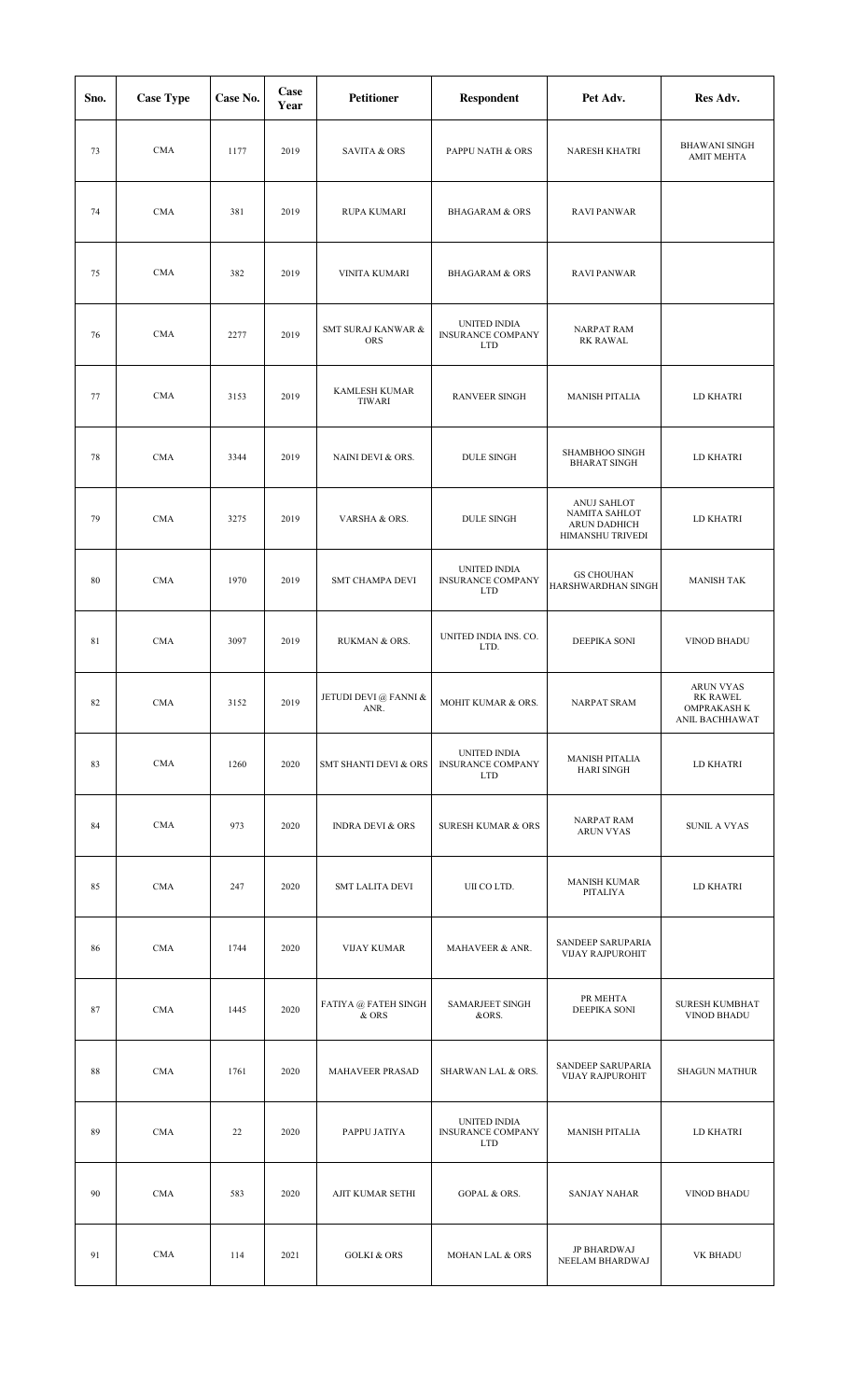| Sno. | <b>Case Type</b>                                | Case No. | Case<br>Year | <b>Petitioner</b>                                          | <b>Respondent</b>                                                    | Pet Adv.                                                                       | Res Adv.                        |
|------|-------------------------------------------------|----------|--------------|------------------------------------------------------------|----------------------------------------------------------------------|--------------------------------------------------------------------------------|---------------------------------|
| 92   | <b>CMA</b>                                      | 501      | 2021         | <b>MANOJ SHAH</b>                                          | MITHLESH KUMAR & ORS                                                 | DEVEDNRA SANWALOT<br>DEEPAK KORPAL                                             | CR CHOUDHARY<br>TRS SODHA       |
|      |                                                 |          |              |                                                            | CMA (MACT)- OTHER INSURANCE COMPANY - RELINACE GENERAL INS. CO. LTD. |                                                                                |                                 |
| 93   | <b>CMA</b>                                      | 1092     | 2012         | ONKAR GAMETI                                               | MOBIN KHAN @ MUBEEN<br><b>KHAN</b>                                   | DEEPAK MENARIA<br>MRS UJJWAL TIWARI                                            | <b>RS CHUNDAWAT</b>             |
| 94   | <b>CMA</b>                                      | 1022     | 2013         | <b>BHERU GURJAR</b>                                        | <b>SATPAL SINGH &amp; ORS</b>                                        | PANKAJ SHARMA<br>CHETANA SHARMA                                                | <b>AS RATHORE</b><br>RK SINGHAL |
| 95   | <b>CMA</b>                                      | 1252     | 2015         | VINOD PANCHAL                                              | KAILASH CHANDRA &<br><b>ANR</b>                                      | <b>RS MANKAD</b>                                                               | VISHAL SINGHAL                  |
| 96   | <b>CMA</b>                                      | 750      | 2015         | <b>HARISH</b>                                              | <b>LAXMAN &amp; ORS</b>                                              | <b>TANWAR SINGH</b><br><b>RATHORE</b><br><b>VIKRAM SINGH</b><br><b>RATHORE</b> | VISHAL SINGHAL                  |
| 97   | <b>CMA</b>                                      | 826      | 2016         | LEELA DEVI                                                 | <b>GUTTA RAM &amp; ANR</b>                                           | <b>SHANKAR LAL</b><br><b>SINWARIA</b><br><b>GIRDHARI</b>                       | VISHAL SINGHAL                  |
| 98   | <b>CMA</b>                                      | 954      | 2016         | RELIANCE GIC LTD.                                          | SMT TANSUKH & ORS.                                                   | TRS SODHA                                                                      | <b>NS KHILERY</b>               |
| 99   | <b>CMA</b><br><b>CONNECTED WITH</b><br>954/2016 | 88       | 2016         | PANNA RAM                                                  | INDRA RAM & ORS.                                                     | <b>NS KHILERY</b>                                                              |                                 |
| 100  | <b>CMA</b>                                      | 2419     | 2016         | <b>SMT JIVANI &amp; ANR</b>                                | <b>BHANWAR LAL &amp; ORS</b>                                         | <b>NS KHILERY</b>                                                              |                                 |
| 101  | <b>CMA</b>                                      | 814      | 2016         | <b>SMT SHANTI &amp; ORS</b>                                | <b>LALA RAM &amp; ORS</b>                                            | <b>KR CHOUDHARY</b><br>SHARWAN KALLA                                           | VISHAL SINGHAL                  |
| 102  | <b>CMA</b><br>CONNECTED<br>WITH<br>814/2016     | 616      | 2015         | RELIANCE GENERAL<br><b>INSURANCE COMPANY</b><br><b>LTD</b> | <b>SHANTI &amp; ORS</b>                                              | RK SINGHAL                                                                     | <b>KR CHOUDHARY</b>             |
| 103  | <b>CMA</b>                                      | 2417     | 2016         | SMT SANTOSH @ SATUDI<br>& ANR                              | <b>BHANWAR LAL &amp; ORS</b>                                         | <b>NS KHILERY</b>                                                              |                                 |
| 104  | <b>CMA</b>                                      | 2876     | 2017         | <b>DEVILAL</b>                                             | RATAN LAL & ANR                                                      | SHAMBOO SINGH<br><b>BHARAT SINGH</b>                                           | VISHAL SINGHAL                  |
| 105  | <b>CMA</b>                                      | 166      | 2017         | LRS OF LALU RAM                                            | YES & ORS                                                            | <b>NS KHILERI</b>                                                              | TRS SODHA                       |
| 106  | <b>CMA</b>                                      | 120      | 2017         | RELIANCE GENERAL<br><b>INSURANCE COMPANY</b><br><b>LTD</b> | LRS OF LALU RAM & ORS                                                | TRS SODHA                                                                      | <b>NS KHILERY</b>               |
| 107  | <b>CMA</b>                                      | 667      | 2017         | SMT USHA DEVI & ORS                                        | PRAVEEN RAM & ORS                                                    | <b>NS KHILERY</b>                                                              | TRS SODHA                       |
| 108  | <b>CMA</b>                                      | 1860     | 2017         | TULSHIRAM                                                  | NANDKISHORE & ORS                                                    | <b>NS KHILERY</b>                                                              |                                 |
| 109  | <b>CMA</b>                                      | 2931     | 2018         | MUKESH @ GOVIND<br><b>SINGH MEENA</b>                      | OM PRAKASH & ORS                                                     | <b>RAM NIWAS</b><br><b>CHOUDHARY</b>                                           | VISHAL SINGHAL                  |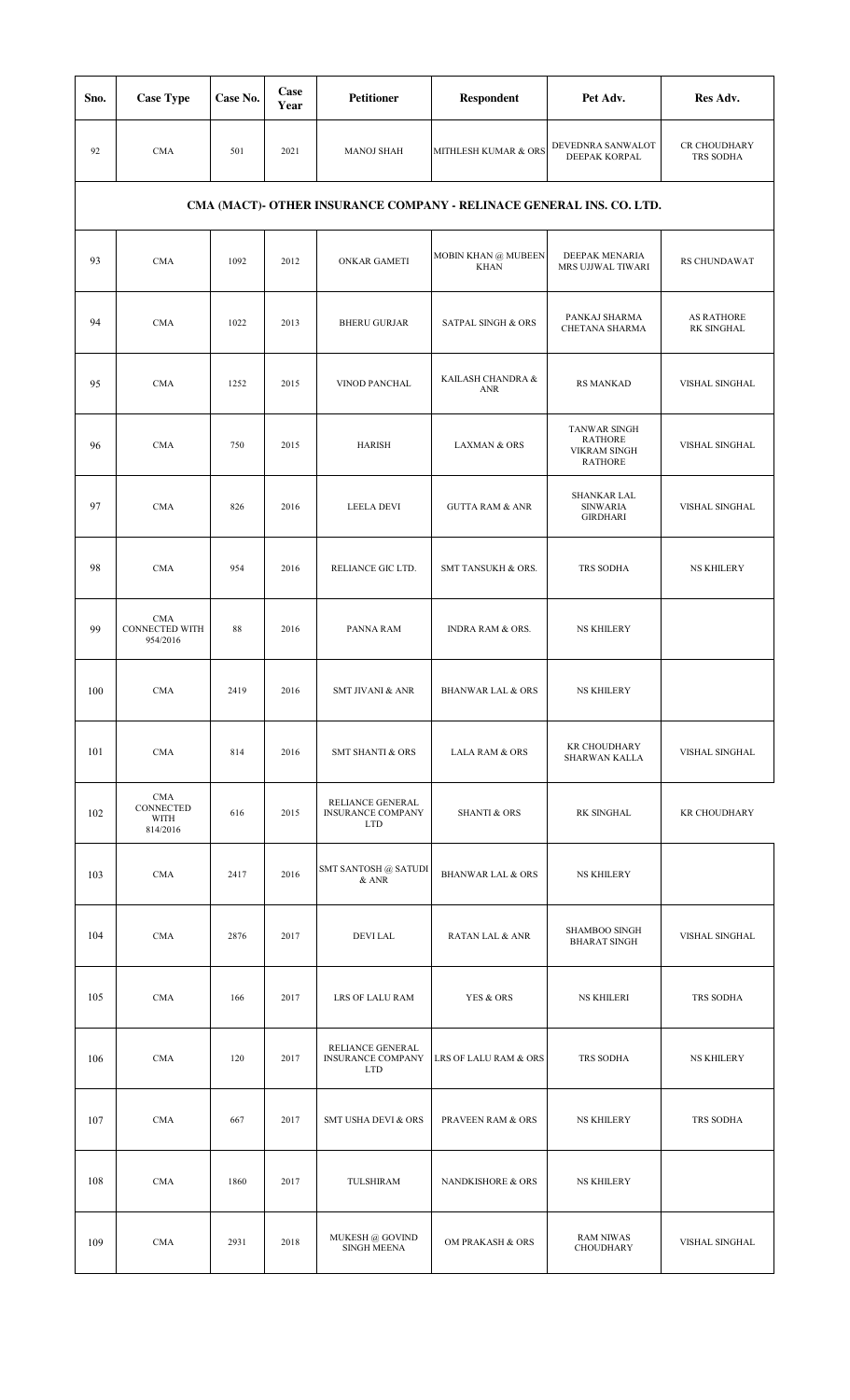| Sno. | <b>Case Type</b>                                                      | Case No. | Case<br>Year | <b>Petitioner</b>                                                                                            | <b>Respondent</b>                                          | Pet Adv.                                                            | Res Adv.                                             |  |  |  |  |
|------|-----------------------------------------------------------------------|----------|--------------|--------------------------------------------------------------------------------------------------------------|------------------------------------------------------------|---------------------------------------------------------------------|------------------------------------------------------|--|--|--|--|
| 110  | <b>CMA</b>                                                            | 2468     | 2018         | <b>SMT GANGA DEVI &amp; ANR</b>                                                                              | RELIANCE GENERAL<br><b>INSURANCE COMPANY</b><br><b>LTD</b> | SACHIN ACHARYA<br>RAKESH CHOTIA                                     | VISHAL SINGHAL                                       |  |  |  |  |
| 111  | <b>CMA</b>                                                            | 3063     | 2018         | PUSHKAR LAL                                                                                                  | AMBA LAL & ORS                                             | SHAMBOO SINGH<br><b>BHARAT SINGH</b>                                | VISHAL SINGHAL                                       |  |  |  |  |
| 112  | <b>CMA</b>                                                            | 2932     | 2018         | DINESH SINGH MEENA                                                                                           | OM PRAKASH & ANR                                           | <b>RAM NIWAS</b><br>CHOUDHARY                                       | VISHAL SINGHAL<br>DHANPAT CHOUDHRAY                  |  |  |  |  |
| 113  | <b>CMA</b>                                                            | 3423     | 2019         | <b>SMT AMRIT &amp; ORS</b>                                                                                   | MANSHANKAR<br><b>BAMANIYA &amp; ORS</b>                    | MAHENDRA TRIVEDI<br><b>AMIT DAVE</b>                                | VISHAL SINGHAL                                       |  |  |  |  |
| 114  | <b>CMA</b>                                                            | 37       | 2020         | <b>SMT KAMLA BAI &amp; ORS</b>                                                                               | RELIANCE INSURANCE<br><b>COMPANY LTD</b>                   | <b>MANISH PITALIA</b>                                               | VISHAL SINGHAL                                       |  |  |  |  |
| 115  | <b>CIVIL</b><br><b>CROSS</b><br><b>OBJECTION</b>                      | 207      | 2020         | SMT KUSHUM LATA &<br>ORS                                                                                     | <b>BANSHI RAM &amp; ANR</b>                                | <b>NS KHILERY</b>                                                   |                                                      |  |  |  |  |
| 116  | CMA<br>CONNECTED<br>WITH<br><b>CROSS</b><br>OBJECTION NO.<br>207/2020 | 1634     | 2017         | RELIANCE GIC LTD.                                                                                            | SMT KUSHUM LATA &<br><b>ORS</b>                            | TRS SODHA                                                           | <b>NS KHILERY</b><br><b>GS BHATI</b>                 |  |  |  |  |
|      | CMA (MACT)-RSRTC                                                      |          |              |                                                                                                              |                                                            |                                                                     |                                                      |  |  |  |  |
| 117  | <b>CMA</b>                                                            | 1556     | 2004         | PATA RAM & ANR                                                                                               | <b>MAN SINGH &amp; ANR</b>                                 | <b>RAKESH ARORA</b><br>SHIV PRAKASH BHATI                           | ANIL BACHHAWAT                                       |  |  |  |  |
| 118  | <b>CMA</b>                                                            | 1063     | 2005         | MOHAN LAL                                                                                                    | <b>RANA RAM &amp; ORS</b>                                  | <b>RAKESH ARORA</b><br>SHIV PRAKASH BHATI                           | ANIL BACHHAWAT<br><b>BHARATK</b><br><b>MR PAREEK</b> |  |  |  |  |
| 119  | <b>CMA</b>                                                            | 1081     | 2010         | NIRANJAN LAL SHARMA                                                                                          | <b>GOPAL SINGH &amp; ORS</b>                               | <b>RAKESH ARORA</b><br><b>MAHAVEER BISHNOI</b><br><b>NS KHILERI</b> | NITIN OJHA                                           |  |  |  |  |
| 120  | <b>CMA</b>                                                            | 2589     | 2011         | <b>KUPA RAM &amp; ORS</b>                                                                                    | <b>BAGTA RAM &amp; ANR</b>                                 | <b>NA RAJPUROHIT</b><br>KK GOYAL<br>PAWAN OJHA<br>MANISH RAJPUROHIT | JAVED MOYAL                                          |  |  |  |  |
| 121  | <b>CMA</b>                                                            | 502      | 2013         | <b>CHIEF MANAGER</b><br><b>RAJASTHAN STATE ROAD</b><br><b>TRANSPORT</b><br>CORPORATION DEPOT<br><b>FALNA</b> | SATYAWAN @<br>SATYAVEER SINGH &<br>ORS                     | <b>MALI RAM PAREEK</b>                                              | <b>SK MALIKX</b><br><b>BS NIMLA</b>                  |  |  |  |  |
| 122  | <b>CMA</b>                                                            | 1016     | 2013         | <b>MOHD YASHIN</b>                                                                                           | <b>RSRTC</b>                                               | <b>NS KHILERI</b>                                                   | LK PUROHIT                                           |  |  |  |  |
| 123  | <b>CMA</b>                                                            | 1507     | 2014         | <b>SAPNA KUMARI</b>                                                                                          | <b>NATHU RAM &amp; ORS</b>                                 | <b>SABIR KHAN</b>                                                   | LK PUROHIT                                           |  |  |  |  |
| 124  | <b>CMA</b>                                                            | 727      | 2017         | <b>JETHU SINGH</b>                                                                                           | KAILASH DAN & ORS.                                         | MAHAVEER BISHNOI<br>DEEPAK BISHNOI<br><b>HS BISHNOI</b>             | <b>MR PAREEK</b>                                     |  |  |  |  |
| 125  | CMA                                                                   | 3400     | 2018         | <b>DURGA SHANKER</b>                                                                                         | <b>BHOPAL SINGH &amp; ANR</b>                              | JAI KISHAN BHAIYA<br><b>AMIT RATHI</b>                              | LK PUROHIT                                           |  |  |  |  |
| 126  | <b>CMA</b>                                                            | 79       | 2019         | <b>SMT RAJU DEVI</b>                                                                                         | <b>MANOJ KUMAR &amp; ORS</b>                               | NARPAT RAM KHILERI                                                  | OP BAIRWA<br><b>SS SHAKTAWAT</b>                     |  |  |  |  |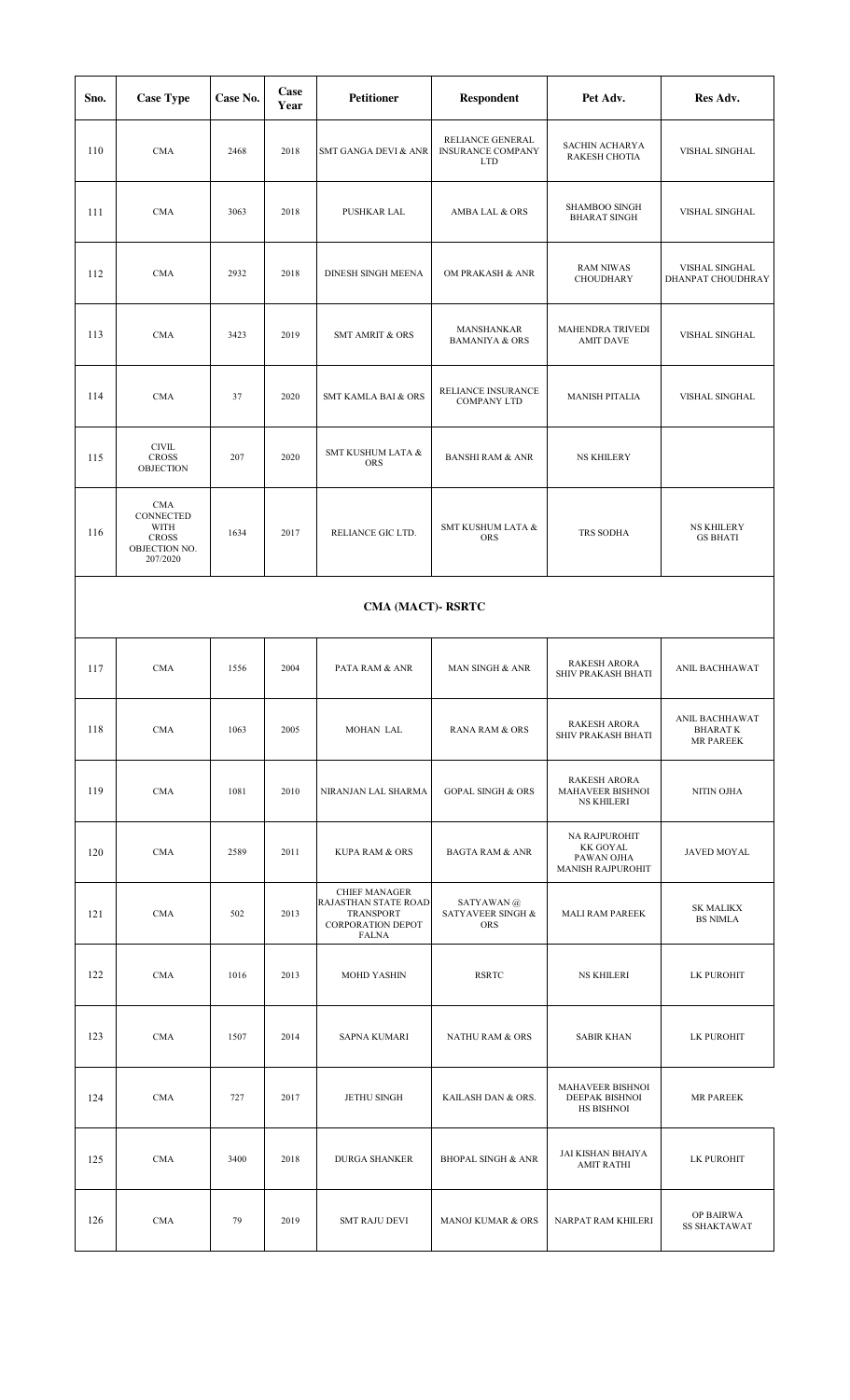| Sno. | <b>Case Type</b>                             | Case No. | Case<br>Year | <b>Petitioner</b>                                 | Respondent                                               | Pet Adv.                                                                                                                                                       | Res Adv.                                                                          |  |
|------|----------------------------------------------|----------|--------------|---------------------------------------------------|----------------------------------------------------------|----------------------------------------------------------------------------------------------------------------------------------------------------------------|-----------------------------------------------------------------------------------|--|
|      |                                              |          |              |                                                   | <b>CMA - MATRIMONIAL &amp; FAMILY MATTERS</b>            |                                                                                                                                                                |                                                                                   |  |
| 127  | <b>CMA</b>                                   | 1363     | 2019         | CHHAGAN LAL                                       | VIKRAMA DEVI                                             | RISHABH TAYAL                                                                                                                                                  | PRADEEP SHAH                                                                      |  |
| 128  | <b>CMA</b><br>CONNECTED<br>WITH<br>1363/2019 | 2957     | 2018         | CHHAGAN LAL                                       | <b>VIKRAMA DEVI</b>                                      | SUNIL KACHHAWAHA                                                                                                                                               |                                                                                   |  |
|      | <b>CMA - LAND ACQUISITION</b>                |          |              |                                                   |                                                          |                                                                                                                                                                |                                                                                   |  |
| 129  | <b>CMA</b>                                   | 1275     | 2006         | <b>KARAN SINGH</b>                                | <b>GOPICHAND BHARWANI</b>                                | <b>MK TRIVEDI</b>                                                                                                                                              | <b>RAVI BHANSALI</b><br>LOON KARAN PUROHIT                                        |  |
| 130  | <b>CMA</b>                                   | 24       | 2012         | LRS OF PRAHLAD DASS                               | KARUNA RAM & ANR                                         | <b>NARENDRA</b><br>MULCHANDANI<br>DILIP MULCHANDANI                                                                                                            | <b>SACHIN ACHARYA</b><br>PRAMILA ACHARYA<br><b>SR PATEL</b><br><b>ASHOK PATEL</b> |  |
| 131  | <b>CMA</b>                                   | 2684     | 2019         | ORS.                                              | CHHINDERJEET KAUR & BALJEET SINGH MANGAT<br>& ORS.       | RS CHOUDHARY<br><b>JR CHAWEL</b><br><b>MAHENDRA</b><br>CHOUDHARY<br><b>BR CHAHAR</b><br>SS GOUR<br><b>JK SUTHAR</b><br><b>BS BHANWARIYA</b><br>ASHOK CHOUDHARY | <b>SANDEEP SHAH</b>                                                               |  |
|      |                                              |          |              | CMA - WORKMAN COMPENSATION                        |                                                          |                                                                                                                                                                |                                                                                   |  |
| 132  | <b>CMA</b>                                   | 282      | 2005         | <b>M/S BRIJ ENTERPRISES</b>                       | STATE OF RAJASTHAN                                       | <b>GR PUNIA</b><br>RS CHOUDHARY<br>YP KHILERI<br>RD POTALIA                                                                                                    |                                                                                   |  |
| 133  | <b>CMA</b>                                   | 1576     | 2006         | <b>SMT REKHA</b>                                  | <b>SHANKER LAL</b>                                       | <b>MANISH PITALIA</b>                                                                                                                                          | <b>MANISH SHISHODIA</b>                                                           |  |
| 134  | <b>CMA</b>                                   | 2181     | 2007         | M/S SETHI MARBLE                                  | THE COMMISSIONER<br><b>WORKMAN</b><br>COMPENSATION       | <b>RAKESH SHINA</b>                                                                                                                                            |                                                                                   |  |
| 135  | <b>CMA</b>                                   | 1379     | 2007         | NATIONAL INSURANCE<br><b>COMPANY LTD</b>          | <b>NATHU LAL &amp; ORS</b>                               | <b>SANJEEV JOHARI</b>                                                                                                                                          | <b>RS MANKAD</b>                                                                  |  |
| 136  | <b>CMA</b>                                   | 1676     | 2007         | <b>EMPLOYYES STATE INS</b><br>CORPORATION         | <b>M/S JILANI FABRICS</b>                                | <b>RK KAPOOR</b><br><b>SANJAY KAPOOR</b>                                                                                                                       |                                                                                   |  |
| 137  | <b>CMA</b>                                   | 1574     | 2008         | <b>SMT MANGU KANWAR</b>                           | KATHOTIYA CHEMICALS                                      | PREMSINGH RATHORE<br><b>NITUBALA</b><br>PREMSINGH BARJASAR                                                                                                     | NK CHANDAK                                                                        |  |
| 138  | <b>CMA</b>                                   | 1527     | 2009         | THE ASSISTANT<br><b>ENGINEER PWD MOUNT</b><br>ABU | <b>MASHKURA &amp; ORS</b>                                | MUKUL SINGHVI<br><b>MUKESH DAVE</b>                                                                                                                            | PS BHATI<br>RICHIN SURANA                                                         |  |
| 139  | <b>CMA</b>                                   | 478      | 2010         | <b>SMT SAMDA &amp; ORS</b>                        | OM PRAKASH & ANR                                         | ANIL BHANDARI                                                                                                                                                  | <b>DS NIMLA</b><br><b>ANAND PUROHIT</b><br><b>RK MEHRA</b>                        |  |
| 140  | CMA<br>CONNECTED<br>WITH<br>478/2010         | 517      | 2010         | THE NEW INDIA<br>ASSURANCE COMPANY<br><b>LTD</b>  | <b>SMT SAMDA &amp; ANR</b>                               | <b>DS NIMLA</b>                                                                                                                                                | ANIL BHANDARI                                                                     |  |
| 141  | <b>CMA</b>                                   | 2090     | 2011         | SMT RAM KANYA DEVI &<br><b>ANR</b>                | <b>SG ENTERPRISES</b><br>THROUGH ITS<br><b>PROPRITER</b> | <b>MANISH PITALIA</b>                                                                                                                                          | SANDEEP SARUPARIA<br>SUDHIR SARUPARIA<br>ANIL BACHHAWAT                           |  |
| 142  | <b>CMA</b>                                   | 1359     | 2011         | SMT MAINA DEVI & ANR                              | M /S JAI MATA DI<br><b>ENTERPRISES &amp; ANR</b>         | <b>GR POONIA</b>                                                                                                                                               | OP SINGHVI<br><b>MAHESH JOSHI</b><br>VIPUL SINGHVI                                |  |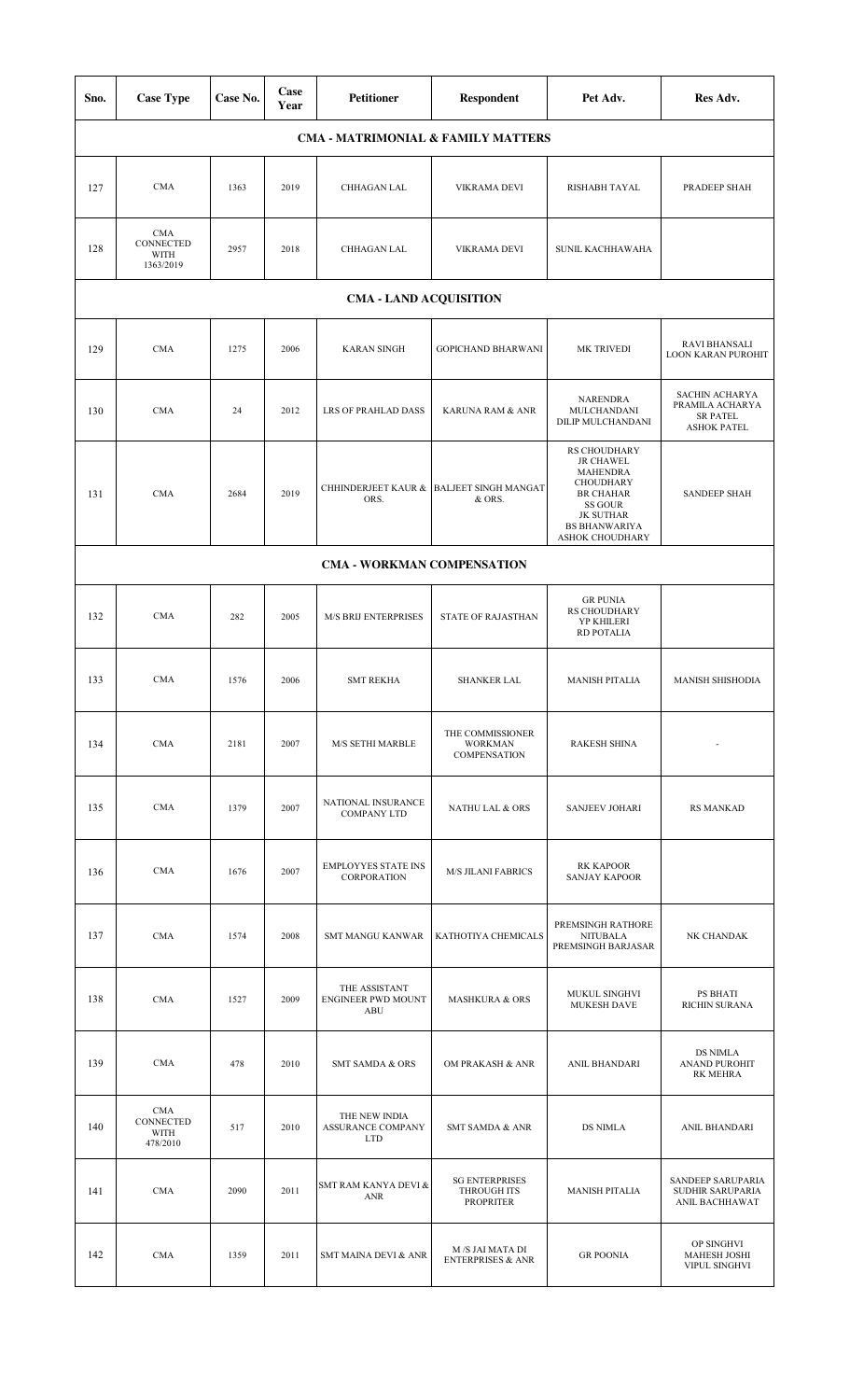| Sno. | <b>Case Type</b>                             | Case No. | Case<br>Year | <b>Petitioner</b>                                                                                               | Respondent                                                             | Pet Adv.                                                 | Res Adv.                                          |
|------|----------------------------------------------|----------|--------------|-----------------------------------------------------------------------------------------------------------------|------------------------------------------------------------------------|----------------------------------------------------------|---------------------------------------------------|
| 143  | <b>CMA</b>                                   | 3453     | 2011         | <b>HARIMI &amp; ORS</b>                                                                                         | <b>MURARILAL &amp; ANR</b>                                             | <b>JP BHARDWAJ</b>                                       | <b>MUKUL SINGHVI</b>                              |
| 144  | <b>CMA</b>                                   | 971      | 2011         | HOMA & ANR                                                                                                      | UNITED INDIA<br><b>INSURANCE COMPANY</b><br><b>LTD</b>                 | <b>RS MANKAD</b>                                         | <b>SANJEV JOHARI</b><br>ANUJ SAHLOT               |
| 145  | <b>CMA</b>                                   | 576      | 2011         | RAWTA & ANR                                                                                                     | <b>MAKNA RAM &amp; ORS</b>                                             | DR SACHIN ACHARYA                                        | <b>AS RATHROE</b>                                 |
| 146  | <b>CMA</b>                                   | 2028     | 2011         | <b>SMT SHANTA</b>                                                                                               | NIRMA UNIVERSITY                                                       | ANUJ SAHLOT<br>NAMITA SAHLOT<br><b>ARUN DADHICH</b>      | RAVINDRA PALIWAL                                  |
| 147  | <b>CMA</b>                                   | 4421     | 2011         | <b>MANISH JAIN &amp; ORS</b>                                                                                    | <b>SMT LAXMI &amp; ORS</b>                                             | <b>MANISH PITALIA</b>                                    | TRS SODHA                                         |
| 148  | <b>CMA</b>                                   | 1223     | 2011         | <b>SMT KALI DEVI &amp; ANR</b>                                                                                  | <b>GYAN CHAND &amp; ANR</b>                                            | SP BHARDWAJ<br>ANWAR GHANI                               | <b>SUNIL A VYAS</b>                               |
| 149  | <b>CMA</b>                                   | 4467     | 2011         | <b>EMPLOYEES STATE</b><br><b>INSURANCE</b><br>CORPORATION<br>THROUGH THE<br><b>INSURANCE INSPECTRO</b><br>& ORS | ARAVALI MINERALS                                                       | RAJ KAMAL SONI<br>NITYESH SONI                           | RICHIN SURANA                                     |
| 150  | <b>CMA</b>                                   | 465      | 2011         | THE DIVISIONAL<br><b>MANAGER NOTH</b><br><b>WESTERN RAILWAY</b><br>AJMER (RAJ)                                  | SMT SUSHILA RANI                                                       | MANOJ BHANDARI                                           | RS CHOUDHARY<br><b>JR CHAWEL</b>                  |
| 151  | <b>CMA</b>                                   | 5294     | 2011         | <b>EMPLOYYES STATE INS</b><br>CORPORATION                                                                       | M/S MAHARAJA SHRI<br><b>UMAID MILLS</b>                                | RS SONI<br>NITESH SONI                                   | <b>VIKAS BALIA</b>                                |
| 152  | <b>CMA</b>                                   | 5293     | 2011         | THE REGIONAL<br><b>DIRECTOR EMPLOYEES</b><br>INS. CO.                                                           | <b>CHANDRA MOHAN</b><br><b>SINGH</b>                                   | <b>RK SONI</b>                                           | SP SINGH                                          |
| 153  | <b>CMA</b>                                   | 2391     | 2011         | <b>SRI CHAND</b>                                                                                                | <b>LOKESH KUMAR &amp; ANR</b>                                          | <b>RS MANKAD</b>                                         | ANUJ SAHLOT<br>NAMITA SAHLOT<br>DHANPAT CHOUDHARY |
| 154  | <b>CMA</b><br>CONNECTED<br>WITH<br>2391/2011 | 2309     | 2011         | <b>SRI CHAND</b>                                                                                                | PRAKASH CHANDRA &<br><b>ANR</b>                                        | <b>RS MANKAD</b>                                         | DHANPAT CHOUDHARY<br><b>ANUJ SAHLOT</b>           |
| 155  | <b>CMA</b>                                   | 2354     | 2012         | HIMMAT SINGH                                                                                                    | <b>BARJI BAI &amp; ORS</b>                                             | SANDEEP SARUPARIA<br>SUDHIR SARUPARIA<br>PREETI SARUPRIA | <b>MANISH PITALIA</b>                             |
| 156  | <b>CMA</b>                                   | 1859     | 2012         | <b>UDAI SINGH</b>                                                                                               | <b>SHIVAN MARBLES</b><br><b>GRANITES &amp; ANR</b>                     | DEEPAK MENARIA<br>MRS UJJWAL TIWARI                      | VINAY KOTHARI                                     |
| 157  | <b>CMA</b>                                   | 358      | 2012         | <b>INDERJEET SINGH &amp; ANR</b>                                                                                | RISHI BHANSALI & ANR                                                   | <b>MANISH SHISHODIA</b>                                  | SURENDRA SURANA<br><b>GAJENDRA MEHTA</b>          |
| 158  | <b>CMA</b>                                   | 2078     | 2012         | KHALIL KHAN @ KALU<br><b>KHAN</b>                                                                               | <b>ICICI LOMBARD</b><br><b>GENERAL INSURANCE</b><br><b>COMPANY LTD</b> | <b>MANISH PITALIA</b>                                    | MUKESH MAHESHWARI                                 |
| 159  | <b>CMA</b>                                   | 673      | 2012         | NATIONAL INSURANCE<br><b>COMPANY LTD</b>                                                                        | <b>UDA &amp; ORS</b>                                                   | MUKUL SINGHVI<br><b>BHEEKH SINGH BHATI</b>               | <b>SS SISODIA</b><br><b>MANISH PITALIA</b>        |
| 160  | <b>CMA</b>                                   | 2171     | 2012         | OIC LTD                                                                                                         | SMT BHANWARI DEVI &<br><b>ORS</b>                                      | LD KHATRI                                                | RS CHUNDAWAT<br>SANDEEP SARUPARIA                 |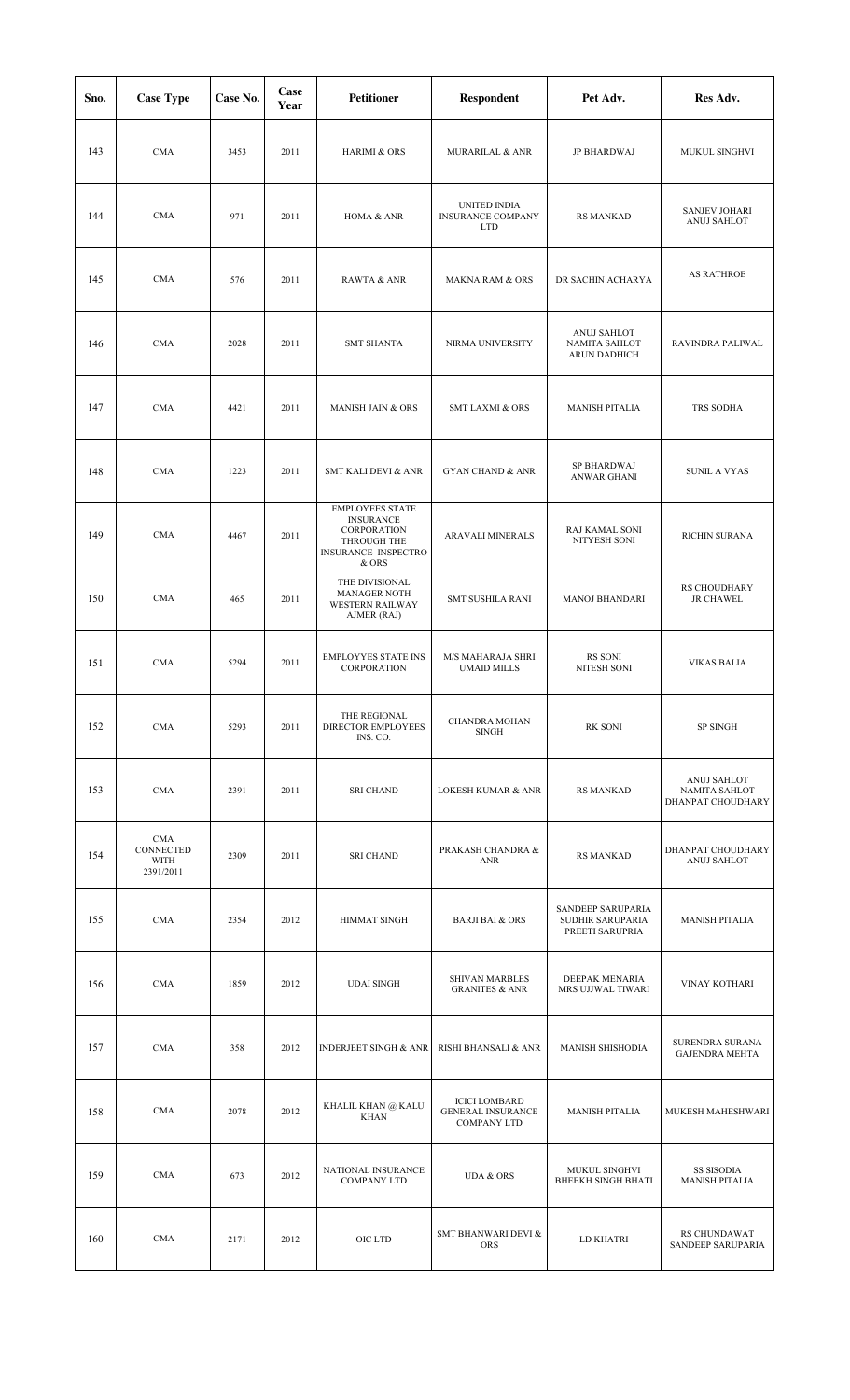| Sno. | <b>Case Type</b> | Case No. | Case<br>Year | <b>Petitioner</b>                          | <b>Respondent</b>                     | Pet Adv.                                                                 | Res Adv.            |
|------|------------------|----------|--------------|--------------------------------------------|---------------------------------------|--------------------------------------------------------------------------|---------------------|
| 161  | <b>CMA</b>       | 230      | 2015         | <b>NISAR MOHD</b>                          | NIA CO LTD                            | <b>MANISH PITALIA</b>                                                    | NK JOSHI            |
| 162  | <b>CMA</b>       | 927      | 2016         | <b>BINIT CHOUDHARY</b>                     | <b>SHIVRAJ &amp; ORS</b>              | PANKAJ KUMAR BOHRA<br>NIRAJ KUMAR JAIN                                   | <b>RAKESH ARORA</b> |
| 163  | <b>CMA</b>       | 522      | 2016         | <b>SMT SHABANA &amp; ORS</b>               | <b>PAWAN KUMAR &amp; ORS</b>          | <b>RAKESH ARORA</b><br>SK DADHICH<br>SHAKUNTALA MATORIA<br>DEEPAK KORPAL | NK JOSHI            |
| 164  | <b>CMA</b>       | 452      | 2017         | JANTA COLD STORAGE &<br><b>ICE FACTORY</b> | KARACHARI RAJYA<br><b>BEEMA NIGAM</b> | <b>GR GOYAL</b>                                                          | <b>MR PAREEK</b>    |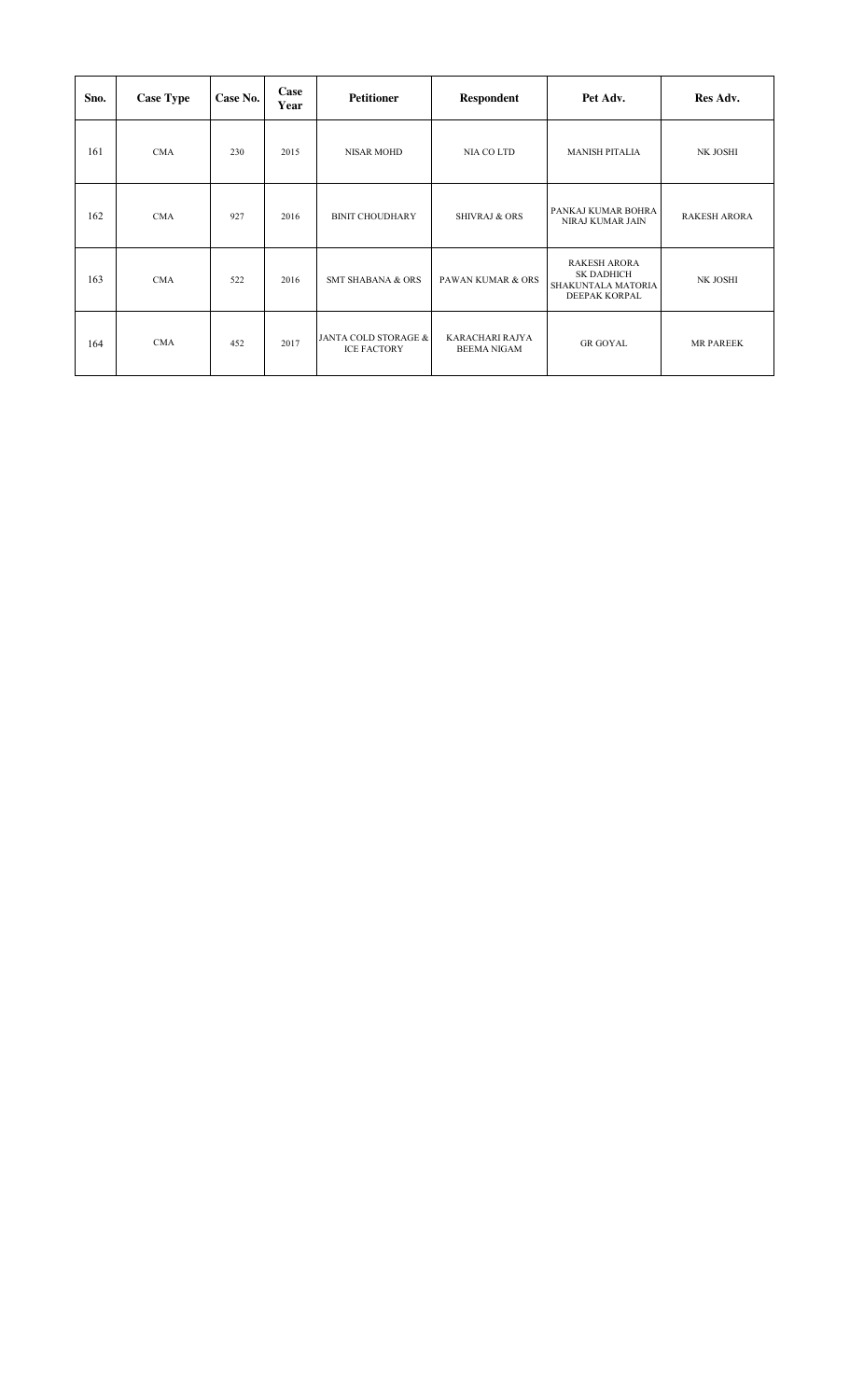## **NATIONAL LOK ADALAT RAJASTHAN HIGH COURT LEGAL SERVICES COMMITTEE, JODHPUR BENCH NO. 3 (IN COURT NO. 12)**

#### **HON'BLE MR. JUSTICE SUDESH BANSAL, CHAIRMAN MEMBER - MR. BALJINDER SINGH SANDHU, ADVOCATE SATURDAY 11-12-2021 10:30 AM - 01:00 PM AND 2:00 PM TO 4:30 PM**

# **(CMA - (MACT) - OTHER INSURANCE COMPANY-ICICI LOMBARD GEN. INS. CO. LTD.**

**&** 

#### **SHRIRAM GENERAL INSURANCE COMPANY LTD.**

|                 | (CMA - (MACT) - OTHER INSURANCE COMPANY-ICICI LOMBARD GEN. INS. CO. LTD. |          |              |                                                                    |                                |                                                                                     |                                                                                                |  |  |  |  |  |
|-----------------|--------------------------------------------------------------------------|----------|--------------|--------------------------------------------------------------------|--------------------------------|-------------------------------------------------------------------------------------|------------------------------------------------------------------------------------------------|--|--|--|--|--|
| Sno.            | <b>Case Type</b>                                                         | Case No. | Case<br>Year | <b>Petitioner</b>                                                  | Respondent                     | Pet Adv.                                                                            | Res Adv.                                                                                       |  |  |  |  |  |
| $\mathbf{1}$    | <b>CMA</b>                                                               | 1357     | 2009         | <b>RAM LAL</b>                                                     | <b>JAMAL KHAN &amp; ORS</b>    | VINOD PUROHIT<br><b>SANJEET PUROHIT</b><br><b>ANISH AHMED</b><br>M IQBAL            | SANTOSH CHOUDHARY<br>MP GOSWAMI<br>SANJAY PALIWAL                                              |  |  |  |  |  |
| 2               | CMA                                                                      | 1410     | 2009         | <b>KANTA</b>                                                       | <b>KANA RAM</b>                | SANDEEP SARUPARIA<br>SUDHIR SARUPARIA                                               | SANTOSH CHOUDHARY<br><b>RS CHUNDAWAT</b>                                                       |  |  |  |  |  |
| 3               | <b>CMA</b>                                                               | 61       | 2009         | <b>ICICI LOMBARD GIC LTD</b>                                       | SMT DEVENDRA KAUR &<br>ORS.    | MUKUL SINGHVI                                                                       | <b>MS RATHORE</b><br>HEMANT JAIN<br><b>SS KHARLIA</b>                                          |  |  |  |  |  |
| 4               | <b>CMA</b>                                                               | 835      | 2009         | <b>SUA DEVI</b>                                                    | DEVENDRA SINGH                 | BK BHATNAGAR<br>SHEETAL KUMBHAT<br>PR PRAJAPAT<br><b>BL DUDY</b>                    | MUKUL SINGHVI                                                                                  |  |  |  |  |  |
| 5               | <b>CMA</b>                                                               | 1558     | 2009         | <b>ICICI LOMBARD</b>                                               | LEELA DEVI & ORS.              | MUKUL SINGHVI                                                                       | <b>RAJESH PANWAR</b><br><b>DAYA RAM</b><br>CHOUDHARY<br><b>FIROZ KHAN</b><br><b>SK SANKHLA</b> |  |  |  |  |  |
| 6               | <b>CMA</b>                                                               | 591      | 2010         | <b>NARSHA RAM</b>                                                  | VINOD KUMAR & ANR              | <b>RAMESH PANWAR</b><br><b>LAXMAN PANWAR</b>                                        | <b>JAGDISH VYAS</b><br><b>LALIT VYAS</b><br>VISHAL SINGHAL                                     |  |  |  |  |  |
| $7\phantom{.0}$ | <b>CMA</b>                                                               | 1216     | 2010         | <b>SMT MANI KANWAR &amp;</b><br><b>ANR</b>                         | <b>MOBTA RAM</b>               | <b>ML KHATRI</b>                                                                    | VINAY KOTHARI                                                                                  |  |  |  |  |  |
| 8               | <b>CMA</b>                                                               | 166      | 2010         | <b>SAWA RAM</b>                                                    | <b>SALIM KHAN &amp; ORS</b>    | <b>BHARAT DEVASI</b><br>OP KUMAWAT                                                  | SANTOSH CHOUDHARY<br>MP GOSWAMI<br>SANJAY PALIWAL                                              |  |  |  |  |  |
| 9               | CMA                                                                      | 63       | 2010         | <b>ICICI LOMBARD</b><br><b>GENERAL INSURANCE</b><br><b>COMPANY</b> | <b>SMT PONI DEVI &amp; ORS</b> | VASUDEV VYAS<br><b>JAGDISH VYAS</b><br><b>LALIT VYAS</b>                            | <b>RAJESH PANWAR</b><br><b>VIPIN MANKAD</b><br><b>MANOJ PAREEK</b>                             |  |  |  |  |  |
| 10              | CMA<br>CONNECTED<br>WITH<br>63/2010                                      | 37       | 2010         | SMT PONI DEVI & ORS                                                | <b>OMPRAKASH &amp; ORS</b>     | <b>RAJESH PANWAR</b><br><b>GAURAV MARU</b><br><b>HS JODHA</b><br><b>RAVI PANWAR</b> |                                                                                                |  |  |  |  |  |
| 11              | CMA                                                                      | 1041     | 2010         | NAINJ DEVI & ORS.                                                  | ANIL KUMAR & ORS.              | <b>RAJESH PANWAR</b><br><b>GAURAV MARU</b><br><b>RAVI PANWAR</b>                    | <b>VINAY KOTHARI</b>                                                                           |  |  |  |  |  |
| 12              | <b>CMA</b>                                                               | 3010     | 2011         | <b>OTARAM</b>                                                      | NARAYAN SINGH & ANR            | SURENDRA SURANA<br><b>BALLU SINGH</b>                                               | VINAY KOTHARI                                                                                  |  |  |  |  |  |
| 13              | CMA                                                                      | 2005     | 2011         | <b>SANJAY SHAH</b>                                                 | AMIR KHAN & ANR                | PS CHUNDAWAT<br><b>RAJENDRA S</b><br><b>CHUNDAWAT</b>                               | <b>JAGDISH VYAS</b>                                                                            |  |  |  |  |  |
| 14              | CMA                                                                      | 3953     | 2011         | <b>SMT AMINA BANO &amp; ORS</b>                                    | <b>BHURE KHAN &amp; ORS</b>    | <b>SIKANDRA KHAN</b><br><b>MS CHOUHAN</b>                                           | VINAY KOTHARI<br>LK RAMDHAN                                                                    |  |  |  |  |  |
| 15              | CMA                                                                      | 354      | 2011         | <b>SMT MEERA &amp; ORS</b>                                         | PREM SINGH & ORS               | SANDEEP SARUPARIA<br>SUDHIR SARUPARIA                                               | VINAY KOTHARI<br><b>SUMAN KISHORE</b><br>MATHUR                                                |  |  |  |  |  |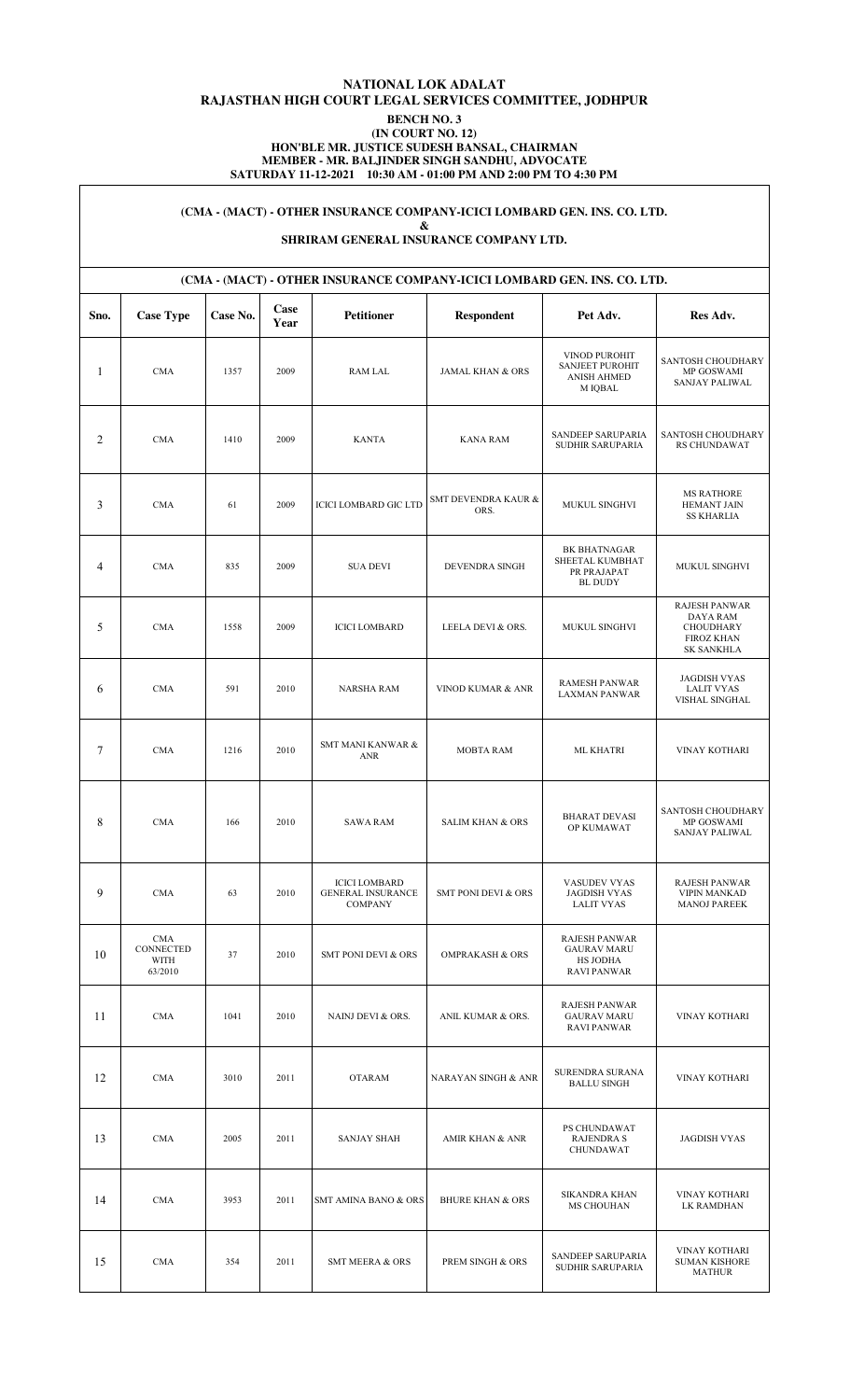| Sno. | <b>Case Type</b>                   | Case No. | Case<br>Year | <b>Petitioner</b>                 | <b>Respondent</b>                                             | Pet Adv.                                                            | Res Adv.                                                                   |
|------|------------------------------------|----------|--------------|-----------------------------------|---------------------------------------------------------------|---------------------------------------------------------------------|----------------------------------------------------------------------------|
| 16   | <b>CMA</b>                         | 5197     | 2011         | SMT BHAGYALAXMI @<br>PADMA & ANR  | MUNNA RAM & ANR                                               | NA RAJPUROHIT<br>PAWAN OJHA<br><b>KK GOYAL</b><br>MANISH RAJPUROHIT |                                                                            |
| 17   | <b>CMA</b>                         | 1205     | 2011         | <b>SAMUNDRA SINGH</b>             | <b>KESHA RAM</b>                                              | <b>ML KHATRI</b>                                                    | <b>JAGDISH VYAS</b>                                                        |
| 18   | <b>CMA</b>                         | 5215     | 2011         | SMT GAJRAJ KUNWAR &<br><b>ANR</b> | SHAMBHU SINGH & ANR                                           | <b>DILIP KAWADIA</b><br><b>GS RATHORE</b>                           | VINAY KOTHARI                                                              |
| 19   | <b>CMA</b>                         | 1921     | 2011         | <b>AJIT KUAMR &amp; ANR</b>       | HAKRU & ANR                                                   | <b>SL JAIN</b><br><b>ABHINAV JAIN</b>                               | VASUDEV VYAS<br><b>JAGDISH VYAS</b><br><b>LALIT VYAS</b>                   |
| 20   | <b>CMA</b>                         | 166      | 2011         | <b>SHARDA DEVI</b>                | <b>SURAJBHAN &amp; ANR</b>                                    | <b>DILIP KAWADIA</b><br><b>GS RATHORE</b><br><b>RS MANKAD</b>       | UMESH SHRIMALI<br>VASUDEV VYAS<br><b>JAGDISH VYAS</b><br><b>LALIT VYAS</b> |
| 21   | <b>CMA</b>                         | 3628     | 2011         | <b>MISS TANVI</b>                 | <b>NITIN</b>                                                  | <b>MANISH PITALIYA</b>                                              |                                                                            |
| 22   | <b>CMA</b>                         | 262      | 2011         | <b>SMT BHARTI &amp; ORS</b>       | <b>ICICI LOMBARD</b><br><b>GENERAL INSURANCE &amp;</b><br>ANR | DEEPAK MENARIA<br>MRS UJJWAL TIWARI                                 | VINAY KOTHARI<br><b>JVS DEORA</b>                                          |
| 23   | <b>CMA</b>                         | 1730     | 2011         | SMT DUDHI DEVI & ANR              | MOHAN LAL & ANR                                               | <b>BL CHOUDHARY</b><br><b>SUNIL BENIWAL</b><br>SANKAR RAJPUORHIT    | CR JAKHAR<br>JAGDISH PRAJAPAT<br><b>BL CHOUDHARY</b>                       |
| 24   | <b>CMA</b>                         | 5223     | 2011         | <b>SMT PEMLI &amp; ANR</b>        | <b>SHANKAR LAL</b>                                            | <b>DILIP KAWADIA</b><br><b>GS RATHORE</b>                           | VINAY KOTHARI                                                              |
| 25   | <b>CMA</b>                         | 2673     | 2011         | SMT KEHU DEVI & ORS               | PRABHU RAM & ORS                                              | RAJESH PANWAR                                                       | VINAY KOTHARI                                                              |
| 26   | <b>CMA</b>                         | 1612     | 2011         | PRAKASH KUMAR                     | <b>IPHTIKAR HUSSAIN &amp;</b><br>ANR                          | <b>BHARAT SHRIMALI</b>                                              |                                                                            |
| 27   | <b>CMA</b>                         | 509      | 2011         | LALITA KUMARI<br>CHOUDHARY        | <b>SUMER SINGH &amp; ORS</b>                                  | <b>BL TIWARI</b>                                                    | <b>VINAY KOTHARI</b>                                                       |
| 28   | <b>CMA</b>                         | 4815     | 2011         | <b>MAHESH</b>                     | <b>SHAMBHU SINGH &amp; ORS</b>                                | SURESH SHRIMALI<br><b>MAHESH JOSHI</b>                              | VINAY KOTHARI<br>ANUJ SAHLOT                                               |
| 29   | <b>CMA</b>                         | 4919     | 2011         | SMT MAGDU DEVI & ORS              | DABLU YADAV & ORS                                             | AJITABH ACHARYA                                                     | VASUDEV VYAS<br><b>JAGDISH VYAS</b><br><b>LALIT VYAS</b>                   |
| 30   | <b>CMA</b>                         | 206      | 2011         | RAMESH KUMAR & ANR                | <b>INDER SINGH</b>                                            | RAJESH CHOUDHARY<br>ML PUROHIT<br><b>VIJAY BHAKAR</b>               | VINAY KOTHARI<br><b>SHAMBOO SINGH</b>                                      |
| 31   | <b>CMA</b>                         | 2698     | 2011         | <b>JITENDRA</b>                   | MAHENDRA KUMAR &<br><b>ORS</b>                                | PAWAN OJHA<br>NA RAJPUROHIT                                         | <b>SUNIL RANWA</b><br>VINAY KOTHARI                                        |
| 32   | <b>CMA</b>                         | 674      | 2011         | <b>BADA RAM &amp; ORS</b>         | <b>LABU RAM &amp; ORS</b>                                     | <b>BS CHAMPAWAT</b>                                                 | <b>JAGDISH VYAS</b><br><b>GR GODARA</b>                                    |
| 33   | <b>CMA</b>                         | 4146     | 2011         | PRAMILA DEVI & ORS.               | MEETHA LAL & ORS.                                             | <b>BS DEORA</b>                                                     | VINAY KOTHARI<br>SHAMBHOO SINGH                                            |
| 34   | CMA CONNECTED<br>WITH<br>4146/2011 | 4128     | 2011         | KANYA DEVI & ORS.                 | MEETH LAL & ORS.                                              | <b>BS DEORA</b>                                                     | SHAMBHOO SINGH                                                             |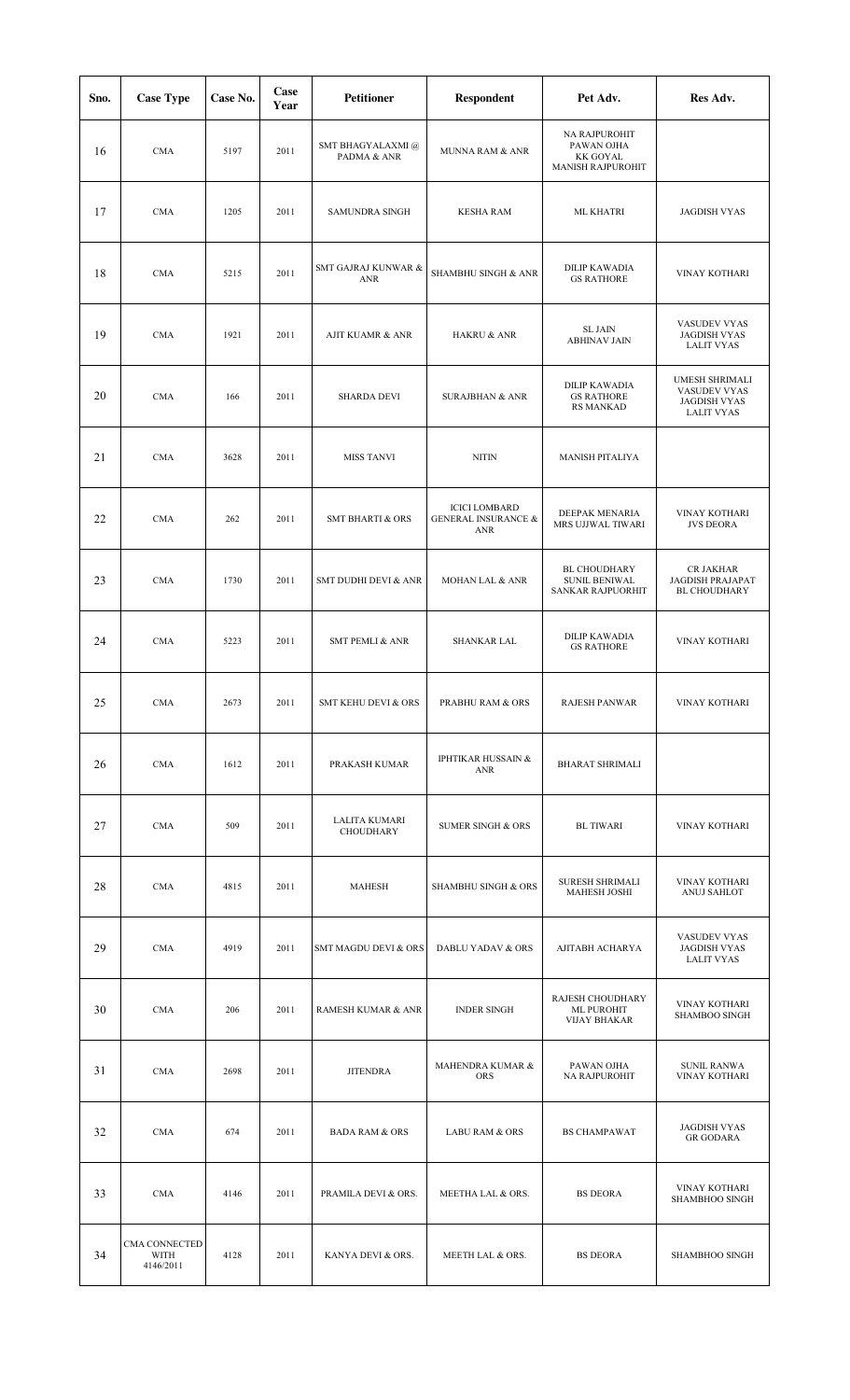| Sno. | <b>Case Type</b>                          | Case No. | Case<br>Year | Petitioner                           | Respondent                                              | Pet Adv.                                                                           | Res Adv.                                                                                        |
|------|-------------------------------------------|----------|--------------|--------------------------------------|---------------------------------------------------------|------------------------------------------------------------------------------------|-------------------------------------------------------------------------------------------------|
| 35   | <b>CMA</b>                                | 4487     | 2011         | VIJAY KISHAN & ORS.                  | BHAGWAN SINGH & ORS.                                    | <b>RAKESH ARORA</b>                                                                | VINAY KOTHARI                                                                                   |
| 36   | <b>CMA</b>                                | 3569     | 2011         | MAFI DEVI & ORS.                     | MUSTKIM ALI & ORS.                                      | <b>CS KOTWANI</b><br><b>SURENDRA SINGH</b><br>RAVINDRA SINGH<br><b>SURESH VYAS</b> | PRADEEP SHAH<br>VINAY KOTHARI                                                                   |
| 37   | <b>CMA</b>                                | 3013     | 2011         | SUMAN AGRAWAL                        | <b>RAMESH KUMAR</b>                                     | <b>RAJESH PANWAR</b>                                                               | VINAY KOTHARI                                                                                   |
| 38   | <b>CMA</b>                                | 4435     | 2011         | MOHAN LAL                            | <b>VIJAY RAJ &amp; ORS</b>                              | RAJESH PANWAR                                                                      | RAJESH PARIHAR<br>VINAY KOTHARI                                                                 |
| 39   | <b>CMA</b>                                | 5231     | 2011         | <b>TULSI RAM</b>                     | <b>ABDUL HAFZI &amp; ORS</b>                            | DEELIP KAWADIA<br><b>GS RATHORE</b>                                                | VINAY KOTHARI                                                                                   |
| 40   | <b>CMA</b>                                | 5134     | 2011         | <b>MISHRI LAL</b>                    | <b>ICICI LOMBARDS</b>                                   | <b>MANISH PITALIYA</b>                                                             | <b>VD VYAS</b>                                                                                  |
| 41   | <b>CMA</b>                                | 2785     | 2011         | <b>SURESH</b>                        | BHEEKHU @ BHULU &<br>ORS.                               | <b>MANISH PITALIYA</b>                                                             | VINAY KOTHARI                                                                                   |
| 42   | <b>CMA</b>                                | 786      | 2011         | <b>IMARTI DEVI</b>                   | <b>GOPAL RAM &amp; ORS.</b>                             | <b>RAJESH PANWAR</b>                                                               | <b>VD VYAS</b><br><b>JAGDISH VYAS</b><br><b>LALIT VYAS</b>                                      |
| 43   | <b>CMA</b>                                | 2191     | 2012         | <b>HET RAM</b>                       | NADAMI @ BADAMI DEVI<br>& ANR                           | <b>MAHAVEER BISHNOI</b>                                                            | <b>JAGDISH VYAS</b><br><b>VD VYAS</b><br><b>LALIT VYAS</b><br>RAKESH MATORIA<br><b>BS DEORA</b> |
| 44   | <b>CMA</b><br>CONNECTED<br>WITH 2191/2012 | 293      | 2013         | JAGDISH                              | NADAMI @ BADAMI DEVI<br>$\&$ ANR                        | RAKESH MATORIA<br><b>SK DADHICH</b>                                                | JAGDISH VYAS<br>MAHAVEER BISHNOI<br><b>BS DEROA</b>                                             |
| 45   | <b>CMA</b>                                | 2123     | 2012         | HARI SINGH                           | <b>BANSHI LAL &amp; ANR</b>                             | <b>DILIP KAWADIA</b><br><b>GS RATHORE</b>                                          | <b>VINAY KOTHARI</b>                                                                            |
| 46   | <b>CMA</b>                                | 1730     | 2012         | <b>SHANKAR SINGH &amp; ANR</b>       | <b>BHAGCHAND &amp; ANR</b>                              | DS JODHA<br><b>DILIP SINGH RATHORE</b>                                             | VINAY KOTHARI                                                                                   |
| 47   | <b>CMA</b>                                | 1963     | 2012         | SMT SHANTI DEVI & ANR                | <b>ICICI LOMBARD &amp; ANR</b>                          | RS CHOUDHARY<br><b>JR CHAWEL</b><br>SS GOUR<br><b>BS BHANWARIYA</b>                | <b>KR SAHARAN</b>                                                                               |
| 48   | <b>CMA</b>                                | 2200     | 2012         | <b>SMT MADHU</b><br><b>CHOUDHARY</b> | NANDA GAMETI & ORS                                      | AALOK DOBHAL                                                                       | VINAY KOTHARI                                                                                   |
| 49   | <b>CMA</b>                                | 153      | 2012         | <b>FAJUDDIN</b>                      | MOHD JIBRAIL & ORS                                      | <b>MANISH PITALIA</b>                                                              | VINAY KOTHARI                                                                                   |
| 50   | <b>CMA</b>                                | 1456     | 2012         | <b>KUNNA RAM</b>                     | KISHORE KUMAR & ORS                                     | VR CHOUDHARY                                                                       | VINAY KOTHARI                                                                                   |
| 51   | <b>CMA</b>                                | 1068     | 2012         | SMT BHANWARI DEVI                    | MALAM SINGH & ANR                                       | <b>KR CHOUDHARY</b>                                                                | VASUDEV VYAS<br>CR JAKHAR<br><b>GL CHOUDHARY</b>                                                |
| 52   | <b>CMA</b>                                | 171      | 2012         | & ORS                                | SMT SHARMILA KANWAR RH LOGESTIC PVT LTD &<br><b>ORS</b> | DS SODHA                                                                           | VINAY KOTHARI<br><b>DILIP SINGH</b>                                                             |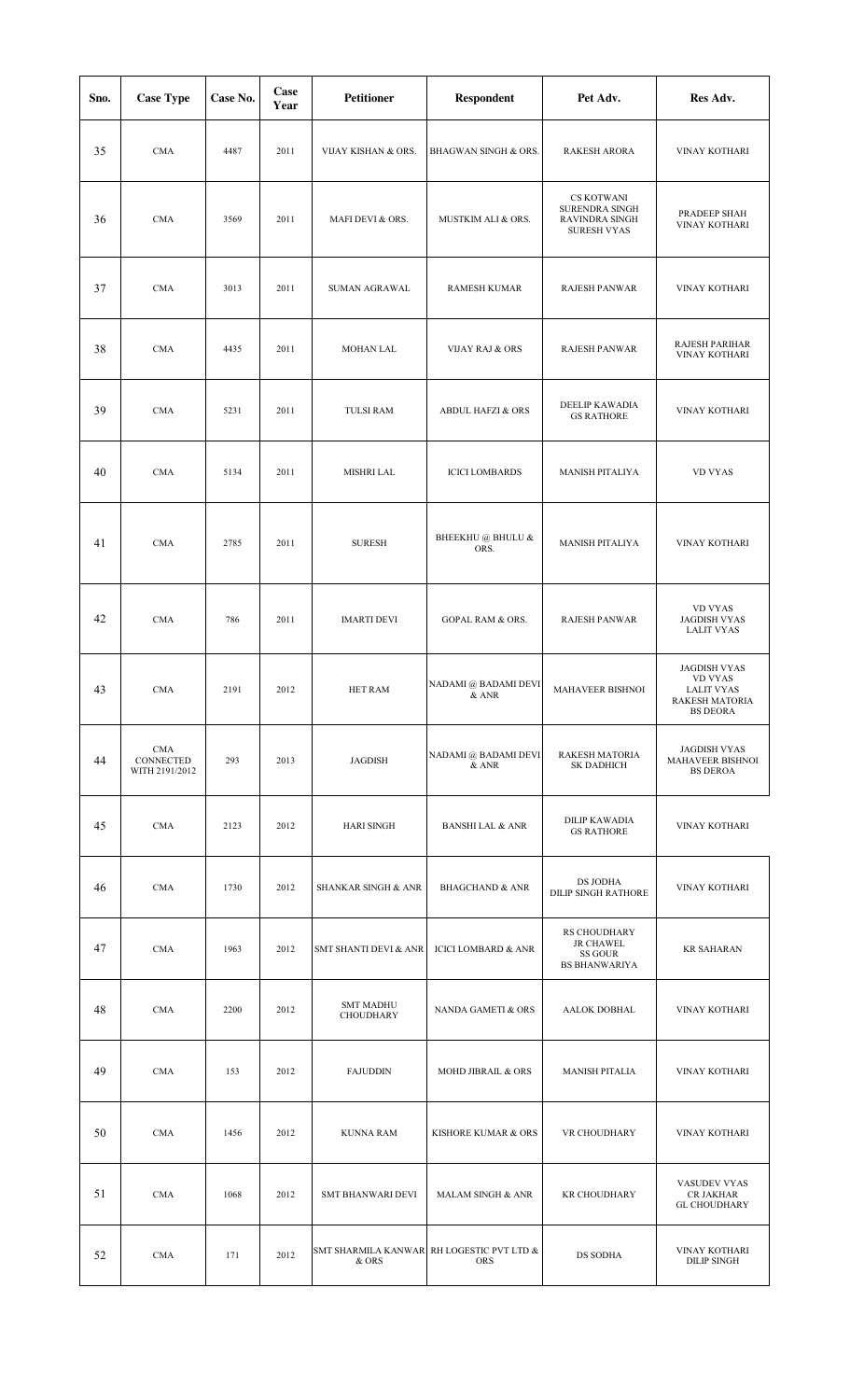| Sno. | <b>Case Type</b>                             | Case No. | Case<br>Year | <b>Petitioner</b>                      | <b>Respondent</b>                                                      | Pet Adv.                                                 | Res Adv.                                                                                |
|------|----------------------------------------------|----------|--------------|----------------------------------------|------------------------------------------------------------------------|----------------------------------------------------------|-----------------------------------------------------------------------------------------|
| 53   | <b>CMA</b>                                   | 236      | 2012         | <b>SMT VIJAYA</b><br>CHOUDHARY & ORSL. | SAJJAN SINGH & ORS.                                                    | VR CHOUDHARY<br>MISS PINTU PAREEK<br><b>GR CHOUDHARY</b> | VINAY KOTHARI                                                                           |
| 54   | <b>CMA</b>                                   | 1634     | 2012         | HANSRAJ & ORS.                         | <b>HEMRAJ &amp; ORS</b>                                                | <b>MANISH PITALIYA</b>                                   | VINAY KOTHARI<br><b>SABIR KHAN</b><br>MAHENDRA BORAWAT                                  |
| 55   | <b>CMA</b>                                   | 1044     | 2012         | KANA RAM & ORS.                        | PAPPU SINGH & ORS.                                                     | <b>SG OJHA</b><br>ASHOK PADHALIA                         | <b>VS VYAS</b>                                                                          |
| 56   | <b>CMA</b>                                   | 2547     | 2012         | MAHENDRA SINGH                         | LAXMAN LAL & ORS.                                                      | <b>MANISH PITALIYA</b>                                   | VINAY KOTHARI                                                                           |
| 57   | <b>CMA</b>                                   | 949      | 2012         | PEPI DEVI & ORS.                       | <b>BHAGWAN SAHAY &amp;</b><br>ORS.                                     | NARENDRA GOYAL<br>SHEKHAR MEWARA<br>AALOK DOBHAL         | VINAY KOTHARI                                                                           |
| 58   | <b>CMA</b>                                   | 950      | 2012         | JAMNA DEVI & ORS.                      | <b>BHAGWAN SAHAY &amp;</b><br>ORS.                                     | NARENDRA GOYAL<br>SHEKHAR MEWARA<br>AALOK DOBHAL         | VINAY KOTHARI                                                                           |
| 59   | <b>CMA</b>                                   | 746      | 2012         | NARBADA & ORS.                         | <b>MANGI LAL</b>                                                       | DEELIP KAWADIA<br>RANJEETA KAWADIA<br><b>GS RATHORE</b>  | VINAY KOTHARI                                                                           |
| 60   | <b>CMA</b>                                   | 488      | 2012         | MAGAN LAL & ORS.                       | BHERU SINGH & ORS.                                                     | JP BHARDWAJ<br>ANURAG SHUKLA                             | <b>JAGDISH VYAS</b>                                                                     |
| 61   | <b>CMA</b>                                   | 1615     | 2012         | <b>KUBER &amp; ANOTHER</b>             | <b>UNKAR LAL &amp; OTHERS</b>                                          | MAHENDRA TRIVEDI<br>SURABHI YAGNIK                       | DEEPAK MENARIA<br>VINAY KOTHARI                                                         |
| 62   | CMA                                          | 1145     | 2012         | NARAYAN & ORS                          | <b>HARISH KUMAR</b>                                                    | BK BHATNAGAR                                             | PR PRAJAPAT                                                                             |
| 63   | <b>CMA</b><br>CONNECTED<br>WITH<br>1145/2012 | 1146     | 2012         | <b>BHARTA</b>                          | <b>HARISH KUMAR</b>                                                    | BK BHATNAGAR<br><b>SURESH KUMBHAT</b>                    | VINAY KOTHARI                                                                           |
| 64   | <b>CMA</b>                                   | 966      | 2012         | <b>BABU LAL</b>                        | UMMED SINGH & ORS.                                                     | <b>SK SANKHLA</b><br>MS KACHHAWAHA                       | DAYA RAM<br>CHOUDHARY<br>AKHIL KUMAR SWAMI                                              |
| 65   | <b>CMA</b>                                   | 1731     | 2012         | <b>SUNITA</b>                          | <b>KUMAR JAIN</b>                                                      | DS SODHA<br><b>DILIP SINGH RATHORE</b>                   | VINAY KOTHARI                                                                           |
| 66   | <b>CMA</b>                                   | 755      | 2013         | VASA RAM                               | <b>DHAGLA RAM</b>                                                      | <b>NA RAJPUROHIT</b>                                     | VINAY KOTHARI<br><b>M ANEES BHURAT</b>                                                  |
| 67   | <b>CMA</b>                                   | 900      | 2013         | <b>SAHID KHAN &amp; ORS</b>            | <b>MALA RAM &amp; ORS</b>                                              | ML KHATRI                                                | SD GOSWAMI<br><b>VINAY KOTHARI</b>                                                      |
| 68   | <b>CMA</b>                                   | 717      | 2013         | <b>SHARVAN KUMAR</b>                   | <b>DHAGLA RAM</b>                                                      | NA RAJPUROHIT<br>PAWAN OJHA<br><b>KK GOYAL</b>           | <b>VINAY KOTHARI</b>                                                                    |
| 69   | <b>CMA</b>                                   | 563      | 2013         | <b>SMT VIMLESH &amp; ANR</b>           | PHOOSA RAM & ORS                                                       | <b>RAJESH PANWAR</b><br><b>MOHAN RAM</b><br>CHOUDHARY    | <b>BHAWANI SINGH</b><br><b>CHOUDHARY</b><br>MANOJ SINGH<br>NIBAN GUPTA<br>VINAY KOTHARI |
| 70   | <b>CMA</b>                                   | 2074     | 2013         | <b>SMT SARLA</b>                       | <b>ICICI LOMBARD</b><br><b>GENERAL INSURANCE</b><br><b>COMPANY LTD</b> | <b>BL CHOUDHARY</b>                                      | VINAY KOTHARI                                                                           |
| 71   | <b>CMA</b>                                   | 1233     | 2013         | <b>SOHANI DEVI</b>                     | <b>ABDUL GAFOOR</b>                                                    | <b>BHAGAT DACHICH</b><br><b>SL KUMAR</b>                 | VINAY KOTHARI<br>ABDUL AZIZ KHAN<br><b>KS PANWAR</b>                                    |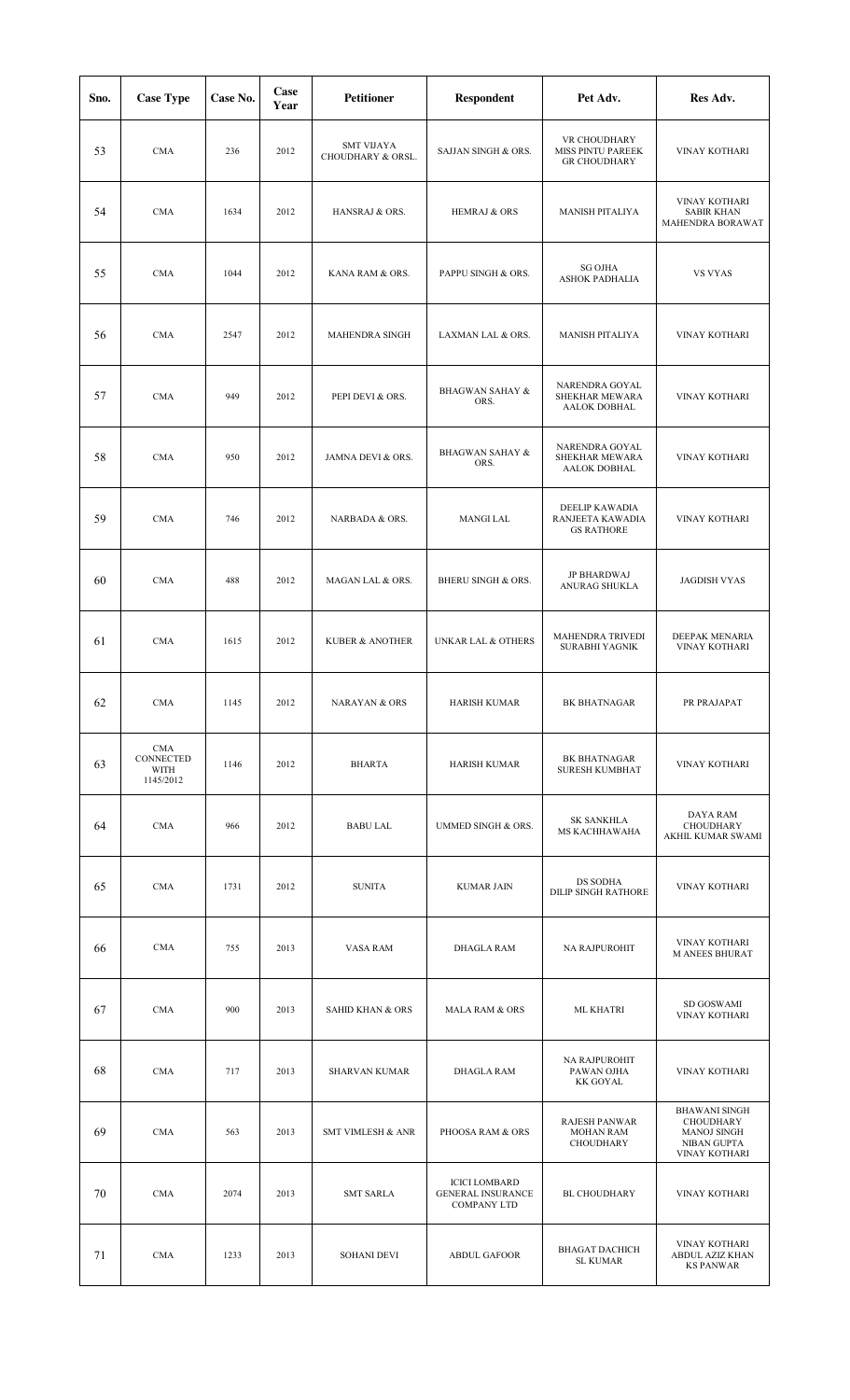| Sno. | <b>Case Type</b>                             | Case No. | Case<br>Year | <b>Petitioner</b>                                                  | <b>Respondent</b>                                                      | Pet Adv.                                                              | Res Adv.                                               |
|------|----------------------------------------------|----------|--------------|--------------------------------------------------------------------|------------------------------------------------------------------------|-----------------------------------------------------------------------|--------------------------------------------------------|
| 72   | <b>CMA</b><br>CONNECTED<br>WITH<br>1233/2013 | 1238     | 2013         | SUGANA & ORS.                                                      | <b>ABDUL GAFOOR</b>                                                    | <b>RAVI PANWAR</b><br>DEVA RAM KATARIYA<br>SHAHADAT ALI               | VIKRAM RAJPUROHIT<br>VINAY KOTHARI                     |
| 73   | <b>CMA</b>                                   | 1548     | 2013         | <b>SMT MARIUM BEGUM</b>                                            | RAJU BHEEL & ORS.Q                                                     | TRS SODHA<br>DS SODHA<br><b>DILIP SINGH RATHORE</b>                   | VINAY KOTHARI                                          |
| 74   | CMA                                          | 1547     | 2013         | <b>SMT MITLESH</b>                                                 | RAJU BHEEL & ORS.Q                                                     | TRS SODHA<br>DS SODHA<br>DILIP SINGH RATHORE                          | VINAY KOTHARI                                          |
| 75   | <b>CMA</b>                                   | 1582     | 2013         | <b>RAM PRASAD</b>                                                  | KISHAN LAL & ORS.                                                      | MUKESH PATODIA                                                        | <b>MAHESH JOSHI</b><br>VINAY KOTHARI                   |
| 76   | <b>CMA</b>                                   | 1786     | 2013         | RAMESH KUMAR                                                       | ANIL KUMAR & ORS.                                                      | <b>HEMANT JAIN</b><br>MAHIPAL SINGH<br><b>RATHORE</b>                 |                                                        |
| 77   | <b>CMA</b>                                   | 1187     | 2013         | SMT DAGGI & ORS.                                                   | <b>BABU LAL &amp; ORS.</b>                                             | <b>MOTI SINGH</b><br><b>JOGENDRA SINGH</b>                            | VINAY KOTHARI                                          |
| 78   | <b>CMA</b>                                   | 1032     | 2013         | <b>TEENA BAI</b>                                                   | <b>BHARAT</b>                                                          | DEELIP KAWADIA<br><b>GS RATHORE</b><br>RAKHI CHOUDHARY                |                                                        |
| 79   | <b>CMA</b>                                   | 2163     | 2013         | <b>SMT SUNITA &amp; ORS</b>                                        | <b>ICICI LOMBARD</b><br><b>GENERAL INSURANCE</b><br><b>COMPANY LTD</b> | BL CHOUDHARY                                                          |                                                        |
| 80   | <b>CMA</b>                                   | 1388     | 2013         | <b>ICICI LOMBARD</b><br><b>GENERAL INSURANCE</b><br><b>COMPANY</b> | <b>SARLA DEVI &amp; ORS</b>                                            | VINAY KOTHARI                                                         | <b>BL CHOUDHARY</b>                                    |
| 81   | CMA<br><b>CONNECTED</b><br>WITH<br>1388/2013 | 1251     | 2013         | <b>ICICI LOMBARD</b><br><b>GENERAL INSURANCE</b><br><b>COMPANY</b> | SUNITA DEVI & ORS                                                      | VINAY KOTHARI                                                         | <b>BL CHOUDHARY</b>                                    |
| 82   | <b>CMA</b>                                   | 1656     | 2013         | TEJRAJ                                                             | <b>SUKHI DEVI &amp; ANR</b>                                            | <b>RIPUDAMAN</b><br><b>RAJPUROHIT</b>                                 | <b>BHARAT SHRIMALI</b><br>ABHISHEK CHARAN              |
| 83   | <b>CMA</b>                                   | 1364     | 2013         | SANGITA & ORS.                                                     | MASRA RAM & ORS.                                                       | <b>SK SANKHLA</b><br><b>DS NIMLA</b><br><b>MOHAN SINGH</b><br>RAMAWAT | <b>AMIT MEHTA</b>                                      |
| 84   | CMA                                          | 1285     | 2013         | LAXMI LAL                                                          | <b>ICICI LOMBARD</b>                                                   | <b>MANISH PITALIYA</b>                                                | MADAN LAL PUROHIT<br>RAJESH CHOUDHARY<br>VINAY KOTHARI |
| 85   | CMA                                          | 273      | 2013         | AKHESINGH & ORS.                                                   | IMTIYAZ & ORS.                                                         | MC BISHNOI                                                            |                                                        |
| 86   | <b>CMA</b>                                   | 753      | 2014         | SMT PRAKASH KANWAR<br>& ANR                                        | YOGENDRA SINGH &<br>ANR                                                | RAMESH PUROHIT<br>MS SHEIKH<br>NK GURJAR                              | VINAY KOTHARI                                          |
| 87   | <b>CMA</b>                                   | 1351     | 2014         | RUKHMANI DEVI @ DALI<br><b>DEVI &amp; ANR</b>                      | JAGDISH PRASAD & ANR                                                   | MAHAVEER BISHNOI<br><b>DEEPAK BISHNOI</b><br>HS BISHNOI               | <b>AKSHAY PUROHIT</b>                                  |
| 88   | CMA                                          | 721      | 2014         | <b>SMT KAMLESH</b>                                                 | SMT MANJU DEVI & ANR                                                   | RAMESH PUROHIT<br>MS SHEIKH<br>NK GURJAR                              | VINAY KOTHARI                                          |
| 89   | <b>CMA</b>                                   | 877      | 2014         | <b>RAJU REBARI</b>                                                 | TRILOK SINGH & ORS                                                     | SHAMBOO SINGH<br><b>BHARAT SINGH</b><br><b>VIKRAM SINGH</b>           | VINAY KOTHARI                                          |
| 90   | CMA                                          | 496      | 2014         | <b>SMT LAD DEVI &amp; ORS</b>                                      | <b>ICICI LOMBARD</b><br><b>GENERALINSURANCE</b><br><b>COMPANY LTD</b>  | RAJENDRA CHARAN                                                       | <b>VINAY KOTHARI</b>                                   |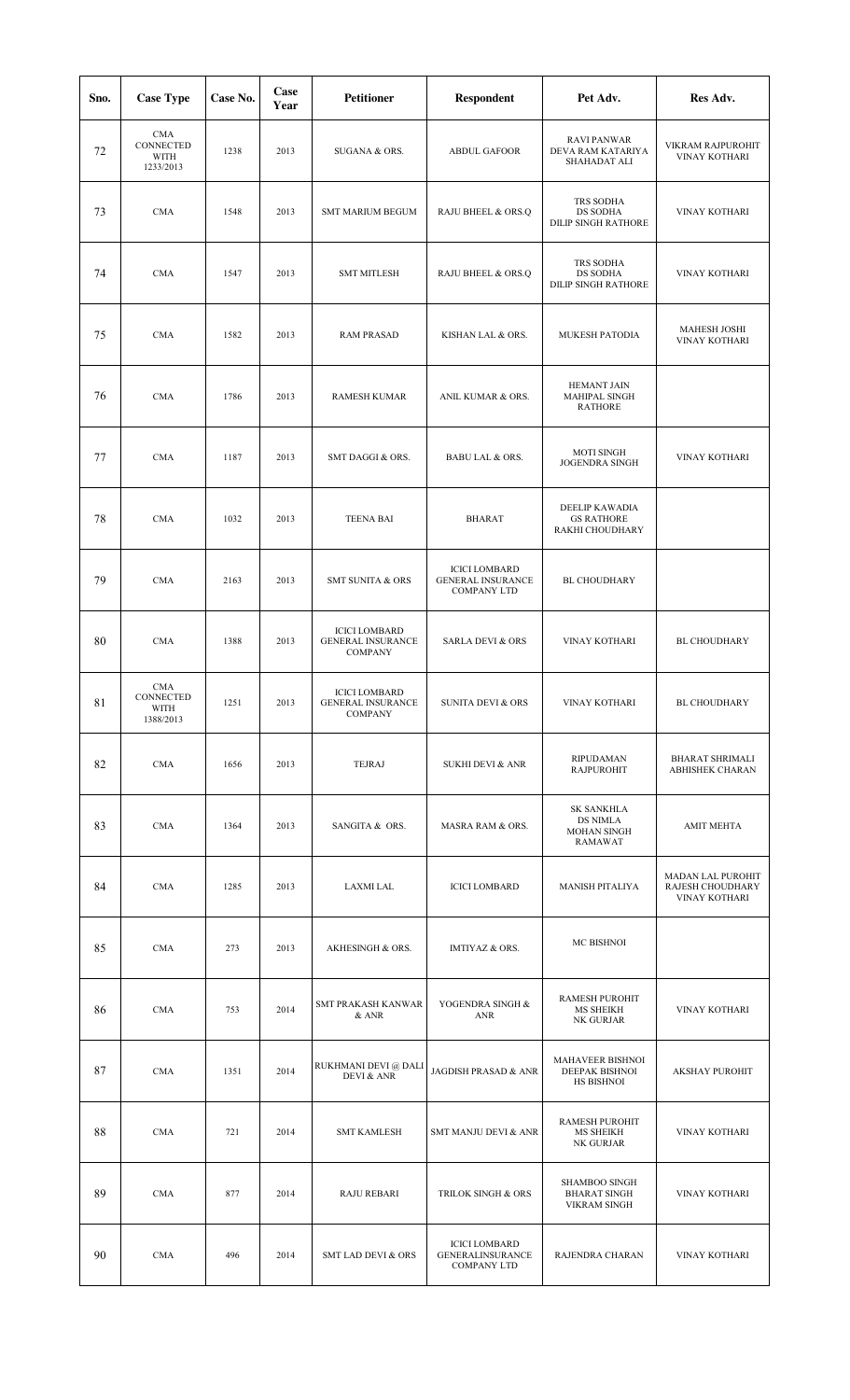| Sno. | <b>Case Type</b>                            | Case No. | Case<br>Year | <b>Petitioner</b>                                                  | <b>Respondent</b>                                                      | Pet Adv.                                                                       | Res Adv.                                                                        |
|------|---------------------------------------------|----------|--------------|--------------------------------------------------------------------|------------------------------------------------------------------------|--------------------------------------------------------------------------------|---------------------------------------------------------------------------------|
| 91   | <b>CMA</b>                                  | 498      | 2014         | <b>SMT LAD DEVI &amp; ORS</b>                                      | <b>ICICI LOMBARD</b><br><b>GENERAL INSURANCE</b><br><b>COMPANY LTD</b> | RAJENDRA CHARAN                                                                | VINAY KOTHARI                                                                   |
| 92   | <b>CMA</b>                                  | 676      | 2014         | <b>ICICI LOMBARD</b><br><b>GENERAL INSURANCE</b><br><b>COMPANY</b> | KAJOD & ORS                                                            | VINAY KOTHARI                                                                  | <b>MANISH PITALIA</b>                                                           |
| 93   | <b>CMA</b><br>CONNECTED<br>WITH<br>676/2014 | 1063     | 2014         | <b>KAJOD</b>                                                       | <b>ABDUL JABBAR &amp; ORS</b>                                          | <b>MANISH PITALIA</b><br><b>HARI SINGH</b>                                     | <b>VINAY KOTHARI</b><br><b>SANJAY NAHAR</b>                                     |
| 94   | <b>CMA</b>                                  | 1534     | 2014         | DEEPAK KUMAR                                                       | <b>BHALLA RAM &amp; ANR</b>                                            | <b>RAVI PANWAR</b>                                                             | VINAY KOTHARI                                                                   |
| 95   | <b>CMA</b>                                  | 495      | 2014         | MANJEET KAUR & ORS.                                                | <b>INDRAJ &amp; ORS.</b>                                               | PANKAJ SHARMA                                                                  | VINAY KOTHARI<br>ANIL BACHHAWAT                                                 |
| 96   | <b>CMA</b>                                  | 338      | 2014         | <b>BK GOYAL</b>                                                    | RAJESH KUMAR & ORS.                                                    | NK GOYAL<br>VARUN GOYAL                                                        | HR BISHNOI<br><b>SURENDRA SINGH</b><br><b>JAGDISH VYAS</b>                      |
| 97   | <b>CMA</b>                                  | 259      | 2014         | <b>ICICI LOMBARD</b>                                               | MANJEET KAUR & ORS                                                     | VINAY KOTHARI                                                                  | PARIKSHEET NAYAK<br><b>VIJAY JAIN</b><br><b>RS MANKAD</b><br><b>UCS SINGHVI</b> |
| 98   | <b>CMA</b>                                  | 2155     | 2015         | RAJENDRA KUMAR TAK                                                 | YASIN MOHD & A NR                                                      | <b>GAJENDRA SHEKHAWAT</b><br><b>VIPIN MAKKAD</b>                               | <b>VISHAL JANGID</b><br><b>JAGDISH VYAS</b>                                     |
| 99   | <b>CMA</b>                                  | 1305     | 2015         | OMPRAKASH                                                          | <b>BHANWAR LAL &amp; ORS</b>                                           | <b>MANISH PITALIA</b>                                                          |                                                                                 |
| 100  | CMA                                         | 2390     | 2015         | MANJEET SINGH                                                      | HANUMAN & ORS                                                          | <b>TRILOK JOSHI</b><br>SUMAN JOSHI<br><b>UMAID SINGH</b><br>RAJENDRA CHOUDHARY | MAHENDRA PRAJAPAT<br><b>RANJEET SINGH</b>                                       |
| 101  | CMA                                         | 159      | 2015         | <b>SMT SADHNA &amp; ANR</b>                                        | KISHAN LAL & ANR                                                       | MC BISHNOI                                                                     |                                                                                 |
| 102  | <b>CMA</b>                                  | 1801     | 2015         | <b>GOPAL PRAJAPAT</b>                                              | PREM KUMAR                                                             | ASHWANI KUMAR<br>BABEL                                                         | MANISH PITALIYA<br>VINYA KOTHARI                                                |
| 103  | <b>CMA</b><br>CONNECTED<br>WITH 1801/2015   | 1901     | 2015         | SHANKAR LAL PRAJAPAT                                               | PREM KUMAR                                                             | ASHWANI KUMAR<br>BABEL                                                         | MANISH PITALIYA<br>VINYA KOTHARI                                                |
| 104  | <b>CMA</b>                                  | 2213     | 2015         | AMI LAL                                                            | <b>ICICI LOMBARD</b><br><b>GENERAL INSURANCE</b><br><b>COMPANY LTD</b> | <b>VIPIN MAKKAD</b><br><b>SAURABH RAO</b>                                      | <b>JAGDISH VYAS</b>                                                             |
| 105  | <b>CMA</b>                                  | 752      | 2015         | ANADARAM                                                           | JAGDISH PRASAD & ANR                                                   | RAJESH PANWAR<br><b>GAURAV MARU</b><br><b>RAVI PANWAR</b>                      | SANTOSH CHOUDHARY                                                               |
| 106  | <b>CMA</b>                                  | 906      | 2015         | PURA RAM & ANR                                                     | MAHIPAL SINGH & ORS                                                    | SHAMBOO SINGH<br><b>BHARAT SINGH</b>                                           | JAWAN SINGH<br>VINAY KOTHARI                                                    |
| 107  | CMA                                         | 894      | 2015         | JAGIDSH                                                            | KANTI LAL & ORS                                                        | TANWAR SINGH<br><b>RATHORE</b><br><b>VIKRAM SINGH</b><br><b>RATHORE</b>        | VINAY KOTHARI                                                                   |
| 108  | <b>CMA</b>                                  | 1290     | 2015         | SMT SHANTI DEVI & ANR                                              | <b>KRISHNA &amp; ORS</b>                                               | <b>KISHAN BANSAL</b>                                                           | VIPUL SINGHVI                                                                   |
| 109  | <b>CMA</b>                                  | 1210     | 2015         | <b>JARINA BANO &amp; ORS</b>                                       | NEMI CHAND & ORS                                                       | VISHAL SHARMA<br>MAHIPAL CHARAN                                                | <b>JAGDISH VYAS</b>                                                             |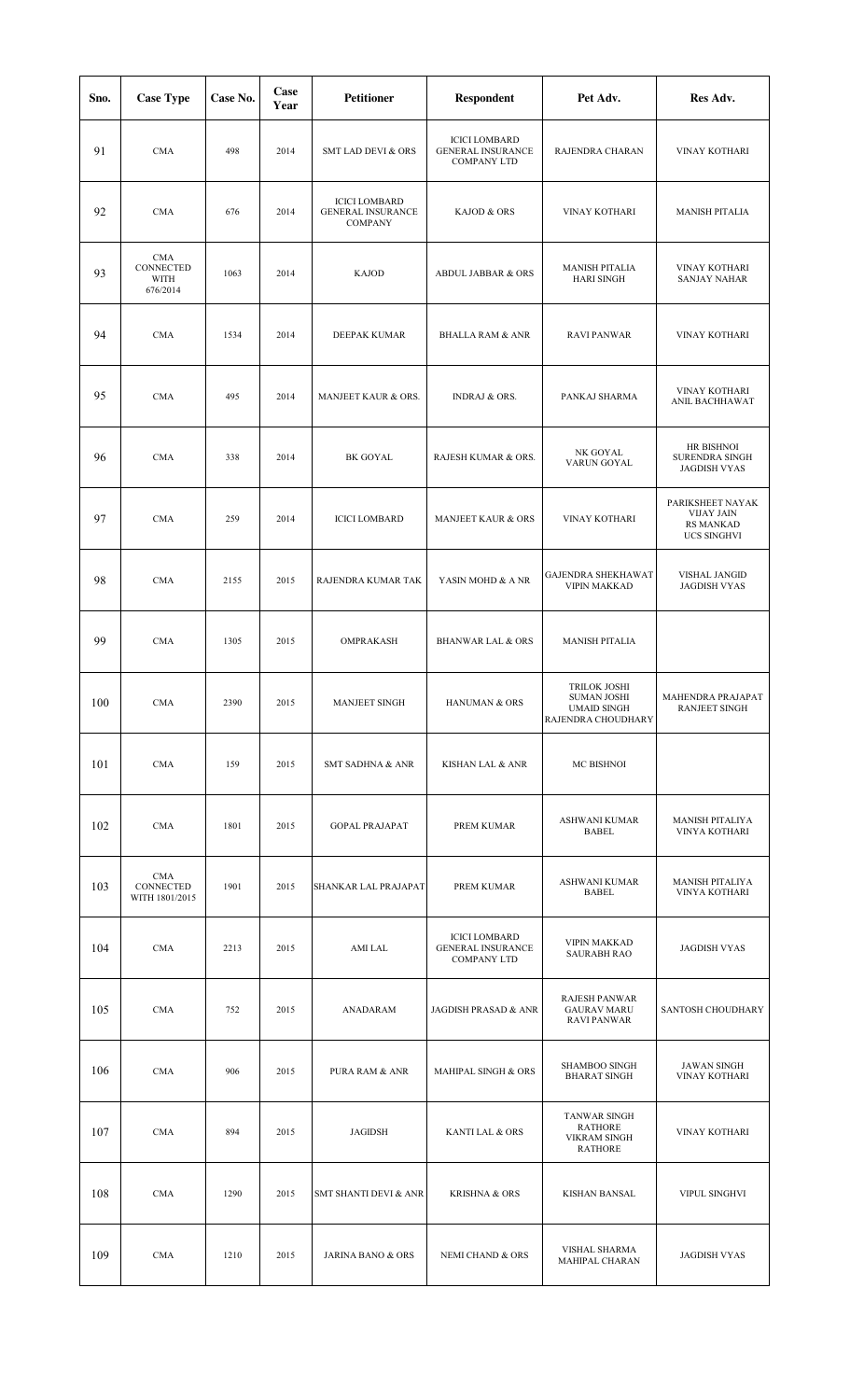| Sno. | <b>Case Type</b>                            | Case No. | Case<br>Year | <b>Petitioner</b>                                                  | <b>Respondent</b>                            | Pet Adv.                                                                       | Res Adv.                                               |
|------|---------------------------------------------|----------|--------------|--------------------------------------------------------------------|----------------------------------------------|--------------------------------------------------------------------------------|--------------------------------------------------------|
| 110  | <b>CMA</b>                                  | 664      | 2015         | <b>HARINGA RAM &amp; ORS</b>                                       | RANA RAM & ORS.                              | ROSHAN LAL<br>DIVAKA SHARMA'                                                   | <b>JAGDISH VYAS</b>                                    |
| 111  | <b>CMA</b>                                  | 365      | 2015         | MANVENDRA                                                          | SURESH KUMAR & ORS.                          | JP BHARDWAJ                                                                    | VINAY KOTHARI                                          |
| 112  | <b>CMA</b><br>CONNECTED<br>WITH<br>365/2015 | 403      | 2015         | <b>JASSU BHAI</b>                                                  | MANVENDRA & ORS.                             | RICHIN SURANA<br>SHEKAR MEWARA<br><b>GAURAV VYAS</b>                           | VINAY KOTHARI                                          |
| 113  | <b>CMA</b>                                  | 893      | 2015         | SMT DHANU @ DHANNU                                                 | KANTI LAL & ORS.                             | <b>TANWAR SINGH</b><br><b>RATHORE</b><br><b>VIKRAM SINGH</b><br><b>RATHORE</b> |                                                        |
| 114  | <b>CMA</b>                                  | 786      | 2015         | <b>SHANTA KANWAR</b>                                               | DELHI GUJRAT FLEET<br><b>CARRIER PVT LTD</b> | <b>BHUSHAN SINGH</b><br><b>CHARAN</b><br><b>LAL SINGH</b><br>VINOD KUMAR       | VINAY KOTHARI                                          |
| 115  | <b>CMA</b>                                  | 859      | 2016         | <b>BABU LAL</b>                                                    | YUGAL KISHORE & ANR                          | <b>GS RATHORE</b>                                                              | VINAY KOTHARI                                          |
| 116  | <b>CMA</b>                                  | 1970     | 2016         | NARAYAN LAL                                                        | PRABAT SINGH & ORS                           | <b>GS RATHORE</b>                                                              | <b>VINAY KOTHARI</b>                                   |
| 117  | <b>CMA</b>                                  | 2001     | 2016         | <b>SMT LALITA DEVI</b>                                             | ANIL KUMAR KHATIK                            | <b>RAMESH PUROHIT</b><br><b>MS SHEIKH</b><br>NK GURJAR                         | VINAY KOTHARI<br><b>NS RAJPUROHIT</b>                  |
| 118  | <b>CMA</b>                                  | 2355     | 2016         | <b>SMT ASHA &amp; ORS</b>                                          | <b>CHAMPA LAL &amp; ORS</b>                  | <b>MANISH PITALIA</b><br><b>HARI SINGH</b>                                     | <b>JAGDISH VYAS</b>                                    |
| 119  | <b>CMA</b>                                  | 93       | 2016         | RAJENDRA SINGH                                                     | KALU SINGH & ANR                             | <b>GS RATHORE</b>                                                              | VINAY KOTHARI                                          |
| 120  | <b>CMA</b>                                  | 1874     | 2016         | <b>SMT NIRMLA &amp; ANR</b>                                        | <b>SAHAB SINGH &amp; ANR</b>                 | <b>GS RATHORE</b>                                                              | VINAY KOTHARI                                          |
| 121  | <b>CMA</b>                                  | 2415     | 2016         | <b>HALIMA &amp; ORS</b>                                            | TOLA RAM & ORS                               | <b>GR BHARI</b>                                                                | <b>JAGDISH VYAS</b><br>NK JOSHI                        |
| 122  | <b>CMA</b>                                  | 2367     | 2016         | <b>SAMPAT LAL</b>                                                  | <b>BHERU LAL &amp; ORS</b>                   | <b>MANISH PITALIA</b><br><b>HARI SINGH</b>                                     | VINAY KOTHARI<br><b>VN KALLA</b>                       |
| 123  | <b>CMA</b>                                  | 2899     | 2016         | <b>ICICI LOMBARD</b><br><b>GENERAL INSURANCE</b><br><b>COMPANY</b> | SMT NARYANI DEVI &<br><b>ORS</b>             | VINAY KOTHARI                                                                  | SANDEEP SARUPARIA                                      |
| 124  | <b>CMA</b>                                  | 2678     | 2016         | <b>HANJA DAMOR</b>                                                 | MUKESH NANOMA & ORS                          | <b>GS RATHORE</b>                                                              | VINAY KOTHARI                                          |
| 125  | <b>CMA</b>                                  | 472      | 2016         | SMT OMI DEVI & ORS.                                                | TOLA RAM & ORS.                              | <b>MAHAVEER BISHNOI</b><br>DEEPAK BISHNOI<br>HS BISHNOI<br>SUNIL KUMAR LATIYAL | <b>JAGDISH VYAS</b>                                    |
| 126  | <b>CMA</b>                                  | 963      | 2016         | <b>ICICI LOMBARD GIC LTD</b>                                       | SMT SUNITA DEVI &<br>ORSL                    | VINAY KOTHARI                                                                  | <b>SWAROOP SINGH</b><br>SISODIYA<br><b>HEMANT JAIN</b> |
| 127  | <b>CMA</b>                                  | 949      | 2016         | POORAN CHAND & ORS.                                                | <b>IMRAN RAJA &amp; ORS.</b>                 | <b>RC JOSHI</b><br>NISHAN MADHAN                                               | <b>SANJAY NAHAR</b><br>SANTOSH CHOUDHARY               |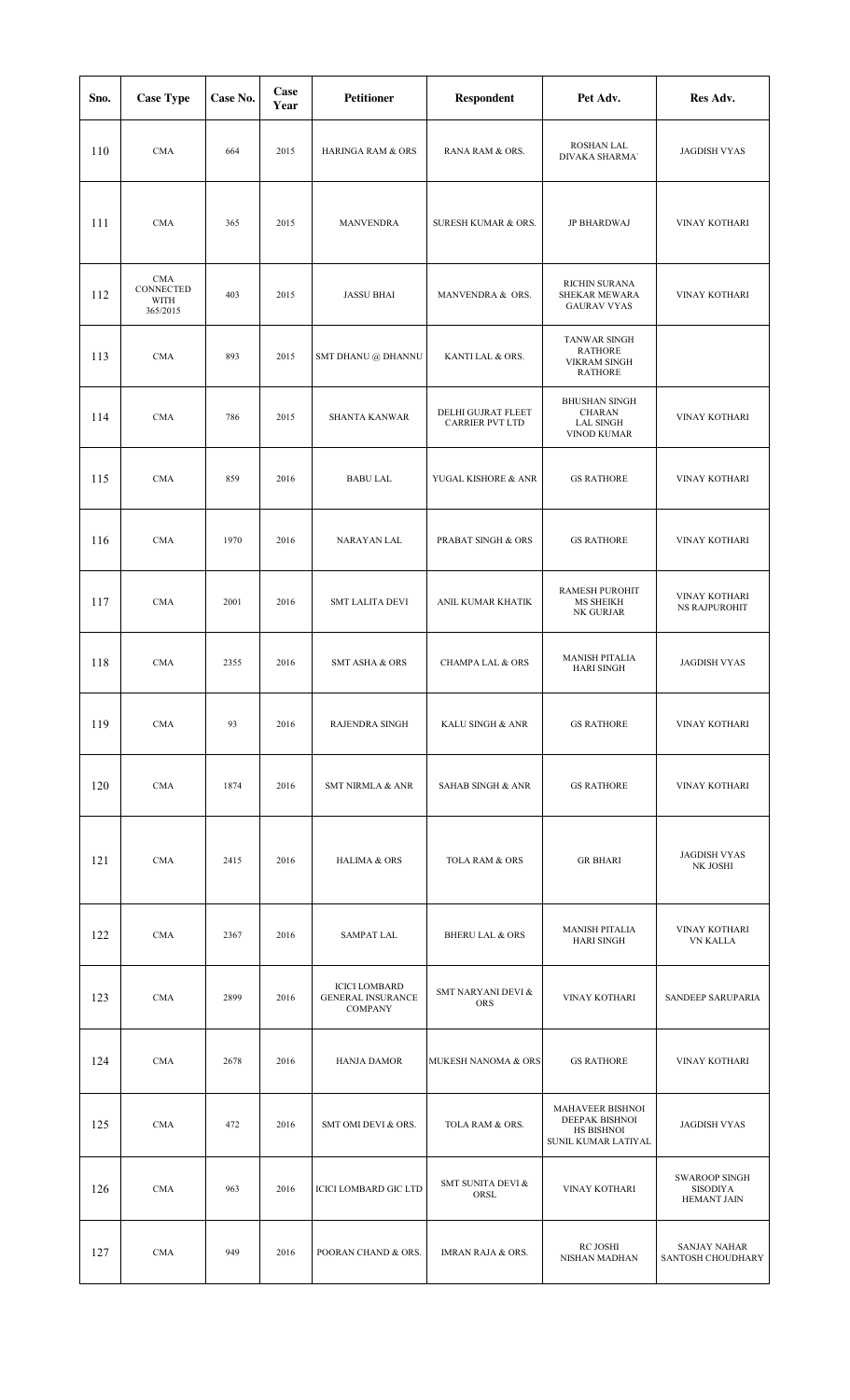| Sno. | <b>Case Type</b>                             | Case No. | Case<br>Year | <b>Petitioner</b>              | <b>Respondent</b>                                                      | Pet Adv.                                                                | Res Adv.                                          |
|------|----------------------------------------------|----------|--------------|--------------------------------|------------------------------------------------------------------------|-------------------------------------------------------------------------|---------------------------------------------------|
| 128  | <b>CMA</b>                                   | 2585     | 2016         | <b>SANWAR SINGH</b>            | MOHD ABID & ORS.                                                       | <b>RAVI PANWAR</b>                                                      | VINAY KOTHARI                                     |
| 129  | <b>CMA</b>                                   | 1968     | 2016         | LALITA & ORS.                  | PARBAT SINGH & ORS.                                                    | <b>GS RATHORE</b>                                                       | VINAY KOTHARI                                     |
| 130  | <b>CMA</b>                                   | 2041     | 2016         | GANGA & ORS.                   | PARBAT SINGH & ORS.                                                    | <b>GS RATHORE</b>                                                       | <b>VINAY KOTHARI</b>                              |
| 131  | <b>CMA</b>                                   | 1137     | 2016         | SMT SHARDA DEVI &<br>ORS       | <b>BALWANT RAI &amp; ORS</b>                                           | <b>BHEEMKANT VYAS</b><br>PREETY DESWANI                                 | <b>JAGDISH VYAS</b>                               |
| 132  | <b>CMA</b>                                   | 1850     | 2016         | <b>GOPAL LAL</b>               | <b>OMPRAKASH &amp; ORS</b>                                             | NARENDRA RAJPUROHIT                                                     | VINAY KOTHARI                                     |
| 133  | <b>CMA</b><br>CONNECTED<br>WITH<br>1850/2016 | 1851     | 2016         | <b>SMT SITA DEVI &amp; ORS</b> | <b>OMPRAKASH &amp; ORS</b>                                             | NARENDRA RAJPUROHIT                                                     | YUVRAJ SONEL<br>VINAY KOTHARI                     |
| 134  | <b>CMA</b>                                   | 2679     | 2016         | <b>BHOGI LAL SUTHAR</b>        | MUKESH NANOMA &<br>ORS.                                                | <b>GS RATHORE</b>                                                       | VINAY KOTHARI                                     |
| 135  | <b>CMA</b>                                   | 1720     | 2016         | <b>MOHSIN KHAN</b>             | HEMANT CHOUDHARY &<br>ANR.                                             | SK SANKHLA<br>FEROZ KHAN                                                | LALIT VYAS<br><b>JAGDISH VYAS</b><br>JR CHOUDHARY |
| 136  | <b>CMA</b>                                   | 2831     | 2016         | <b>NARAYANI</b>                | <b>ICICI LOMBARD</b>                                                   | SANDEEP SARUPARIA<br>SUDHIR SARUPARIA<br>PREETI SARUPARIA               |                                                   |
| 137  | <b>CMA</b>                                   | 2351     | 2016         | PUSHPA & ORS.                  | CHAMPA LAL & ORS.                                                      | <b>MANISH PITALIYA</b><br><b>HARI SINGH</b>                             |                                                   |
| 138  | <b>CMA</b>                                   | 751      | 2017         | <b>BHEEM BAHADUR</b>           | RAM PRKASH & ANR                                                       | <b>MADHU BOOB</b><br><b>GIRISH SHARDA</b>                               | <b>JAGDISH VYAS</b><br><b>LALIT VYAS</b>          |
| 139  | <b>CMA</b>                                   | 1554     | 2017         | PARTA                          | <b>ICICI LOMBARD</b><br><b>GENERAL INSURANCE &amp;</b><br>ANR          | DEEPAK MENARIA<br>MRS UJJWAL TIWARI                                     | VINAY KOTHARI<br><b>MANISH TAK</b>                |
| 140  | <b>CMA</b>                                   | 2964     | 2017         | <b>ROSHANI &amp; ORS</b>       | <b>ICICI LOMBARD</b><br><b>GENERAL INSURANCE</b><br><b>COMPANY LTD</b> | <b>SUNIL BENIWAL</b><br>MANJEET GODARA<br>AR BENIWAL<br>SAHEERAM MUNDEL | <b>JAGDISH VYAS</b>                               |
| 141  | <b>CMA</b>                                   | 767      | 2017         | TAMAR SINGH & ORS.             | SHIVDAYAL & ORS.                                                       | ANUJ SAHLOT<br>NAMITA SAHLOT<br>ARUN DADHICH                            | <b>BHARAT SINGH</b><br><b>VINAY KOTHARI</b>       |
| 142  | <b>CMA</b>                                   | 2985     | 2017         | PUSHPA DEVI & ORS;             | RAFIQ KHAN & ORS.                                                      | <b>BL BHATI</b>                                                         | SANTOSH CHOUDHARY                                 |
| 143  | <b>CMA</b>                                   | 1825     | 2017         | SUSHILA DEVI & ORS.            | OMPRAKASH & ORS.                                                       | <b>MAHAVEER BISHNOI</b><br><b>DEEPAK BISHNOI</b><br>HS BISHNOI          | SANTOSH CHOUDHARY                                 |
| 144  | <b>CMA</b>                                   | 713      | 2018         | <b>SMT QUEENA &amp; ORS</b>    | <b>ICICI LOMBARD</b><br><b>GENERAL INSURANCE</b><br><b>COMPANY LTD</b> | <b>MANISH PITALIA</b><br><b>HARI SINGH</b>                              | <b>JVS DEORA</b><br><b>JAGDISH VYAS</b>           |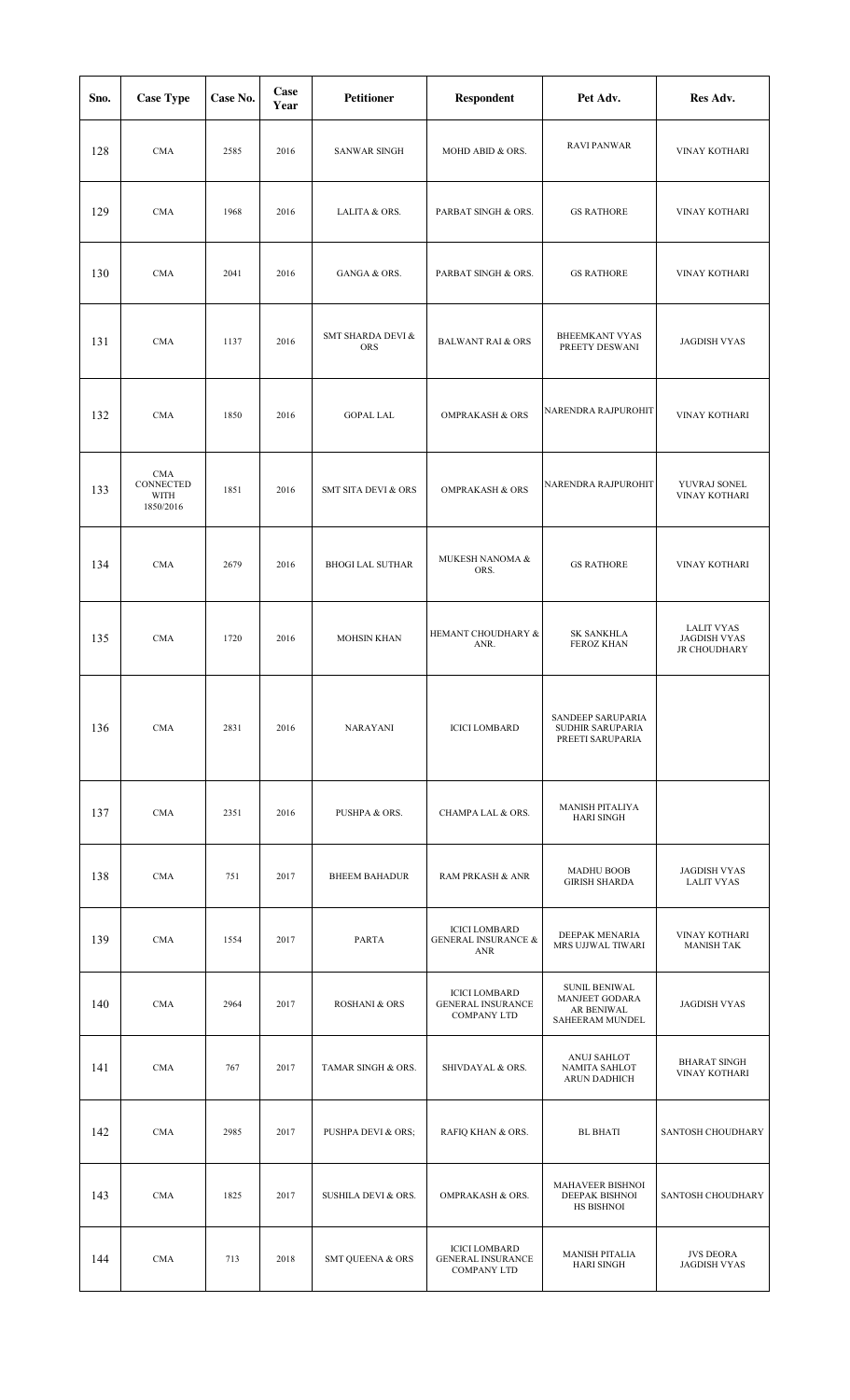| Sno. | <b>Case Type</b>                                                                                                        | Case No. | Case<br>Year | <b>Petitioner</b>                                                  | <b>Respondent</b>                | Pet Adv.                                                    | Res Adv.             |
|------|-------------------------------------------------------------------------------------------------------------------------|----------|--------------|--------------------------------------------------------------------|----------------------------------|-------------------------------------------------------------|----------------------|
| 145  | <b>CMA</b>                                                                                                              | 3267     | 2018         | <b>RITIK</b>                                                       | ABID ALI & ORS.                  | <b>GAJU SINGH RATHORE</b>                                   | <b>SHAGUN MATHUR</b> |
| 146  | <b>CMA</b>                                                                                                              | 2165     | 2019         | SMT KUSUMKALI & ORS.                                               | ICICI LOMBARD GIC LTD.           | ROHIN BHANSALI<br>VIPUL DHARMIA<br>AADITYA SB SONI          | VINAY KOTHARI        |
| 147  | CMA                                                                                                                     | 1915     | 2019         | <b>SMT PAPPU KANWAR &amp;</b><br>ORS.                              | CHENA RAM & ORS.                 | <b>SK SANKHLA</b><br><b>BS PATAWAT</b><br><b>IR RATHORE</b> | VIPUL SINGHVI        |
| 148  | CMA                                                                                                                     | 2531     | 2019         | <b>SMT MUNNI DEVI &amp; ORS</b>                                    | <b>VIVEK PANDIYA</b>             | <b>MANISH PITALIA</b>                                       |                      |
| 149  | <b>CMA</b>                                                                                                              | 940      | 2019         | <b>MANGI LAL</b>                                                   | SANWARMAL & ORS.                 | <b>SANJAY NAHAR</b>                                         | VINAY KOTHARI        |
| 150  | <b>CMA</b>                                                                                                              | 1543     | 2019         | <b>JITENDRA</b>                                                    | <b>ICICI LOMBARD &amp; ORS.</b>  | <b>KK SHAH</b><br><b>VIVEK SHAH</b>                         | <b>JAGDISH VYAS</b>  |
| 151  | <b>CMA</b>                                                                                                              | 174      | 2019         | TULSI & ORS.                                                       | ILIYASH SHEKH & ORS.             | <b>GAJU SINGH RATHOE</b>                                    | VINAY KOTHARI        |
| 152  | $\text{CIVIL}$<br><b>RESTORATION</b><br><b>APPEAL</b><br>CONNECTED<br>WITH<br><b>DECIDED</b><br><b>CMA</b><br>1262/2010 | 108      | 2019         | <b>ICICI LOMBARD</b><br><b>GENERAL INSURANCE</b><br><b>COMPANY</b> | SMT SUKHDEV KAUR &<br><b>ORS</b> | SANTOSH CHOUDHARY                                           |                      |

## **(CMA - (MACT) - OTHER INSURANCE COMPANY-SHRIRAM GENERAL INSURANCE COMPANY LTD**

| 153 | <b>CMA</b>                                  | 1917 | 2012 | HAKIMA BANO & ANR                                         | <b>SURJEET SINGH &amp; ANR</b>                            | <b>AJANTA SARASWAT</b>               | <b>RK SINGHAL</b><br>VISHAL SINGHAL       |
|-----|---------------------------------------------|------|------|-----------------------------------------------------------|-----------------------------------------------------------|--------------------------------------|-------------------------------------------|
| 154 | <b>CMA</b>                                  | 855  | 2013 | <b>SAWAI RAM</b>                                          | CHHOTHA RAM & ORS.                                        | <b>MAHAVEER BISHNOI</b>              | VISHAL SINGHAL                            |
| 155 | <b>CMA</b>                                  | 791  | 2014 | <b>CHANDRA SHEKHAR</b>                                    | <b>SMT KANTA &amp; ORS</b>                                | ANUJ SAHLOT                          | VISHAL SINGHAL                            |
| 156 | <b>CMA</b><br>CONNECTED<br>WITH<br>791/2014 | 770  | 2014 | <b>SMT KANTA &amp; ORS</b>                                | SHRIRAM GENERAL<br><b>INSURANCE COMPANY</b><br><b>LTD</b> | <b>MANISH PITALIA</b>                |                                           |
| 157 | <b>CMA</b>                                  | 863  | 2014 | <b>LAXMAN RAM</b>                                         | <b>BALDEVRAM &amp; ANR</b>                                | <b>MOTI SINGH</b><br><b>URJA RAM</b> | RK SINGHAL<br><b>SK SHANKHLA</b>          |
| 158 | CMA                                         | 504  | 2014 | SHRIRAM GENERAL<br><b>INSURANCE COMPANY</b><br><b>LTD</b> | SMT AMBABAI JOSHI &<br><b>ORS</b>                         | VISHAL SINGHAL                       | <b>RS MANKAD</b>                          |
| 159 | <b>CMA</b>                                  | 1367 | 2015 | SHRIRAM GENERAL<br><b>INSURANCE COMPANY</b><br><b>LTD</b> | VAGA RAM & ORS                                            | RK SINGHAL                           | <b>RAVI PANWAR</b><br><b>SANJAY GUPTA</b> |
| 160 | <b>CMA</b>                                  | 1378 | 2015 | SHRIRAM GENERAL<br><b>INSURANCE COMPANY</b><br><b>LTD</b> | <b>SMT GAJARO &amp; ORS</b>                               | RK SINGHAL<br>VISHAL SINGHAL         | <b>ML KHATRI</b><br>RAHUL SHARMA          |
| 161 | <b>CMA</b>                                  | 1377 | 2015 | SHRIRAM GENERAL<br><b>INSURANCE COMPANY</b><br><b>LTD</b> | <b>SMT KESAR BAI &amp; ORS</b>                            | RK SINGHAL<br>VISHAL SINGHAL         | SANDEEP SARUPARIA                         |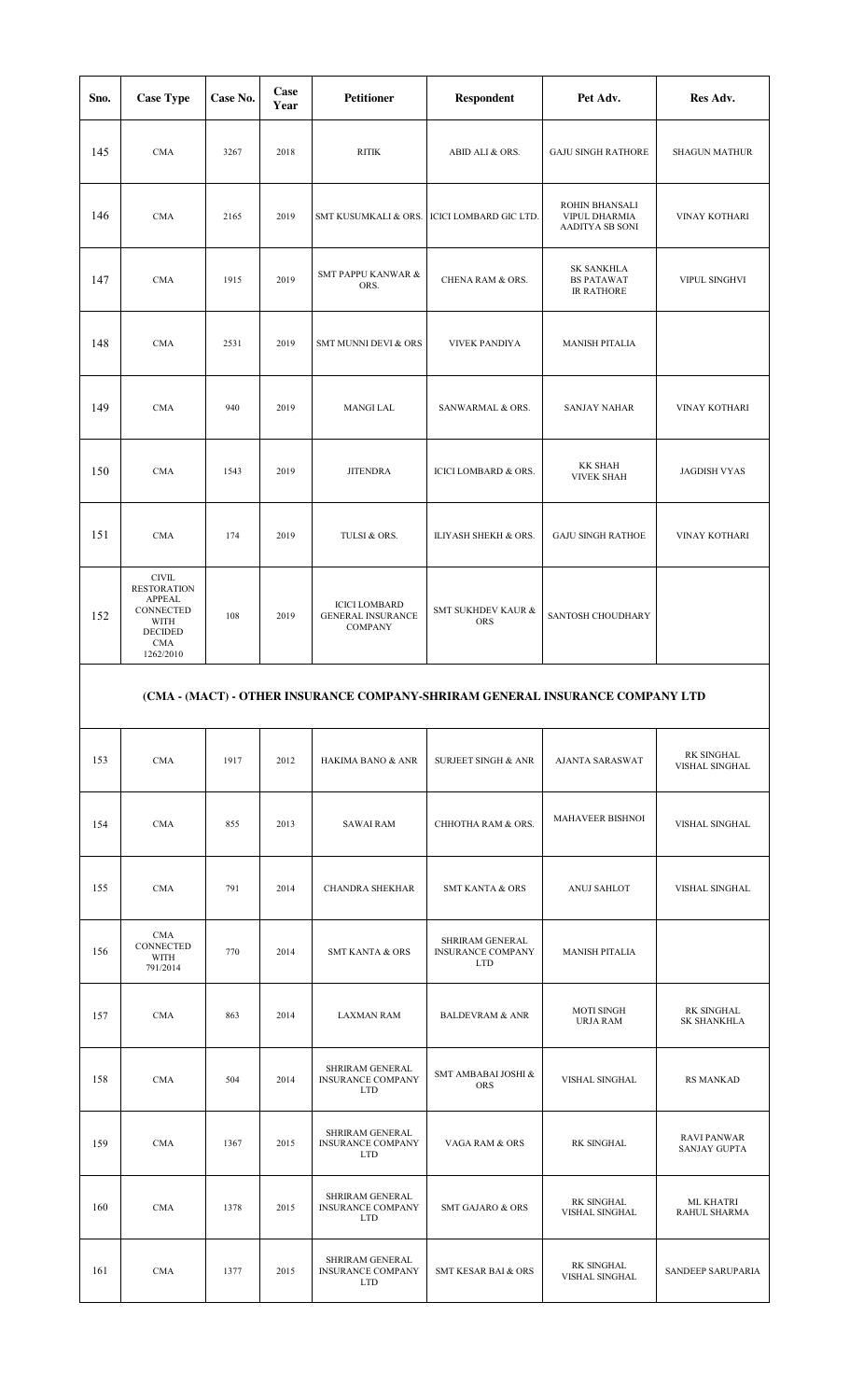| Sno. | <b>Case Type</b>                                          | Case No. | Case<br>Year | <b>Petitioner</b>                                         | <b>Respondent</b>                                         | Pet Adv.                                                                                | Res Adv.                                 |
|------|-----------------------------------------------------------|----------|--------------|-----------------------------------------------------------|-----------------------------------------------------------|-----------------------------------------------------------------------------------------|------------------------------------------|
| 162  | <b>CMA</b>                                                | 874      | 2015         | SHRIRAM GENERAL<br><b>INSURANCE COMPANY</b><br><b>LTD</b> | SMT SUGNI DEVI & ORS                                      | <b>RK SINGHAL</b><br>VISHAL SINGHAL                                                     | <b>KR CHOUDHARY</b><br>RAJESH CHOUDHARY  |
| 163  | <b>CMA</b>                                                | 311      | 2015         | SHRIRAM GENERAL<br><b>INSURANCE COMPANY</b><br>LTD        | <b>JEWA RAM</b>                                           | <b>JAGDISH VYAS</b><br><b>LALIT VYAS</b>                                                | MUKESH MAHARIYA<br>ABHISHEK MIRDHA       |
| 164  | <b>CMA</b>                                                | 451      | 2015         | MANPHOOL RAM & ORS                                        | <b>GOPI RAM &amp; ORS.</b>                                | MAHAVEER BISHNOI<br>DEEPAK BISHNOI<br>HS BISHNOI                                        | <b>JAGDISH VYAS</b><br><b>LALIT VYAS</b> |
| 165  | <b>CMA</b><br>CONNECTED<br>WITH<br><b>CMA</b><br>451/2015 | 772      | 2015         | SHRI RAM GEN. INS. CO.<br>LTD.                            | HANUMAN RAM                                               | <b>JAGDISH VYAS</b><br><b>LALIT VYAS</b>                                                | DS THIND                                 |
| 166  | <b>CMA</b>                                                | 2393     | 2016         | ARVIND KUMAR & ANR                                        | NISAR KHAN & ANR                                          | NITIN TRIVEDI<br>DEEPIKA TRIVEDI                                                        | VISHAL SINGHAL                           |
| 167  | <b>CMA</b>                                                | 1878     | 2016         | SAMPAT LAL                                                | NARAYAN GURJAR &<br><b>ORS</b>                            | <b>JP BHARDWAJ</b><br>OP CHOUDHARY                                                      | VISHAL SINGHAL                           |
| 168  | <b>CMA</b>                                                | 2951     | 2016         | SHRIRAM GENERAL<br><b>INSURANCE COMPANY</b><br>LTD        | <b>SMT SAVITA &amp; ORS</b>                               | VISHAL SINGHAL                                                                          | <b>RS MANKAD</b>                         |
| 169  | <b>CMA</b>                                                | 2445     | 2016         | <b>SUSHRI RIDHI</b><br><b>POKHARNA</b>                    | DHANRAJ DANGI & ORS                                       | MR PATEL                                                                                | VISHAL SINGHAL                           |
| 170  | <b>CMA</b>                                                | 2483     | 2016         | <b>SMT SUNDARI</b>                                        | <b>CHENA RAM &amp; ORS</b>                                | <b>NS KHILERI</b>                                                                       | <b>JAGDISH VYAS</b>                      |
| 171  | <b>CMA</b>                                                | 2444     | 2016         | <b>SMT SAYARI</b>                                         | <b>CHENA RAM &amp; ORS</b>                                | <b>NS KHILERI</b>                                                                       | <b>JAGDISH VYAS</b>                      |
| 172  | CMA<br>CONNECTED<br>WITH<br>2444/2016                     | 2426     | 2016         | <b>SMT SAYARI &amp; ORS</b>                               | <b>CHENA RAM &amp; ORS</b>                                | <b>NS KHILERI</b>                                                                       | <b>JAGDISH VYAS</b><br><b>LALIT VYAS</b> |
| 173  | <b>CMA</b>                                                | 435      | 2016         | RAMESH KUMAR                                              | RASOOL KHAN & ORS.                                        | JP BHARDWAJ                                                                             | VISHAL SINGHAL                           |
| 174  | <b>CMA</b>                                                | 3043     | 2017         | RAJENDRA KATARIYA &<br>ORSL.                              | PRADEEP KUMAR & ORS.                                      | VIRENDRA ACHARYA<br><b>RAMNIWAS</b><br><b>CHOUDHARY</b><br><b>DARSHAN JAIN</b><br>D ALI | VISHAL SANGHAL                           |
| 175  | <b>CMA</b>                                                | 1353     | 2017         | SHRIRAM GENERAL<br><b>INSURANCE COMPANY</b><br><b>LTD</b> | <b>SMT MEERA DEVI</b>                                     | <b>JAGDISH VYAS</b><br><b>LALIT VYAS</b><br>RS BHATI                                    | SK SHANKHLA                              |
| 176  | <b>CMA</b>                                                | 287      | 2017         | SHRI RAM GEN. INS. CO.<br>LTD.                            | DEVA RAM & ORS.                                           | JAGDISH VYAS<br><b>LALIT VYAS</b><br>RAGHUVEER SINGH<br><b>BHATI</b>                    |                                          |
| 177  | <b>CMA</b>                                                | 1320     | 2018         | SUNDER & ORS.                                             | SHRI RAM GEN. INS.<br>COM. LTD                            | <b>RAKESH ARORA</b>                                                                     |                                          |
| 178  | <b>CMA</b>                                                | 2581     | 2018         | BHANWAN DEVI & ORS.                                       | MUNNA RAM & ORS.                                          | <b>SK SANKHLA</b><br><b>IS RATHORE</b>                                                  |                                          |
| 179  | <b>CMA</b>                                                | 722      | 2019         | SMT SHAMIM BANU &<br>ORS                                  | SMT SAMIM BANU & ORS                                      | <b>SANJAY NAHAR</b>                                                                     |                                          |
| 180  | <b>CMA</b>                                                | 2513     | 2019         | SMT SARALA DEVI &<br>ANR                                  | SHRIRAM GENERAL<br><b>INSURANCE COMPANY</b><br><b>LTD</b> | VINOD KUMAR SIYAG                                                                       | VISHAL SINGHAL                           |
| 181  | <b>CMA</b>                                                | 3562     | 2019         | <b>PRATAP RAM &amp; ORS.</b>                              | <b>DINESH KUMAR &amp; ORS.</b>                            | RAJESH CHOUDHARY<br>MANJU CHOUDHARY                                                     | VISHAL SINGHAL                           |
| 182  | <b>CMA</b>                                                | 1339     | 2020         | SHAKUNTALA DEVI                                           | MOHIT KUMAR & ORS.                                        | <b>SANJAY NAHAR</b><br><b>HEMANT BHATI</b>                                              | VISHAL SINGHAL                           |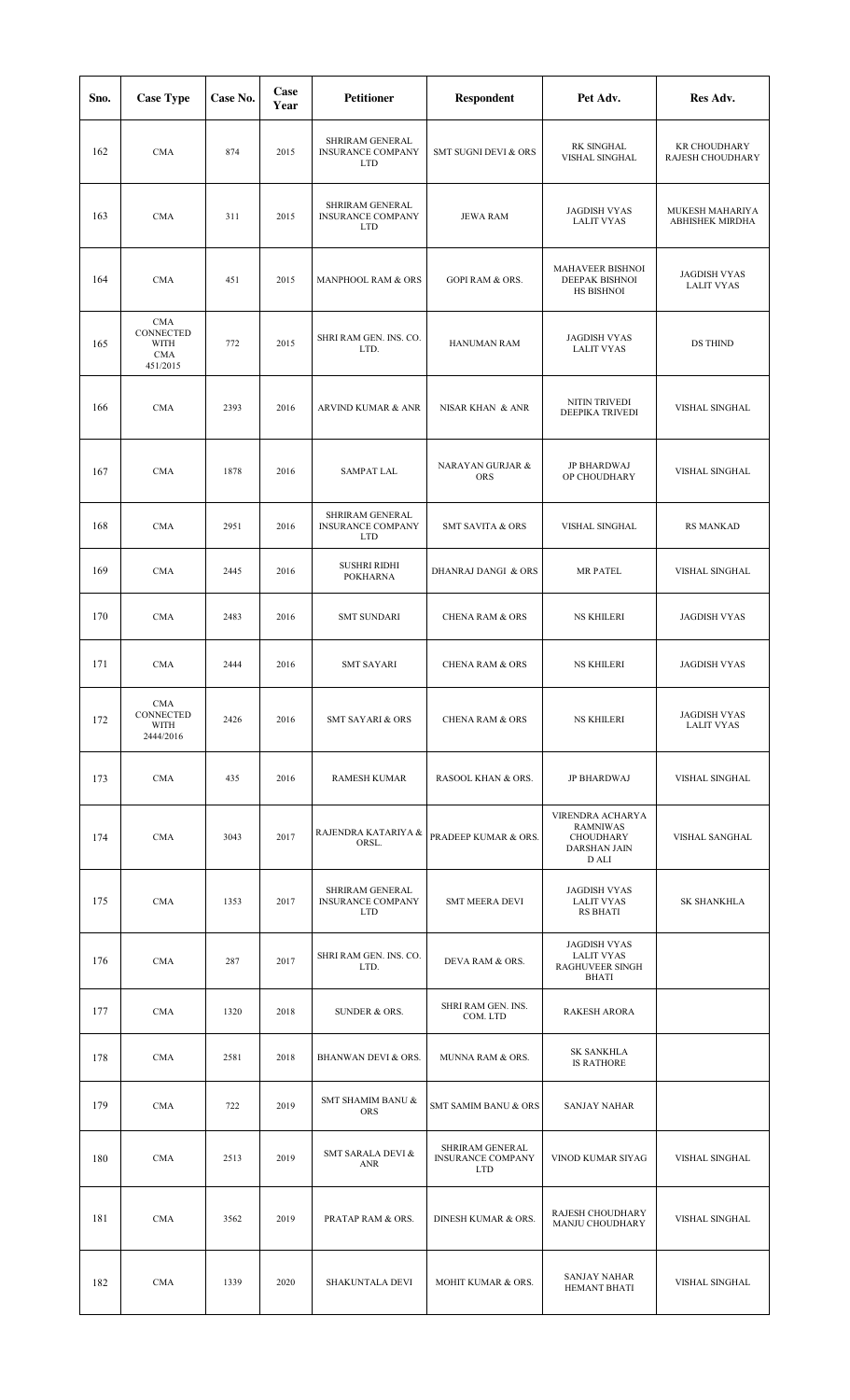### **NATIONAL LOK ADALAT RAJASTHAN HIGH COURT LEGAL SERVICES COMMITTEE, JODHPUR**

#### **BENCH NO. 4 (IN COURT NO. 13) HON'BLE MR. JUSTICE ANOOP KUMAR DHAND, CHAIRMAN MEMBER - MR. HARISH PUROHIT, ADVOCATE SATURDAY 11-12-2021 10:30 AM - 01:00 PM AND 2:00 PM TO 4:30 PM**

|                | (CMA - (MACT)-NATIONAL INSURANCE COMPANY LTD.) |          |              |                                                       |                                            |                                                                                       |                                                         |  |  |  |  |  |
|----------------|------------------------------------------------|----------|--------------|-------------------------------------------------------|--------------------------------------------|---------------------------------------------------------------------------------------|---------------------------------------------------------|--|--|--|--|--|
|                |                                                |          |              |                                                       | CMA (MACT)-NATIONAL INSURANCE COMPANY LTD. |                                                                                       |                                                         |  |  |  |  |  |
| Sno.           | <b>Case Type</b>                               | Case No. | Case<br>Year | Petitioner                                            | <b>Respondent</b>                          | Pet Adv.                                                                              | Res Adv.                                                |  |  |  |  |  |
| $\mathbf{1}$   | <b>CMA</b>                                     | 571      | 2001         | <b>HANUMAN DASS</b>                                   | KAILASH KANWAR                             | VASUDEO VYAS<br><b>JAGDISH VYAS</b><br><b>LALIT VYAS</b>                              | <b>VS CHOUDHARY</b>                                     |  |  |  |  |  |
| $\overline{c}$ | <b>CMA</b>                                     | 290      | 2002         | <b>SURESH KOTHARI</b>                                 | <b>MANISH BHALOTIA &amp;</b><br><b>ORS</b> | <b>JS CHOUDHARY</b><br><b>SS CHOUDHARY</b><br><b>BR CHOUDHARY</b>                     | DK GAUR<br><b>DS BHATI</b><br>DR MEHTA                  |  |  |  |  |  |
| 3              | <b>CMA</b>                                     | 75       | 2003         | <b>NEHA YADAV</b>                                     | M/S ON TIME LEASING<br>CO. LTD. & ORS      | SURENDRA SINGH<br><b>JODHA</b><br>PANKAJ K BOHRA<br><b>RAVI BHANSALI</b>              | SANJEEV JOHARI<br>SANTOSH CHOUDHRY                      |  |  |  |  |  |
| $\overline{4}$ | <b>CMA</b>                                     | 1871     | 2004         | <b>HARSHITA &amp; ANR</b>                             | JARNAIL SINGH & ANR                        | <b>SL JAIN</b><br>HK JAIN<br>R BHATNAGAR                                              | RK SINGHAL                                              |  |  |  |  |  |
| 5              | <b>CMA</b>                                     | 631      | 2004         | <b>BASANTI &amp; ORS.</b>                             | PURKHA RAM & ORS.                          | <b>GR PUNIA</b><br>RS CHOUDHARY<br>YP KHILERI<br><b>JASSA RAM</b><br>RAMDEV POTALIYA  | TRS SODHA<br><b>JR CHOUDHARY</b><br><b>ARUN DADHICH</b> |  |  |  |  |  |
| 6              | <b>CMA</b>                                     | 607      | 2005         | <b>BHAKAR RAM &amp; ORS.</b>                          | RASUL KHAN & ORS.                          | <b>BABU LA BISHNOI</b>                                                                | TRS SODHA<br>NK BOHRA<br><b>KAPIL BOHRA</b>             |  |  |  |  |  |
| $\tau$         | <b>CMA</b>                                     | 897      | 2006         | PRATAP SINGH                                          | <b>HARBANS SINGH</b>                       | <b>RAJESH PANWAR</b>                                                                  | MS AMARAWAT<br>TRS SODHA                                |  |  |  |  |  |
| 8              | <b>CMA</b>                                     | 312      | 2006         | PRATHVI RAJ SINGH<br><b>RAJPUROHTI</b>                | NATIONAL INSURANCE<br><b>COMPANY</b>       | KAILASH TRIVEDI<br><b>REWAT SINGH</b>                                                 | TRS SODHA                                               |  |  |  |  |  |
| 9              | <b>CMA</b>                                     | 1855     | 2006         | <b>SMT SONAL &amp; ORS</b>                            | RAJU @ RAJKUMAR                            | RAJESH PANWAR<br><b>AKHIL SWAMI</b><br>SK SHANKHLA<br><b>RAMESH PANWAR</b>            | TRS SODHA                                               |  |  |  |  |  |
| 10             | <b>CMA</b>                                     | 896      | 2006         | ROOPA RAM                                             | MADAN LAL & ORS.                           | KAILASH TRIVEDI                                                                       | NA RAJPUROHIT<br>TRS SODHA                              |  |  |  |  |  |
| 11             | <b>CMA</b>                                     | 2706     | 2007         | <b>BHERULAL &amp; ORS.</b>                            | N.I.C. & ORS.                              | MANISH PATALIYA                                                                       | RK SINGHAL                                              |  |  |  |  |  |
| 12             | <b>CMA</b>                                     | 973      | 2007         | <b>SMT BADAN KAUR</b>                                 | DR SMT RENU                                | <b>RAJESH PANWAR</b>                                                                  | PAWAN OJHA<br>TRS SODHA                                 |  |  |  |  |  |
| 13             | <b>CMA</b>                                     | 321      | 2007         | <b>DOLA</b>                                           | <b>ASRAT KHAN</b>                          | <b>SURESH SHRIMALI</b><br>RAJESH CHOUDHARY<br>YOGESH SHARMA<br><b>RAJESH PARIHAR</b>  | SANDEEP SARUPARIA<br>ANIL BACHHAWAT                     |  |  |  |  |  |
| 14             | <b>CMA</b>                                     | 621      | 2007         | KAVITA THROUGH<br>NATURAL GUARDIAN<br>FATHER SITA RAM | RAM KARAN & OTHERS                         | <b>SR SHARMA</b>                                                                      | ANIL BACHHAWAT<br>SANTOSH                               |  |  |  |  |  |
| 15             | <b>CMA</b>                                     | 2216     | 2007         | <b>KHETA RAM</b>                                      | AMAR SINGH                                 | SURENDRA SURANA<br><b>SS CHAMPAWAT</b><br><b>DINESH SOLANKI</b><br><b>BALLU SINGH</b> | TRS SODHA                                               |  |  |  |  |  |
| 16             | <b>CMA</b>                                     | 2355     | 2007         | <b>SMT RASHI MAROO</b>                                | KK SHAH & ANR                              | <b>RAJESH PANWAR</b>                                                                  | <b>JOG SINGH</b><br>TRS SODHA                           |  |  |  |  |  |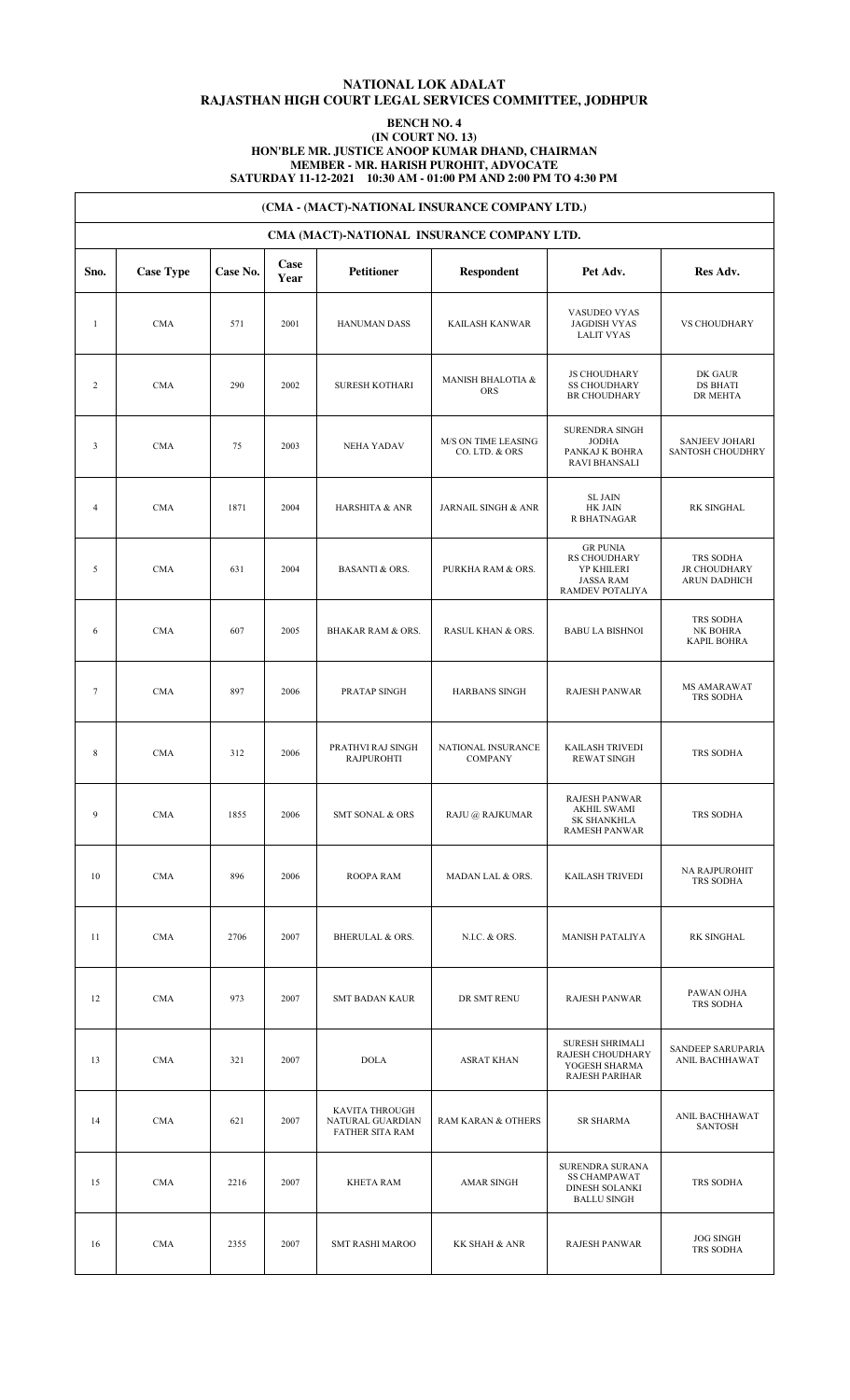| Sno. | <b>Case Type</b>                     | Case No. | Case<br>Year | <b>Petitioner</b>                       | <b>Respondent</b>                                  | Pet Adv.                                                                    | Res Adv.                                                                                          |
|------|--------------------------------------|----------|--------------|-----------------------------------------|----------------------------------------------------|-----------------------------------------------------------------------------|---------------------------------------------------------------------------------------------------|
| 17   | <b>CMA</b>                           | 242      | 2007         | SHYAM LAL GARG                          | SMT TAHERA & ORS.                                  | <b>MAHENDRA TRIVEDI</b>                                                     | <b>SR PALIWAL</b>                                                                                 |
| 18   | <b>CMA</b>                           | 1896     | 2007         | NIC LTD.                                | <b>SMT GUDDI</b>                                   | VASUDEO VYAS<br><b>JAGDISH VYAS</b><br><b>LALIT VYAS</b>                    | <b>VD KALLA</b><br><b>MAHESH BORA</b><br><b>GJ GUPTA</b>                                          |
| 19   | <b>CMA</b>                           | 2682     | 2007         | <b>KESHIYA</b>                          | JEETENDRA SINGH                                    | ANUJ SAHLOT<br>ARUN DADHICH                                                 | DEEPAK MANRIA<br><b>UJJAWAL TIWARI</b><br>TRS SODHA                                               |
| 20   | <b>CMA</b>                           | 890      | 2007         | MOHNI DEVI & ORS.                       | CHHAGAN PURI & ORS.                                | JP BHARDWAJ<br>TRIBHUVAN GUPTA<br><b>USMAN GHANI</b>                        | TRS SODHA                                                                                         |
| 21   | <b>CMA</b>                           | 1888     | 2007         | <b>MOHAN LAL</b>                        | KANHAIYA LAL & ORS.                                | <b>MANISH PITALIYA</b>                                                      | TRS SODHA                                                                                         |
| 22   | <b>CMA</b>                           | 1181     | 2007         | <b>ASMA BANO</b>                        | JAI NARAYAN SAINI                                  | <b>DEELIP KAWADIA</b><br><b>RS MANKAD</b><br><b>GS RATHORE</b>              | <b>SK SANKHLA</b><br>SHARAD AGRAWAL<br>ANIL BACHHAWAT<br>ANUJ SAHLOT                              |
| 23   | <b>CMA</b>                           | 1950     | 2007         | RAMPRASAD                               | <b>GOURI SHAKAR &amp; ORS.</b>                     | <b>MAHESH BORA</b><br><b>BHAGIRATH BISHNOI</b><br><b>KAMAL</b><br>KAUSHLIYA | TRS SODHA                                                                                         |
| 24   | <b>CMA</b>                           | 834      | 2007         | <b>SMT SIMA DEVI &amp; ORS</b>          | NATIONAL INSURANCE<br><b>COMPANY LTD &amp; ORS</b> | <b>MANISH PITALIA</b>                                                       | TRS SODHA                                                                                         |
| 25   | <b>CMA</b>                           | 1434     | 2007         | LALJI                                   | <b>SHANKER &amp; ANR</b>                           | RS CHUNDAWAT<br>PS CHUNDAWAT                                                | TRS SODHA                                                                                         |
| 26   | <b>CMA</b>                           | 229      | 2007         | CHANCHAL<br><b>CHAPPERWAL &amp; ORS</b> | MOHD SALIM & ORS                                   | <b>MANISH SISODIA</b>                                                       |                                                                                                   |
| 27   | <b>CMA</b>                           | 324      | 2007         | <b>SANVATA</b>                          | M/S ABHISHEK<br>HANDLING PVT LTD &<br><b>ORS</b>   | ANUJ SAHLOT<br>ARUN DADHICH                                                 | TRS SODHA                                                                                         |
| 28   | <b>CMA</b>                           | 1312     | 2007         | <b>RAM VILAS RAI</b>                    | NATIONAL INSURANCE<br><b>COMPANY LTD</b>           | NA RAJPUROHIT                                                               |                                                                                                   |
| 29   | <b>CMA</b>                           | 2158     | 2007         | <b>JALAM SINGH</b>                      | <b>SHABUDEEN &amp; ORS</b>                         | <b>RAJESH PANWAR</b><br><b>SK SANKHLA</b>                                   | TRS SODHA                                                                                         |
| 30   | <b>CMA</b>                           | 2753     | 2007         | VIVEK VISHWAS PATHAK                    | <b>RAZZAK KHAN &amp; ORS</b>                       | DILIP KAWADIA<br><b>RS MANKAD</b><br><b>GS RATHORE</b>                      | TRS SODHA<br><b>BHARAT SHRIMALI</b><br><b>HUKAM SINGH</b><br><b>BHARAT SINGH</b><br>SHAMBHU SINGH |
| 31   | <b>CMA</b>                           | 650      | 2007         | <b>KALKI &amp; ORS</b>                  | NARAYAN LAL @ PAPPU<br>& ORS                       | <b>MANISH PITALIA</b>                                                       | TRS SODHA<br>DEEPAK MENARIA<br><b>UJJWAL TIWARI</b>                                               |
| 32   | CMA<br>CONNECTED<br>WITH<br>650/2007 | 663      | 2007         | DAMLI & ORS                             | NARAYAN LAL @ PAPPU<br>& ORS                       | <b>MANISH PITALIA</b>                                                       | DEEPAK MENARIA<br>TRS SODHA<br>UJJWAL TIWARI                                                      |
| 33   | <b>CMA</b>                           | 47       | 2007         | PRAKASH CHANDRA                         | <b>BADRI LAL &amp; ANR</b>                         | SANDEEP SARUPARIA<br>SUDHIR SARUPARIA                                       | TRS SODHA                                                                                         |
| 34   | <b>CMA</b>                           | 2704     | 2007         | <b>BHAGWANI</b>                         | NATIONAL INSURANCE<br><b>COMPANY LTD</b>           | <b>MANISH PITALIA</b>                                                       | ANUJ SAHLOT<br><b>ARUN DADHICH</b><br>NAMITA SAHLOT<br>MULCHAND KHAN<br><b>B SANCHETI</b>         |
| 35   | <b>CMA</b>                           | 933      | 2007         | <b>SMT PUSHA VYAS</b>                   | SMT BHAWNA VYAS $\&$<br>ORS                        | SANDEEP SARUPARIA                                                           | T GUPTA<br>TRS SODHA                                                                              |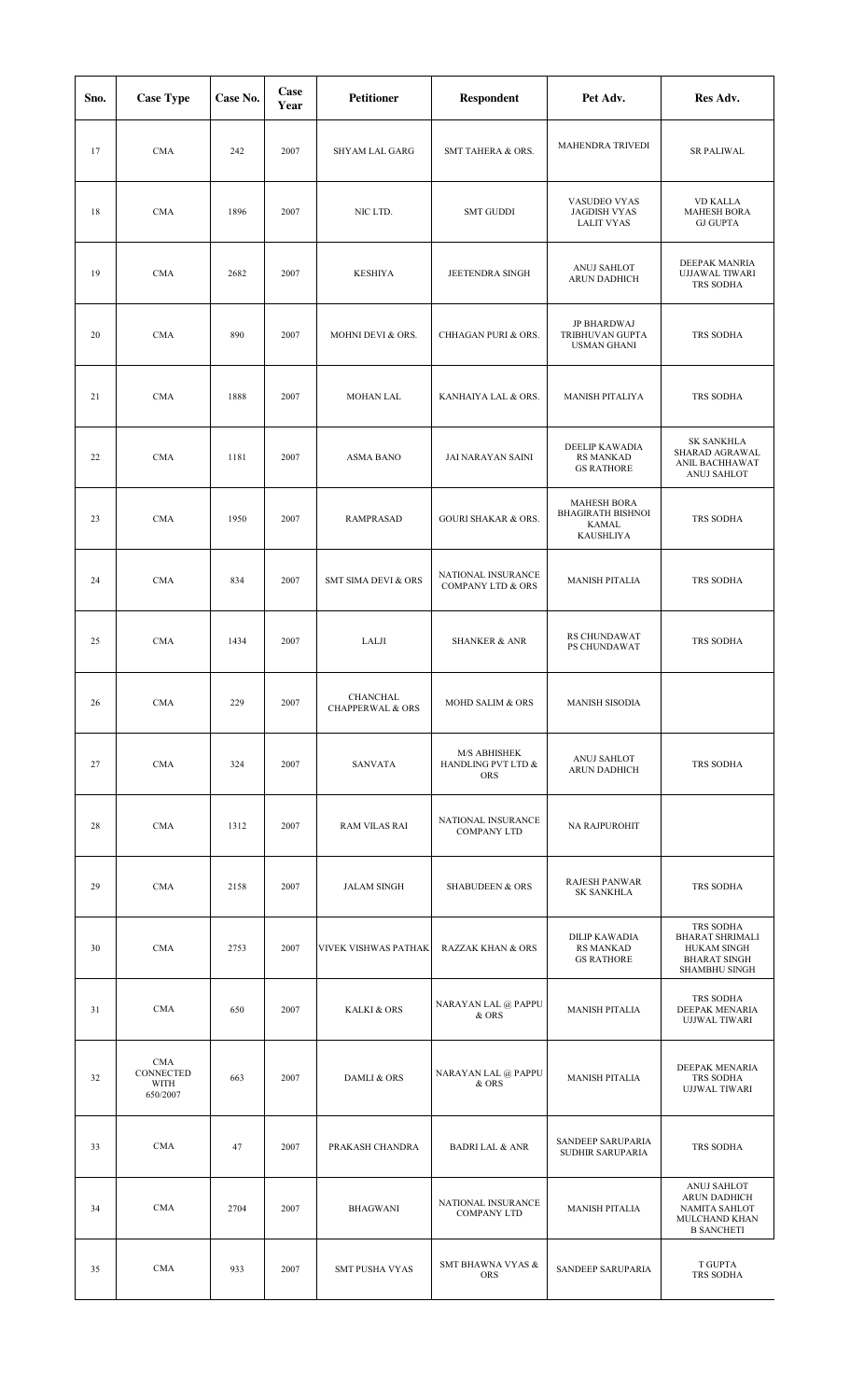| Sno. | <b>Case Type</b> | Case No. | Case<br>Year | <b>Petitioner</b>                     | <b>Respondent</b>              | Pet Adv.                                                        | Res Adv.                                                                            |
|------|------------------|----------|--------------|---------------------------------------|--------------------------------|-----------------------------------------------------------------|-------------------------------------------------------------------------------------|
| 36   | <b>CMA</b>       | 972      | 2007         | <b>LALITA DEVI</b>                    | <b>SHARIF KHAN</b>             | RAJESH PANWAR<br><b>SK SANKHLA</b>                              | RK SINGHAL<br>VISHAL SINGHAL<br>PK SHARMA<br>PRASHANT SHARMA<br><b>SUNIL A VYAS</b> |
| 37   | <b>CMA</b>       | 2747     | 2007         | <b>SANGEETA</b>                       | KARAN SINGH & ORS.             | PR MEHTA                                                        | TR SINGH SODHA                                                                      |
| 38   | <b>CMA</b>       | 1167     | 2008         | <b>RAJULAL</b>                        | <b>SAFI MOHD</b>               | TRIBHUVAN GUPTA<br><b>USHMAN GHANI</b>                          |                                                                                     |
| 39   | <b>CMA</b>       | 426      | 2008         | <b>INDRA DEVI &amp; ORS</b>           | <b>LAKH SINGH &amp; ORS</b>    | RAKESH ARORA, SP<br><b>BHATI</b>                                | RK SINGHAL<br><b>JAGDISH VYAS</b>                                                   |
| 40   | <b>CMA</b>       | 1226     | 2008         | <b>DOLA RAM</b>                       | <b>JAGGA RAM &amp; ANR</b>     | NA RAJPUROHIT                                                   | <b>RK SINGHAL</b>                                                                   |
| 41   | <b>CMA</b>       | 1295     | 2008         | <b>SMT KAMLA DEVI &amp; ANR</b>       | <b>MOHD HUSSAIN &amp; ANR</b>  | <b>GIRISH SHARDA</b><br><b>AKSHAY PUROHIT</b><br><b>KK SHAH</b> | <b>HARISH PUROHIT</b><br><b>MANOJ BHANDARI</b><br>HS SHRIMALI                       |
| 42   | <b>CMA</b>       | 1109     | 2008         | RAMESH CHANDRA                        | <b>DHULA</b>                   | PARIKSHIT NAYAK                                                 | TRS SODHA                                                                           |
| 43   | <b>CMA</b>       | 175      | 2008         | DEEPAK KUMAR                          | <b>ASHOK KUMAR</b>             | PARIKSHIT NAYAK                                                 | <b>RK SINGHAL</b>                                                                   |
| 44   | <b>CMA</b>       | 1195     | 2008         | MANJEET KAUR & ORS.                   | PRAMAJEET & OS.                | HK JAIN                                                         | <b>HS SANDHU</b>                                                                    |
| 45   | <b>CMA</b>       | 583      | 2008         | SHABIR KHAN & ORS.                    | JAI NARAYAN SAIN               | ANUJ SAHLOT                                                     | RS MANKAD                                                                           |
| 46   | <b>CMA</b>       | 234      | 2008         | <b>CHANDRA PRAKASH</b><br><b>VYAS</b> | <b>SCHAIN VYAS &amp; ORS</b>   | PARIKSHIT NAYAK                                                 | TRS SODHA                                                                           |
| 47   | <b>CMA</b>       | 839      | 2008         | NAGJI MEENA                           | MOHABHAT LAL & ORS             | <b>DILIP KAWADIA</b><br><b>RS MANKAD</b><br><b>GS RATHORE</b>   | TRS SODHA                                                                           |
| 48   | CMA              | 576      | 2008         | <b>HIMMAT SINGH</b>                   | <b>ONKAR SINGH &amp; ORS</b>   | <b>RAJESH PANWAR</b>                                            | TRS SODHA                                                                           |
| 49   | <b>CMA</b>       | 1168     | 2008         | <b>SOJI RAM</b>                       | <b>SHANKER LAL &amp; ORS</b>   | <b>USMAN GHANI</b><br>JP BHARDWAJ                               | TRS SODHA<br>DHANESH SARASWAT                                                       |
| 50   | <b>CMA</b>       | 921      | 2008         | <b>SMT RADHA BAI</b>                  | SMT KALPANA KUMARI<br>& ORS    | <b>MANISH PITALIA</b>                                           | TRS SODHA                                                                           |
| 51   | <b>CMA</b>       | 922      | 2008         | <b>SMT AMRITI BAI</b>                 | SMT KALPANA KUMARI<br>& ORS    | <b>MANISH PITALIA</b>                                           | TRS SODHA                                                                           |
| 52   | <b>CMA</b>       | 924      | 2008         | <b>SHANKER</b>                        | SMT KALPANA KUMARI<br>& ORS    | <b>MANISH PITALIA</b>                                           | TRS SODHA                                                                           |
| 53   | <b>CMA</b>       | 925      | 2008         | <b>MOHAN LAL</b>                      | SMT KALPANA KUMARI<br>$\&$ ORS | <b>MANISH PITALIA</b>                                           | TRS SODHA                                                                           |
| 54   | <b>CMA</b>       | 119      | 2008         | RAKAMA                                | <b>RAMESH KUMAR &amp; ORS</b>  | PARIKSHIT NAYAK                                                 | TRS SODHA                                                                           |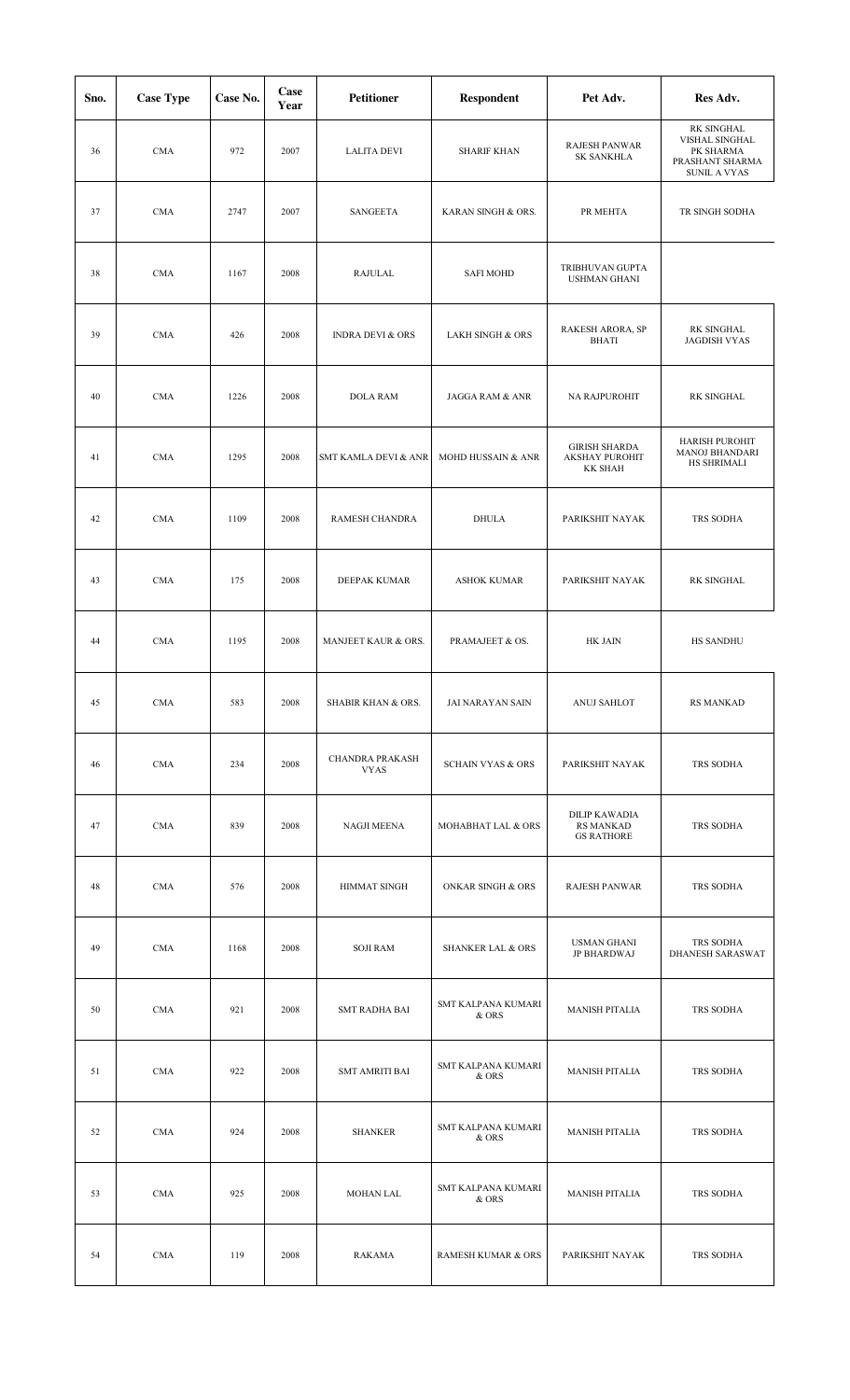| Sno. | <b>Case Type</b> | Case No. | Case<br>Year | <b>Petitioner</b>                        | Respondent                       | Pet Adv.                                                   | Res Adv.                          |
|------|------------------|----------|--------------|------------------------------------------|----------------------------------|------------------------------------------------------------|-----------------------------------|
| 55   | <b>CMA</b>       | 359      | 2008         | <b>ASIF</b>                              | <b>RAJESH SINGH</b><br>SHEKHAWAT | RAJESH PANWAR<br><b>SK SANKHLA</b><br><b>GAURAV MARU</b>   | TRS SODHA                         |
| 56   | <b>CMA</b>       | 353      | 2008         | <b>BALNATH</b>                           | <b>KEHAR SINGH &amp; ORS</b>     | SHRIKANT VERMA                                             | TRS SODHA                         |
| 57   | <b>CMA</b>       | 299      | 2008         | <b>BHAGWAN LAL</b>                       | <b>SURESH &amp; ORS</b>          | SANDEEP SARUPARIA<br>SUDHIR SARUPARIA                      |                                   |
| 58   | <b>CMA</b>       | 1041     | 2008         | <b>SMT KANCHAN &amp; ORS</b>             | KAILASH SINGH & ORS              | <b>RS MANKAD</b><br><b>GS RATHORE</b>                      | TRS SODHA                         |
| 59   | <b>CMA</b>       | 1046     | 2008         | <b>SHAKTI SINGH</b>                      | <b>BHANWAR LAL &amp; ORS</b>     | SANDEEP SARUPARIA<br>SUDHIR SARUPARIA                      | TRS SODHA                         |
| 60   | <b>CMA</b>       | 804      | 2008         | <b>KRISHAN GOPAL</b>                     | <b>CHANDMAL &amp; ORS</b>        | <b>RAVI BHANSALI</b>                                       | TRS SODHA<br>ARVIND SAMDARIYA     |
| 61   | <b>CMA</b>       | 1601     | 2008         | <b>LAD KANWAR</b>                        | KAILASH SINGH & ORS              | AK DADHICH<br><b>AASHISH MATHUR</b>                        | TRS SODHA                         |
| 62   | <b>CMA</b>       | 1538     | 2008         | <b>SMT SITA DEVI &amp; ORS</b>           | SURENDRA SINGH & ORS             | <b>DILIP KAWADIA</b>                                       | TRS SODHA                         |
| 63   | <b>CMA</b>       | 923      | 2008         | <b>SMT KAMLA BAI</b>                     | SMT KALPANA KUMARI<br>& ORS      | <b>MANISH PITALIA</b>                                      | TRS SODHA                         |
| 64   | CMA              | 1604     | 2008         | NATIONAL INS. COM.<br>LTD.               | BHANWARI DEVI                    | VASUDEO VYAS<br><b>JAGDISH VYAS</b><br><b>LALIT VYAS</b>   |                                   |
| 65   | <b>CMA</b>       | 184      | 2008         | <b>MOBIN BANO</b>                        | <b>SURAT SINGH</b>               | <b>SAJJAN SINGH</b><br>JK BHAIYA                           | NA RAJPUROHIT<br><b>V SINGHAL</b> |
| 66   | CMA              | 853      | 2008         | PEMA RAM & ORS                           | <b>JAGDISH PRASAD &amp; ORS</b>  | <b>RAKESH ARORA</b><br><b>SP BHATI</b><br>MAHAVEER BISHNOI | TRS SODHA                         |
| 67   | CMA              | 1285     | 2008         | MAMTA & ORS.                             | <b>GULAM MUSTAFA &amp; ORS.</b>  | DEEPIKA VYAS<br>VISHWAJEET JOSHI                           | TRS SODHA                         |
| 68   | <b>CMA</b>       | 456      | 2009         | MAEHSH AGARWAL                           | M/S UNITED CARRIER &<br>ANR      | <b>MANISH PITALIA</b>                                      | TRS SODHA<br>DS THIND             |
| 69   | <b>CMA</b>       | 455      | 2009         | MANOJ AGARWAL                            | M/S UNITED CARRIERS              | <b>MANISH PITALIA</b>                                      | TRS SODHA                         |
| 70   | <b>CMA</b>       | 457      | 2009         | LOKESH AGARWAL                           | <b>M/S UNITED CARRIERS</b>       | <b>MANISH PITALIA</b>                                      | TRS SODHA                         |
| 71   | CMA              | 1186     | 2009         | NATIONAL INSURANCE<br><b>COMPANY LTD</b> | <b>GAJANAND &amp; ANR</b>        | <b>SANJEEV JOHARI</b>                                      | <b>JVS DEORA</b>                  |
| 72   | <b>CMA</b>       | 403      | 2009         | <b>MOHD RAFIQ</b>                        | N.I.C. & ORS.                    | <b>MANISH PATALIYA</b>                                     | TRS SODHA                         |
| 73   | <b>CMA</b>       | 666      | 2009         | POONAM KANWAR                            | NARENDRA CHAUDHARY<br>& ORS      | <b>RAJESH PANWAR</b>                                       | TRS SODHA<br>HARI RAM BHIM        |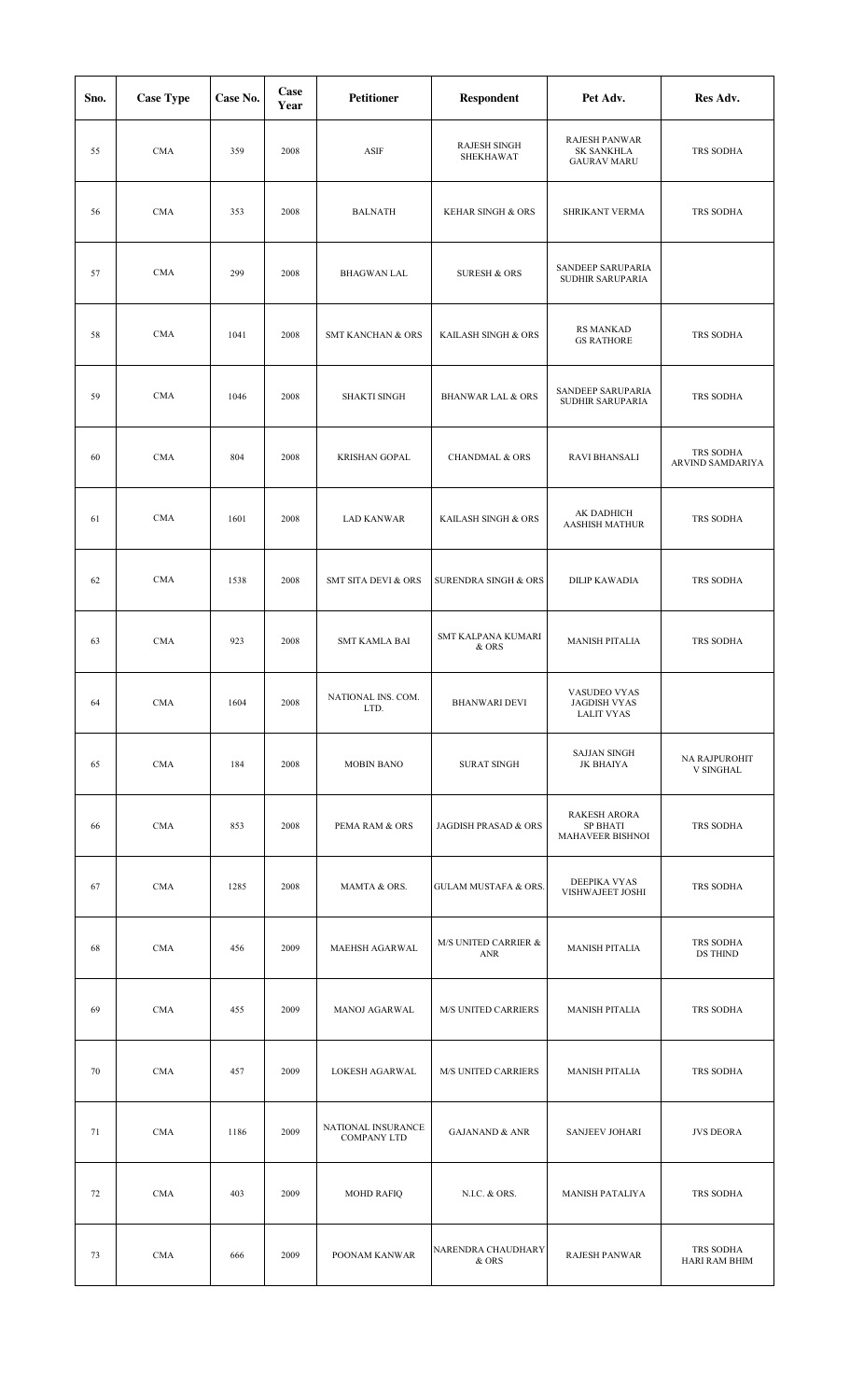| Sno. | <b>Case Type</b> | Case No. | Case<br>Year | <b>Petitioner</b>                        | <b>Respondent</b>              | Pet Adv.                                                                                                 | Res Adv.                                                                                                        |
|------|------------------|----------|--------------|------------------------------------------|--------------------------------|----------------------------------------------------------------------------------------------------------|-----------------------------------------------------------------------------------------------------------------|
| 74   | <b>CMA</b>       | 1572     | 2009         | <b>SMT KANTA</b>                         | <b>RAM KUMAR</b>               | SHAMBHOO SINGH<br><b>BHARAT SINGH</b><br><b>BHARAT SHRIMALI</b><br><b>HUKAM SINGH</b>                    | TRS SODHA                                                                                                       |
| 75   | <b>CMA</b>       | 1352     | 2009         | <b>BHEEM CHAND</b>                       | BHEEMA RAM PATEL               | <b>RAMESH PANWAR</b><br><b>LAXMAN PANWAR</b>                                                             | RK SINGHAL                                                                                                      |
| 76   | <b>CMA</b>       | 321      | 2009         | NATIONAL INS. COM.<br>LTD.               | VISHNU @ VISHNA RAM            | VASUDEO VYAS<br><b>JAGDISH VYAS</b><br><b>LALIT VYAS</b>                                                 | <b>HEMANT JAIN</b><br><b>MS RATHORE</b>                                                                         |
| 77   | <b>CMA</b>       | 1297     | 2009         | NATIONAL INS. COM.<br>LTD.               | SMT BINDU RANI & ORS.          | VASUDEO VYAS<br><b>JAGDISH VYAS</b><br><b>LALIT VYAS</b>                                                 | VINOD PUROHIT<br><b>SANJEET PUROHIT</b><br>ANISH AHMAD<br><b>HEMANT JAIN</b><br>MAHIPAL SINGH<br><b>RATHORE</b> |
| 78   | <b>CMA</b>       | 252      | 2009         | NATIONAL INS. CO. LTD.                   | PURAN RAM & ORS.               | <b>SANJEEV JOHARI</b>                                                                                    | <b>HEMANT JAIN</b><br>MAHIPAL SINGH<br><b>RATHORE</b><br>HS SIDDHU<br><b>JS BHALERIA</b>                        |
| 79   | <b>CMA</b>       | 33       | 2009         | NI CO LTD.                               | <b>BALRAJ KAUR &amp; ORS.</b>  | <b>S JOHARI</b>                                                                                          | <b>HEMANT JAIN</b>                                                                                              |
| 80   | <b>CMA</b>       | 1035     | 2009         | MAHESH KAUL AND ORS.                     | PARUL KHATRI & ORS.            | <b>RAJESH PANWAR</b><br><b>SK SANKHLA</b><br><b>GAURAV MARU</b><br><b>RAVI PANWAR</b>                    | <b>RS CHARAN</b><br><b>D VISHNOI</b>                                                                            |
| 81   | <b>CMA</b>       | 227      | 2009         | <b>SURESH KUMAR</b>                      | TILOK RAM & ORS                | HANUMAN SINGH                                                                                            | <b>NS KHILERI</b><br>TRS SODHA                                                                                  |
| 82   | <b>CMA</b>       | 226      | 2009         | <b>BAAZU DEVI &amp; ORS</b>              | TILOK RAM & ORS                | <b>HANUMAN SINGH</b>                                                                                     | <b>NS KHILERI</b><br>TRS SODHA                                                                                  |
| 83   | <b>CMA</b>       | 873      | 2009         | <b>RAM NARAYAN</b>                       | <b>BHAG CHAND</b>              | RAVINDRA ACHARYA                                                                                         | TRS SODHA                                                                                                       |
| 84   | <b>CMA</b>       | 1429     | 2009         | <b>MOHAN LAL</b>                         | <b>JALAM SINGH</b>             | <b>MADAN LAL PUROHIT</b>                                                                                 | SANDEEP SARUPARIA<br>SUDHIR SARUPARIA<br>TRS SODHA                                                              |
| 85   | <b>CMA</b>       | 811      | 2009         | <b>SMT KAMLA &amp; ORS</b>               | <b>SHANKER SINGH &amp; ORS</b> | PR MEHTA<br><b>ARUNA NEGI</b>                                                                            | TRS SODHA                                                                                                       |
| 86   | <b>CMA</b>       | 1217     | 2009         | <b>SAHNAJ BANO &amp; ORS</b>             | TP JAIN & ORS                  | <b>SUNIL MEHTA</b><br><b>SS TANWAR</b><br>DR VAISHNAV<br>SK MAHESHWARI                                   | TRS SODHA<br>LAXMAN BISHNOI                                                                                     |
| 87   | <b>CMA</b>       | 1050     | 2009         | HARISH                                   | <b>SOHAN LAL &amp; ORS</b>     | <b>MAHENDRA TRIVEDI</b><br>PRENA SHARMA                                                                  | TRS SODHA                                                                                                       |
| 88   | <b>CMA</b>       | 1444     | 2009         | <b>JAG RAM</b>                           | HANS RAJ & ORS                 | <b>RS CHOUDHARY</b><br><b>JR CHAWEL</b><br><b>VIKAS BIJARANIA</b><br>SK GODARA<br>MP CHOUDHARY<br>SCGOID | TRS SODHA                                                                                                       |
| 89   | <b>CMA</b>       | 39       | 2009         | NATIONAL INSURANCE<br><b>COMPANY LTD</b> | JAGDISH SINGH & ORS            | <b>SANJEEV JOHARI</b>                                                                                    | <b>HEMANT JAIN</b>                                                                                              |
| 90   | <b>CMA</b>       | 1257     | 2009         | RAJESH DHARIWAL                          | MANGLU BHAI P VASIYA<br>& ANR  | ANIL BHANSALI                                                                                            |                                                                                                                 |
| 91   | <b>CMA</b>       | 307      | 2010         | PUSHPA KANWAR & ORS.                     | <b>RAM KUMAR</b>               | <b>JVS DEORA</b>                                                                                         | TRS SODHA                                                                                                       |
| 92   | <b>CMA</b>       | 1042     | 2010         | SMT BUKI & ORS.                          | SURENDRA SINGH & ORS           | <b>RAJESH PANWAR</b><br><b>GAURAV MARU</b><br><b>RAVI PANWAR</b><br><b>HS JODHA</b>                      | TRS SODHA                                                                                                       |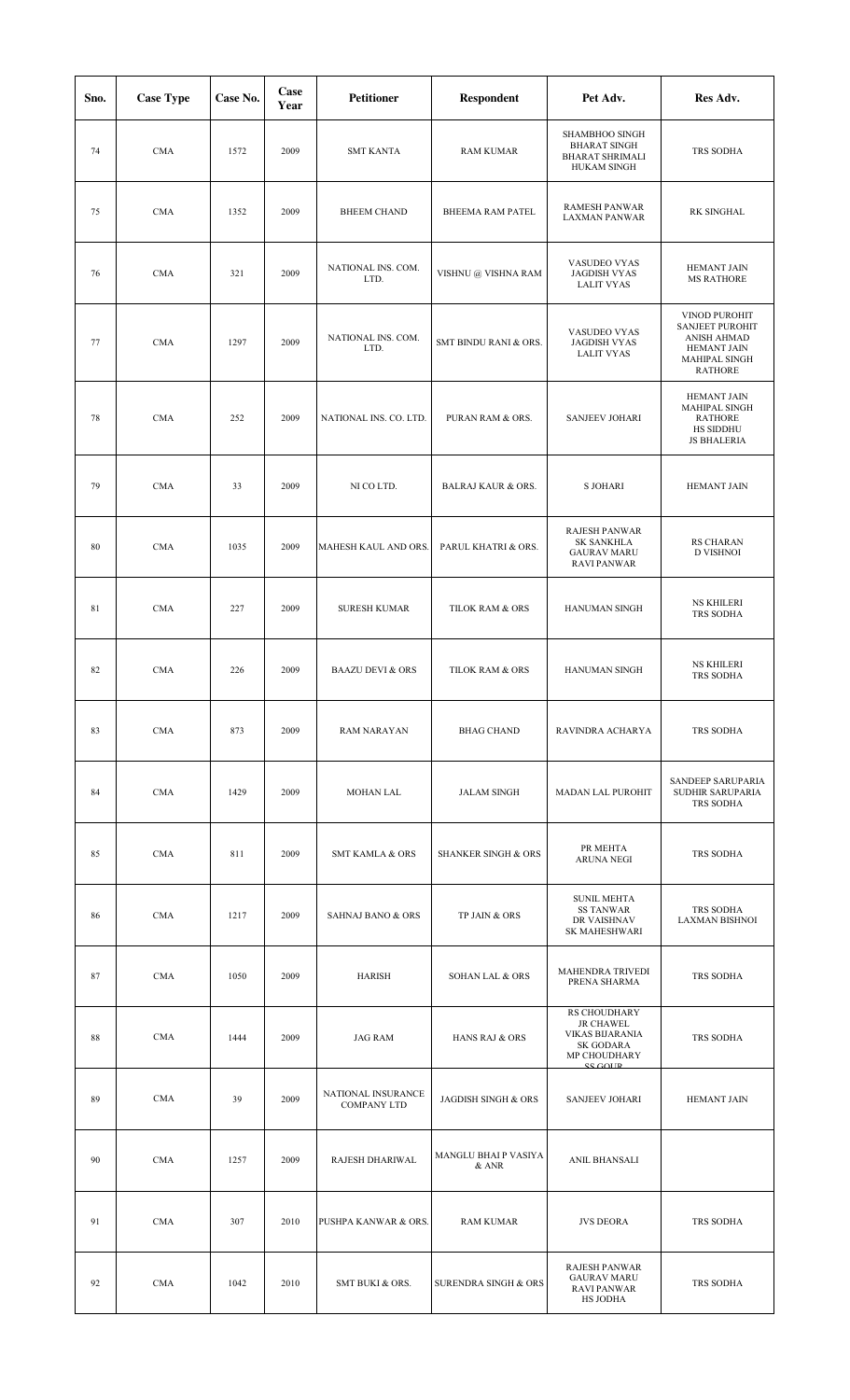| Sno. | <b>Case Type</b>                                | Case No. | Case<br>Year | <b>Petitioner</b>                        | <b>Respondent</b>                        | Pet Adv.                                                                                                                                       | Res Adv.                                                     |
|------|-------------------------------------------------|----------|--------------|------------------------------------------|------------------------------------------|------------------------------------------------------------------------------------------------------------------------------------------------|--------------------------------------------------------------|
| 93   | <b>CMA</b>                                      | 952      | 2010         | <b>SURA RAM</b>                          | SAJID KHAN & ORS.                        | <b>RAJESH PANWAR</b><br><b>GAURAV MARU</b><br><b>RAVI PANWAR</b><br>HS JODHA                                                                   | TRS SODHA                                                    |
| 94   | <b>CMA</b>                                      | 76       | 2010         | NEETA CHATURVEDI                         | TEJMAL & ORS                             | RAJESH PANWAR<br><b>GOURAV MARU</b><br><b>RAVI PANWAR</b><br>HS JODHA                                                                          | RK SINGHAL<br><b>MANISH PITALIA</b><br>TRS SODHA             |
| 95   | <b>CMA</b>                                      | 107      | 2010         | <b>GANESH</b>                            | <b>SUNIL KUMAR</b>                       | ANUJ SAHLOT<br>NAVNIT SAHLOT<br>ARUN DADHICH                                                                                                   | LD KHATRI<br><b>VIKAS BRIJANIA</b>                           |
| 96   | <b>CMA</b>                                      | 1012     | 2010         | NATIONAL INS. CO. LTD.                   | ANCHI DEVI & ORS.                        | VASUDEV VYAS<br><b>JAGDISH VYAS</b><br><b>LALIT VYAS</b>                                                                                       | <b>RP SARSWAT</b><br><b>SK SANKHLA</b>                       |
| 97   | <b>CMA</b>                                      | 430      | 2010         | MAHENDRA SINGH                           | <b>DINESH KUMAR</b>                      | <b>RAKESH ARORA</b>                                                                                                                            | RK SINGHAL<br><b>SUNIL A VYAS</b>                            |
| 98   | <b>CMA</b>                                      | 1340     | 2010         | NATIONAL INS. CO. LTD.                   | <b>CHIDKI &amp; ORS.</b>                 | <b>UD VYAS</b><br><b>J VYAS</b><br>L VYAS                                                                                                      | <b>CHAIN SINGH</b><br><b>RAJPUROHIT</b><br><b>NS KHILERI</b> |
| 99   | <b>CMA</b>                                      | 5353     | 2011         | LADU                                     | LAXMAN LAL & ANR                         | <b>MANISH PITALIA</b>                                                                                                                          | TRS SODHA                                                    |
| 100  | <b>CMA</b><br>CONNECTED<br>WITH<br>5353/2011    | 5357     | 2011         | <b>SMT UMA DEVI &amp; ANR</b>            | <b>DURGA LAL</b>                         | <b>MANISH PITALIA</b>                                                                                                                          | <b>VINAY KOTHARI</b><br><b>SS SISODIA</b>                    |
| 101  | <b>CMA</b>                                      | 4078     | 2011         | <b>ANOOP RAWAT</b>                       | MAN SINGH & ANR                          | MAHENDRA TRIVEDI<br><b>SURABHI YAGNIK</b>                                                                                                      | <b>SUNIL VYAS</b>                                            |
| 102  | <b>CMA</b>                                      | 1579     | 2011         | <b>MADAN SINGH</b>                       | <b>LATEEF KHAN</b>                       | <b>ANUJ SAHLOT</b>                                                                                                                             | <b>ABHISHEK BOHRA</b>                                        |
| 103  | <b>CMA</b>                                      | 482      | 2011         | NATIONAL INSURANCE<br><b>COMPANY LTD</b> | BHOMA @ BHOMARAM &<br><b>ANR</b>         | <b>SANJEEV JOHARI</b><br><b>LALIT K PUROHIT</b><br>DHANRAJ PANWAR                                                                              |                                                              |
| 104  | <b>CMA</b>                                      | 111      | 2011         | BALI                                     | NATHU LAL & ORS.                         | <b>RAKESH ARORA</b><br>MAHAVEER BISHNOI<br><b>ARUN VYAS</b><br><b>NS KHILARI</b><br><b>MANISH TAK</b><br>VIPUL SINGHVI<br><b>DS CHOLIDHADV</b> | <b>SANJEEV JOHARI</b>                                        |
| 105  | <b>CMA</b><br><b>CONNECTED WITH</b><br>111/2011 | 929      | 2010         | NATIONAL INS. CO. LTD.                   | BALI & ORS.                              | <b>SANJEEV JOHARI</b><br><b>LALIT K PUROHIT</b><br><b>MANOJ BISSA</b>                                                                          | <b>RAKESH ARORA</b><br>MC BISHNOI<br><b>NS KHILERI</b>       |
| 106  | <b>CMA</b>                                      | 481      | 2011         | NATIONAL INSURANCE<br><b>COMPANY LTD</b> | KHEMA @ KHEMARAM &<br><b>ANR</b>         | <b>SANJEEV JOHARI</b><br><b>LALIT K PUROHIT</b><br>DHANRAJ PANWAR                                                                              |                                                              |
| 107  | <b>CMA</b>                                      | 590      | 2011         | <b>SMT SAPALI &amp; ANR</b>              | <b>SHELESH ENTERPRISES &amp;</b><br>ANR  | MAHENDRA TRIVEDI<br>SURABHI YAGNIK                                                                                                             | TRS SODHA<br>RAVINDRA SINGH                                  |
| 108  | CMA                                             | 1104     | 2011         | SAWALA                                   | ABHAY CHOPADA & ANR                      | PARIKSHIT NAYAK                                                                                                                                | TRS SODHA                                                    |
| 109  | <b>CMA</b>                                      | 3901     | 2011         | <b>HIMMAT SINGH</b>                      | NATIONAL INSURANCE<br><b>COMPANY LTD</b> | <b>SS SHAKTAWAT</b>                                                                                                                            | KULDEEP MATHURE<br><b>GR GOYAL</b>                           |
| 110  | <b>CMA</b>                                      | 1208     | 2011         | <b>JITENDRA KUMAR</b>                    | HARI SINGH & ORS.                        | SURENDRA SURANA<br><b>BALLU SINGH</b><br><b>RAJESH PANWAR</b>                                                                                  | TRS SODHA                                                    |
| 111  | <b>CMA</b>                                      | 1210     | 2011         | <b>BABU LAL</b>                          | HARI SINGH & ORS.                        | SURENDRA SURANA<br><b>BALLU SINGH</b><br>RAJESH PANWAR                                                                                         |                                                              |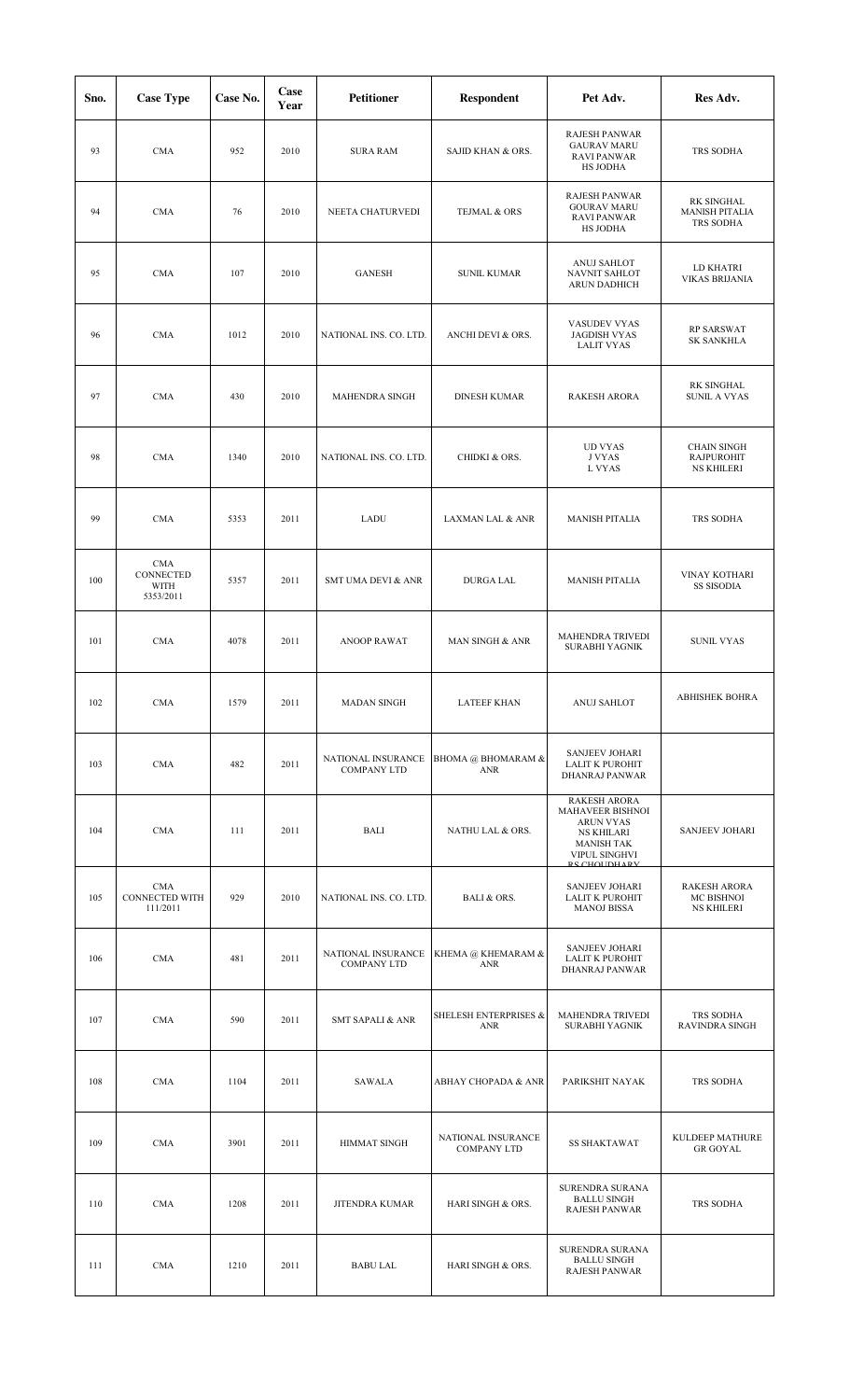| Sno. | <b>Case Type</b>                                 | Case No. | Case<br>Year | <b>Petitioner</b>                           | <b>Respondent</b>                 | Pet Adv.                                                 | Res Adv.                                                                                    |
|------|--------------------------------------------------|----------|--------------|---------------------------------------------|-----------------------------------|----------------------------------------------------------|---------------------------------------------------------------------------------------------|
| 112  | <b>CMA</b>                                       | 4098     | 2011         | SMT GUDDI DEVI & ORS.                       | JODH RAM & ORS.                   | <b>SK SANKHLA</b><br>SHARAD AGARWAL                      | <b>DHARMENDRA</b><br><b>JASWATIYA</b><br>TRS SODHA                                          |
| 113  | <b>CMA</b>                                       | 3229     | 2011         | <b>BHANWARA RAM</b>                         | <b>VEERMA RAM</b>                 | <b>KR CHOUDHARY</b>                                      | MS BHATI<br>TRS SODHA                                                                       |
| 114  | <b>CMA</b>                                       | 90       | 2011         | <b>SUSHEEL KUMAR</b><br>SINGH@SUSHEEL SINGH | ANIL HEMBRAM                      | <b>TRILOK JOSHI</b><br><b>SUMAN JOSHI</b>                | TRS SODHA                                                                                   |
| 115  | <b>CMA</b>                                       | 2917     | 2011         | <b>KESHNATH</b>                             | <b>BHABHOOT SINGH</b>             | NA RAJPUROHIT<br>PAWAN OJHA<br><b>KK GOYAL</b>           | TRS SODHA<br><b>LOKESH MATHUR</b>                                                           |
| 116  | <b>CMA</b>                                       | 1341     | 2011         | <b>SHAHNAZ</b>                              | NIC LTD                           | MANISH PITALIYA                                          | TRS SODHA                                                                                   |
| 117  | <b>CMA</b>                                       | 3459     | 2011         | <b>GULAB SINGH &amp; ANR</b>                | <b>BHURA RAM &amp; ORS</b>        | ARJUN SINGH RATHORE<br>KAMLESH RAWAL                     | DK JOSHI<br>TRS SODHA                                                                       |
| 118  | <b>CMA</b>                                       | 3546     | 2011         | MAHESH CHANDRA                              | <b>KK NANDA &amp; ORS</b>         | KASHI NATH JOSHI<br><b>RAJESH JOSHI</b>                  | TRS SODHA                                                                                   |
| 119  | <b>CMA</b>                                       | 4047     | 2011         | <b>UDAILAL &amp; ORS</b>                    | NATIONAL INSURANCE<br>COMPANY LTD | <b>MANISH PITALIA</b>                                    |                                                                                             |
| 120  | <b>CMA</b>                                       | 1221     | 2011         | SHARDA KANIPA                               | <b>KESHU RAM &amp; ORS</b>        | PARIKSHIT NAYAK                                          | TRS SODHA                                                                                   |
| 121  | <b>CMA</b>                                       | 2383     | 2011         | NATIONAL INS. CO. LTD.                      | HUGJI & ORS.                      | VASUDEO VYAS<br><b>JAGDISH VYAS</b><br><b>LALIT VYAS</b> | ANUJ SAHLOT<br>PRADEEP SHAH                                                                 |
| 122  | <b>CMA</b>                                       | 4959     | 2011         | NATIONAL INS. CO. LTD.                      | MANSI JOSHI & ORS.                | TR SINGH SODHA                                           | DEELIP KAWADIA<br><b>GS RATHORE</b>                                                         |
| 123  | CMA<br>CONNECTED WITH<br><b>CMA</b><br>4959/2011 | 4960     | 2011         | NATIONAL INS. CO. LTD.                      | <b>ASHOK KUMAR &amp; ORS.</b>     | TR SINGH SODHA                                           | DEELIP KAWADIA<br>RANJEETA KAWADIA<br><b>RAJESH PANWAR</b><br><b>MOHAN RAM</b><br>CHOUDHARY |
| 124  | <b>CMA</b>                                       | 4471     | 2011         | NATIONAL INS. CO. LTD.                      | JYOTI & ORS.                      | TR SINGH SODHA                                           | <b>SANJAY NAHAR</b><br><b>RS CHOUHAN</b><br><b>SK VERMA</b>                                 |
| 125  | CMA                                              | 686      | 2012         | <b>SMT SUWA</b>                             | KAILASH & ORS                     | NA RAJPUROHIT<br><b>KK GEHLOT</b>                        | <b>US GEHLOT</b>                                                                            |
| 126  | <b>CMA</b>                                       | 2027     | 2012         | PARBAT SINGH                                | JAGARAM & ORS                     | TS CHAMPAWAT<br>PARAMVEER SINGH                          | SK SHANKHLA                                                                                 |
| 127  | <b>CMA</b>                                       | 1401     | 2012         | <b>SMT SUKHI</b>                            | <b>GANESH &amp; ORS</b>           | <b>BHARAT SHRIMALI</b>                                   | <b>SUNIL A VYAS</b>                                                                         |
| 128  | CMA                                              | 1072     | 2012         | SARVAJEET KAUR & ORS.                       | KEWAL SINGH & ORS.                | <b>HEMANT JAIN</b><br>MAHIPAL SINGH<br><b>RATHORE</b>    | <b>VD VYAS</b>                                                                              |
| 129  | <b>CMA</b>                                       | 1714     | 2012         | MOHAN LAL & ORS.                            | KAILASH & ORS.                    | <b>RAVI PANWAR</b>                                       | TRS SODHA<br>KC CHOUDHARY                                                                   |
| 130  | <b>CMA</b>                                       | 1711     | 2012         | <b>SMT LERAKI &amp; ORS</b>                 | KAILASH & ORS                     | <b>RAVI PANWAR</b>                                       | TRS SODHA<br>KC CHOUDHARY                                                                   |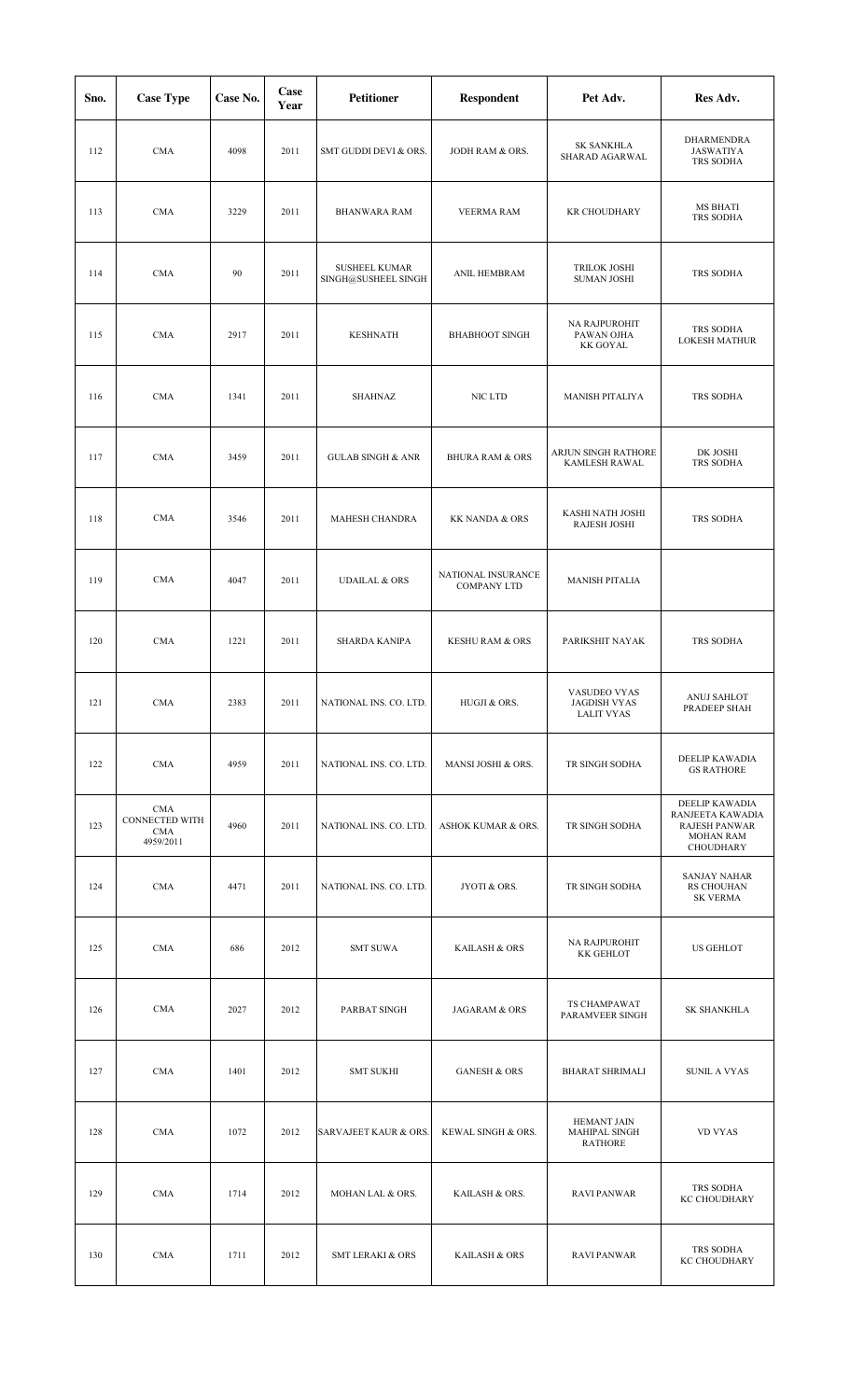| Sno. | <b>Case Type</b>                      | Case No. | Case<br>Year | <b>Petitioner</b>                                     | Respondent                                 | Pet Adv.                                                                                | Res Adv.                                                                                   |
|------|---------------------------------------|----------|--------------|-------------------------------------------------------|--------------------------------------------|-----------------------------------------------------------------------------------------|--------------------------------------------------------------------------------------------|
| 131  | <b>CMA</b>                            | 956      | 2013         | <b>SHANTI DEVI</b> @<br><b>SANTOSH DEVI &amp; ORS</b> | TEJPAL & ANR                               | <b>RAJESH PANWAR</b><br><b>MOHAN RAM</b><br>CHOUDHARY                                   | <b>SUNIL A VYAS</b>                                                                        |
| 132  | <b>CMA</b>                            | 1591     | 2013         | <b>RAMESH CHAND</b>                                   | <b>NARAYAN SINGH &amp; ANR</b>             | <b>DILIP KAWADIA</b>                                                                    | SANTOSH CHOUDHARY                                                                          |
| 133  | <b>CMA</b>                            | 1572     | 2013         | <b>GOPAL CHAND</b>                                    | <b>KESHAV KUMAR</b>                        | HEMANT JAIN<br><b>MAHIPAL SINGH</b><br><b>RATHORE</b>                                   | TRS SODHA<br>PANKAN GUPTA                                                                  |
| 134  | <b>CMA</b>                            | 445      | 2013         | SMT LEELA DEVI & ORS.                                 | MEGH RAJ & ORS.                            | DEEPAK MENARIA<br>MRS. UJJWAL TIWARI                                                    | VISHAL SINGHAL<br><b>JAGDISH VYAS</b>                                                      |
| 135  | <b>CMA</b>                            | 167      | 2013         | NATIONAL INS. COM.<br>LTD.                            | <b>NANA</b>                                | VASUDEO VYAS<br><b>JAGDISH VYAS</b><br><b>LALIT VYAS</b>                                | DILEEP KAWADIA                                                                             |
| 136  | <b>CMA</b>                            | 1069     | 2014         | <b>SMT SANTOSH &amp; ORS</b>                          | <b>BHAJAN SINGH &amp; ORS</b>              | RS CHOUDHARY<br><b>JR CHAWEL</b><br><b>JK SUTHAR</b><br>SS GOUR<br><b>BS BHANWARIYA</b> | <b>BM BOHRA</b><br><b>GR BHARI</b><br>KULDEEP VAISHNAV                                     |
| 137  | <b>CMA</b>                            | 668      | 2014         | <b>SUSHIL KUMAR &amp; ANR</b>                         | PANNA RAM & ORS                            | SUMAN CHOUDHARY<br>AR GODARA                                                            | <b>SUNIL A VYAS</b><br>SANDEEP SARUPARIA<br>TRS SODHA<br><b>KR SAHARAN</b><br>CR CHOUDHARY |
| 138  | <b>CMA</b>                            | 1478     | 2014         | SMT GANGA DEVI & ORS                                  | NATIONAL INSURANCE<br><b>COMPANY LTD</b>   | <b>MANISH PITALIA</b>                                                                   | MUKUL SINGHVI                                                                              |
| 139  | <b>CMA</b>                            | 895      | 2014         | <b>BANU \$ ANR</b>                                    | SANDEEP SINGH & ORS                        | <b>KR SAHARAN</b><br>CR CHOUDHARY                                                       | RAJESH CHOUDHARY                                                                           |
| 140  | <b>CMA</b>                            | 1907     | 2014         | <b>MANISH</b>                                         | JEETMAL & ANR                              | PARIKSHIT NAYAK                                                                         | MAHENDRA TRIVEDI<br>SURBHI YAGNIK<br>TRS SODHA                                             |
| 141  | <b>CMA</b>                            | 1603     | 2014         | SMT MADAN KANWAR @<br>NEHA KANWAR & ORS.              | GOPAL LAL & ORS.                           | S. SARUPARIA<br><b>SK SANKHLA</b>                                                       | LD KHATRI                                                                                  |
| 142  | <b>CMA</b>                            | 1076     | 2014         | <b>SMT NANI &amp; ANOTHER</b>                         | <b>BHARAT RAM &amp; ORS</b>                | <b>MAHENDRA TRIVEDI</b><br>SURABHI YAGNIK                                               | <b>KR MEGHWAL</b>                                                                          |
| 143  | <b>CMA</b>                            | 1437     | 2014         | NATIONAL INS. COM.<br>LTD.                            | <b>GUDDI KANWAR &amp; ORS.</b>             | ANIL KAUSHIK                                                                            | <b>GS BHATI</b>                                                                            |
| 144  | <b>CMA</b>                            | 370      | 2015         | SMT MAYA DEVI & ORS                                   | NATIONAL INSURANCE<br><b>COMPANY LTD</b>   | <b>MANISH PITALIA</b>                                                                   | KULDEEP VAISHNAV                                                                           |
| 145  | <b>CMA</b>                            | 1458     | 2015         | KASHI RAM @ RADHEY<br><b>SINGH</b>                    | NATIONAL INSURANCE<br><b>COMPANY LTD</b>   | <b>MANISH PITALIA</b><br><b>HARI SINGH</b>                                              |                                                                                            |
| 146  | CMA<br>CONNECTED<br>WITH<br>1458/2015 | 1457     | 2015         | SHOBHA LAL                                            | NATIONAL INSURANCE<br><b>COMPANY LTD</b>   | <b>MANISH PITALIA</b><br><b>HARI SINGH</b>                                              | KULDEEP VAISHNAV<br>NK JOSHI                                                               |
| 147  | <b>CMA</b>                            | 1573     | 2015         | PAWANI BAI & ANR                                      | RAMNIWAS @ PAPPU &<br>$\operatorname{ANR}$ | <b>RAVI PANWAR</b>                                                                      | SANTOSH CHOUDHARY<br>NISHANT MOTSARA                                                       |
| 148  | <b>CMA</b>                            | 423      | 2015         | <b>SMT AFSANA &amp; ANR</b>                           | <b>BHIMRAJ</b>                             | <b>GS RATHORE</b>                                                                       | <b>SANDEEP SHAH</b>                                                                        |
| 149  | <b>CMA</b>                            | 830      | 2015         | <b>SHIV PRASAD</b>                                    | <b>VIJAY KUMAR &amp; ANR</b>               | <b>MANISH PITALIA</b><br><b>HARI SINGH</b>                                              | MR PAREEK<br>NARENDRA THANVI                                                               |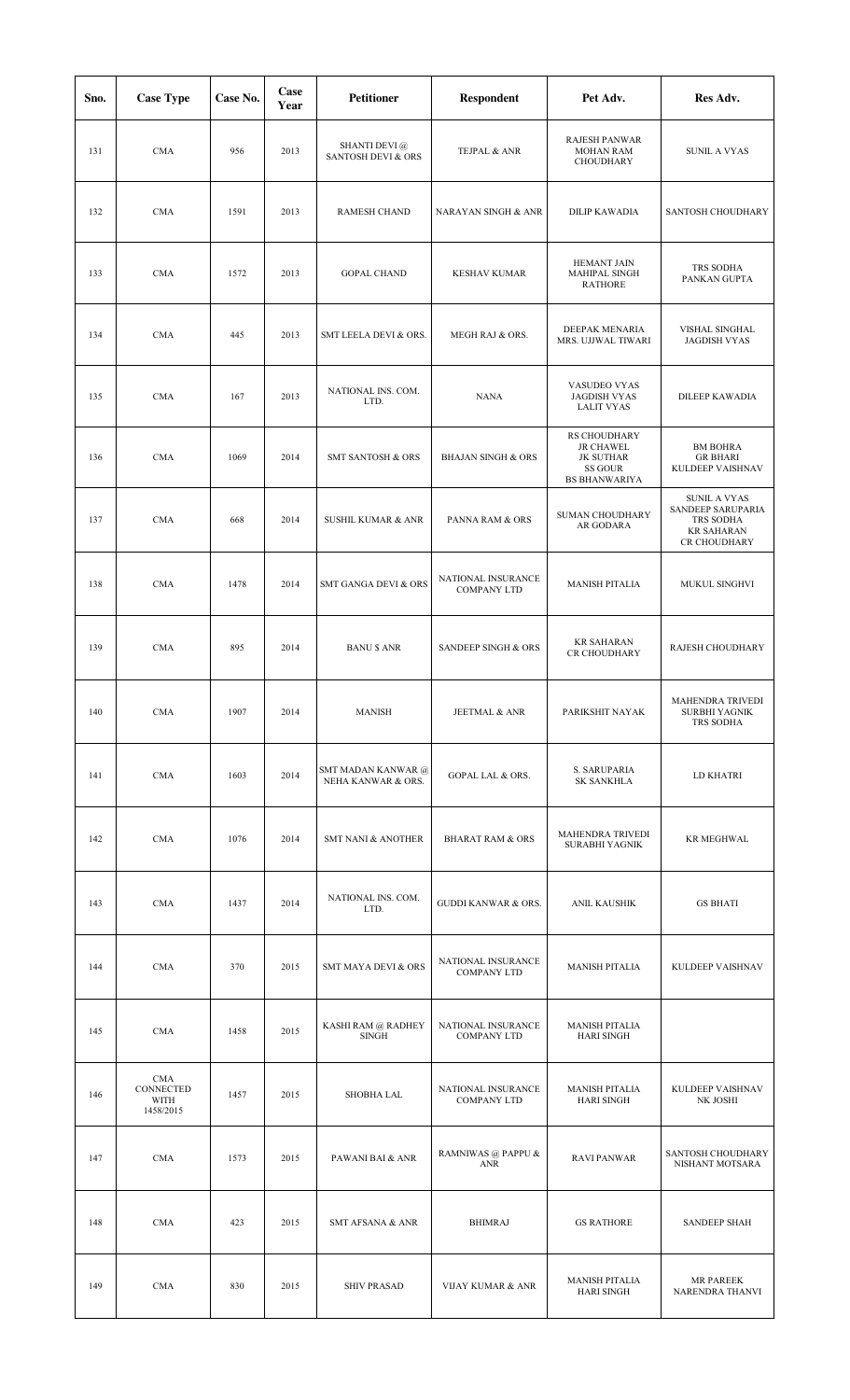| Sno. | <b>Case Type</b>                             | Case No. | Case<br>Year | <b>Petitioner</b>              | <b>Respondent</b>                        | Pet Adv.                                                                  | Res Adv.                                                                       |
|------|----------------------------------------------|----------|--------------|--------------------------------|------------------------------------------|---------------------------------------------------------------------------|--------------------------------------------------------------------------------|
| 150  | <b>CMA</b>                                   | 1499     | 2015         | <b>KAMAL TANWAR</b>            | <b>RAMCHANDRA</b>                        | <b>JK CHANDA</b><br>PK MATHUR<br><b>GK CHANDA</b><br><b>JP CHANDA</b>     | <b>LOVE JAIN</b>                                                               |
| 151  | <b>CMA</b>                                   | 396      | 2015         | SUBA @ SABA                    | LALJI & ANR                              | MAHENDRA TRIVEDI<br>SURBHI YAGNIK                                         | PRAKSHIT NAYAK                                                                 |
| 152  | <b>CMA</b>                                   | 2091     | 2015         | <b>NARAYAN</b>                 | RAMESH BHAI & ANR                        | <b>RS MANKAD</b>                                                          | KULDEEP VAISHNAV                                                               |
| 153  | <b>CMA</b>                                   | 1999     | 2015         | <b>HUKAMA RAM</b><br>CHOUDHARY | <b>MADAN KUMAR</b><br><b>CHOUDHARY</b>   | VIKAS BIJARANIYA                                                          | ANIL KOUSHIK                                                                   |
| 154  | <b>CMA</b>                                   | 1508     | 2015         | RAM LAL & ANR                  | NATIONAL INSURANCE<br><b>COMPANY LTD</b> | <b>MANISH PITALIA</b><br><b>HARI SINGH</b>                                | KULDEEP VAISHNAV<br><b>RK CHARAN</b>                                           |
| 155  | <b>CMA</b>                                   | 1005     | 2015         | <b>SALEEM</b>                  | LAL CHAND & ANR                          | ASHWINI KUMAR BABEL                                                       | <b>SUNIL A VYAS</b>                                                            |
| 156  | <b>CMA</b><br>CONNECTED<br>WITH<br>1005/2015 | 963      | 2015         | SHEIKH NASEEM BANO             | LAL CHAND & ANR                          | ASHWINI KUMAR BABEL                                                       | <b>SUNIL A VYAS</b>                                                            |
| 157  | <b>CMA</b>                                   | 401      | 2015         | SMT SHYAMILI @ SAMLI           | LALJI & ANR                              | MAHENDRA TRIVEDI<br>SURBHI YAGNIK                                         | <b>SUNIL A VYAS</b>                                                            |
| 158  | <b>CMA</b>                                   | 2320     | 2015         | <b>SMT SAROJ</b>               | NI CO LTD.                               | <b>MANISH PITALIYA</b><br><b>HARI SINGH</b>                               | SANTOSH CHOUDHARY<br>SS SISODIA<br><b>MS PUROHIT</b><br><b>MANISHA PUROHIT</b> |
| 159  | <b>CMA</b>                                   | 2454     | 2015         | <b>RANI DEVI &amp; ORS</b>     | MADHU UJJWAL & ORS                       | DHANESH SARASWAT<br><b>RS RATHORE</b>                                     | <b>KR MEGHWAL</b>                                                              |
| 160  | <b>CMA</b>                                   | 184      | 2015         | AMBA LAL                       | <b>BHERU LAL &amp; ORS</b>               | <b>RAKESH ARORA</b>                                                       | <b>SUNIL A VYAS</b>                                                            |
| 161  | <b>CMA</b>                                   | 49       | 2015         | NATIONAL INS. COM.<br>LTD.     | <b>GHEESA LAL &amp; ORS.</b>             | ANIL KAUSHIK                                                              | <b>MANISH PITALIYA</b>                                                         |
| 162  | <b>CMA</b>                                   | 835      | 2015         | NI CO LTD.                     | SAWAGI BAI & ORS.                        | <b>ANIL KAUSHIK</b>                                                       | <b>MANISH PITALIYA</b>                                                         |
| 163  | <b>CMA</b>                                   | 721      | 2015         | NATIONAL INS. COM.<br>LTD.     | RADHA & ORS.                             | <b>RS KUMPAWAT</b><br><b>DASHRATH SINGH</b><br>CHANDRA BHAN SINGH<br>RP K |                                                                                |
| 164  | <b>CMA</b>                                   | 560      | 2016         | SMT SUSHILA BAI & ORS          | NATIONAL INSURANCE<br><b>COMPANY LTD</b> | <b>MANISH PITALIA</b><br><b>HARI SINGH</b>                                | <b>SUNIL A VYAS</b><br><b>RK CHARAN</b><br><b>UCS SINGHVI</b>                  |
| 165  | <b>CMA</b>                                   | 2673     | 2016         | <b>SMT NARAYANI &amp; ANR</b>  | MOHAMMED BISMILE &<br>ANR                | <b>MANISH PITALIA</b><br><b>HARI SINGH</b>                                | KULDEEP VAISHNAV                                                               |
| 166  | <b>CMA</b>                                   | 926      | 2016         | ANOOPA RAM & ANR               | <b>MOHAN LAL &amp; ANR</b>               | <b>RAKESH CHOTIA</b>                                                      | <b>SUNIL A VYAS</b>                                                            |
| 167  | <b>CMA</b>                                   | 776      | 2016         | SMT MANBHAR KANWAR             | <b>LADULAL &amp; ORS</b>                 | <b>RAMESH PUROHIT</b><br>NK GURJAR<br>ARVIND CHOUDHARY                    | <b>KR MEGHWAL</b>                                                              |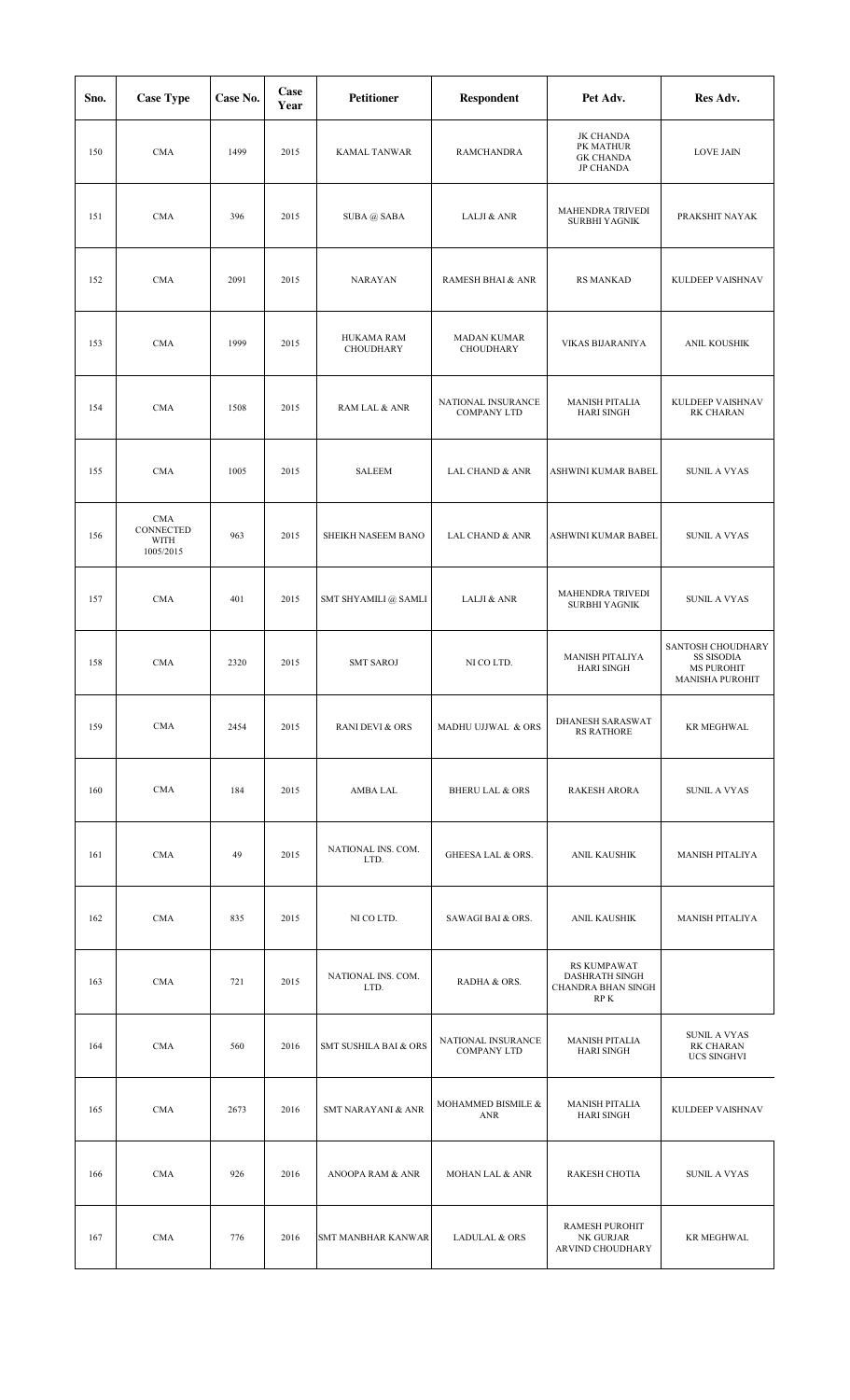| Sno. | <b>Case Type</b>                             | Case No. | Case<br>Year | <b>Petitioner</b>           | <b>Respondent</b>                                         | Pet Adv.                                                                       | Res Adv.                                                          |
|------|----------------------------------------------|----------|--------------|-----------------------------|-----------------------------------------------------------|--------------------------------------------------------------------------------|-------------------------------------------------------------------|
| 168  | <b>CMA</b>                                   | 1859     | 2016         | <b>SMT BASANTI BAI</b>      | <b>BHIMA RAM &amp; ORS</b>                                | <b>GS RATHORE</b>                                                              | <b>JVS DEORA</b><br><b>KR MEGHWAL</b>                             |
| 169  | <b>CMA</b>                                   | 1858     | 2016         | SMT REKHA MENARIA           | <b>BHIMA RAM &amp; ORS</b>                                | <b>GS RATHORE</b>                                                              | <b>JVS DEORA</b><br><b>KR MEGHWAL</b>                             |
| 170  | <b>CMA</b>                                   | 1084     | 2016         | ARIF MOHAMMED & ORS         | <b>BHERU LAL &amp; ORS</b>                                | <b>BHEEMKANT VYAS</b><br>PREETY KESWANI<br>SANDEEP SARUPARIA                   | <b>RAMESH PUROHIT</b><br><b>KR MEGHWAL</b>                        |
| 171  | <b>CMA</b>                                   | 2378     | 2016         | <b>BALKARAN SINGH</b>       | <b>BINDA SINGH @</b><br><b>BALJINDER SINGH &amp; ORS.</b> | <b>HS SANDHU</b><br><b>BS SANDHU</b><br>DS GHARSANA<br><b>KS GUDA</b>          | <b>HEMANT JAIN</b><br><b>KR MEGHWAL</b><br><b>MANISH PITALIYA</b> |
| 172  | <b>CMA</b>                                   | 1806     | 2016         | <b>SMT JAMNA</b>            | MOHAN LAL & ORS.                                          | <b>ML KHATRI</b>                                                               | <b>KR MEGHWAL</b>                                                 |
| 173  | <b>CMA</b>                                   | 2406     | 2016         | <b>SUKHI DEVI &amp; ORS</b> | <b>BHAGWAN RAM &amp; ORS</b>                              | <b>NS KHILERI</b>                                                              | MAHENDRA TRIVEDI<br>LD KHATRI                                     |
| 174  | <b>CMA</b>                                   | 2702     | 2016         | <b>PABURAM</b>              | <b>RAJVEER SINGH</b><br>JADAWAT & ORS                     | <b>NS KHILERI</b>                                                              |                                                                   |
| 175  | <b>CMA</b><br>CONNECTED<br>WITH<br>2702/2016 | 2682     | 2016         | <b>CHUTRA RAM</b>           | <b>RAJVEER SINGH</b><br>JADAWAT & ORS                     | <b>NS KHILERI</b>                                                              | RAJESH CHOUDHARY                                                  |
| 176  | <b>CMA</b>                                   | 2893     | 2016         | <b>VIJAY LAKSHKAR</b>       | NATIONAL INSURANCE<br><b>COMPANY LTD</b>                  | RAMESH PUROHIT                                                                 | <b>BM BOHRA</b><br><b>LOVE JAIN</b>                               |
| 177  | <b>CMA</b>                                   | 1534     | 2016         | MOHANI DEVI & ORS.          | <b>GAJADHAR SINGH &amp; ORS.</b>                          | <b>MAHAVEER BISHNOI</b><br>DEEPAK BISHNOI<br>HS BISHNOI                        | ANIL KAUSHIK                                                      |
| 178  | CMA CONNECTED<br><b>WITH</b><br>1534/2016    | 938      | 2016         | NATIONAL INS. CO. LTD.      | MOHINI DEVI & ORS.                                        | ANIL KAUSHIK                                                                   | MAHAVEER BISHNOI<br>DEEPAK BISHNOI                                |
| 179  | <b>CMA</b>                                   | 1513     | 2016         | <b>OM PRAKASH</b>           | NAURATI & ORS.                                            | <b>MAHAVEER BISHNOI</b><br>DEEPAK BISHNOI<br>HS BISHNOI<br>SUNIL KUMAR LATIYAL | <b>SUNIL A VYAS</b><br>JR CHOUDHARY                               |
| 180  | <b>CMA</b>                                   | 2960     | 2017         | SMT PRAKASH KANWAR<br>& ORS | <b>BURHANUDDIN &amp; ORS</b>                              | <b>BL CHOUDHARY</b>                                                            | SANTOSH CHOUDHARY<br><b>SANJAY MATHUR</b>                         |
| 181  | <b>CMA</b>                                   | 270      | 2017         | <b>SMT DALI &amp; ANR</b>   | HUKMA RAM & ANR                                           | YUVRAJ SONEL<br>RAM LAL SONEL<br>PRAMENDRA PURI                                |                                                                   |
| 182  | <b>CMA</b>                                   | 2364     | 2017         | SMT ANKITA PANDWAL          | <b>RATISH KUMAR</b>                                       | DILIP KAWADIA<br><b>GS RATHORE</b><br>VARSHA PUROHIT                           | <b>SUNIL A VYAS</b><br>HIMANSHU<br>MAHESHWARI                     |
| 183  | <b>CMA</b>                                   | 173      | 2017         | <b>DHULI DEVI &amp; ANR</b> | <b>GHEWAR RAM</b>                                         | <b>RAJESH PANWAR</b><br><b>VK PANWAR</b><br>MS SONI                            | KULDEEP VAISHNAV                                                  |
| 184  | <b>CMA</b>                                   | 1573     | 2017         | <b>JITENDRA</b>             | NIRMAL & ORS                                              | <b>GOURAV SHRIMALI</b>                                                         | NK JOSHI                                                          |
| 185  | <b>CMA</b>                                   | 278      | 2017         | <b>SMT SHANTI DEVI</b>      | <b>BHANWAR LAL</b>                                        | <b>KR SAHARAN</b>                                                              | <b>SANJAY NAHAR</b><br><b>BM BOHRA</b><br><b>ABHISHEK BOHRA</b>   |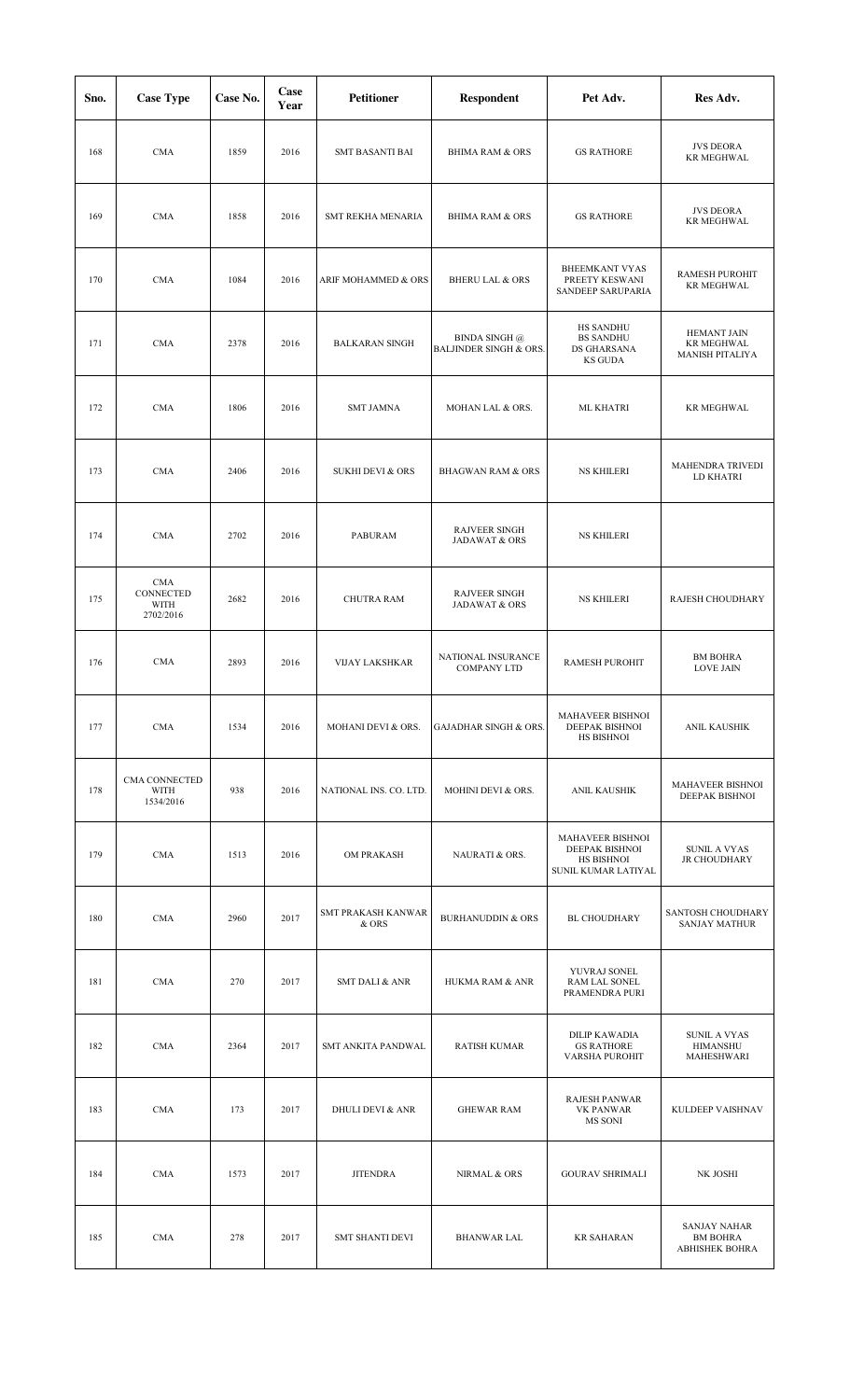| Sno. | <b>Case Type</b>                            | Case No. | Case<br>Year | <b>Petitioner</b>              | <b>Respondent</b>                                  | Pet Adv.                             | Res Adv.                                                     |
|------|---------------------------------------------|----------|--------------|--------------------------------|----------------------------------------------------|--------------------------------------|--------------------------------------------------------------|
| 186  | <b>CMA</b>                                  | 192      | 2017         | KAILSH CHANDRA                 | SHIV DAYAL & ANR                                   | TRS SODHA                            | RAKESH ARORA                                                 |
| 187  | <b>CMA</b>                                  | 3102     | 2017         | <b>SMT USHA RANI</b>           | <b>MUSRAT &amp; ANR</b>                            | HR CHAWALA                           | VIPUL SOLANKI<br>MP SOLANKI                                  |
| 188  | <b>CMA</b>                                  | 1058     | 2017         | <b>GANESH LAL &amp; ORS</b>    | <b>BHUPENDRA &amp; ORS</b>                         | <b>LOVE JAIN</b>                     | AVINASH ACHAYRA<br>LK PUROHIT                                |
| 189  | <b>CMA</b>                                  | 2584     | 2017         | <b>HAMIRA RAM</b>              | <b>JASVINDRA SINGH &amp;</b><br>ORS.               | <b>GIRISH SANKHALA</b>               | <b>BM BOHRA</b>                                              |
| 190  | <b>CMA</b>                                  | 645      | 2017         | <b>AYUB KHAN</b>               | MOHAN SINGH & ORS                                  | <b>SANJAY NAHAR</b>                  |                                                              |
| 191  | <b>CMA</b>                                  | 143      | 2017         | HIMMATA RAM                    | <b>INDRAJ SINGH</b>                                | <b>RAJESH PANWAR</b>                 | <b>SANTOSH CHOUDHARY</b>                                     |
| 192  | <b>CMA</b>                                  | 656      | 2018         | RAGHURAJ SINGH                 | MAHAVEER BAIRWA &<br><b>ANR</b>                    | <b>MANISH PITALIA</b>                |                                                              |
| 193  | <b>CMA</b>                                  | 761      | 2018         | <b>SOHAN LAL &amp; ORS</b>     | NATIONAL INSURANCE<br><b>COMPANY LTD</b>           | ARVIND SAMDARIYA                     | SANTOSH CHOUDHARY<br>DR AA BHANSALI                          |
| 194  | <b>CMA</b><br>CONNECTED<br>WITH<br>761/2018 | 780      | 2018         | <b>SOHAN LAL &amp; ORS</b>     | NATIONAL INSURANCE<br><b>COMPANY LTD &amp; ANR</b> | ARVIND SAMDARIYA                     | DR AA BHANSALI                                               |
| 195  | <b>CMA</b>                                  | 367      | 2018         | <b>ASHOK BHAI</b>              | <b>JABARDAN &amp; ANR</b>                          | <b>RAVI PANWAR</b>                   | KULDEEP VAISHNAV                                             |
| 196  | <b>CMA</b>                                  | 487      | 2018         | <b>SMT AASI DEVI &amp; ANR</b> | KULDEEP SINGH & ANR                                | <b>MR PATEL</b>                      | <b>SUNIL A VYAS</b>                                          |
| 197  | <b>CMA</b>                                  | 998      | 2018         | KAILASH                        | <b>SUKH RAM &amp; ORS</b>                          | VIPUL DHARNIA                        | SANTOSH CHOUDHARY<br>VK BHADU                                |
| 198  | <b>CMA</b>                                  | 929      | 2018         | <b>SMT MEWA DEVI &amp; ORS</b> | <b>KARAN DAS &amp; ORS</b>                         | <b>NS KHILERI</b>                    | JAGDISH VYAS<br><b>LOVE JAIN</b>                             |
| 199  | <b>CMA</b>                                  | 365      | 2018         | TABABEN & ORS.                 | HANUMAN RAM & ORS.                                 | <b>RAVI PANWAR</b>                   | SANTOSH CHOUDHARY<br><b>VIKAS BIJARNIA</b>                   |
| 200  | <b>CMA</b>                                  | 592      | 2018         | SMT SHIMLA & ORS.              | MOHAN LAL & ORS.                                   | SS GOUR<br>ANKIT CHOUDHARY           | SANTOSH CHOUDHARY                                            |
| 201  | <b>CMA</b>                                  | 2032     | 2018         | <b>MORO DEVI &amp; ORS</b>     | KHEMA RAM & ORS                                    | <b>SK SHANKHLA</b><br><b>J VERMA</b> | SANTOSH CHOUDHARY<br><b>MANOJ KUMAR</b><br><b>RAJPUROHIT</b> |
| 202  | <b>CMA</b>                                  | 3245     | 2018         | <b>SMT KANTA &amp; ORS</b>     | <b>DHANNA LAL &amp; ORS</b>                        | <b>MAHENDRA TRIVEDI</b>              | SANTOSH CHOUDHARY                                            |
| 203  | <b>CMA</b>                                  | 2429     | 2018         | <b>SMT SURTA &amp; ORS</b>     | MAN SINGH & ANR                                    | <b>JVS DEORA</b>                     | <b>BM BOHRA</b>                                              |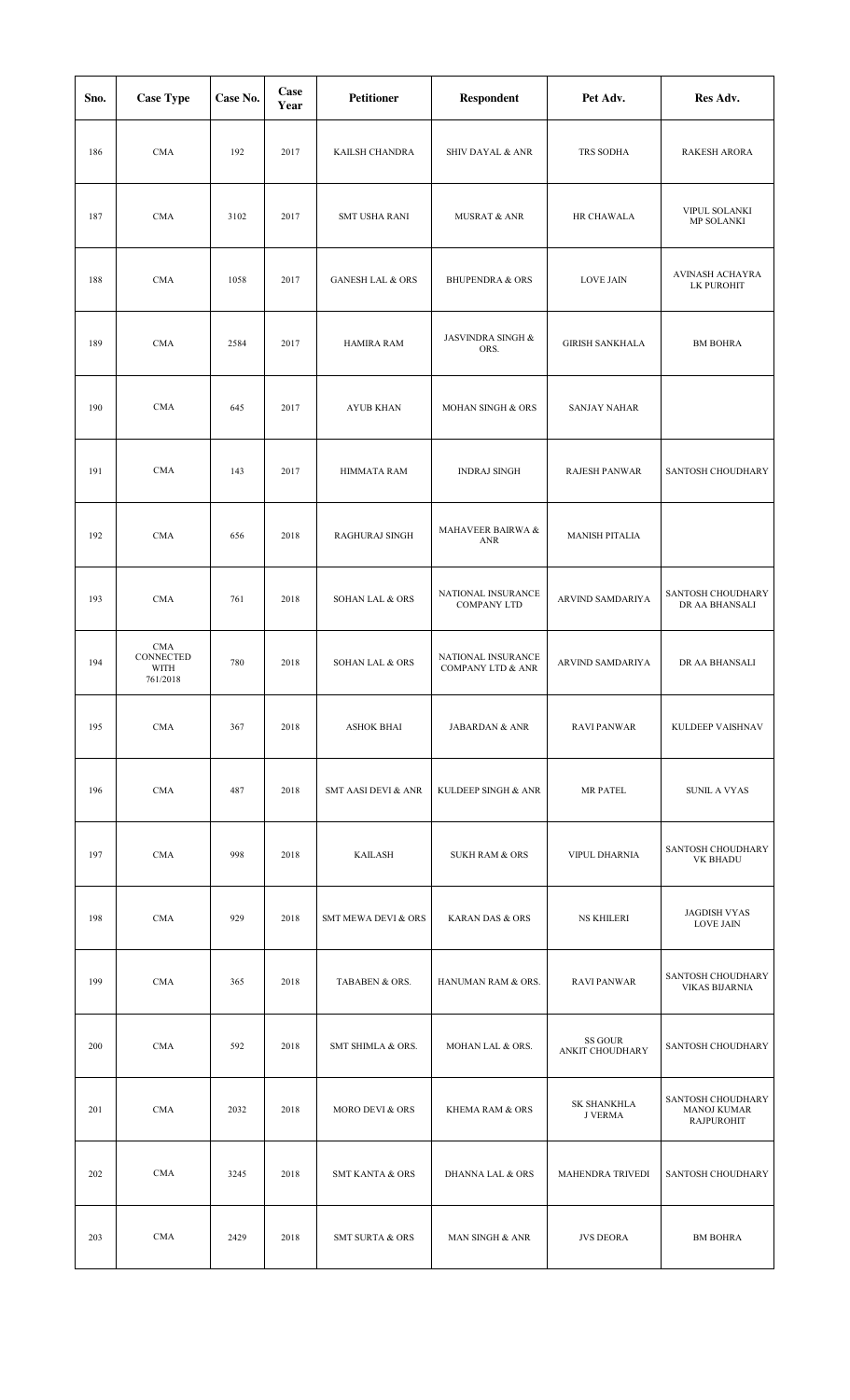| Sno. | <b>Case Type</b>                                            | Case No. | Case<br>Year | <b>Petitioner</b>                 | Respondent                                         | Pet Adv.                                                                    | Res Adv.                                                                          |
|------|-------------------------------------------------------------|----------|--------------|-----------------------------------|----------------------------------------------------|-----------------------------------------------------------------------------|-----------------------------------------------------------------------------------|
| 204  | <b>CMA</b>                                                  | 2575     | 2018         | <b>NARAYAN SINGH</b>              | JOGA RAM & ORS.                                    | SURENDRA SURANA<br>RAJESH PANWAR<br>PRITHVIRAJ SINGH                        |                                                                                   |
| 205  | <b>CMA</b>                                                  | 114      | 2018         | VEENU JAIN @ MEENA<br>JAIN & ORS. | BHUSHAN JAIN & ORS.                                | MAHAVEER BISHNOI<br>DEEPAK BISHNOI<br><b>HS BISHNOI</b>                     | LD KHATRI                                                                         |
| 206  | <b>CMA</b>                                                  | 2464     | 2019         | <b>DHANNI DEVI &amp; ANR</b>      | NATIONAL INSURANCE<br><b>COMPANY LTD &amp; ANR</b> | MAHAVEER PRAKASD<br><b>PAREEK</b><br>MANOJ KUMAR PAREEK                     | KULDEEP VAISHNAV                                                                  |
| 207  | <b>CMA</b>                                                  | 3166     | 2019         | <b>NARESH SAHOO</b>               | DR. MASTER MICKY &<br>ANR                          | <b>MANISH PITALIA</b><br><b>HARI SINGH</b>                                  | KULDEEP VAISHNAV                                                                  |
| 208  | <b>CMA</b><br>CONNCECTED<br>WITH<br><b>CMA</b><br>3166/2019 | 3147     | 2019         | <b>VIJAY</b>                      | DR. MASTER MICKY &<br>ANR                          | <b>MANISH PITALIA</b><br><b>HARI SINGH</b>                                  | KULDEEP VAISHNAV                                                                  |
| 209  | <b>CMA</b>                                                  | 3273     | 2019         | <b>SMT TULSI BAI</b>              | <b>KARIM KHAN &amp; ORS</b>                        | <b>MANISH PITALIA</b><br><b>HARI SINGH</b>                                  | TRS SODHA                                                                         |
| 210  | <b>CMA</b>                                                  | 1872     | 2019         | PAPPU LAL                         | NATIONAL INSURANCE<br><b>COMPANY LTD</b>           | <b>MANISH PITALIA</b>                                                       | SANTOSH CHOUDHARY                                                                 |
| 211  | <b>CMA</b>                                                  | 2494     | 2019         | PURAKHA RAM                       | VINOD & ORS                                        | <b>NARPAT RAM</b>                                                           |                                                                                   |
| 212  | <b>CMA</b>                                                  | 539      | 2019         | MEERA@MEERA DEVI &<br>ORS.        | <b>MOHD RAFIQ</b>                                  | <b>MANISH KUMAR</b><br>PITALIYA                                             | <b>SANTOSH CHOUDHARY</b>                                                          |
| 213  | <b>CMA</b>                                                  | 1955     | 2019         | PRATABI & ORS.                    | NIC LTD                                            | RAMESH PUROHIT<br><b>MS SHEIKH</b><br><b>AVINASH BHATI</b>                  | SANTOSH CHOUDHARY                                                                 |
| 214  | <b>CMA</b>                                                  | 859      | 2020         | <b>AASU RAM</b>                   | <b>SHANKER LAL &amp; ORS</b>                       | <b>LR PUNIA</b><br><b>RJ PUNIA</b><br><b>DAULAT RAM</b><br>VIKASH VISHNOI   | KULDEEP VAISHNAV<br><b>KL BISHNOI</b>                                             |
| 215  | <b>CMA</b>                                                  | 864      | 2020         | SMT KAMLA DEVI & ORS              | <b>SHANKAR LAL &amp; ANR</b>                       | LR PUNIA<br><b>RJ PUNIA</b><br><b>DAULAT RAM</b><br>VIKASH VISHNOI          | KULDEEP VAISHNAV                                                                  |
| 216  | <b>CMA</b>                                                  | 1068     | 2020         | <b>RUPI KUMARI</b>                | <b>SAMSUDDIN &amp; ORS</b>                         | <b>RICHIN SURANA</b>                                                        | <b>BS RATHORE</b><br><b>RS CHOUDHARY</b><br><b>SS CHOUDHARY</b><br><b>RV VYAS</b> |
| 217  | <b>CMA</b>                                                  | 1767     | 2020         | <b>DINESH &amp; ANR</b>           | HITENDRA KUMAR &<br><b>ORS</b>                     | <b>JAVED HUSSAIN</b>                                                        | <b>SANJEEV JOHARI</b><br>DEEPAK MENARIA                                           |
| 218  | <b>CMA</b>                                                  | 698      | 2020         | <b>SMT VIMLA &amp; ORS</b>        | PEMA RAM & ORS                                     | <b>MAHESH JOSHI</b>                                                         | KULDEEP VAISHNAV                                                                  |
| 219  | <b>CMA</b>                                                  | 1023     | 2020         | <b>VEDARAM</b>                    | MADAN SINGH & ORS.                                 | <b>RAJESH PANWAR</b><br>MS SONI<br>PRASHANT PANWAR<br><b>BHUVNESH ARABA</b> | SANTOSH CHOUDHARY                                                                 |
| 220  | <b>CMA</b>                                                  | 1009     | 2020         | <b>DHARAM RAJ</b>                 | NATIONAL INSURANCE<br><b>COMPANY LTD</b>           | <b>MANISH PITALIA</b>                                                       | SANTOSH CHOUDHARY                                                                 |
| 221  | <b>CMA</b>                                                  | 1030     | 2020         | <b>KISHAN SINGH</b>               | <b>MADAN SINGH</b>                                 | <b>RAJESH PANWAR</b><br>MS SONI<br>PRASHANT PANWAR<br><b>BHUVNESH A</b>     | SANTOSH CHOUDHARY                                                                 |
| 222  | <b>CMA</b>                                                  | 427      | 2020         | NATIONAL INS. CO. LTD.            | SUMAN & ORS.                                       | TR SINGH SODHA                                                              |                                                                                   |
| 223  | <b>CMA</b>                                                  | 29       | 2021         | <b>SMT BHANWARI DEVI</b>          | <b>TIKURAM &amp; ORS</b>                           | <b>KR SAHARAN</b><br>CR CHOUDHARY                                           |                                                                                   |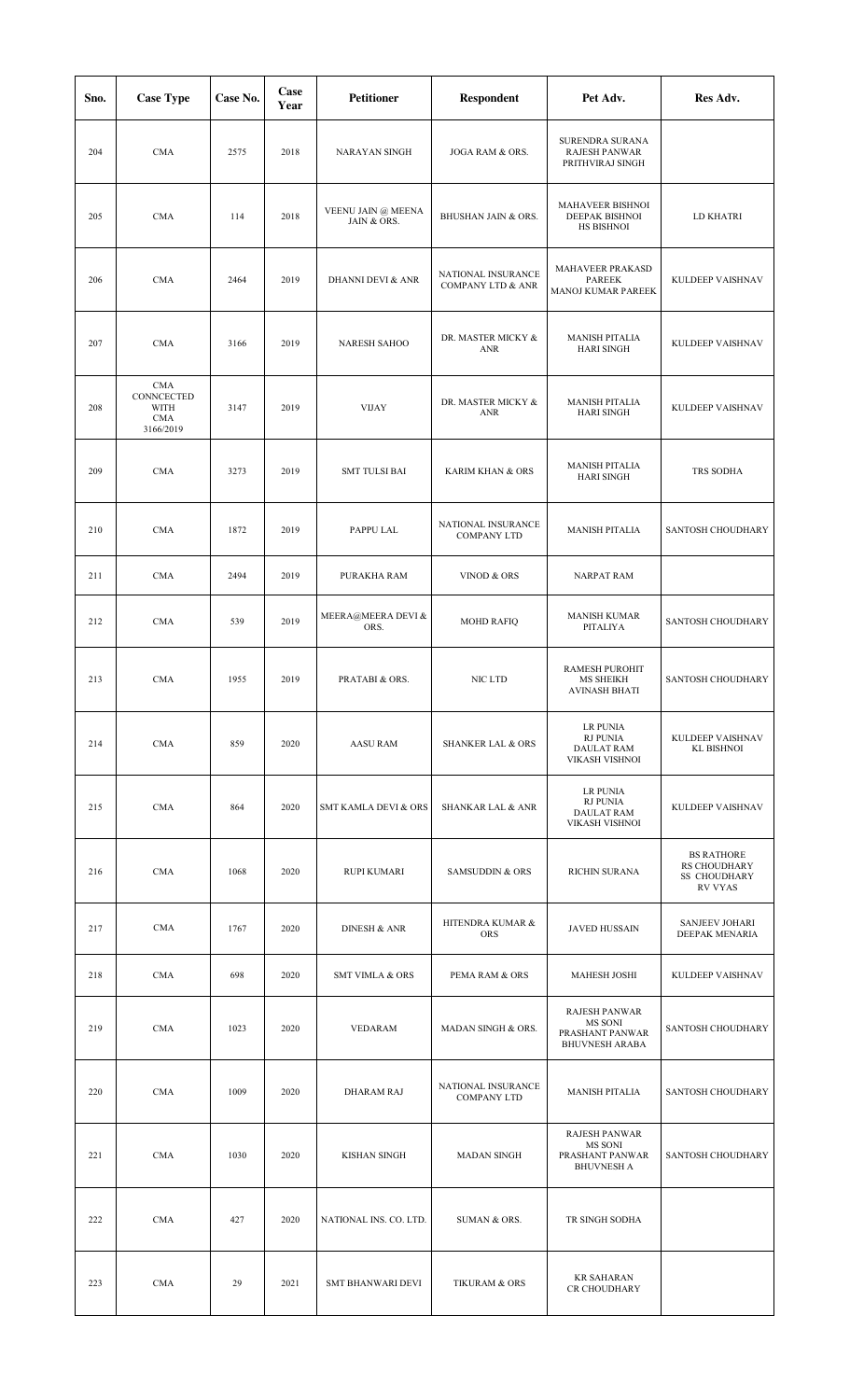## **NATIONAL LOK ADALAT RAJASTHAN HIGH COURT LEGAL SERVICES COMMITTEE, JODHPUR BENCH NO. 5**

### **(IN COURT NO. 14) HON'BLE MR. JUSTICE SAMEER JAIN, CHAIRMAN MEMBER - MR. RAJAT DAVE, ADVOCATE SATURDAY 11-12-2021 10:30 AM - 01:00 PM AND 2:00 PM TO 4:30 PM**

### **(CMA - (MACT)-THE NEW INDIA ASSURANCE COMPANY LTD., (CMA - (MACT) - OTHER INSURANCE COMPANY- CHOLAMANDALAM MS GEN. INS. CO. LTD. HDFC ERGO GENERAL INSURANCE COMPANY LTD. & CMA- OTHER FILES,**

|                | CMA (MACT)-THE NEW INDIA ASSURANCE COMPANY LTD. |          |              |                             |                                   |                                                                       |                                                                                           |  |  |  |  |  |
|----------------|-------------------------------------------------|----------|--------------|-----------------------------|-----------------------------------|-----------------------------------------------------------------------|-------------------------------------------------------------------------------------------|--|--|--|--|--|
| Sno.           | <b>Case Type</b>                                | Case No. | Case<br>Year | <b>Petitioner</b>           | <b>Respondent</b>                 | Pet Adv.                                                              | Res Adv.                                                                                  |  |  |  |  |  |
| $\mathbf{1}$   | <b>CMA</b>                                      | 239      | 2012         | <b>HARI SINGH</b>           | KASHI RAM & ORS                   | LS JODHA<br><b>BS BHATI</b>                                           | <b>RAMESHWAR</b><br>DK BHOOTRA                                                            |  |  |  |  |  |
| $\overline{2}$ | <b>CMA</b>                                      | 1132     | 2004         | LALA RAM & ANR.             | <b>BHERULAL &amp; ORS</b>         | <b>RAKESH ARORA</b><br>SHIV PRAKASH BHATI<br><b>KR BHATI</b>          | NK RASTOGI<br>MADHUSUDAN<br><b>RAJPUROHIT</b><br><b>INDRANI RASTOGI</b>                   |  |  |  |  |  |
| 3              | <b>CMA</b>                                      | 539      | 2004         | <b>FAKRUDDEEN</b>           | <b>RSRTC</b>                      | <b>GR PUNIA</b><br>RS CHOUDHARY<br><b>JASSA RAM</b><br>RAMDEV POTILIA |                                                                                           |  |  |  |  |  |
| $\overline{4}$ | <b>CMA</b>                                      | 128      | 2004         | PARSA RAM                   | <b>DALIP SINGH</b>                | <b>GR PUNIA</b><br>RS CHOUDHARY                                       | TS CHAMPAWAT<br>TS BHATI                                                                  |  |  |  |  |  |
| 5              | <b>CMA</b>                                      | 905      | 2005         | <b>TEJA</b>                 | ANEES KHAN & ORS.                 | <b>RAKESH ARORA</b><br><b>SHIV PRAKASH BHATI</b>                      | <b>SANJEEV JOHARI</b><br><b>GL LOHAR</b>                                                  |  |  |  |  |  |
| 6              | <b>CMA</b>                                      | 158      | 2007         | <b>SHEET KUMAR</b>          | <b>SHAILENDRA DEV &amp; ORS</b>   | <b>RAVI BHANSALI</b><br>PANKAJ BOHRA                                  | DHANPAT CHOUDHARY                                                                         |  |  |  |  |  |
| $\overline{7}$ | <b>CMA</b>                                      | 1153     | 2007         | <b>DAYA</b>                 | SMT KAILASHI DEVI &<br><b>ANR</b> | SHAMBOO SINGH<br><b>BHARAT SHRIMALI</b>                               | PRADEEP SHAH<br><b>SANDEEP SHAH</b>                                                       |  |  |  |  |  |
| 8              | <b>CMA</b>                                      | 992      | 2008         | <b>MEETHA LAL</b>           | <b>MEHARAM &amp; ANR</b>          | NA RAJPUROHIT<br>PAWAN OJHA                                           | <b>BR CHOUDHARY</b><br><b>SANJEEV JOHARI</b><br><b>KC CHOUDHARY</b><br><b>BL BHOONDAR</b> |  |  |  |  |  |
| 9              | <b>CMA</b>                                      | 474      | 2008         | NEW INDIA INS. COM<br>LTD.  | <b>SMT KALI DEVI</b>              | <b>JAGDISH VYAS</b><br><b>VD VYAS</b><br><b>VIZZY AGARWAL</b>         |                                                                                           |  |  |  |  |  |
| 10             | <b>CMA</b>                                      | 889      | 2008         | SMT HANJA DEVI & ANR.       | <b>MEETHA LAL &amp; ANR</b>       | NA RAJPUROHIT<br>PAWAN OJHA                                           | NANDKISHOR MEHTA<br>SHAMBHOO SINGH<br><b>BHARAT SINGH</b>                                 |  |  |  |  |  |
| 11             | <b>CMA</b>                                      | 451      | 2008         | <b>SAJEEYA DEVI</b>         | <b>DEVILAL</b>                    | SHIVNATH SINGH                                                        | ANIL BACHHAWAT<br><b>SHAMBOO SINGH</b><br>RISHI CHOUHAN                                   |  |  |  |  |  |
| 12             | <b>CMA</b>                                      | 558      | 2008         | <b>SMT CHANNI &amp; ORS</b> | <b>NAKHAT SINGH &amp; ORS</b>     | <b>RRC GORSIA</b><br><b>ABHISHEK MIRDHA</b>                           | DHANPAT CHOUDHARY<br>BAKARAM<br>CHHATTARWAL                                               |  |  |  |  |  |
| 13             | <b>CMA</b>                                      | 1440     | 2008         | <b>SANJAY JAIN</b>          | <b>BANSHI LAL &amp; ORS.</b>      | <b>RAKESH ARORA</b><br><b>SP BHATI</b>                                | <b>PS RATHORE</b><br>ANIL BACHHAWAT                                                       |  |  |  |  |  |
| 14             | <b>CMA</b>                                      | 320      | 2009         | NEW INDIA INS. COM<br>LTD.  | DR BISHOP JOSAF<br>PATALIL        | VASUDEO VYAS<br><b>JAGDISH VYAS</b><br><b>LALIT VYAS</b>              |                                                                                           |  |  |  |  |  |
| 15             | $\rm CMA$                                       | 1106     | 2009         | <b>KAMLESH</b>              | MOHAN LAL & ORS.                  | PARIKSHIT NAYAK                                                       | DINESH KUMAR JOSHI                                                                        |  |  |  |  |  |
| 16             | <b>CMA</b>                                      | 487      | 2010         | NEW INDIA ASS. CO. LTD.     | <b>NANDA</b>                      | <b>SANJEEV JOHARI</b>                                                 |                                                                                           |  |  |  |  |  |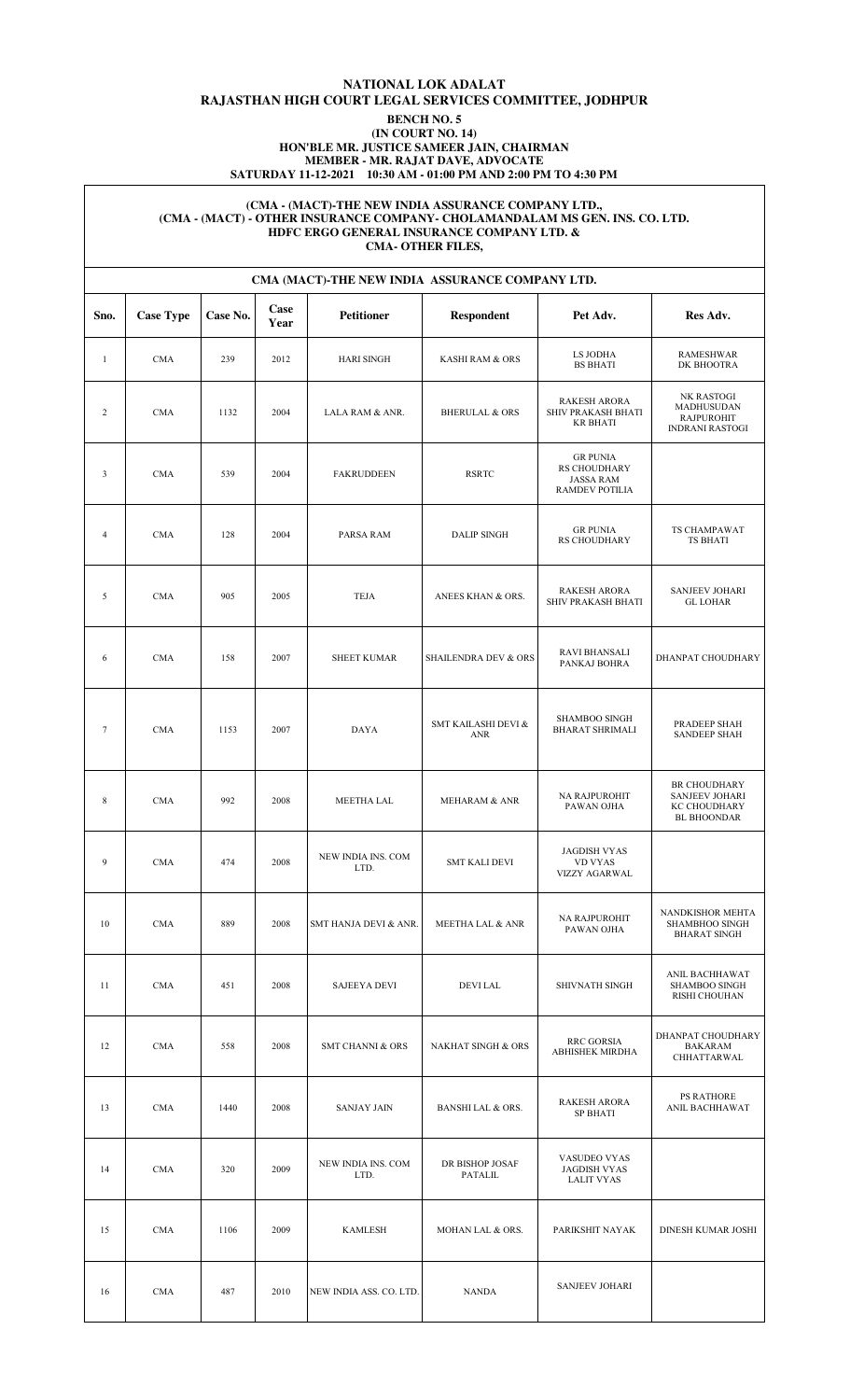| Sno. | <b>Case Type</b> | Case No. | Case<br>Year | <b>Petitioner</b>                                | <b>Respondent</b>             | Pet Adv.                                                      | Res Adv.                                                       |
|------|------------------|----------|--------------|--------------------------------------------------|-------------------------------|---------------------------------------------------------------|----------------------------------------------------------------|
| 17   | <b>CMA</b>       | 136      | 2010         | THE NEW INDIA<br>ASSURANCE COMPANY<br><b>LTD</b> | SMT MEMA DEVI & ORS           | ANIL BACHHAWAT<br><b>SR PALIWAL</b>                           | SK SHANKHLA<br>SHARAD AGARWAL                                  |
| 18   | <b>CMA</b>       | 2261     | 2011         | <b>DARA SINGH</b>                                | <b>BUDH RAM &amp; ORS</b>     | MS GODARA<br><b>FARZAND ALI</b>                               | <b>VIKAS BIJARANIA</b>                                         |
| 19   | <b>CMA</b>       | 466      | 2011         | <b>AMAR SINGH</b>                                | <b>KALU LAL</b>               | PARDEEP SHAH<br>SANDEEP SHAH<br>P SHAH                        | RISHI CHOUHAN                                                  |
| 20   | <b>CMA</b>       | 5265     | 2011         | SMT MOHRA DEVI & ANR                             | AJEET SHARMA & ANR            | VINOD PUROHIT<br><b>SANJEET PUROHIT</b><br><b>ANISH AHMED</b> | UCS SINGHVI                                                    |
| 21   | <b>CMA</b>       | 4934     | 2011         | <b>BABU LAL</b>                                  | AMIT BHAI & ORS               | <b>SANJAY NAHAR</b><br><b>MANOJ PAREEK</b>                    | DK BHOOTRA                                                     |
| 22   | <b>CMA</b>       | 3654     | 2011         | RAM LAL                                          | <b>BHERU LAL &amp; ANR</b>    | <b>MANISH PITLAIA</b>                                         | <b>LAXMAN BISHNOI</b><br><b>UCS SINGHVI</b><br><b>BL DHAKA</b> |
| 23   | <b>CMA</b>       | 3554     | 2011         | <b>TARA DEVI</b>                                 | <b>SARAN TRASPORT</b>         | <b>MANISH PITALIA</b>                                         | UCS SINGHVI                                                    |
| 24   | <b>CMA</b>       | 4079     | 2011         | <b>SOHAN LAL &amp; ANR</b>                       | <b>BHANWAR LAL &amp; ANR</b>  | <b>VIPIN MANKAD</b>                                           |                                                                |
| 25   | <b>CMA</b>       | 4992     | 2011         | <b>LAXMAN SINGH</b>                              | <b>SOKIN KHAN</b>             | SANDEEP SARUPARIA<br>SUDHIR SARUPARIA<br>PREETI SARUPARIA     | DK BHOOTRA<br><b>BHAGAT DADHICH</b>                            |
| 26   | <b>CMA</b>       | 3716     | 2011         | NARENDRA PANWAR                                  | <b>DALPAT SINGH &amp; ANR</b> | VINAY SHRIVASTAVA                                             | PRADEEP SHAH<br>SANDEEP SHAH<br>DK JOSHI                       |
| 27   | <b>CMA</b>       | 1199     | 2011         | <b>MANOHAR SINGH</b>                             | <b>LAVJIRAM &amp; ORS</b>     | <b>RAJESH SHAH</b><br><b>SUNIL SAMRIA</b>                     | RAJESH CHOUDHARY                                               |
| 28   | <b>CMA</b>       | 2901     | 2011         | <b>CHAIN SINGH</b>                               | SHYAM LAL & OS.               | NA RAJPUROHIT<br>KK GOYAL<br>PAWAN OJHA<br>MANISH RAJPUROHIT  | DS NIMLA                                                       |
| 29   | <b>CMA</b>       | 3407     | 2011         | SMT. NANU BAI                                    | SAVAJI @ SHIVLAL &<br>ORS.    | ANUJ SAHLOT<br><b>NAMIT SAHLOT</b>                            | UCS SINGHVI                                                    |
| 30   | <b>CMA</b>       | 494      | 2011         | NEW INDIA INS. COM<br>LTD.                       | MALARAM & ORS.                | VASUDEO VYAS<br><b>JAGDISH VYAS</b><br><b>LALIT VYAS</b>      | <b>GIRISH JOSHI</b>                                            |
| 31   | <b>CMA</b>       | 861      | 2011         | NEW INDIA INS. COM<br>LTD.                       | <b>GULABI DEVI &amp; ORS.</b> | <b>VD VYAS</b>                                                |                                                                |
| 32   | <b>CMA</b>       | 869      | 2011         | NEW INDIA INS. COM<br>LTD.                       | <b>SHANTI DEVI &amp; ORS</b>  | VD VY<br><b>JAGDISH VYAS</b>                                  |                                                                |
| 33   | <b>CMA</b>       | 872      | 2011         | NEW INDIA INS. COM<br>LTD.                       | CHUNNI & ORS.                 | VASUDEO VYAS<br><b>JAGDISH VYAS</b><br><b>LALIT VYAS</b>      |                                                                |
| 34   | <b>CMA</b>       | 858      | 2011         | THE NEW INDIA<br>ASSURANCE COMPANY<br><b>LTD</b> | <b>NOJI DEVI &amp; ORS</b>    | VASUDEO VYAS                                                  |                                                                |
| 35   | <b>CMA</b>       | 860      | 2011         | THE NEW INDIA<br>ASSURANCE COMPANY<br><b>LTD</b> | JETI DEVI & ORS               | VASUDEO VYAS<br><b>JAGDISH VYAS</b><br><b>LALIT VYAS</b>      |                                                                |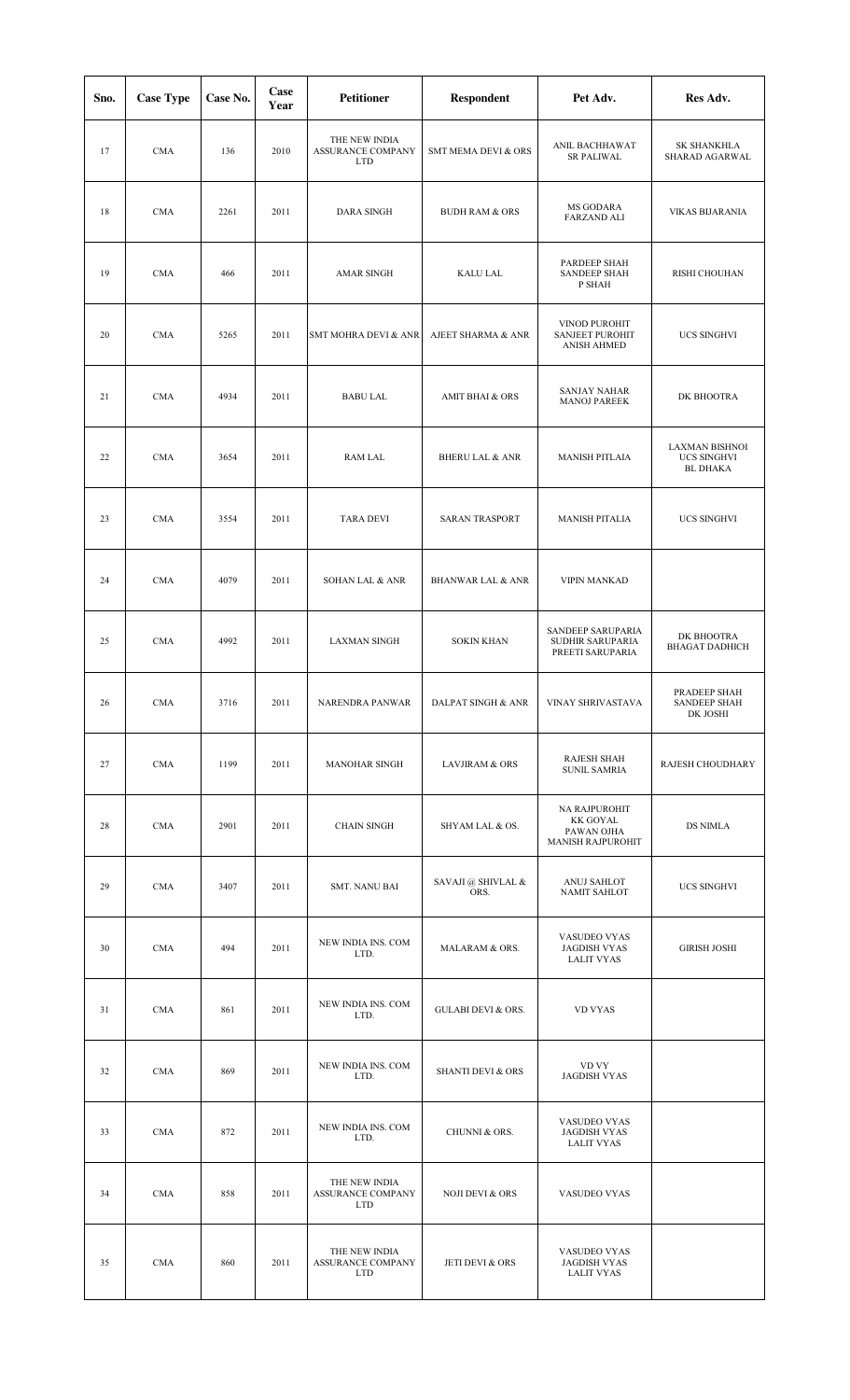| Sno. | <b>Case Type</b> | Case No. | Case<br>Year | <b>Petitioner</b>                                       | <b>Respondent</b>                                | Pet Adv.                                                                         | Res Adv.                                                                               |
|------|------------------|----------|--------------|---------------------------------------------------------|--------------------------------------------------|----------------------------------------------------------------------------------|----------------------------------------------------------------------------------------|
| 36   | <b>CMA</b>       | 859      | 2011         | THE NEW INDIA<br><b>ASSURANCE COMPANY</b><br><b>LTD</b> | <b>SMT RAMI &amp; ORS</b>                        | VASUDEO VYAS<br><b>JAGDISH VYAS</b><br><b>LALIT VYAS</b>                         |                                                                                        |
| 37   | <b>CMA</b>       | 857      | 2011         | THE NEW INDIA<br>ASSURANCE COMPANY<br><b>LTD</b>        | MOHAN SINGH & ORS                                | VASUDEO VYAS<br><b>JAGDISH VYAS</b><br><b>LALIT VYAS</b>                         |                                                                                        |
| 38   | <b>CMA</b>       | 856      | 2011         | THE NEW INDIA<br>ASSURANCE COMPANY<br><b>LTD</b>        | ROSHAN @ KISHORE &<br><b>ORS</b>                 | VASUDEO VYAS<br><b>JAGDISH VYAS</b><br><b>LALIT VYAS</b>                         |                                                                                        |
| 39   | <b>CMA</b>       | 870      | 2011         | THE NEW INDIA<br>ASSURANCE COMPANY<br><b>LTD</b>        | PRABHU SINGH                                     | VASUDEV VYAS<br><b>JAGIDSH VYAS</b>                                              |                                                                                        |
| 40   | <b>CMA</b>       | 277      | 2011         | THE NEW INDIA<br><b>ASSURANCE COMPANY</b><br><b>LTD</b> | <b>MISIYA DEVI &amp; ORS</b>                     | VASUDEV VYAS<br><b>JAGIDSH VYAS</b><br>KULDEEP VAISHNAV<br><b>LALIT VYAS</b>     | NARENDRA SINGH<br><b>PARIHAR</b><br>KIRAN CHAND SOLANKI<br>PARVEJ MOYAL<br>JAVED MOYAL |
| 41   | <b>CMA</b>       | 4944     | 2011         | <b>MANOJ PURBIYA</b>                                    | NIA CO LTD.                                      | <b>MANISH PITALIYA</b>                                                           | RAJESH CHOUDHARY                                                                       |
| 42   | <b>CMA</b>       | 1988     | 2011         | JASSA SINGH @JASWANT<br>SINGH & ANR.                    | KAMLA DEVI & ORS.                                | <b>VIJAY JAIN</b><br>NK MEHTA<br>VINOD CHOUDHARY                                 | IR CHOUDHARY<br><b>VS CHOUDHARY</b>                                                    |
| 43   | <b>CMA</b>       | 881      | 2011         | NEW INDIA ASS. CO. LTD.                                 | <b>SHANTA DEVI</b>                               | VASUDEO VYAS<br><b>JAGDISH VYAS</b><br><b>LALIT VYAS</b>                         |                                                                                        |
| 44   | <b>CMA</b>       | 836      | 2011         | NI ASS. CO. LTD.                                        | PURAN SINGH                                      | VASUDEO VYAS<br><b>JAGDISH VYAS</b><br><b>LALIT VYAS</b>                         |                                                                                        |
| 45   | <b>CMA</b>       | 835      | 2011         | NI ASS. CO. LTD.                                        | MOHAN SINGH & ORS.                               | VASUDEO VYAS<br><b>JAGDISH VYAS</b><br><b>LALIT VYAS</b>                         |                                                                                        |
| 46   | <b>CMA</b>       | 2607     | 2011         | LUMBHA RAM                                              | <b>STATE</b>                                     | <b>VIJAY PUROHIT</b>                                                             | DHANPAT CHOUDHARY                                                                      |
| 47   | <b>CMA</b>       | 2587     | 2011         | <b>MADAN LAL</b>                                        | AMRUDIN @ RAJJAK<br><b>KHAN</b>                  | NA RAJPUROHIT<br><b>KK GOYAL</b><br>PAWAN OJHA<br>MANISH PITALIYA                | <b>SUNI RANWLA</b><br>OP SINGH                                                         |
| 48   | <b>CMA</b>       | 643      | 2011         | SONA RAM & ANR.                                         | ARUJUN SINGH & ORS.                              | <b>RAKESH ARORA</b><br>SHIV PRAKASH BHATI<br>MAHAVEER BISHNOI                    | NK MEHTA<br>KC CHOUDHARY                                                               |
| 49   | <b>CMA</b>       | 2839     | 2011         | <b>BALU RAM</b>                                         | NIA CO. LTD.                                     | MANISH PITALIYA                                                                  | <b>SUNIL A VYAS</b>                                                                    |
| 50   | <b>CMA</b>       | 2739     | 2012         | TRIVENI DEVI & ORS                                      | THE NEW INDIA<br>ASSURANCE COMPANY<br><b>LTD</b> | <b>VN KALLA</b><br>SANDEEP SARUPARIA                                             | DK BHOOTRA<br>HEMANT SHRIMALI                                                          |
| 51   | <b>CMA</b>       | 2758     | 2012         | RAJENDRA SINGH                                          | <b>SAGAR &amp; ANR</b>                           | <b>GIRISH SHARDA</b>                                                             | <b>SUNIL A VYAS</b><br><b>JAVED KHAN</b>                                               |
| 52   | <b>CMA</b>       | 2757     | 2012         | <b>VIKASH</b>                                           | <b>SAGAR BHATI &amp; ANR</b>                     | <b>GIRISH SHARDA</b>                                                             | <b>SUNIL A VYAS</b><br><b>JAVED KHAN</b>                                               |
| 53   | <b>CMA</b>       | 2073     | 2012         | SMT KAMLA DEVI@<br><b>DHAPU &amp; ANR</b>               | <b>SOHAN PURI &amp; ANR</b>                      | SANDEEP SARUPARIA<br>SUDHIR SARUPARIA<br>PREETI SARUPARIA                        |                                                                                        |
| 54   | <b>CMA</b>       | 2291     | 2012         | <b>SMT KALI &amp; ANR</b>                               | <b>GUDHAR SINGH &amp; ORS</b>                    | <b>DILIP KAWADIA</b><br><b>GS RATHORE</b><br>RANJEETA KAWADIA<br>RAKHI CHOUDHARY | UCS SINGHVI<br><b>SL JAIN</b><br><b>ABHINAV JAIN</b>                                   |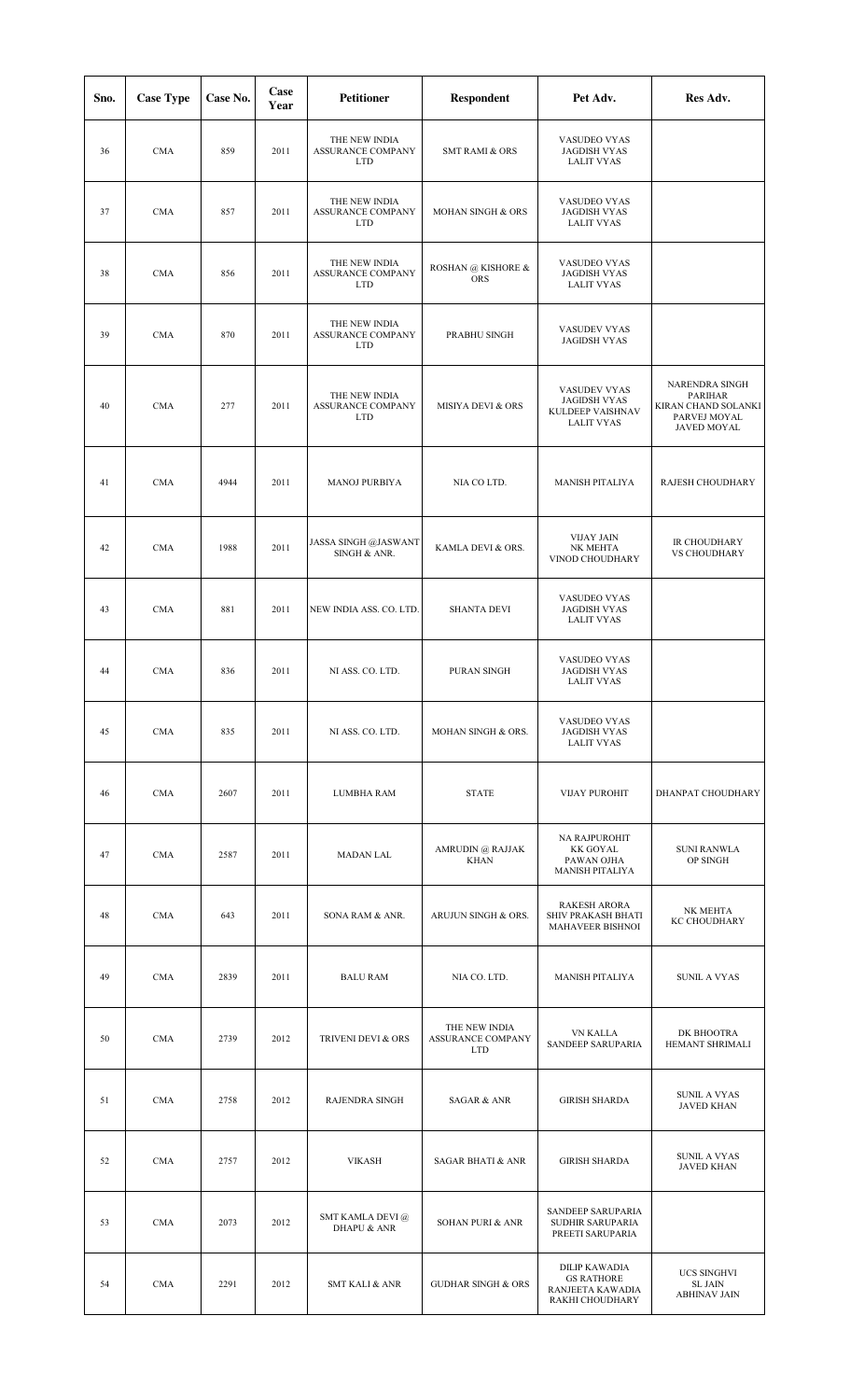| Sno. | <b>Case Type</b>                             | Case No. | Case<br>Year | <b>Petitioner</b>                    | <b>Respondent</b>                | Pet Adv.                                                                        | Res Adv.                            |
|------|----------------------------------------------|----------|--------------|--------------------------------------|----------------------------------|---------------------------------------------------------------------------------|-------------------------------------|
| 55   | <b>CMA</b>                                   | 2221     | 2012         | SMT LAXMI @ LASUDI &<br><b>ORS</b>   | <b>LALSHANKAR &amp; ORS</b>      | PARIKSHIT NAYAK                                                                 | DK BHOOTRA                          |
| 56   | <b>CMA</b>                                   | 2726     | 2012         | <b>LALIT GARG</b>                    | <b>NARESH &amp; ORS</b>          | <b>DILIP KAWADIA</b><br><b>GS RATHORE</b><br>RANJEETA KAWADIA                   | SUNIL A VYAS<br><b>BL CHOUDHARY</b> |
| 57   | <b>CMA</b>                                   | 2397     | 2012         | RAVI                                 | <b>GEPAR RAM &amp; ORS</b>       | <b>GIRISH SHARDA</b>                                                            | DK BHOOTRA                          |
| 58   | <b>CMA</b><br>CONNECTED<br>WITH<br>2397/2012 | 2398     | 2012         | RAJESH                               | <b>GEPAR RAM &amp; ORS</b>       | <b>GIRISH SHARDA</b>                                                            | DK BHOOTRA                          |
| 59   | <b>CMA</b>                                   | 2600     | 2012         | KANHAIYA LAL                         | <b>SHER KHAN &amp; ANR</b>       | ANUJ SAHLOT                                                                     | RISHI CHOUHAN                       |
| 60   | <b>CMA</b>                                   | 2323     | 2012         | KANCHAN & ORS                        | PREMRAJ PRAJAPAT &<br><b>ORS</b> | <b>SK SHANKHLA</b><br><b>BS SHANKHLA</b>                                        | RAJESH CHOUDHARY                    |
| 61   | <b>CMA</b>                                   | 1604     | 2012         | MALA RAM & ORS.                      | <b>BHINV SINGH &amp; ORS.</b>    | <b>RAJESH PANWAR</b><br><b>MOHAN RAM</b><br>CHOUDHARY                           |                                     |
| 62   | <b>CMA</b>                                   | 1877     | 2012         | NEW INDIA INS. COM<br>LTD.           | <b>BHANJI &amp; ORS</b>          | VASUDEO VYAS<br><b>JAGDISH VYAS</b><br><b>LALIT VYAS</b>                        |                                     |
| 63   | <b>CMA</b>                                   | 1876     | 2012         | NEW INDIA INS. COM<br>LTD.           | MAN SINGH & ORS.                 | VASUDEO VYAS<br><b>JAGDISH VYAS</b><br><b>LALIT VYAS</b>                        |                                     |
| 64   | CMA                                          | 988      | 2012         | RAM KANYA                            | <b>RAM SHANKAR</b>               | <b>MOTI SINGH</b>                                                               | SUNIL A VYAS                        |
| 65   | <b>CMA</b>                                   | 115      | 2012         | POONA PURI                           | <b>KALU RAM</b>                  | <b>RAJESH PANWAR</b><br><b>MOHAN RAM</b><br>CHOUDHARY                           | DR LOONKAR                          |
| 66   | <b>CMA</b>                                   | 2342     | 2012         | <b>SMT SHAKUNTALA &amp;</b><br>ORS.  | RAM SINGH & ORS.                 | <b>RAJESH PANWAR</b><br><b>MOHAN RAM</b><br><b>CHOUDHARY</b><br>MS SONI         | <b>SUNIL VYAS</b>                   |
| 67   | <b>CMA</b>                                   | 1688     | 2012         | <b>SMT PURI BAI</b>                  | SMT SHEELA DEVI & ORS.           | <b>SK SANKHLA</b>                                                               | <b>SUNIL A VYAS</b>                 |
| 68   | <b>CMA</b>                                   | 1883     | 2012         | THE NEW INDIA ASS. CO.<br><b>LTD</b> | DALJI & ORS.                     | VASUDEO VYAS<br><b>JAGDISH VYAS</b><br><b>LALIT VYAS</b>                        |                                     |
| 69   | <b>CMA</b>                                   | 2381     | 2012         | SMT MANJU DODIA &<br>ORS.            | <b>BHANWAR LAL &amp; ORS.</b>    | <b>BK BHATNAGAR</b><br><b>SURESH KUMBHAT</b><br>NISHA SHARMA<br>SHEETAL KUMBHAT |                                     |
| 70   | <b>CMA</b>                                   | 1977     | 2012         | DAULAL                               | SATNAM SINGH & ORS.              | <b>MS PUROHIT</b><br><b>BS BHALERIA</b>                                         | NK JOSHI                            |
| 71   | <b>CMA</b>                                   | 111      | 2012         | <b>SURENDRA SINGH</b>                | OMPRAKASH                        | VIJAY JAIN                                                                      | UCS SINGHVI                         |
| 72   | <b>CMA</b>                                   | 1689     | 2012         | RAJIYA & ORS.                        | MOHAN LAL PRAJAPAT               | <b>SK SANKHLA</b>                                                               | PRAVEEN KR SOLANKI                  |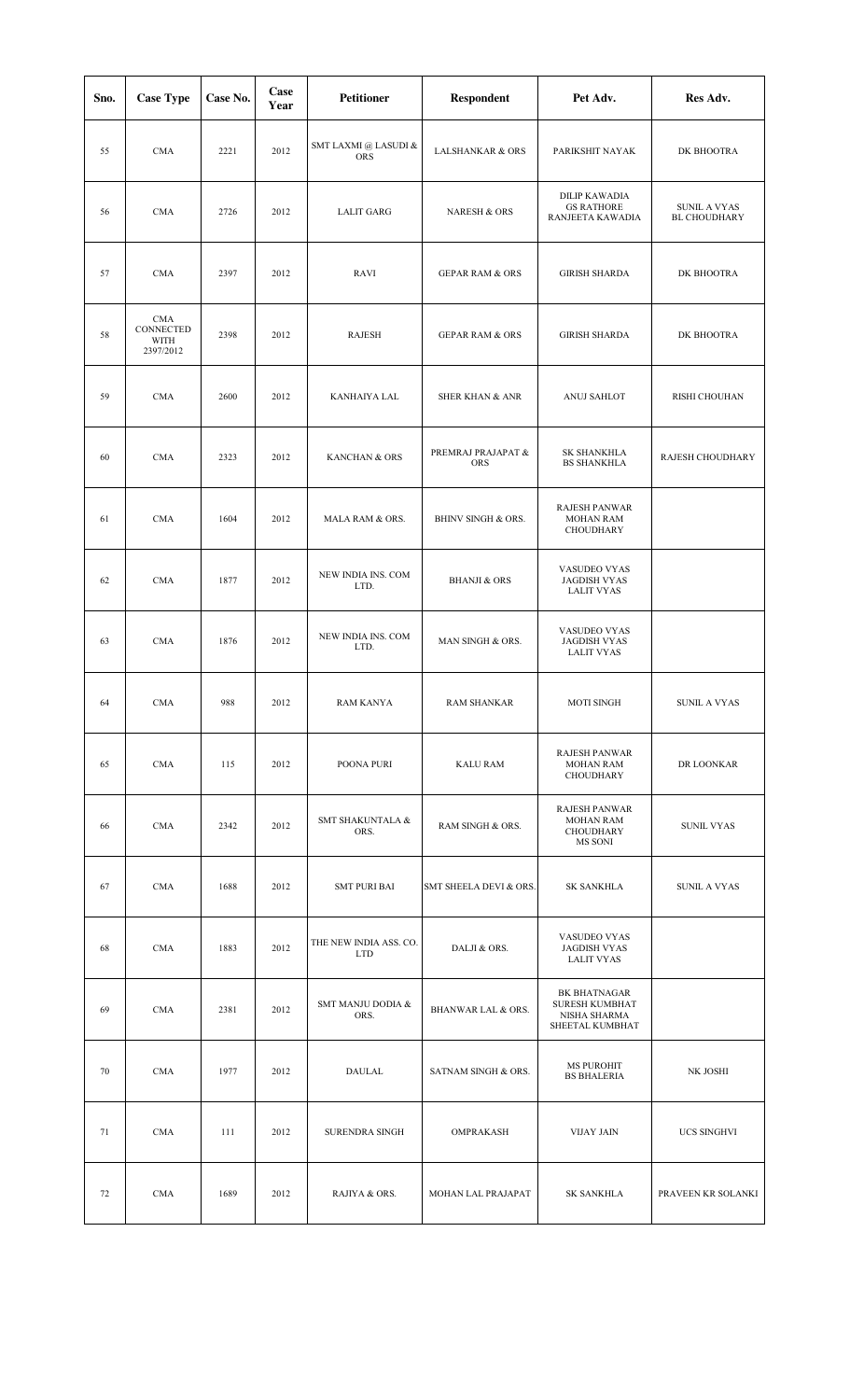| Sno. | <b>Case Type</b>                                    | Case No. | Case<br>Year | <b>Petitioner</b>                | Respondent                                            | Pet Adv.                                                  | Res Adv.                                                                 |
|------|-----------------------------------------------------|----------|--------------|----------------------------------|-------------------------------------------------------|-----------------------------------------------------------|--------------------------------------------------------------------------|
| 73   | <b>CMA</b>                                          | 1464     | 2013         | <b>MURAD KHAN &amp; ORS</b>      | M/S SHYAM LEELA<br>SYNTHETICS PVT LTD &<br><b>ORS</b> | <b>SANJAY NAHAR</b>                                       | VIPUL SINGHVI                                                            |
| 74   | <b>CMA</b>                                          | 1865     | 2013         | <b>SMT SITA DEVI</b>             | <b>SHANKAR LAL</b>                                    | <b>SS SISODIA</b>                                         | SUDHIR SARUPARIA<br>SANDEEP SARUPARIA<br>NK MEHTA<br><b>BHARAT SINGH</b> |
| 75   | <b>CMA</b>                                          | 2132     | 2013         | SMT MANBHAR DEVI &<br><b>ORS</b> | PRAKASH CHAND & ORS                                   | <b>SWAROOP SINGH</b><br><b>SISODIA</b>                    | SUDHIR SARUPARIA<br>SUNIL A VYAS                                         |
| 76   | <b>CMA</b>                                          | 1856     | 2013         | <b>SMT KAMLA &amp; ANR</b>       | <b>SURENDRA &amp; ANR</b>                             | RAMESH PUROHIT<br>NK GURJAR<br>MS SHEIKH                  | <b>SUNIL A VYAS</b>                                                      |
| 77   | <b>CMA</b><br>CONNECTED<br><b>WITH</b><br>1856/2013 | 1855     | 2013         | SOHAN DAS & ANR                  | <b>SURENDRA &amp; ANR</b>                             | RAMESH PUROHIT<br>NK GURJAR<br>MS SHEIKH                  | <b>UCS SINGHVI</b>                                                       |
| 78   | <b>CMA</b>                                          | 2057     | 2013         | <b>MOHAN LAL</b>                 | LIC OF INDIA & ANR                                    | <b>SANJAY NAHAR</b>                                       |                                                                          |
| 79   | <b>CMA</b>                                          | 156      | 2013         | RAMESH PRAJAPAT                  | <b>ANAND &amp; ORS</b>                                | SURESH SHRIMALI<br>KULDEEP PUROHIT                        | DK BHOOTRA                                                               |
| 80   | <b>CMA</b>                                          | 2054     | 2013         | <b>MOHAN LAL</b>                 | LIC OF INDIA & ANR                                    | <b>SANJAY NAHAR</b>                                       |                                                                          |
| 81   | <b>CMA</b>                                          | 1873     | 2013         | PINTU                            | MEHBOOB KHAN & ANR                                    | RAJESH PANWAR<br><b>MOHAN RAM</b><br><b>CHOUDHARY</b>     | NK MEHTA                                                                 |
| 82   | <b>CMA</b>                                          | 1471     | 2013         | SMT GANGA & ANR                  | LALU RAM & ANR                                        | PRADEEP SHAH<br><b>SANDEEP SHAH</b>                       | RAJESH CHOUDHARY                                                         |
| 83   | <b>CMA</b>                                          | 1279     | 2013         | <b>RAMU RAM</b>                  | KAILASH & ANR                                         | <b>RAJESH PANWAR</b><br><b>MOHAN RAM</b><br>CHOUDHARY     | <b>UCS SINGHVI</b>                                                       |
| 84   | <b>CMA</b>                                          | 1922     | 2013         | <b>BHERU LAL</b>                 | <b>HEMRAJ &amp; ORS</b>                               | ASHWINI KUMAR BABEL                                       | RISHI CHOUHAN                                                            |
| 85   | <b>CMA</b>                                          | 2111     | 2013         | BHUPENDRA KUMAR JAT              | <b>BANSHI LAL &amp; ANR</b>                           | RAMESH PUROHIT                                            | MS SHEIKH<br>NK GURJAR                                                   |
| 86   | <b>CMA</b>                                          | 998      | 2013         | SMT KARMO DEVI & ANR             | ARJUN SINGH & ANR                                     | PRASHANT KUMAR<br>SHARMA<br>RAHUL SHARMA<br>MAMITA SHARMA | OP SINGHVI                                                               |
| 87   | <b>CMA</b>                                          | 1828     | 2013         | SHUBHKARAN                       | LAXMI NARAYAN & ANR                                   | <b>MANISH PITALIA</b><br><b>HARI SINGH</b>                | RAJESH CHOUDHARY                                                         |
| 88   | <b>CMA</b>                                          | 304      | 2013         | HEERA CHAND & ORS.               | AMRIT LAL & ORS.                                      | <b>RAKESH ARORA</b><br><b>MANISH TAK</b>                  | PRADEEP SHAH<br>OP SINGHVI                                               |
| 89   | <b>CMA</b>                                          | 709      | 2013         | BHAGYALATA & OS.                 | HARISH & OS.                                          | PAWAN OJHA                                                | MUKUL SINGHVI                                                            |
| 90   | <b>CMA</b>                                          | 710      | 2013         | <b>GAURI SHANKAR</b>             | THE NEW INDIA INS COM.<br>LTD.                        | <b>SANJAY NAHAR</b>                                       | DK BHOOTRA                                                               |
| 91   | <b>CMA</b>                                          | 1549     | 2013         | <b>MOHD HUSSAIN</b>              | YUNUS MOHD & ANR                                      | TRS SODHA<br>DILIP SINGH RATHORE<br>DS SODHA              | <b>SUNIL A VYAS</b>                                                      |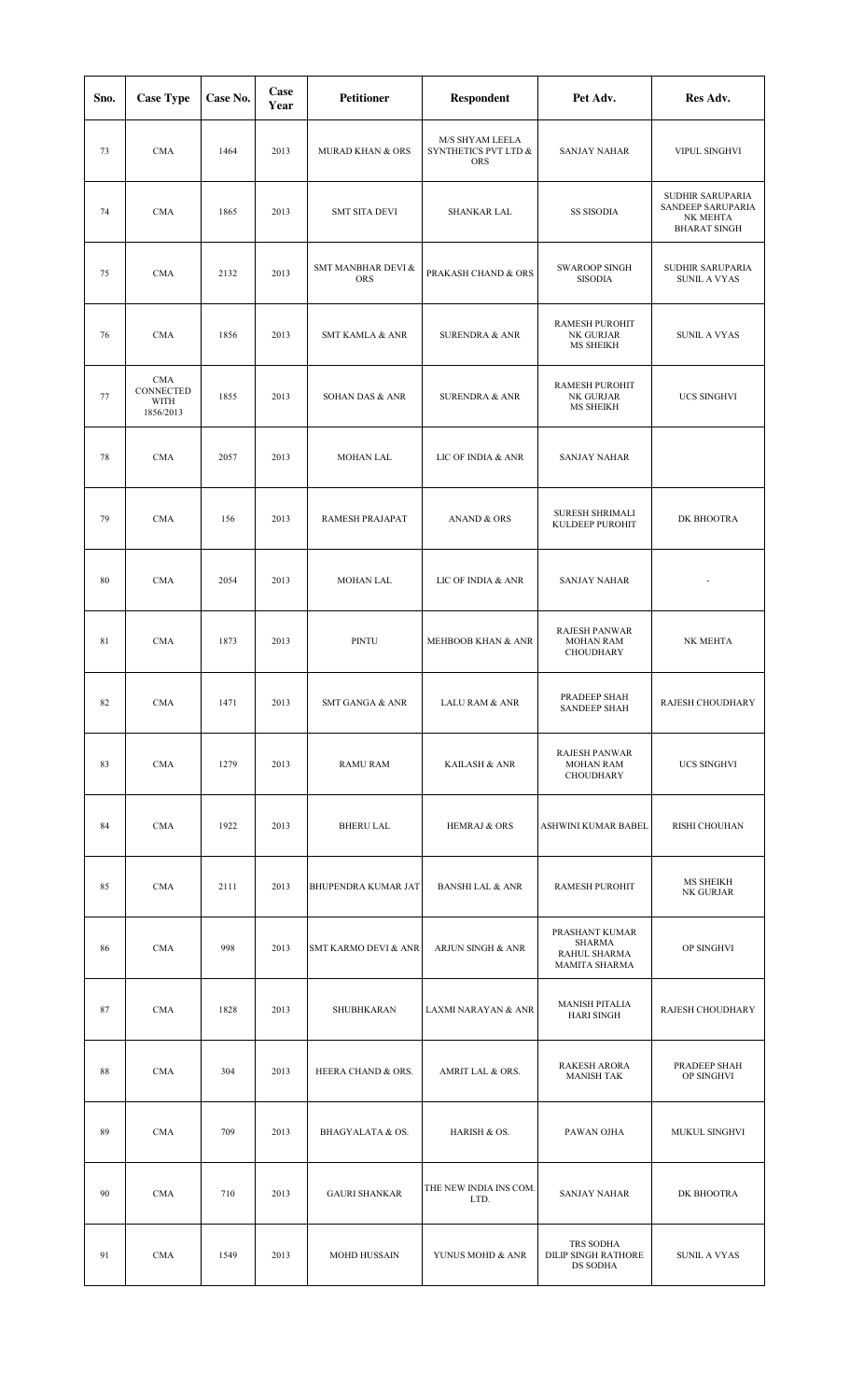| Sno. | <b>Case Type</b> | Case No. | Case<br>Year | <b>Petitioner</b>               | <b>Respondent</b>                                    | Pet Adv.                                                  | Res Adv.                                                                                                |
|------|------------------|----------|--------------|---------------------------------|------------------------------------------------------|-----------------------------------------------------------|---------------------------------------------------------------------------------------------------------|
| 92   | <b>CMA</b>       | 1346     | 2013         | SMT SANTOSH @SANTOK<br>& ORS.   | NII CO LTD.                                          | <b>MANISH PITALIYA</b>                                    | OP SINGHVI                                                                                              |
| 93   | <b>CMA</b>       | 343      | 2013         | MOINUDEEN@MOIN<br><b>KHAN</b>   | THE NEW INDIA ASS. CO.<br>LTD.                       | RAJESH PANWAR<br><b>MOHAN RAM</b><br>CHOUDHARY<br>MS SONI | OP SINGHVI<br>VIPUL SINGHVI                                                                             |
| 94   | <b>CMA</b>       | 1957     | 2013         | THE NEW INDIA ASS. CO.<br>LTD.  | <b>SUMITRA &amp; OTHERS.</b>                         | VARUN GUPTA<br><b>BHARAT PARIHAR</b><br>MP GOSWAMI        | <b>ANIL BHANDARI</b>                                                                                    |
| 95   | <b>CMA</b>       | 1701     | 2013         | SMT IMRANO BANO &<br><b>ORS</b> | VIMLA DEVI & ORS                                     | <b>HEMANT JAIN</b><br>MAHIPAL SINGH<br><b>RATHORE</b>     | PRASHANT SHARMA<br>RAHUL SHARMA                                                                         |
| 96   | <b>CMA</b>       | 166      | 2013         | <b>BINJA</b> @ BINKI & ORS      | LAKHVINDER SINGH @<br><b>LAKHVIR SINGH &amp; ORS</b> | <b>MOTI SINGH</b>                                         | <b>SUNIL A VYAS</b><br>MUKTESH MAHESHWARI<br><b>SS RATHORE</b><br><b>KL CHOUHAN</b>                     |
| 97   | <b>CMA</b>       | 1292     | 2013         | <b>DINESH</b>                   | RAKESH NATH & ORS.                                   | SANDEEP SARUPARIA<br>SUDHIR SARUPARIA<br>PREETI SARUPARIA | <b>SUNIL A VYAS</b>                                                                                     |
| 98   | <b>CMA</b>       | 561      | 2014         | <b>SMT MANJU</b>                | <b>GURNAAM SINGH &amp; ORS</b>                       | <b>SK SHANKHLA</b><br><b>IS RATHORE</b>                   | LK PUROHIT<br>DHANPAT CHOUDHARY<br><b>RS GILL</b>                                                       |
| 99   | <b>CMA</b>       | 667      | 2014         | <b>SUNITA RANI &amp; ORS</b>    | <b>PURANRAM &amp; ORS</b>                            | HS SIDHU<br><b>JS BHALERIA</b><br><b>SURESH PRAJAPAT</b>  | <b>VIJAY JAIN</b><br><b>DINESH JOSHI</b>                                                                |
| 100  | <b>CMA</b>       | 237      | 2014         | MOHD YUSUF & ORS                | JAGDISH & ANR                                        | <b>GIRISH SHARDA</b>                                      | <b>DS NIMLA</b>                                                                                         |
| 101  | <b>CMA</b>       | 57       | 2014         | CHIRANJI LAL                    | KARAN SINGH & ORS                                    | BHEEMKANT VYAS<br>PREETY KESWANI                          | SUNIL A VYAS                                                                                            |
| 102  | <b>CMA</b>       | 660      | 2014         | <b>SMT KAMLA &amp; ANR</b>      | DHARAM SINGH & ANR                                   | <b>BL CHOUDHARY</b>                                       | SANDEEP SARUPARIA<br>DHANPAT CHOUDHARY                                                                  |
| 103  | <b>CMA</b>       | 475      | 2014         | <b>KHEEM SINGH</b>              | <b>BHOMA RAM &amp; ANR</b>                           | <b>RAVI PANWAR</b>                                        | SR CHOUDHARY<br><b>ARJUN RAM</b><br>CHOUDHARY<br>DHANPAT CHOUDHARY                                      |
| 104  | <b>CMA</b>       | 71       | 2014         | <b>MADHU LAL &amp; ANR</b>      | <b>GIRI RAJ &amp; ANR</b>                            | <b>SANJAY NAHAR</b>                                       | DHANPAT CHOUDHARY                                                                                       |
| 105  | <b>CMA</b>       | 265      | 2014         | SMT SHARDA DEVI &<br><b>ANR</b> | MANGU SINGH & ORS                                    | <b>SURESH KUMBHAT</b><br>SHEETAL KUMBHAT                  | UCS SINGHVI<br>RAJESH PANWAR                                                                            |
| 106  | <b>CMA</b>       | 21       | 2014         | LEKHRAJ KHATRI                  | <b>BABU SINGH @ KALA &amp;</b><br><b>ORS</b>         | RAJESH PANWAR<br><b>MOHAN RAM</b><br>CHOUDHARY            | NK MEHTA<br><b>RS LOHIYA</b><br>DHANRAJ PANWAR                                                          |
| 107  | <b>CMA</b>       | 621      | 2014         | JYOTI CHABRA & ORS              | MAHAVEER SINGH & ORS                                 | <b>HS SANDHU</b><br>DS GHARSANA                           | <b>JAGDISH VYAS</b><br>KD SINGH<br><b>LALIT VYAS</b><br>KULWANT SINGH<br>VIPUL DHARNIA<br>VIPUL SINGHVI |
| 108  | <b>CMA</b>       | 106      | 2014         | <b>ASHA RAM</b>                 | KAILASH CHANDRA &<br>ORS.                            | <b>SANJAY NAHAR</b>                                       | ANUJ SAHLOT<br>RISHI CHOUHAN                                                                            |
| 109  | <b>CMA</b>       | 605      | 2014         | SMT. REWATI DEVI                | <b>GURNAAM SINGH &amp; ORS.</b>                      | <b>SK SANKHLA</b>                                         | <b>RS GILL</b><br>SHAMPAT CHOUDHARY<br><b>RAJKUMAR GAUR</b>                                             |
| 110  | <b>CMA</b>       | 1290     | 2014         | <b>GHAMU KANWAR &amp; ORS.</b>  | KULVENDRA SINGH &<br>ORS.                            | <b>SK SANKHLA</b>                                         | <b>SUNIL A VYAS</b>                                                                                     |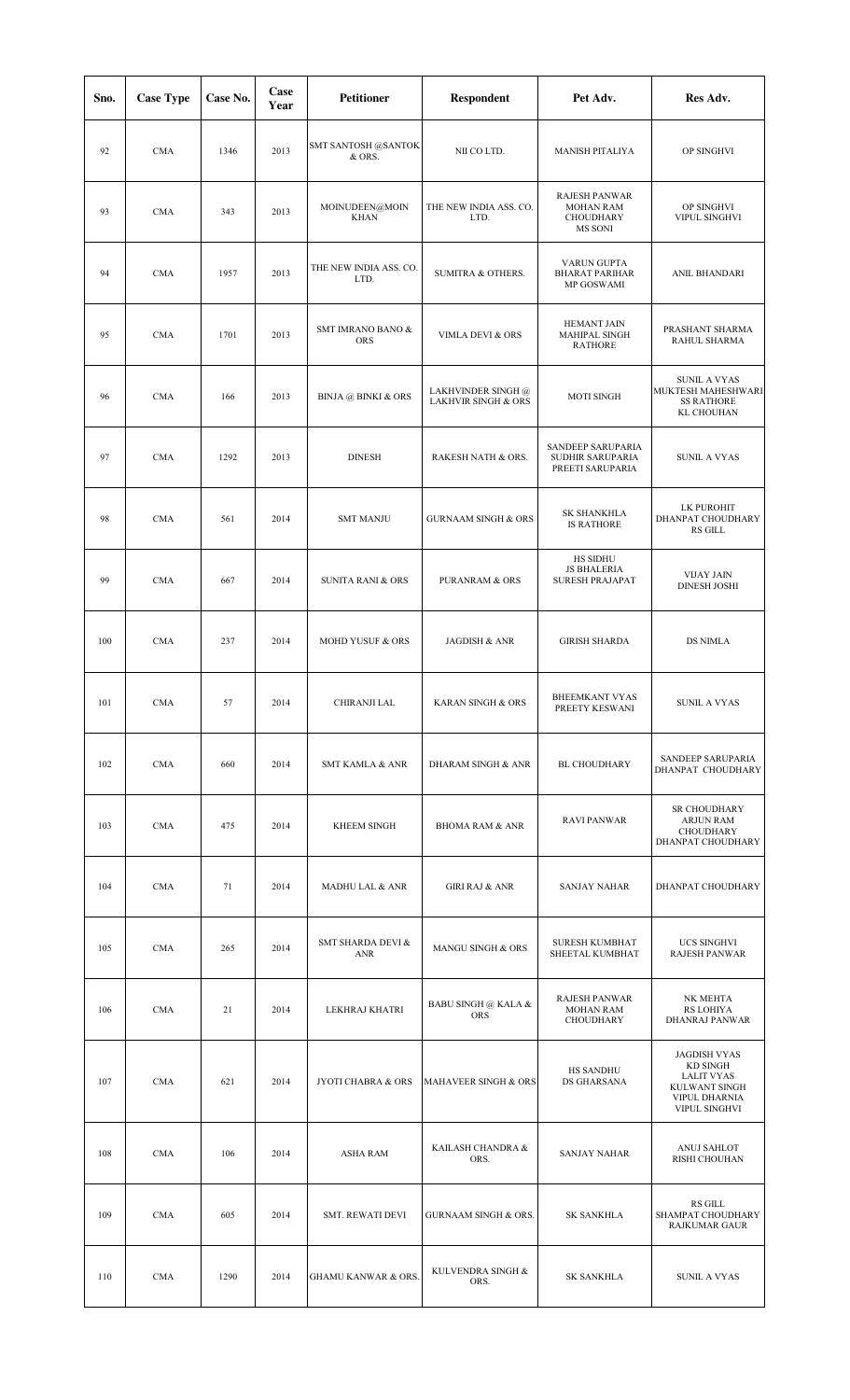| Sno. | <b>Case Type</b>                                   | Case No. | Case<br>Year | <b>Petitioner</b>                                | <b>Respondent</b>                                       | Pet Adv.                                                                              | Res Adv.                                                                       |
|------|----------------------------------------------------|----------|--------------|--------------------------------------------------|---------------------------------------------------------|---------------------------------------------------------------------------------------|--------------------------------------------------------------------------------|
| 111  | <b>CMA</b>                                         | 361      | 2014         | KAMLA & OTHERS                                   | <b>BHANWAR SINGH</b>                                    | VR CHOUDHARY                                                                          | <b>SUNIL A VYAS</b><br>PRADEEP SHAH<br><b>SABIR KHAN</b>                       |
| 112  | <b>CMA</b>                                         | 1289     | 2014         | <b>GHAMU KANWAR</b>                              | KULVENDRA SINGH &<br>ORS.                               | <b>SK SANKHLA</b>                                                                     | <b>SUNIL A VYAS</b>                                                            |
| 113  | <b>CMA</b>                                         | 479      | 2015         | THE NEW INDIA ASS. CO.<br><b>LTD</b>             | TARUN MITTAL                                            | <b>JAGDISH VYAS</b><br><b>LALIT VYAS</b>                                              | <b>HEMANT JAIN</b>                                                             |
| 114  | <b>CMA</b>                                         | 1357     | 2015         | MAMTA GODARA & ORS.                              | <b>ASHOK KUMAR &amp; ANR</b>                            | MAHAVEER BISHNOI<br>DEEPAK BISHNOI<br>HS BISHNOI                                      | KAILASH KHILERI<br>MUKUL SINGHVI                                               |
| 115  | <b>CMA</b>                                         | 589      | 2016         | PAWAN KUMAR                                      | SHYAM SUNDER & ORS.                                     | HEMANT JAIN<br>MAHIPAL SINGH                                                          | KULDEEP VAISHNAV<br><b>JAGDISH VYAS</b><br>LALIT VYAS                          |
| 116  | <b>CMA</b>                                         | 586      | 2016         | PAWAN KUMAR                                      | SHYAM SUNDER & ORS.                                     | HEMANT JAIN<br><b>MAHIPAL SINGH</b>                                                   | <b>JAGDISH VYAS</b><br><b>LALIT VYAS</b><br>KULDEEP VAISHNAV                   |
| 117  | <b>CMA</b>                                         | 587      | 2016         | MUKHI DEVI                                       | SHYAM SUNDER & ORS.                                     | HEMANT JAIN<br>MAHIPAL SINGH                                                          | KULDEEP VAISHNAV<br><b>JAGDISH VYAS</b><br><b>LALIT VYAS</b>                   |
| 118  | <b>CMA</b>                                         | 1037     | 2016         | THE NEW INDIA ASS. CO.<br><b>LTD</b>             | SMT MUKHI DEVI & ORS.                                   | <b>JAGDISH VYAS</b>                                                                   | <b>HEMANT JAIN</b><br>DARSHAN PAUL<br>KULDEEP VAISHNAV                         |
| 119  | CMA<br>CONNECTED<br>WITH<br>1037/2016              | 1028     | 2016         | THE NEW INDIA ASS. CO.<br><b>LTD</b>             | PAWAN KUMAR                                             | <b>JAGDISH VYAS</b><br><b>LALIT VYAS</b>                                              | <b>HEMANT JAIN</b><br>RAJESH PRAJAPATI<br>DARSHAN PAUL                         |
| 120  | CMA<br>CONNECTED<br>WITH<br>1037/2016              | 1029     | 2016         | THE NEW INDIA ASS. CO.<br><b>LTD</b>             | <b>SMT SANITA</b>                                       | <b>JAGDISH VYAS</b><br><b>LALIT VYAS</b>                                              | <b>GJ GUPTA</b><br><b>DARSHAN PAUL</b><br>KULDEEP VAISHNAV<br>RAJESH PRAJAPATI |
| 121  | <b>CMA</b><br>CONNECTED<br>WITH<br>1037/2016       | 1030     | 2016         | THE NEW INDIA ASS. CO.<br><b>LTD</b>             | <b>SMT NEELAM</b>                                       | <b>JAGDISH VYAS</b><br><b>LALIT VYAS</b>                                              | <b>GJ GUPTA</b><br><b>DARSHAN PAUL</b><br>KULDEEP VAISHNAV<br>RAJESH PRAJAPATI |
| 122  | CMA<br>CONNECTED<br>WITH<br>1037/2016              | 1031     | 2016         | THE NEW INDIA ASS. CO.<br><b>LTD</b>             | PAWAN KUMAR                                             | <b>JAGDISH VYAS</b><br><b>LALIT VYAS</b>                                              | <b>GJ GUPTA</b><br><b>DARSHAN PAUL</b><br>RAJESH PRAJAPATI                     |
| 123  | <b>CMA</b>                                         | 2469     | 2016         | SATYANARAYAN                                     | THE NEW INDIA<br><b>ASSURANCE COMPANY</b><br><b>LTD</b> | <b>MANISH PITALIA</b><br><b>HARI SINGH</b>                                            | DHANPAT CHOUDHARY<br><b>DASRATH SINGH</b><br>NK JOSHI                          |
| 124  | <b>CMA</b>                                         | 2621     | 2016         | THE NEW INDIA<br>ASSURANCE COMPANY<br><b>LTD</b> | <b>BHERA RAM</b>                                        | <b>JAGDISH VYAS</b><br><b>LALIT VYAS</b>                                              | <b>HEMANT JAIN</b><br><b>MS RATHORE</b>                                        |
| 125  | <b>CMA</b>                                         | 75       | 2016         | <b>AMAR SINGH</b>                                | RAJENDRA SHARMA &<br>ANR                                | LK PUROHIT<br><b>RAMESH PUROHIT</b><br>NK GURJAR                                      | VARUN GUPTA                                                                    |
| 126  | <b>CMA</b>                                         | 491      | 2016         | PATASI DEVI & ORS.                               | <b>RATAN SINGH &amp; ORS.</b>                           | <b>MAHAVEER BISHNOI</b><br>DEEPAK BISHNOI<br>HS BISHNOI<br>SUNIL KUMAR LATIYAL        |                                                                                |
| 127  | CMA<br><b>CONNECTED</b><br>WITH<br>CMA<br>491/2016 | 495      | 2016         | PARMESHWARI DEVI &<br>ORS.                       | <b>RATAN SINGH &amp; ORS.</b>                           | MAHAVEER BISHNOI<br><b>DEEPAK BISHNOI</b><br>HS BISHNOI<br>SUNIL KUMAR LATIYAL        | <b>JAGDISH VYAS</b>                                                            |
| 128  | CMA<br>CONNECTED<br>WITH<br><b>CMA</b><br>491/2016 | 500      | 2016         | KHUMA DEVI & ORS.                                | RATAN SINGH & ORS.                                      | <b>MAHAVEER BISHNOI</b><br><b>DEEPAK BISHNOI</b><br>HS BISHNOI<br>SUNIL KUMAR LATIYAL | <b>JAGDISH VYAS</b>                                                            |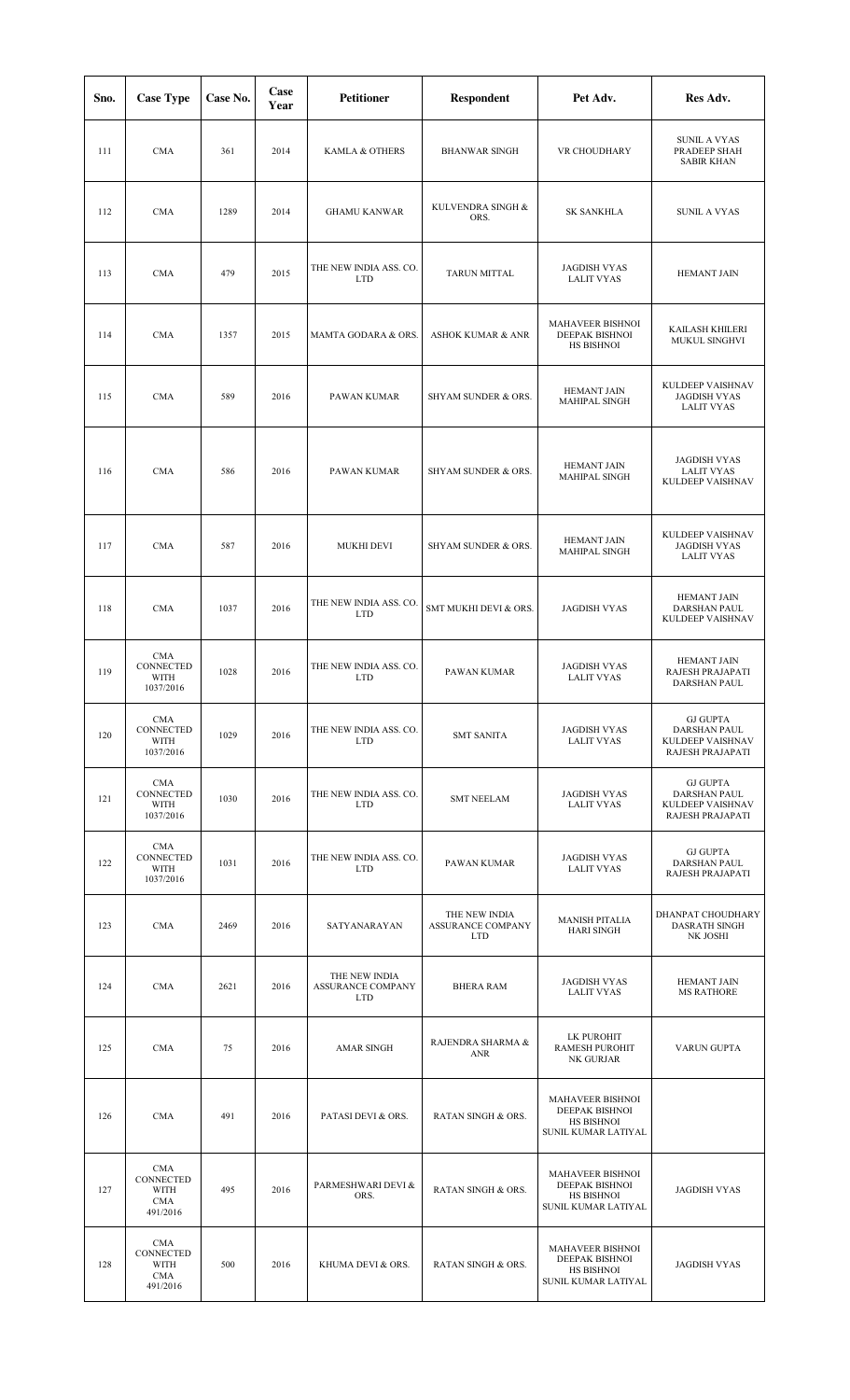| Sno. | <b>Case Type</b>                                          | Case No. | Case<br>Year | Petitioner                                       | <b>Respondent</b>                                  | Pet Adv.                                                                        | Res Adv.                                          |
|------|-----------------------------------------------------------|----------|--------------|--------------------------------------------------|----------------------------------------------------|---------------------------------------------------------------------------------|---------------------------------------------------|
| 129  | <b>CMA</b><br>CONNECTED<br>WITH<br><b>CMA</b><br>491/2016 | 493      | 2016         | SUGANI DEVI & ORS.                               | RATAN SINGH & ORS.                                 | MAHAVEER BISHNOI<br>DEEPAK BISHNOI<br>HS BISHNOI<br>SUNIL KUMAR LATIYAL         | <b>JAGDISH VYAS</b>                               |
| 130  | <b>CMA</b><br>CONNECTED<br>WITH<br><b>CMA</b><br>491/2016 | 494      | 2016         | SUMAN ARYA & ORS.                                | RATAN SINGH & ORS.                                 | MAHAVEER BISHNOI<br>DEEPAK BISHNOI<br>HS BISHNOI<br>SUNIL KUMAR LATIYAL         | <b>JAGDISH VYAS</b>                               |
| 131  | <b>CMA</b>                                                | 38       | 2017         | RATAN LAL                                        | SMT SHYAMU BAI & ORS                               | <b>SANJAY NAHAR</b>                                                             | DK BHOOTRA<br>HEMANT SHRIMALI                     |
| 132  | <b>CMA</b>                                                | 1346     | 2017         | <b>BHERA RAM</b>                                 | BHANWAR SINGH & ORS.                               | HEMANT JAIN<br>MAHIPAL SINGH                                                    | <b>SURENDRA BERA</b>                              |
| 133  | <b>CMA</b>                                                | 2846     | 2017         | RATAN LAL & ANR.                                 | <b>CHANDRAPRAKASH &amp;</b><br>ORS.                | <b>RAVI PANWAR</b>                                                              | <b>JAGDISH VYAS</b>                               |
| 134  | <b>CMA</b>                                                | 3593     | 2018         | <b>SMT GEETA DEVI &amp; ORS</b>                  | M/S ASSAM BOMBAY<br><b>ROAD CARRIERS &amp; ORS</b> | MR CHOUDHARY                                                                    | DK BHOOTRA                                        |
| 135  | <b>CMA</b>                                                | 2618     | 2018         | <b>RAKESH</b>                                    | AMJAD & ORS                                        | <b>BHARAT SHRIMALI</b>                                                          |                                                   |
| 136  | <b>CMA</b>                                                | 2130     | 2018         | <b>SMT KAMLESH KUNWAR</b><br>& ORS               | <b>RASHID KHAN &amp; ORS</b>                       | <b>RAKESH ARORA</b>                                                             | DHANAT CHOUDHARY<br><b>RAM RATAN</b><br>CHOUDHARY |
| 137  | CMA<br>CONNECTED<br>WITH<br>2130/2018                     | 2321     | 2018         | THE NEW INDIA<br>ASSURANCE COMPANY<br><b>LTD</b> | SMT KAMLESH KANWAR<br>& ORS                        | <b>JAGDISH VYAS</b><br><b>RS BHATI</b>                                          |                                                   |
| 138  | <b>CMA</b>                                                | 927      | 2018         | SMT LAXMI @ MEKI DEVI<br>& ORS                   | <b>GOVIND RAM</b>                                  | <b>NS KHILERI</b>                                                               | DHANPAT CHOUDHARY                                 |
| 139  | <b>CMA</b>                                                | 3533     | 2018         | KUM KAVITA & ORS.                                | JYOTISH KUMAR & ORS                                | NARPAT RAM KHILERI                                                              |                                                   |
| 140  | <b>CMA</b>                                                | 3608     | 2018         | SMT JHUMA DEVI & ORS                             | M/S ASSAM BOMBAY<br><b>ROAD CARRIERS &amp; ORS</b> | MR CHOUDHARY                                                                    | DK BHOOTRA                                        |
| 141  | <b>CMA</b>                                                | 1270     | 2019         | KANTI LAL                                        | <b>AMARCHAND &amp; ORS</b>                         | DS THIND                                                                        | DK BHOOTRA                                        |
| 142  | <b>CMA</b>                                                | 80       | 2019         | SMT DEU & ORS.                                   | NENU NATH & ORS.                                   | JAVED KHAN<br><b>SIKANDER KHAN</b>                                              | <b>HEMANT JAIN</b><br>NK JOSHI                    |
| 143  | <b>CMA</b>                                                | 499      | 2020         | <b>RAKESH SAIN</b>                               | <b>RAJU RAM &amp; ORS</b>                          | <b>NARPAT RAM</b>                                                               |                                                   |
| 144  | <b>CMA</b>                                                | 419      | 2020         | HEERA LAL & OS.                                  | <b>SHANKAR LAL &amp; ANR</b>                       | <b>RAKESH ARORA</b><br><b>NARESH SINGH</b><br>VRINDA ARORA<br>MANISH RAJPUROHIT |                                                   |
| 145  | <b>CMA</b>                                                | 407      | 2021         | <b>KAMAL SINGH</b>                               | THE NEW INDIA INS COM.<br>LTD.                     | DS GAUR                                                                         |                                                   |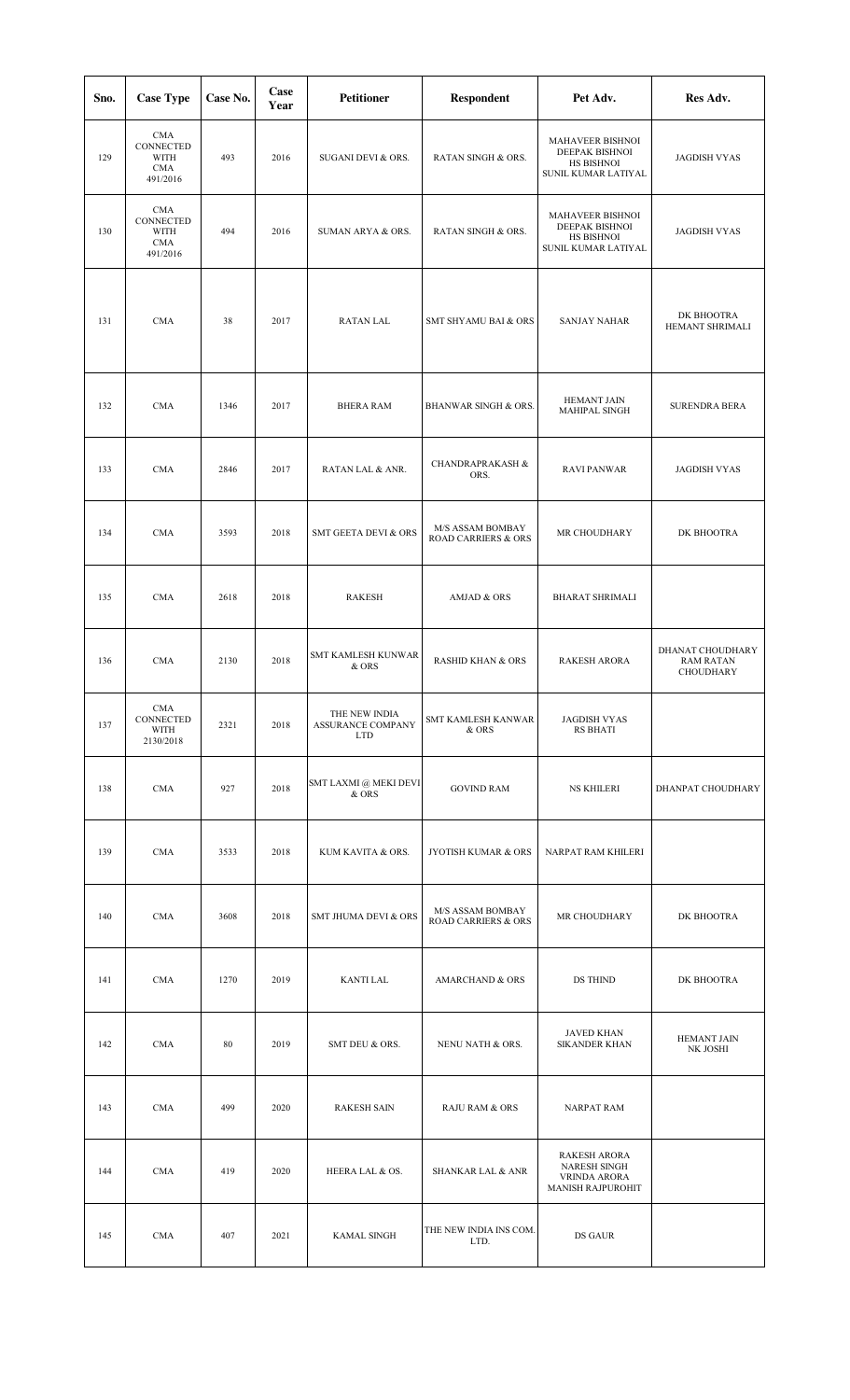| Sno. | <b>Case Type</b>                          | Case No. | Case<br>Year | <b>Petitioner</b>                      | <b>Respondent</b>                                                      | Pet Adv.                                          | Res Adv.                                                                       |
|------|-------------------------------------------|----------|--------------|----------------------------------------|------------------------------------------------------------------------|---------------------------------------------------|--------------------------------------------------------------------------------|
|      |                                           |          |              |                                        | CMA (MACT)-OTHER INSURANCE COMPANY- CHOLAMANDALAM MS GEN INS. CO. LTD. |                                                   |                                                                                |
| 146  | <b>CMA</b>                                | 1584     | 2009         | SMT GANGA DEVI & ORS.                  | NARAYAN LAL & ANR                                                      | PRADEEP SHAH<br><b>SANDEEP SHAH</b><br>MRS P SHAH | PAWAN OJHA                                                                     |
| 147  | <b>CMA</b>                                | 1232     | 2009         | CHOLAMANDLUM MS<br>GIC LTD.            | GANGA DEVI & ORS.                                                      | RK MEHTA<br>DHIRAJ MEHTA                          | PRADEEP SHAH<br><b>SANDEEP SHAH</b><br>PAWAN OJHA<br>NA RAJPUROHIT             |
| 148  | <b>CMA</b>                                | 5022     | 2011         | TEEJA BAI & ORS                        | MOHD RAFIQ & ORS                                                       | <b>RAKESH ARORA</b>                               | <b>SHABIR KHAN</b><br>VASUDEV VYAS<br><b>JAGDISH VYAS</b><br><b>LALIT VYAS</b> |
| 149  | <b>CMA</b>                                | 945      | 2014         | <b>SMT GEETA &amp; ORS</b>             | <b>NARAIN &amp; ORS</b>                                                | <b>JVS DEORA</b>                                  |                                                                                |
| 150  | <b>CMA</b>                                | 2238     | 2015         | <b>MISS ANOKHI</b>                     | <b>BALJINDER SINGH &amp; ORS.</b>                                      | MM DHERA                                          | <b>JAGDISH VYAS</b>                                                            |
| 151  | <b>CMA</b><br>CONNECTED<br>WITH 2238/2015 | 2236     | 2015         | <b>SMT SHARMILA</b><br>ABUSARIA & ORS. | <b>BALJINDER SINGH &amp; ORS.</b>                                      | MM DHERA                                          | <b>JAGDISH VYAS</b>                                                            |
| 152  | <b>CMA</b><br>CONNECTED<br>WITH 2238/2015 | 2237     | 2015         | KAMLESH ABUSARIA                       | <b>BALJINDER SINGH &amp; ORS.</b>                                      | MM DHERA                                          | <b>JAGDISH VYAS</b>                                                            |
| 153  | CMA<br>CONNECTED<br>WITH 2238/2015        | 2239     | 2015         | <b>SMT SHARMILA</b><br>ABUSARIA & ORS. | <b>BALJINDER SINGH &amp; ORS.</b>                                      | MM DHERA                                          | <b>JAGDISH VYAS</b><br><b>LALIT VYAS</b>                                       |
| 154  | <b>CMA</b>                                | 524      | 2015         | NARBADA & ORS.                         | SARIF MOHD. & ORS.                                                     | <b>RS MANKAD</b>                                  | <b>JAGDISH VYAS</b><br>VIPUL SOLANKI                                           |
| 155  | <b>CMA</b>                                | 2837     | 2016         | <b>SMT SANTOSH DEVI</b>                | RAJESH KUMAR @ RAJU<br><b>BERWA</b>                                    | <b>NS KHILERY</b>                                 | SURENDRA SINGH<br><b>RS CHARAN</b>                                             |
| 156  | CMA<br>CONNECTED<br>WITH 2837/2016        | 2774     | 2016         | CHOLAMANDLUM MS<br>GEN INS CO. LTD.    | SMT SANTOSH & ORS.                                                     | <b>VIPUL SOLANKI</b><br>MP SOLANKI                | <b>NS KHILERI</b><br><b>SURENDRA SINGH</b>                                     |
| 157  | <b>CMA</b>                                | 2384     | 2016         | <b>VED PRAKASH</b><br><b>BHATNAGAR</b> | DINESH KUMAR KATARA<br>& ORS.                                          | <b>RS MANKAND</b>                                 | <b>LOVE JAIN</b><br><b>JAGDISH VYAS</b><br><b>LALIT VYAS</b>                   |
| 158  | <b>CMA</b>                                | 2240     | 2016         | <b>KAMAL</b>                           | <b>SHABBIR HUSSAIN &amp;</b><br>ORS.                                   | <b>GS RATHORE</b>                                 | <b>JAGDISH VYAS</b>                                                            |
| 159  | <b>CMA</b>                                | 2599     | 2016         | SONU @ NAVIN KHAROL                    | SURESH KUMAR & ORS.                                                    | DEEPAK MENARIA<br>MRS UJJWAL TIWARI               | VIPUL SOLANKI                                                                  |
| 160  | <b>CMA</b>                                | 2571     | 2016         | NARMADA & ORS.                         | RAJESH CHOUDHARY &<br>OS.                                              | <b>SK SANKHLA</b>                                 | <b>RS CHOUDHARY</b><br>VIPUL SOLANKI<br>MP SOLANKI                             |
| 161  | <b>CMA</b>                                | 1997     | 2017         | <b>DIRAWAR SINGH</b>                   | <b>GIRDHARI SINGH &amp; ORS.</b>                                       | <b>SK SANKHLA</b>                                 | VIPUL SOLANKI<br><b>MP SOLANKI</b>                                             |
| 162  | <b>CMA</b>                                | 1724     | 2018         | <b>SMT PARWATI &amp; ANR</b>           | <b>MOHAN LAL &amp; ORS</b>                                             | <b>BL TIWARI</b><br>AKSHAY TIWARI                 | VISHAL SINGHAL<br><b>KL VAISHNAV</b><br>PRITAM SOLANKI                         |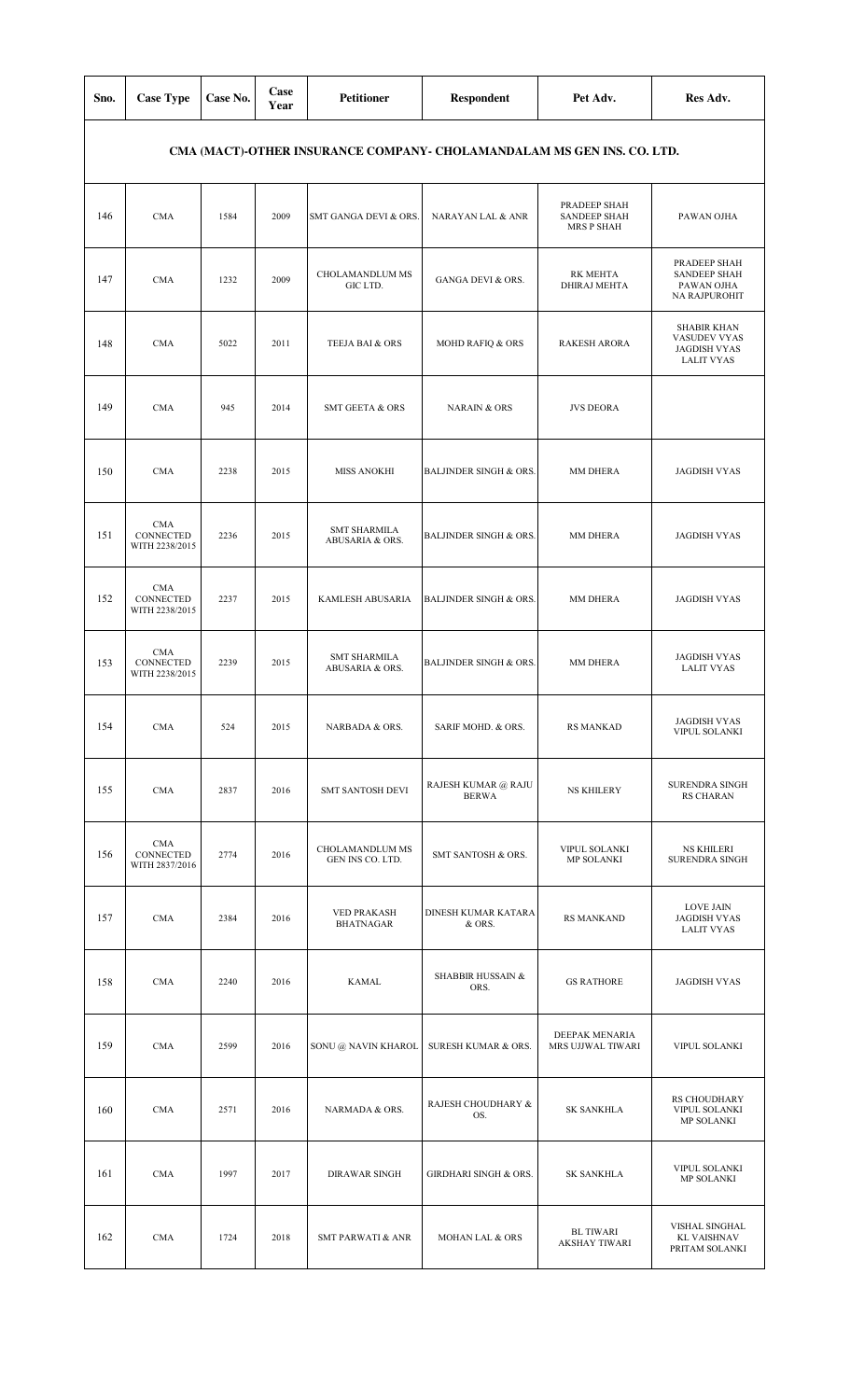| Sno. | <b>Case Type</b> | Case No. | Case<br>Year | <b>Petitioner</b>                          | <b>Respondent</b>     | Pet Adv.                                                   | Res Adv.             |
|------|------------------|----------|--------------|--------------------------------------------|-----------------------|------------------------------------------------------------|----------------------|
| 163  | <b>CMA</b>       | 3375     | 2018         | <b>SMT LEELA &amp; ORS</b>                 | AARIF & ORS           | ANUJ SAHLOT<br><b>NAMITA SAHLOT</b><br><b>ARUN DADHICH</b> | <b>ADITYA SINGHI</b> |
| 164  | <b>CMA</b>       | 360      | 2019         | <b>BHAGWATI KANWAR &amp;</b><br><b>ORS</b> | RAMESH KUMAR & ORS.   | ANIL BHANDARI<br><b>DINESH CHOUDHARY</b>                   | <b>ADITYA SINGHI</b> |
| 165  | <b>CMA</b>       | 1074     | 2019         | <b>KAMLA</b>                               | <b>RAJU &amp; ORS</b> | <b>RS MANKAD</b><br>MITHALESH MANKAD                       |                      |

## **CMA (MACT)-OTHER INSURANCE COMPANY- HDFC ERGO GENERAL INSURANCE COMPANY LTD.**

| 166 | <b>CMA</b> | 358  | 2011 | DUNGER RAM & ORS.                 | <b>GORDHAN SINGH</b>               | TEJA RAM CHOUDHARY<br>AKHIL KUMAR GUPTA                                                                                      | SANTOSH CHOUDHARY<br>MP GOSWAMI<br><b>SANJAY PALIWAL</b> |
|-----|------------|------|------|-----------------------------------|------------------------------------|------------------------------------------------------------------------------------------------------------------------------|----------------------------------------------------------|
| 167 | <b>CMA</b> | 4134 | 2011 | KAILASH KANWAR                    | ARUN KRISHAN OJHA &<br><b>ORS</b>  | ANIL KUMAR SINGH                                                                                                             | SANTOSH CHOUDHARY                                        |
| 168 | <b>CMA</b> | 968  | 2012 | <b>GOVIND PRASAD</b>              | MUKESH KUMAR & ORS.                | OM PRAKASH<br><b>RAJPUROHIT</b><br>RK CHOUHAN                                                                                | SANTOSH CHOUDHARY                                        |
| 169 | <b>CMA</b> | 2140 | 2013 | PUKHRAJ & ANR.                    | AMJAD KHAN & ORS.                  | IR CHOUDHARY<br><b>VS CHOUDHARY</b><br><b>SUBHASH CHOUDHARY</b><br>RAJENDRA CHOUDHARY<br>PREETI CHOUDHARY<br><b>AK ANAND</b> | TR SINGH SODHA<br>LAL SINGH JAKHANIYA                    |
| 170 | <b>CMA</b> | 1787 | 2013 | PIYUSH DHABHAI & ANR.             | RAM LAL & OTHERS                   | RAMESH DHABHAI<br><b>VINAY MATHUR</b><br>RAJENDRA KATARIYA                                                                   | <b>MANISH PITALIYA</b><br><b>TRS SODHA</b>               |
| 171 | <b>CMA</b> | 711  | 2014 | <b>SHARDA DEVI &amp; ORS</b>      | <b>RAM SHARAN &amp; ORS</b>        | RICHI SURANA<br>SHEKAR MEWARA<br><b>GAURAV VYAS</b>                                                                          | <b>JAGDISH VYAS</b>                                      |
| 172 | <b>CMA</b> | 658  | 2014 | NARPAT LAL                        | <b>SMT LEELA DEVI &amp; ORS</b>    | <b>VN KALLA</b><br><b>RR ANKIYA</b>                                                                                          | <b>GIRISH SHANKHLA</b><br><b>JAGDISH VYAS</b>            |
| 173 | <b>CMA</b> | 1180 | 2014 | <b>SANWAL PURI</b>                | TAMAS KHAN @<br>TAMASHI KHAN & ORS | RAJESH CHOUDHARY                                                                                                             | <b>JAGDISH VYAS</b>                                      |
| 174 | <b>CMA</b> | 264  | 2015 | <b>SMT POONAM KANWAR</b><br>& ANR | MAGAN LAL & ANR                    | <b>ANUJ SAHLOT</b><br><b>NAMITA SAHLOT</b>                                                                                   | <b>JAGDISH VYAS</b><br>DK BHOOTRA                        |
| 175 | <b>CMA</b> | 275  | 2015 | <b>SMT POONAM KANWAR</b>          | <b>MAGAN LAL &amp; ANR</b>         | ANUJ SAHLOT<br><b>NAMITA SAHLOT</b>                                                                                          | <b>JAGDISH VYAS</b><br>DK BHOOTRA                        |
| 176 | <b>CMA</b> | 2005 | 2015 | <b>SMT ASHA &amp; ORS</b>         | DINESH CHANDRA & ORS               | <b>RS MANKAD</b>                                                                                                             | <b>JAGDISH VYAS</b>                                      |
| 177 | <b>CMA</b> | 274  | 2015 | POONAM KANWAR                     | MAGAN LAL & ORS.                   | ANUJ SAHLOT<br>NAMITA SAHLOT                                                                                                 | <b>JAGDISH VYAS</b>                                      |
| 178 | CMA        | 523  | 2015 | RAM LAL & ANR.                    | <b>GOUTAM LAL &amp; ANR.</b>       | <b>RS MANKAD</b>                                                                                                             |                                                          |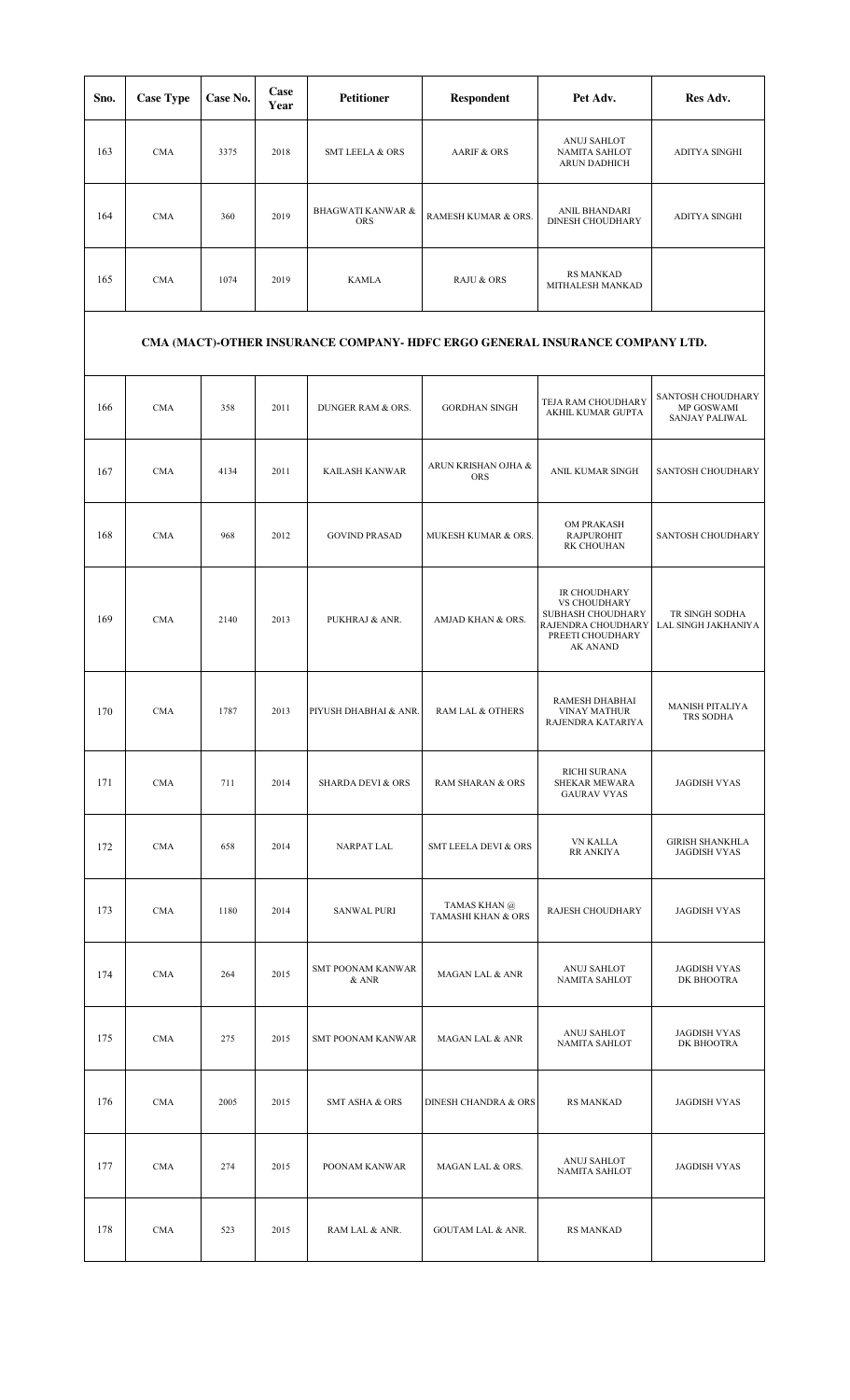| Sno. | <b>Case Type</b> | Case No. | Case<br>Year | <b>Petitioner</b>                 | Respondent                     | Pet Adv.                                                                     | Res Adv.                                          |
|------|------------------|----------|--------------|-----------------------------------|--------------------------------|------------------------------------------------------------------------------|---------------------------------------------------|
| 179  | <b>CMA</b>       | 1000     | 2015         | PABU RAM                          | <b>SOHAN LAL &amp; ORS</b>     | <b>CS KOTWANI</b><br>HR VISHNOI                                              | MP SOLANKI<br>VIPUL SOLANKI                       |
| 180  | <b>CMA</b>       | 596      | 2015         | DURGARAM & ANR.                   | RAM SINGH & ORS.               | ABHISHEK MIRDHA<br><b>GR CHOUDHARY</b><br><b>RRC GORSIA</b>                  | MAHADEV DEV PRAMOD                                |
| 181  | <b>CMA</b>       | 2382     | 2015         | DHARMI BAI & ANR.                 | DEVILAL & ORS.                 | <b>DEELIP KAWADIA</b><br><b>GS RATHORE</b><br><b>RS RATHORE</b>              |                                                   |
| 182  | <b>CMA</b>       | 2413     | 2015         | DETE SINGH & ORS.                 | SHANTI LAL & ORS.              | <b>RS MANKAD</b>                                                             | MP SOLANKI                                        |
| 183  | <b>CMA</b>       | 1614     | 2016         | <b>SMT SUMAN DEVI &amp; ORS</b>   | <b>BAJRANG LAL &amp; ORS</b>   | <b>SK JOSHI</b>                                                              | MR CHOUDHARY<br>TRS SODHA                         |
| 184  | <b>CMA</b>       | 1580     | 2016         | <b>SMT LADI &amp; ORS</b>         | <b>RAMRAKH JAT &amp; ORS</b>   | RAMESH PUROHIT<br>NK GURJAR<br>ARVIND CHOUDHARY                              | HR CHAWLA<br><b>JAGDISH VYAS</b>                  |
| 185  | <b>CMA</b>       | 1573     | 2016         | <b>INDU PRABHA &amp; ORS.</b>     | <b>SHYAM LAL &amp; ORS</b>     | RAJESH PANWAR<br>VK PANWAR<br>MS SONI                                        |                                                   |
| 186  | <b>CMA</b>       | 389      | 2017         | MAHENDRA                          | NAWAL SINGH & ORS.             | <b>RAVI PANWAR</b><br><b>RAMESH SIYAG</b><br><b>VIPIN SHARMA</b>             | SANTOSH CHOUDHARY                                 |
| 187  | $\rm CMA$        | 396      | 2017         | SHARADA DEVI & ORS.               | NAWAL SINGH & ORS.             | <b>RAVI PANWAR</b>                                                           | SANTOSH CHOUDHARY                                 |
| 188  | <b>CMA</b>       | 1714     | 2018         | CHHINDER PAL KAUR &<br><b>ORS</b> | <b>RAGHUVEER DEG &amp; ORS</b> | SR GODARA                                                                    |                                                   |
| 189  | <b>CMA</b>       | 1257     | 2018         | SMT OMI & ORS                     | <b>SUNIL &amp; ORS</b>         | DS SODHA<br>DILIP SINGH RATHORE                                              | VISHAL SINGHAL<br>PRAVEEN KUMAR<br><b>SOLANKI</b> |
| 190  | <b>CMA</b>       | 112      | 2018         | RAJU                              | HDFC & ORS.                    | <b>SURESH KUMBHAT</b><br>BK BHATNAGAR<br>SHEETAL KUMBHAT<br>SANJEEV SACHDEVA | SANTOSH CHOUDHARY                                 |
| 191  | <b>CMA</b>       | 2625     | 2018         | PAWANI DEVI & ORS.                | <b>SALMAN &amp; ORS.L</b>      | <b>RAVI PANWAR</b><br>NARAYAN LAL KUMAR                                      | SANTOSH CHOUDHARY                                 |
| 192  | <b>CMA</b>       | 2234     | 2018         | TEJU LAL                          | <b>UDAI BHAN &amp; ORS.</b>    | SANDEEP SARUPARIA                                                            | SANTOSH CHOUDHARY                                 |
| 193  | <b>CMA</b>       | 410      | 2018         | <b>HEETA &amp; ORS</b>            | MOHAN LAL & ORS                | <b>RAVI PANWAR</b>                                                           | SANTOSH CHOUDHARY                                 |
| 194  | <b>CMA</b>       | 2235     | 2018         | HARISH                            | <b>UDAI BHAN &amp; ORS.</b>    | SANDEEP SARUPARIA                                                            | SANTOSH CHOUDHARY                                 |
| 195  | <b>CMA</b>       | 6        | 2018         | <b>RANJAN</b>                     | MOVAN LAL & ORS.               | <b>JP BHARDWAJ</b><br>NEELAM BHARDWAJ                                        | VISHAL SINGHAL                                    |
| 196  | <b>CMA</b>       | 1677     | 2018         | PIRU LAL                          | ADFC ERGO GEN. INS CO<br>LTD.  | DHANESH SARASWAT<br><b>VIPUL DHARNIA</b><br>SHUBHAM MODI                     | <b>MANISH PITALIYA</b><br>SANTOSH CHOUDHARY       |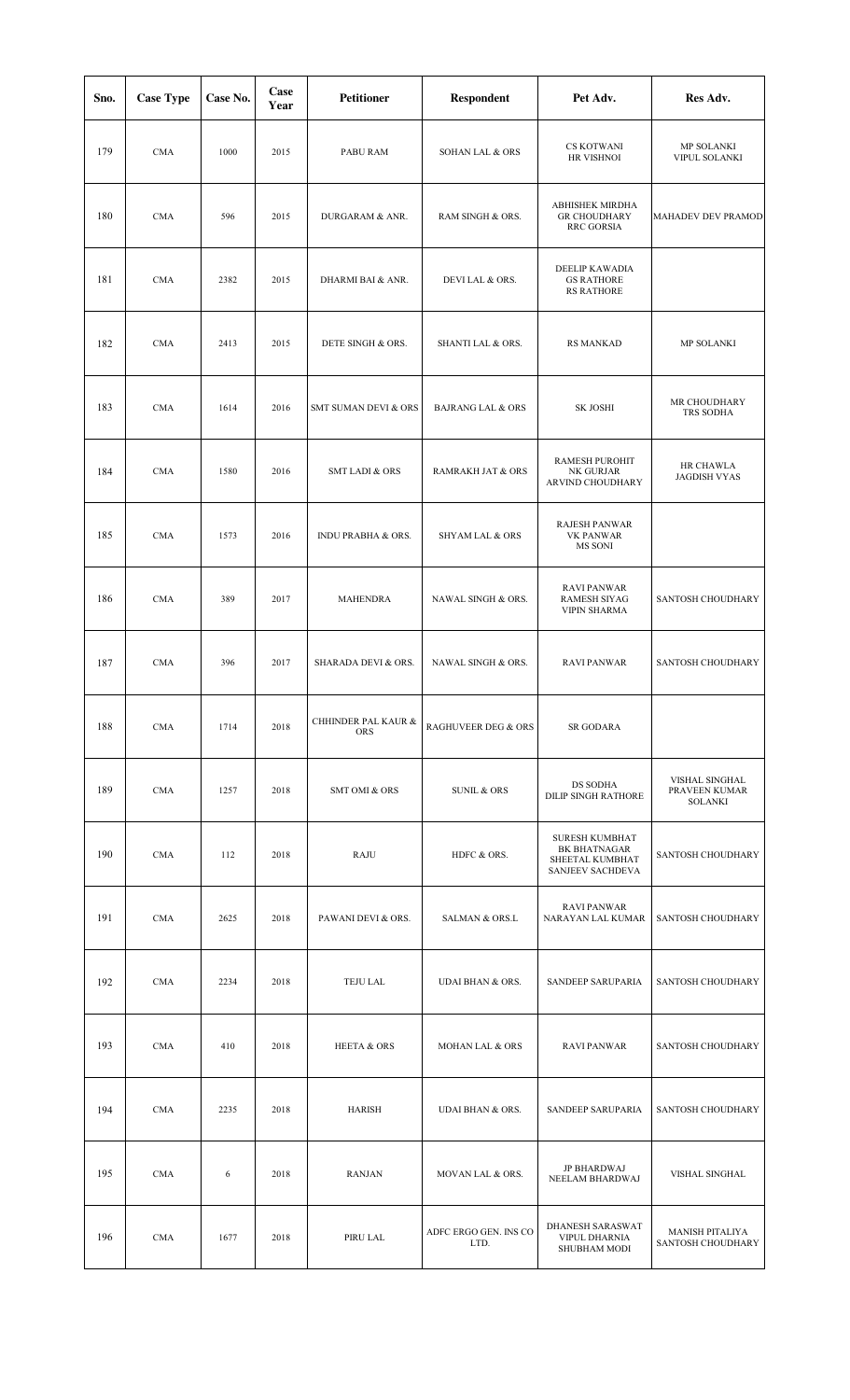| Sno. | <b>Case Type</b>                            | Case No. | Case<br>Year | <b>Petitioner</b>                                           | Respondent                                                  | Pet Adv.                                                                                  | Res Adv.                                             |
|------|---------------------------------------------|----------|--------------|-------------------------------------------------------------|-------------------------------------------------------------|-------------------------------------------------------------------------------------------|------------------------------------------------------|
| 197  | <b>CMA</b>                                  | 118      | 2018         | <b>CHATRA RAM</b>                                           | HFDC & ORS                                                  | <b>SURESH KUMBHAT</b><br>BK BHATNAGAR<br>SHEETAL KUMBHAT<br>SANJEEV SACHDEVA              | SANTOSH CHOUDHARY                                    |
| 198  | <b>CMA</b>                                  | 3339     | 2019         | OMPRAKASH JHANWAR                                           | <b>BAHADUR SINGH</b>                                        | <b>MANISH PITALIA</b>                                                                     | IR CHOUDHARY<br>VISHAL SINGHAL<br><b>ABDUL KADIR</b> |
| 199  | <b>CMA</b>                                  | 2623     | 2019         | RAMESH CHANDRA                                              | HDFC ERGO GENERAL<br><b>INSURANCE COMPANY</b><br><b>LTD</b> | ARVIND SAMDARIA<br><b>JR BHATI</b>                                                        | TRS SODHA                                            |
| 200  | <b>CMA</b>                                  | 3679     | 2019         | NANU @ NARAYAN                                              | <b>HEMRAJ &amp; ORS</b>                                     | MAHENDRA TRIVEDI                                                                          | VISHAL SINGHAL                                       |
| 201  | <b>CMA</b>                                  | 3194     | 2019         | SOPU & ORS.                                                 | SURESH KUMAR & ORS.                                         | <b>RAVI PANWAR</b>                                                                        | SANTOSH CHOUDHARY                                    |
| 202  | <b>CMA</b>                                  | 379      | 2019         | <b>REKHA KANWAR &amp; ORS</b>                               | <b>BABUNATH &amp; ORS</b>                                   | <b>RAVI PANWAR</b><br>SAKHSHI SRIVASTAVA                                                  | SANTOSH CHOUDHARY                                    |
| 203  | <b>CMA</b>                                  | 1318     | 2019         | SHRAVAN KUMAR & ORS                                         | <b>NANA LAL</b>                                             | <b>RAKESH ARORA</b>                                                                       | MAHAVEER BISHNOI<br>VISHAL SINGHAL                   |
| 204  | <b>CMA</b>                                  | 880      | 2020         | HDFC ERGO GENERAL<br><b>INSURANCE COMPANY</b><br><b>LTD</b> | <b>MADAN LAL &amp; ORS</b>                                  | <b>JAGDISH CHANDRA</b><br><b>VYAS</b><br><b>RS BHATI</b><br><b>MAMTA VYAS</b>             |                                                      |
| 205  | <b>CMA</b>                                  | 109      | 2020         | <b>SMT NIRJO DEVI &amp; ORS</b>                             | <b>BHATTA RAM &amp; ORS</b>                                 | <b>GUMAN SINGH</b><br><b>RATHORE</b><br><b>SAJJAN SINGH RATHORE</b><br><b>VS NATHAWAT</b> | SANTOSH CHOUDHARY<br><b>VIKAS HEDAU</b>              |
| 206  | <b>CMA</b><br>CONNECTED<br>WITH<br>109/2020 | 108      | 2020         | <b>SMT KHETU &amp; ORS</b>                                  | <b>BHATTA RAM &amp; ORS</b>                                 | <b>GUMAN SINGH</b><br><b>RATHORE</b><br>SAJJAN SINGH RATHORE<br><b>VS NATHAWAT</b>        | SANTOSH CHOUDHARY                                    |
| 207  | <b>CMA</b><br>CONNECTED<br>WITH<br>109/2020 | 122      | 2020         | JETHA RAM & ANR                                             | <b>BHATTA RAM &amp; ORS</b>                                 | <b>GUMAN SINGH</b><br><b>RATHORE</b><br>SAJJAN SINGH RATHORE<br><b>VS NATHAWAT</b>        | SANTOSH CHOUDHARY                                    |
| 208  | <b>CMA</b>                                  | 881      | 2020         | HDFC ERGO GIC LTD.                                          | MOHAN SINGH & ORS.                                          | <b>MAMTA VYAS</b><br><b>JAGDISH CHANDRA</b><br><b>RS BHATI</b>                            |                                                      |
|      |                                             |          |              |                                                             | <b>CMA OTHER FILES</b>                                      |                                                                                           |                                                      |
| 209  | <b>CMA</b>                                  | 2067     | 2019         | M/S SAFE COMMODITIES                                        | MANGAL CHAND<br>SINGHVI & ORS                               | ASHOK CHHANGANI<br>AVIN CHHANGANI<br>ML CHHANGANI                                         |                                                      |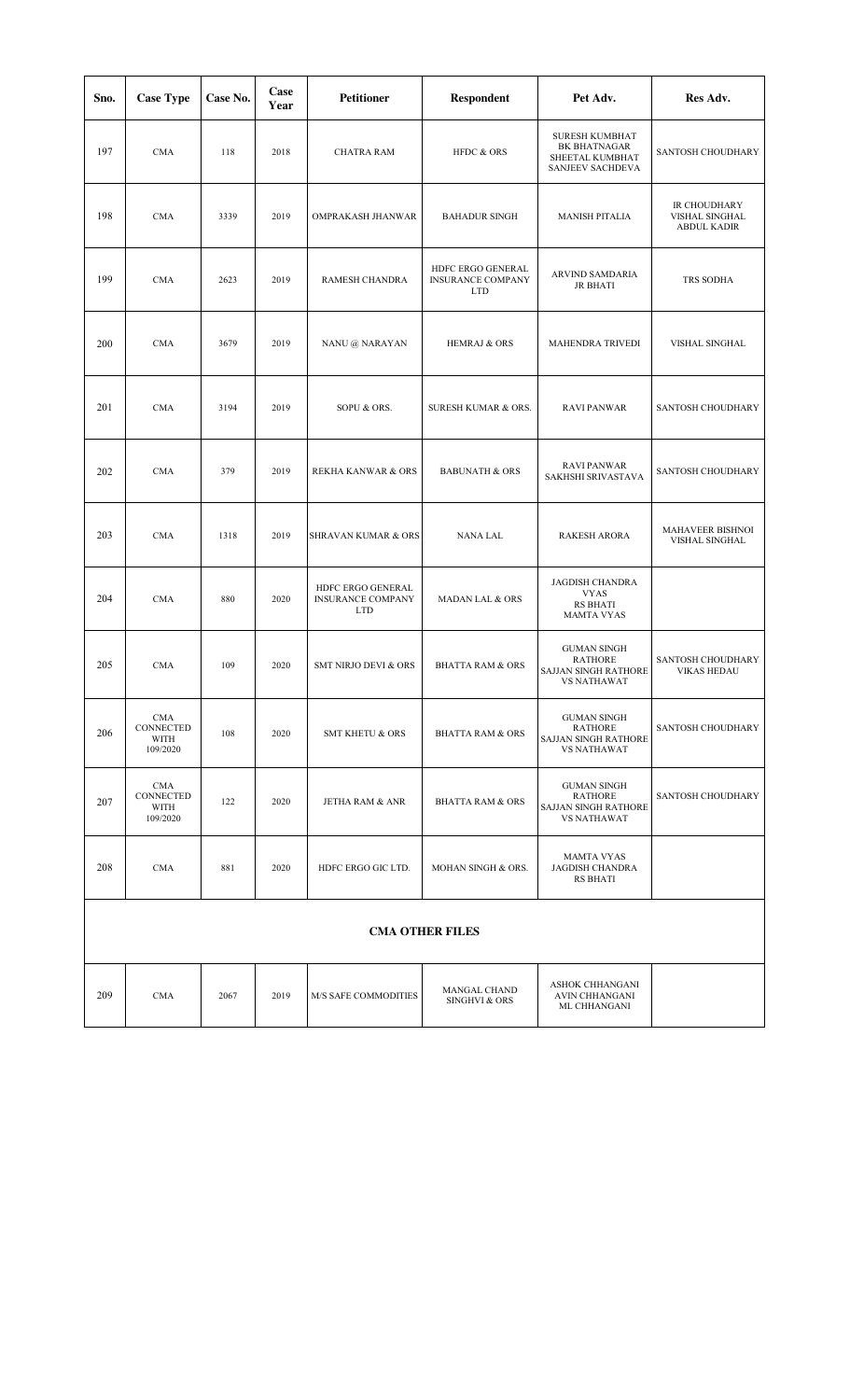## **NATIONAL LOK ADALAT RAJASTHAN HIGH COURT LEGAL SERVICES COMMITTEE, JODHPUR**

### **SUPPLEMENTARY CAUSE LIST BENCH NO. 1 (IN COURT NO. 4) HON'BLE MR. JUSTICE VIJAY BISHNOI, CHAIRMAN MEMBER - MR. RAVINDRA KUMAR CHARAN, ADVOCATE SATURDAY 11-12-2021 10:30 AM - 01:00 PM AND 2:00 PM TO 4:30 PM**

### **(CMA - (MACT)-ORIENTAL INSURANCE COMPANY LTD.), (CMA - (MACT) - OTHER INSURANCE COMPANY- BAJAJ ALLIANZ GENERAL INSURANCE, IFFCO-TOKIO GENERAL INSURANCE CO. LTD., OTHER INSURANCE MIXUP FIES, MACT WITHOUT INSURANCES FILES, CIVIL WRIT- OTHER**

|      | CMA (MACT)-ORIENTAL INSURANCE COMPANY LTD. |          |              |                              |                                     |                                                      |                   |  |  |  |  |  |
|------|--------------------------------------------|----------|--------------|------------------------------|-------------------------------------|------------------------------------------------------|-------------------|--|--|--|--|--|
| Sno. | <b>Case Type</b>                           | Case No. | Case<br>Year | <b>Petitioner</b>            | <b>Respondent</b>                   | Pet Adv.                                             | Res Adv.          |  |  |  |  |  |
| 201  | <b>CMA</b>                                 | 244      | 2004         | <b>KHETA RAM</b>             | <b>PURSHOTTAM &amp; ORS</b>         | <b>RAKESH ARORA</b>                                  | DR LOONKAR        |  |  |  |  |  |
| 202  | <b>CMA</b>                                 | 368      | 2011         | <b>NEMI CHAND</b>            | KALI DEVI & ORS.                    | SANDEEP SARUPARIA<br>SUDHIR SARUPARIA                | AK DADHICH        |  |  |  |  |  |
| 203  | CMA'                                       | 348      | 2013         | <b>BABU SINGH &amp; ORS.</b> | <b>BRANCH MANAGER &amp;</b><br>ORS. | RC JOSHI                                             | <b>SABIR KHAN</b> |  |  |  |  |  |
| 204  | CMA'                                       | 1270     | 2018         | SURYA PRKASH SHARMA<br>& ORS | O.I. CO & ORS                       | RC JOSHI                                             | VK BHADU          |  |  |  |  |  |
| 205  | <b>CMA</b>                                 | 3346     | 2019         | <b>RAKHI SOMPURA</b>         | PAPPU LAL & ORS                     | <b>GAJU SINGH RATHORE</b>                            | TRS SODHA         |  |  |  |  |  |
| 206  | <b>CMA</b>                                 | 802      | 2019         | MEHBOOB ALI                  | KRISHAN KHAKKARWAL<br>& ANR         | <b>MANISH KUMAR</b><br>PITALIYA                      |                   |  |  |  |  |  |
| 207  | <b>CMA</b>                                 | 2840     | 2019         | DUDA @ DUDA RAM              | ORIENTAL INS. CO. LTD.              | <b>SANJAY MAHAR</b>                                  | NK JOSHI          |  |  |  |  |  |
| 208  | CMA'                                       | 501      | 2019         | PREMI BAI & ORS              | ORIENTAL INS CO LTD.                | <b>MANISH KUMAR</b><br>PITALIYA<br><b>HARI SINGH</b> | ADITYA SINGHVI    |  |  |  |  |  |
| 209  | <b>CMA</b>                                 | 501      | 2020         | <b>DEVI SINGH</b>            | ORIENTAL INS. CO. LTD.              | <b>BL CHOUDHARY</b>                                  |                   |  |  |  |  |  |
| 210  | <b>CMA</b>                                 | 1803     | 2020         | <b>BADRI PRASAD</b>          | <b>SUKHDEV KAUR</b>                 | <b>RAJESH PANWAR</b>                                 |                   |  |  |  |  |  |
| 211  | CMA                                        | 1113     | 2020         | <b>CHIMNA RAM</b>            | DURGESH DAS & ORS.                  | RICHIN SURANA<br>SHEKAR MEWARA<br><b>GAURAV VYAS</b> | VK BHADU          |  |  |  |  |  |

### **(CMA - (MACT) - OTHER INSURANCE COMPANY- BAJAJ ALLIANZ GENERAL INSURANCE**

| 212 | <b>CMA</b>                                                    | 1343 | 2010 | LASSI             | PINTU                           | P NAYAK                               | <b>DS UDAWAT</b>  |
|-----|---------------------------------------------------------------|------|------|-------------------|---------------------------------|---------------------------------------|-------------------|
| 213 | <b>CROSS</b><br><b>OBJECTION</b><br>IN<br>CMA NO.<br>999/2010 |      | 2011 | MOLLY BABY & ORS. | BAJAJ ALL. GEN INS CO.<br>LTD.Q | RAJESH CHOUDHARY                      | SANTOSH CHOUDHARY |
| 214 | <b>CMA</b>                                                    | 2400 | 2012 | MOHAN LAL         | <b>KIRAN KATHEPUREY</b>         | RAJESH CHOUDHARY<br><b>ML PUROHIT</b> |                   |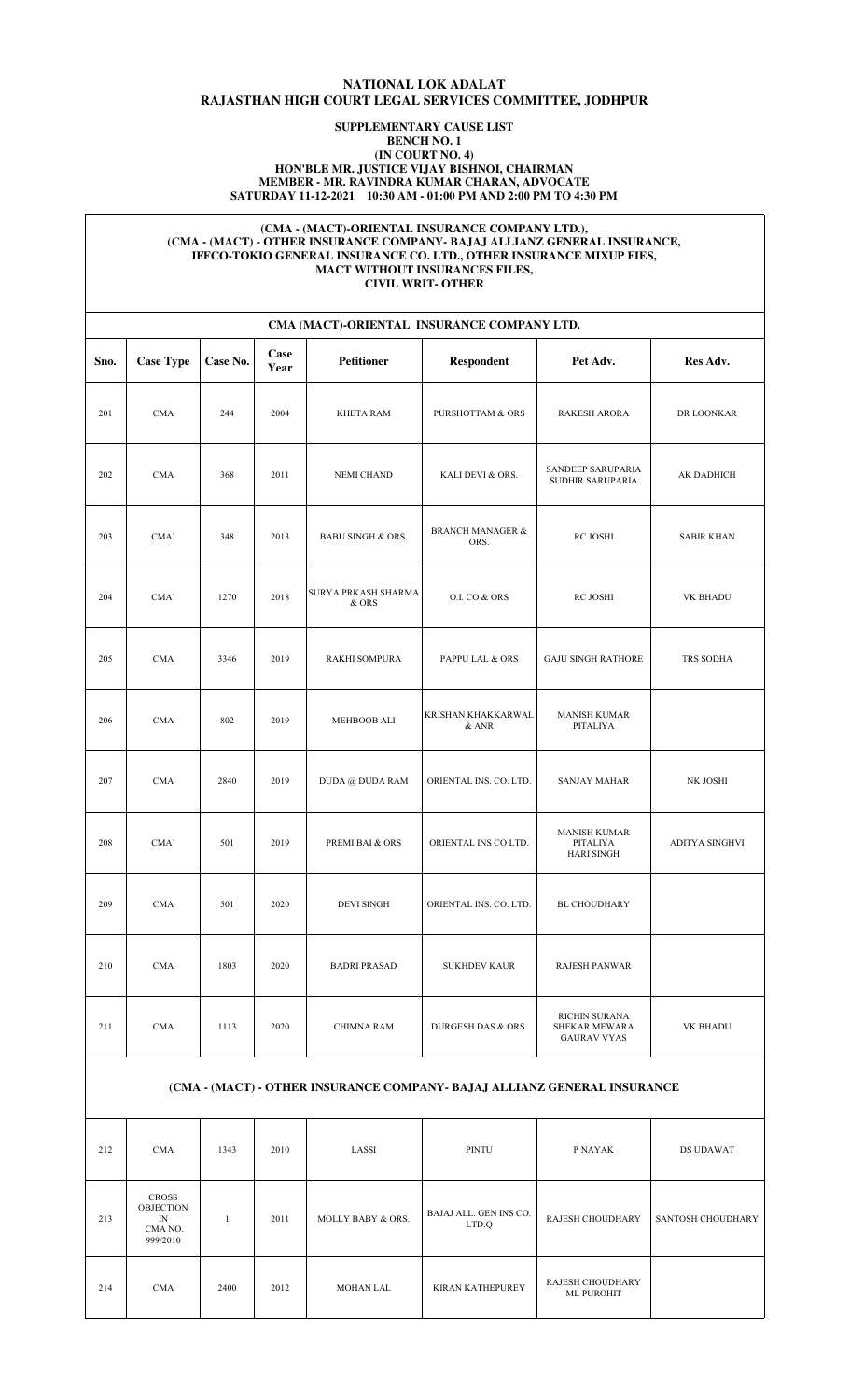| Sno. | <b>Case Type</b>                                                   | Case No. | Case<br>Year | <b>Petitioner</b> | Respondent                      | Pet Adv.                                                  | Res Adv.                            |  |  |  |
|------|--------------------------------------------------------------------|----------|--------------|-------------------|---------------------------------|-----------------------------------------------------------|-------------------------------------|--|--|--|
| 215  | <b>CMA</b>                                                         | 1217     | 2014         | MOMA @ MUMA       | DEV KISHAN & ORS.               | MOHAVEER BISHNOI<br>DEEPAK BISHNOI<br>HS BISHNOI          |                                     |  |  |  |
| 216  | CMA                                                                | 1549     | 2014         | DINESH CHANDRA    | HARISH & ORS.                   | SANDEEP SARUPARIA<br>SUDHIR SARUPARIA<br>PREETI SARUPARIA | VINAY KOTHARI                       |  |  |  |
| 217  | CMA                                                                | 900      | 2015         | UGALI DEVI & ORS. | DALA RAM & ORS.                 | <b>SK SANKHLA</b><br>RC LEKHAWAT                          | VINAY KOTHARI                       |  |  |  |
| 218  | <b>CMA</b>                                                         | 1508     | 2017         | <b>GANGA RAM</b>  | DALA RAM & ORS.                 | <b>SK SANKHLA</b><br>RC LEKHAWAT                          |                                     |  |  |  |
| 219  | <b>CMA</b>                                                         | 3176     | 2017         | RAMA DEVI & ORS.  | JAGDISH PRASAD & ORS.           | MAHAVEER BISHNOI<br>DEEPAK BISHNOI<br>HS BISHNOI          |                                     |  |  |  |
| 220  | CMA                                                                | 1607     | 2018         | ANITA & ORS.      | <b>BALVEER SINGH &amp; ORS.</b> | <b>GS RATHORE</b>                                         | NITIN OJHA                          |  |  |  |
| 221  | <b>CMA</b>                                                         | 734      | 2019         | MEHRUNISA & ORS.  | DIRECTOR IEC PD NRHM<br>& ORS.  | <b>RAJESH PANWAR</b>                                      | <b>RAMRATAN</b><br><b>CHOUDHARY</b> |  |  |  |
| 222  | <b>CMA</b>                                                         | 1004     | 2020         | <b>CHATRA RAM</b> | <b>SUNIL GUPTA</b>              | RICHIN SURANA                                             |                                     |  |  |  |
| 223  | CMA                                                                | 1051     | 2020         | <b>BABU LAL</b>   | <b>SUNIL GUPTA</b>              | RICHIN SURANA                                             |                                     |  |  |  |
|      | IFFCO-TOKIO GENERAL INSURANCE CO. LTD., OTHER INSURANCE MIXUP FIES |          |              |                   |                                 |                                                           |                                     |  |  |  |

| 224 | <b>CMA</b>       | 187  | 2016 | LEELA DEVI                               | <b>TAJ SINGH</b>              | RAJESH CHOUDHARY                                                      |                                  |
|-----|------------------|------|------|------------------------------------------|-------------------------------|-----------------------------------------------------------------------|----------------------------------|
| 225 | <b>CMA</b>       | 1117 | 2018 | PONI & ORS.                              | BANWARI LAL & ORS.            | VR CHOUDHARY<br><b>GR CHOUDHARY</b><br><b>NARESH PRAJAPAT</b>         | ADITYA SINGHI                    |
| 226 | <b>CMA</b>       | 45   | 2019 | <b>CHOTUDI &amp; ORS.</b>                | <b>BANWARI LAL &amp; ORS.</b> | NARPAT RAM KHILERI                                                    | VISHAL SINGHAL                   |
| 227 | CMA <sup>'</sup> | 2711 | 2019 | RAMESHWAR LAL & ORS. MAHESH KUMAR & ORS. |                               | <b>MAHAVEER BISHNOI</b><br><b>DEEPAK BISHNOI</b><br><b>HS BISHNOI</b> | KAUSHIK GAUTAM<br>VISHAL SINGHAL |

## **CMA- OTHER INSURANCE MIXUP FIES**

| 228 | <b>CMA</b>       | 2361 | 2015 | RATAN LAL & ORS.  | VIKASH VISHNOI & ORS.            | VIKRAM CHOUDHARY                                                              | <b>JAGDISH VYAS</b>              |
|-----|------------------|------|------|-------------------|----------------------------------|-------------------------------------------------------------------------------|----------------------------------|
| 229 | <b>CMA</b>       | 1585 | 2016 | FUTURE GIC LTD.   | <b>SURUCHI BANSAL &amp; ORS.</b> | MUKTESH MAHESHWARI<br>VANDANA BHANSALI<br><b>ASHVINI GEHLOT</b>               | <b>RAVI PANWAR</b>               |
| 230 | CMA'             | 2349 | 2016 | LALITA & ORS.     | DAULAT RAM AND ORS.              | <b>RAJESH PANWAR</b><br>MS SONI                                               | ANIL BACHHAWAT<br>VISHAL SINGHAL |
| 231 | CMA <sup>'</sup> | 2218 | 2016 | <b>LEELA DEVI</b> | KARAN SINGH & ORS.               | RAVINDRA ACHARYA<br>SAVITA ACHARYA<br>AMITABH ACHARYA<br><b>SANTOSH KUMAR</b> | <b>RAVI PANWAR</b>               |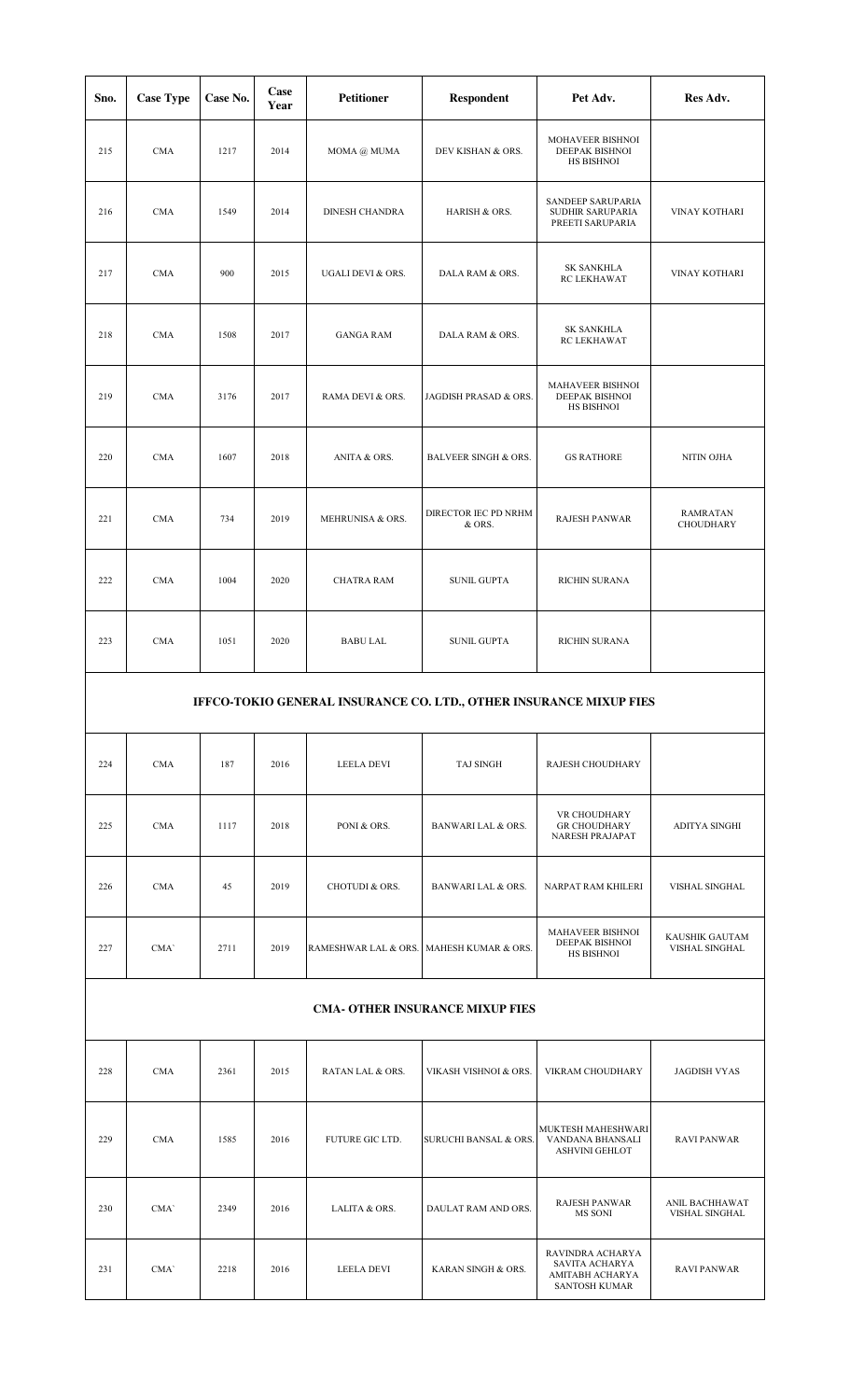| Sno. | <b>Case Type</b>                                   | Case No. | Case<br>Year | <b>Petitioner</b>                           | Respondent                        | Pet Adv.                                                       | Res Adv.                                                                                            |  |  |  |  |  |
|------|----------------------------------------------------|----------|--------------|---------------------------------------------|-----------------------------------|----------------------------------------------------------------|-----------------------------------------------------------------------------------------------------|--|--|--|--|--|
| 232  | CMA'                                               | 644      | 2016         | KARAN SINGH & ORS.                          | A BAL SUBRAMANYAM &<br><b>ORS</b> | <b>RAVI PANWAR</b>                                             |                                                                                                     |  |  |  |  |  |
| 233  | <b>CMA</b>                                         | 1182     | 2018         | <b>TARA</b>                                 | KACHARULAL & ANR                  | <b>LOVE JAIN</b>                                               | SANTOSH CHOUDHARY                                                                                   |  |  |  |  |  |
| 234  | <b>CMA</b>                                         | 785      | 2019         | <b>GAJROOPA RAM</b>                         | FAZAL ALI & ORS.                  | RC JOSHI                                                       |                                                                                                     |  |  |  |  |  |
|      | <b>MACT WITHOUT INSURANCES FILES</b>               |          |              |                                             |                                   |                                                                |                                                                                                     |  |  |  |  |  |
| 235  | CMA'                                               | 1261     | 2016         | <b>SHARWAN RAM</b>                          | <b>BAJRANG SINGH &amp; ORS.</b>   | <b>AJAY VYAS</b>                                               | <b>RAJESH PANWAR</b>                                                                                |  |  |  |  |  |
| 236  | CMA'                                               | 1271     | 2016         | SUMAN DEVI & ORS.                           | <b>BAJRANG SINGH &amp; ORS.</b>   | <b>AJAY VYAS</b>                                               | <b>RAJESH PANWAR</b><br>MS SONI                                                                     |  |  |  |  |  |
|      |                                                    |          |              |                                             | <b>CIVIL WRIT- OTHER</b>          |                                                                |                                                                                                     |  |  |  |  |  |
| 237  | $\mathrm{CW}$                                      | 4041     | 2005         | MANGI LAL CHOUDHARY                         | STATE OF RAJ & ORS.               | MR SINGHVI                                                     | MC BISHNOI                                                                                          |  |  |  |  |  |
| 238  | CW                                                 | 10936    | 2009         | <b>DEVILAL</b>                              | <b>STATE OF RAJ</b>               | VK PANDYA<br><b>VK BHADU</b><br><b>RAJENDRA SONI</b>           | HR CHAWLA<br>KK BISSA<br><b>SS KOTWANI</b><br><b>TRILOK JOSHI</b><br><b>BHOOP SINGH</b><br>DS THIND |  |  |  |  |  |
| 239  | $\mathrm{CW}$                                      | 3664     | 2012         | CHIEF EXECUTIVE<br><b>OFFICER &amp; ANR</b> | KEEKA RAM & ANR.                  | KK BISSA<br>AGC                                                |                                                                                                     |  |  |  |  |  |
| 240  | CW                                                 | 8931     | 2015         | ARJUN LAL & ANR.                            | STATE OF RAJ & ORS.               | <b>SANJAY MATHUR</b><br><b>MANOJ PAREEK</b>                    | OP BOOB<br>MUKUL SINGHVI                                                                            |  |  |  |  |  |
| 241  | $\mathrm{CW}$                                      | 12079    | 2016         | <b>BHAJAN SINGH</b>                         | AMICHAND AND ORS                  | DS THIND                                                       |                                                                                                     |  |  |  |  |  |
| 242  | $\mathrm{CW}$                                      | 9389     | 2016         | RAMESH BHAI NARSINGH<br><b>BHAI PATEL</b>   | STATE OF RAJ & ORS.               | RAJESH CHOUDHARY<br>CHANDRA PRAKASH<br>SONI<br>MANJU CHOUDHARY |                                                                                                     |  |  |  |  |  |
| 243  | $\mathrm{CW}$                                      | 4558     | 2018         | <b>GANESH RAM</b>                           | <b>AVVNL</b>                      | <b>DIPIKA PUROHIT</b>                                          | DHANESH SARASWAT                                                                                    |  |  |  |  |  |
| 244  | $\mathrm{CW}$                                      | 2568     | 2018         | PANNA LAL SHARMA                            | UOI & ORS.                        | SR CHOUDHARY<br><b>JK JANGID</b>                               | <b>BP BOHRA</b><br><b>MUKESH DAVE</b>                                                               |  |  |  |  |  |
| 245  | $\mathrm{CW}$<br>CONNECTED<br>WITH CW<br>2568/2018 | 2573     | 2018         | MOHAN LAL & ORS.                            | UNION OF INDIA & ORS.             | SR CHOUDHARY<br><b>JK JANGID</b>                               | <b>ANKUR MATHUR</b>                                                                                 |  |  |  |  |  |
| 246  | $\mathrm{CW}$                                      | 6736     | 2018         | <b>SEMPAL SINGH &amp; ANR</b>               | <b>B.O.R &amp; ORS.</b>           | HR CHAWLA                                                      | ASHVINI SWAMI                                                                                       |  |  |  |  |  |
| 247  | $\mathrm{CW}$                                      | 2931     | 2018         | KANCHAN GEHLOT                              | UOI & ORS.                        | SR CHOUDHARY<br><b>JK JANGID</b>                               | <b>MUKESH DAVE</b><br><b>ANKUR MATHUR</b><br>ANIL BACHHAWAT                                         |  |  |  |  |  |
| 248  | CW<br>CONNECTED<br>WITH CW<br>2932/2018            | 2932     | 2018         | RADHEY SHYAM DHOOT                          | UOI & ORS.                        | SR CHOUDHARY<br><b>JK JANGID</b>                               | <b>MUKESH DAVE</b><br><b>ANKUR MATHUR</b><br>ANIL BACHHAWAT                                         |  |  |  |  |  |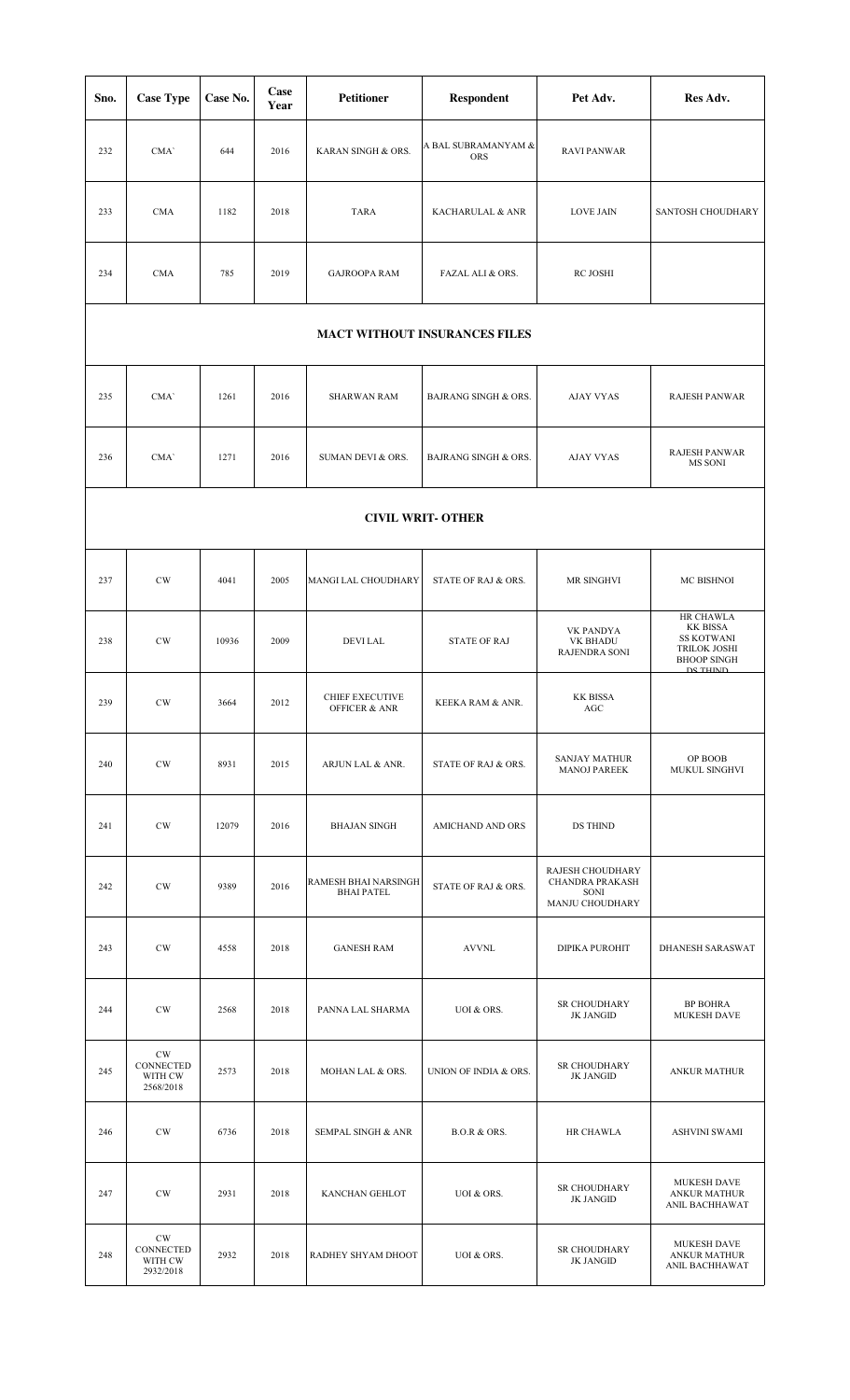| Sno. | <b>Case Type</b>                                   | Case No. | Case<br>Year | <b>Petitioner</b>                     | Respondent                                                               | Pet Adv.                                                                | Res Adv.                                                    |
|------|----------------------------------------------------|----------|--------------|---------------------------------------|--------------------------------------------------------------------------|-------------------------------------------------------------------------|-------------------------------------------------------------|
| 249  | $\mathrm{CW}$<br>CONNECTED<br>WITH CW<br>2932/2018 | 2949     | 2018         | JAI SINGH & ORS.                      | UOI & ORS.                                                               | SR CHOUDHARY<br><b>JK JANGID</b>                                        | <b>MUKESH DAVE</b><br><b>ANKUR MATHUR</b><br>ANIL BACHHAWAT |
| 250  | CW<br>CONNECTED<br>WITH CW<br>2932/2018            | 2961     | 2018         | OM PRAKASH                            | UOI & ORS.                                                               | SR CHOUDHARY<br><b>JK JANGID</b>                                        | MUKESH DAVE<br><b>ANKUR MATHUR</b><br>ANIL BACHHAWAT        |
| 251  | $\mathrm{CW}$<br>CONNECTED<br>WITH CW<br>2932/2018 | 2704     | 2018         | <b>BABU LAL SANKHAL</b>               | UOI & ORS.                                                               | SR CHOUDHARY                                                            | <b>ANKUR MATHUR</b><br>ANIL BACHHAWAT                       |
| 252  | $\mathrm{CW}$                                      | 4648     | 2019         | AMBA LAL                              | THE CHAIRMAN DIST<br><b>LEGAL SERVICE</b><br><b>AUTHORITY &amp; ANR.</b> | <b>AJAY VYAS</b>                                                        |                                                             |
| 253  | CW                                                 | 1967     | 2020         | <b>RAMESH KUMAR DAVE</b>              | <b>STATE OF RAJ</b>                                                      | <b>SURENDRA SINGH</b><br><b>CHOUDHARY</b><br>OM PRAKASH                 | VANDANA BHANSALI                                            |
| 254  | $\mathrm{CW}$                                      | 10716    | 2020         | <b>BANWARI LAL</b><br><b>KARWASRA</b> | <b>STATE OF RAJ</b>                                                      | <b>VIKAS BIJARNIA</b><br><b>SUDESH BIJARNIA</b><br><b>SURENDRA BANA</b> |                                                             |
| 255  | $\mathrm{CW}$                                      | 7340     | 2021         | PUKH RAJ                              | STATE OF RAJ & ORS.                                                      | ASHOK CHHANGANI<br>AVIN CHHANGANI                                       |                                                             |
| 256  | CW                                                 | 7318     | 2021         | <b>MANAK RAM</b>                      | STATE OF RAJ & ORS.                                                      | ASHOK CHHANGANI<br>AVIN CHHANGANI                                       |                                                             |
| 257  | $\mathrm{CW}$                                      | 7321     | 2021         | <b>GUDAR RAM</b>                      | STATE OF RAJ & ORS.                                                      | ASHOK CHHANGANI<br>AVIN CHHANGANI                                       |                                                             |
| 258  | CW                                                 | 7334     | 2021         | MUKNA RAM                             | STATE OF RAJ & ORS.                                                      | <b>ASHOK CHHANGANI</b><br>AVIN CHHANGANI                                |                                                             |
| 259  | $\mathrm{CW}$                                      | 7333     | 2021         | <b>SAMPAT RAM</b>                     | STATE OF RAJ & ORS.                                                      | ASHOK CHHANGANI<br><b>AVIN CHHANGANI</b>                                |                                                             |
| 260  | $\mathrm{CW}$                                      | 7364     | 2021         | <b>GANPATI &amp; ORS.</b>             | STATE OF RAJ & ORS.                                                      | ASHOK CHHANGANI<br><b>AVIN CHHANGANI</b>                                |                                                             |
| 261  | $\mathrm{CW}$                                      | 14557    | 2021         | <b>BHIKHA RAM</b>                     | RSRTC & ORS.                                                             | DINESH KUMAR OJHA                                                       |                                                             |
| 262  | $\mathrm{CW}$                                      | 7499     | 2021         | <b>BANITA DEVI</b>                    | <b>STATE OF RAJ</b>                                                      | PAPPU SANGWA<br>OP SANGWA<br>VR JAJRA                                   |                                                             |
| 263  | $\mathrm{CW}$                                      | 286      | 2021         | NEERU VISHNOI                         | <b>STATE OF RAJ</b>                                                      | <b>MANOJ BOHRA</b><br><b>SEEMA BOHRA</b>                                | <b>KARAN SINGH</b><br><b>RAJPUROHIT</b>                     |
| 264  | CW                                                 | 264      | 2021         | <b>MANJU OLA</b>                      | <b>STATE OF RAJ</b>                                                      | <b>MANOJ BOHRA</b><br><b>SEEMA BOHRA</b>                                |                                                             |
| 265  | CW                                                 | 8003     | 2021         | SAROJ                                 | <b>STATE OF RAJ</b>                                                      | NISHANT BORA<br>PALLAV SHARMA                                           | <b>KARAN SINGH</b><br><b>RAJPUROHIT</b>                     |
| 266  | $\mathrm{CW}$                                      | 2001     | 2021         | <b>RAJNI SAIN</b>                     | <b>STATE OF RAJ</b>                                                      | YASH PAL KHILEREE                                                       | <b>KARAN SINGH</b><br><b>RAJPUROHIT</b>                     |
| 267  | CW.<br><b>CONNECTED</b><br>WITH CW<br>2001/2021    | 3132     | 2021         | ANAND YADAV                           | <b>STATE OF RAJ</b>                                                      | YASH PAL KHILEREE                                                       | <b>KARAN SINGH</b><br><b>RAJPUROHIT</b>                     |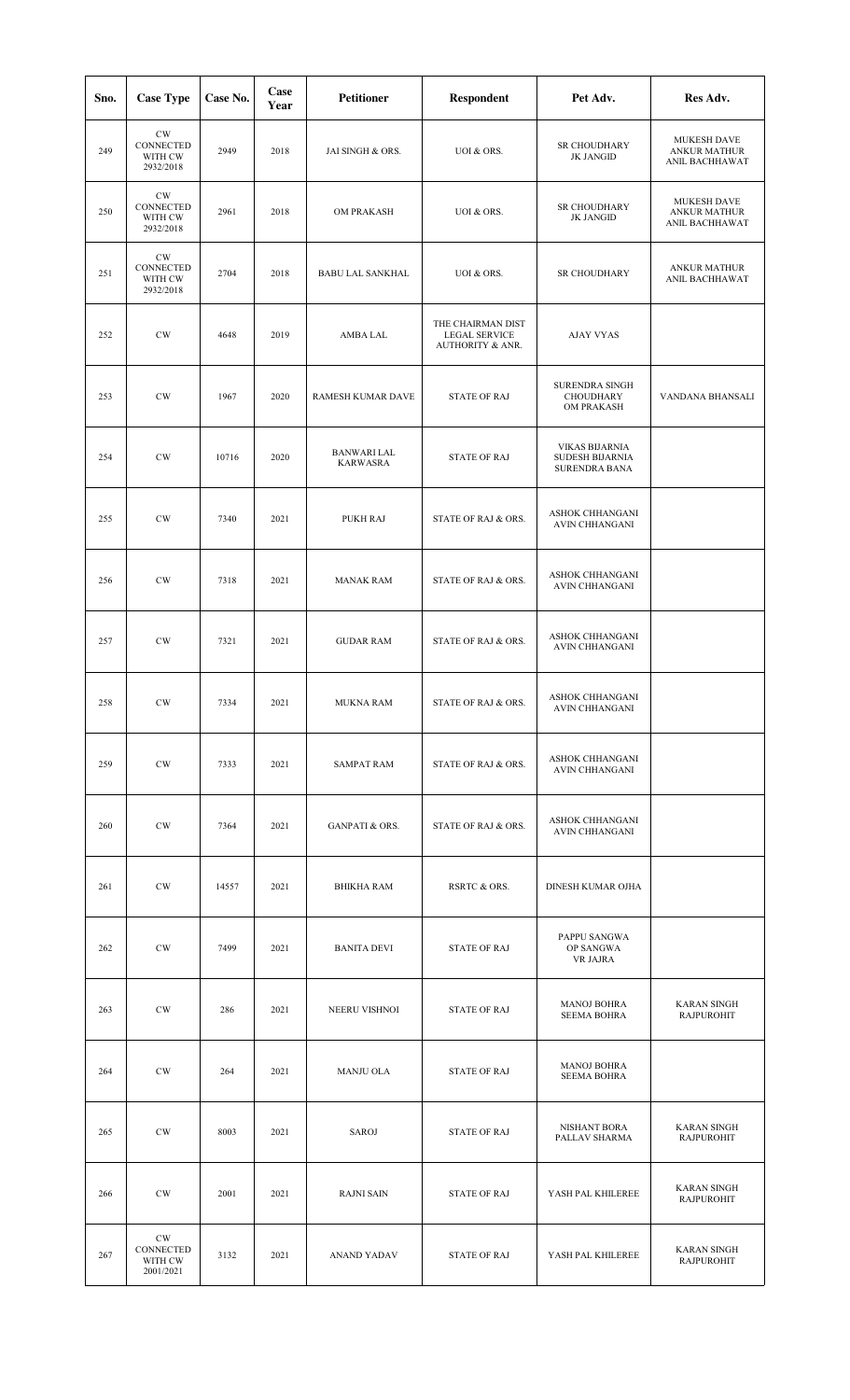| Sno. | <b>Case Type</b>                                | Case No. | Case<br>Year | <b>Petitioner</b>                  | <b>Respondent</b>            | Pet Adv.                                                                                               | Res Adv.                                                   |
|------|-------------------------------------------------|----------|--------------|------------------------------------|------------------------------|--------------------------------------------------------------------------------------------------------|------------------------------------------------------------|
| 268  | $\mathrm{CW}$                                   | 7066     | 2021         | <b>MUKESH KUMARI</b>               | <b>STATE OF RAJ</b>          | <b>MOTI SINGH</b><br><b>JOGENDRA SINGH</b><br>URJA RAM PATEL<br><b>SUKHDEV PATEL</b><br><b>BS TAPU</b> |                                                            |
| 269  | $\mathrm{CW}$                                   | 5054     | 2021         | <b>MAINA DEVI</b>                  | <b>STATE OF RAJ</b>          | DL MOTHSRA                                                                                             | <b>KARAN SINGH</b><br><b>RAJPUROHIT</b>                    |
| 270  | $\mathrm{CW}$                                   | 160      | 2021         | <b>RAJ BALA</b>                    | <b>STATE OF RAJ</b>          | <b>VIKAS BIJARNIA</b><br>SUDESH BIJARNIA<br><b>SURENDRA BANA</b>                                       | OM SINGH RAJPUROHIT                                        |
| 271  | CW                                              | 177      | 2021         | SHAKUNTALA                         | <b>STATE OF RAJ</b>          | <b>VIKAS BIJARNIA</b><br>SUDESH BIJARNIA<br>SURENDRA BANA                                              | <b>KARAN SINGH</b><br><b>RAJPUROHIT</b>                    |
| 272  | $\mathrm{CW}$                                   | 5993     | 2021         | DR SANDEEP KUMAR<br><b>AGARWAL</b> | <b>STATE OF RAJ</b>          | <b>VIKAS BIJARNIA</b><br>SUDESH BIJARNIA<br>SURENDRA BANA                                              | PREMENDRA BOHRA<br><b>KARAN SINGH</b><br><b>RAJPUROHIT</b> |
| 273  | $\mathrm{CW}$                                   | 967      | 2021         | <b>USHA SHRAMA</b>                 | <b>STATE OF RAJ</b>          | DEEPIKA SONI                                                                                           | <b>KARAN SINGH</b><br><b>RAJPUROHIT</b>                    |
| 274  | $\mathrm{CW}$                                   | 905      | 2021         | <b>SUNITA</b>                      | <b>STATE OF RAJ</b>          | <b>VIKAS BIJARNIA</b><br>SUDESH BIJARNIA<br>SURENDRA BANA                                              | <b>KARAN SINGH</b><br><b>RAJPUROHIT</b>                    |
| 275  | $\mathrm{CW}$                                   | 937      | 2021         | <b>SHOBHA BORANA</b>               | <b>STATE OF RAJ</b>          | YASH PAL KHILEREE                                                                                      | <b>KARAN SINGH</b><br><b>RAJPUROHIT</b>                    |
| 276  | $\mathrm{CW}$                                   | 314      | 2021         | TULSI BAI & ORS.                   | <b>STATE OF RAJ</b>          | RS CHOUDHARY                                                                                           | VANDANA BHANSALI                                           |
| 277  | CW                                              | 13183    | 2021         | <b>MUKH RAM</b>                    | <b>STATE OF RAJ</b>          | <b>SR GODARA</b>                                                                                       | <b>TRILOK JOSHI</b><br><b>ABHILASH BORA</b>                |
| 278  | $\mathrm{CW}$                                   | 13802    | 2021         | RAMAN LAL MAKWANA                  | <b>STATE OF RAJ</b>          | RAMDEV POTALIA                                                                                         |                                                            |
|      |                                                 |          |              |                                    | <b>CIVIL FIRST APPEAL</b>    |                                                                                                        |                                                            |
| 279  | <b>CFA</b>                                      | 216      | 1997         | JAGDISH PRASAD & OS.               | ORIENTAL BANK OF<br>COMMERCE | DINESH MAHESHWARI<br>JK BHAIYA                                                                         | <b>BL PUROHIT</b>                                          |
| 280  | <b>CFA</b>                                      | 586      | 2007         | DEEPA SINGH                        | <b>JVVNL</b>                 | <b>BM AGARWAL</b>                                                                                      | <b>RAVI BHANSALI</b><br><b>SUMEET MEHTA</b>                |
| 281  | <b>CFA</b>                                      | 338      | 2008         | HARBANSH SINGH AND<br>ORS.         | <b>SANJEEV KUMAR</b>         | <b>BM AGGARWAL</b><br>VK AGGARWAL                                                                      | HK JAIN                                                    |
| 282  | <b>CFA</b>                                      | 112      | 2009         | <b>GOVARDHAN PURI</b>              | <b>KALYAN SINGH</b>          | <b>BM AGGARWAL</b><br>VK AGGARWAL                                                                      | RS BHATI<br><b>SAJJAN SINGH</b>                            |
| 283  | <b>CFA</b>                                      | 43       | 2015         | <b>LAXMI DEVI</b>                  | MANGU BAI & ORS.             | TRIBHUVEN GUPTA<br><b>USMAN GHANI</b>                                                                  | OP BOOB<br><b>BHARAT BOOB</b>                              |
| 284  | <b>CIVL</b><br><b>CROSS</b><br><b>OBJECTION</b> | 13       | 2021         | HARBANSH SINGH AND<br>ORS.         | AMAR SINGH AND ORS.          | ANUJ SAHLOT                                                                                            |                                                            |

VK AGGARWAL ANUJ SAHLOT

AMAR SINGH AND ORS.

285

CFA CONNECTED WITH CROSS OJECTTION NO 13/2021

95 2014 HARBANSH SINGH AND ORS.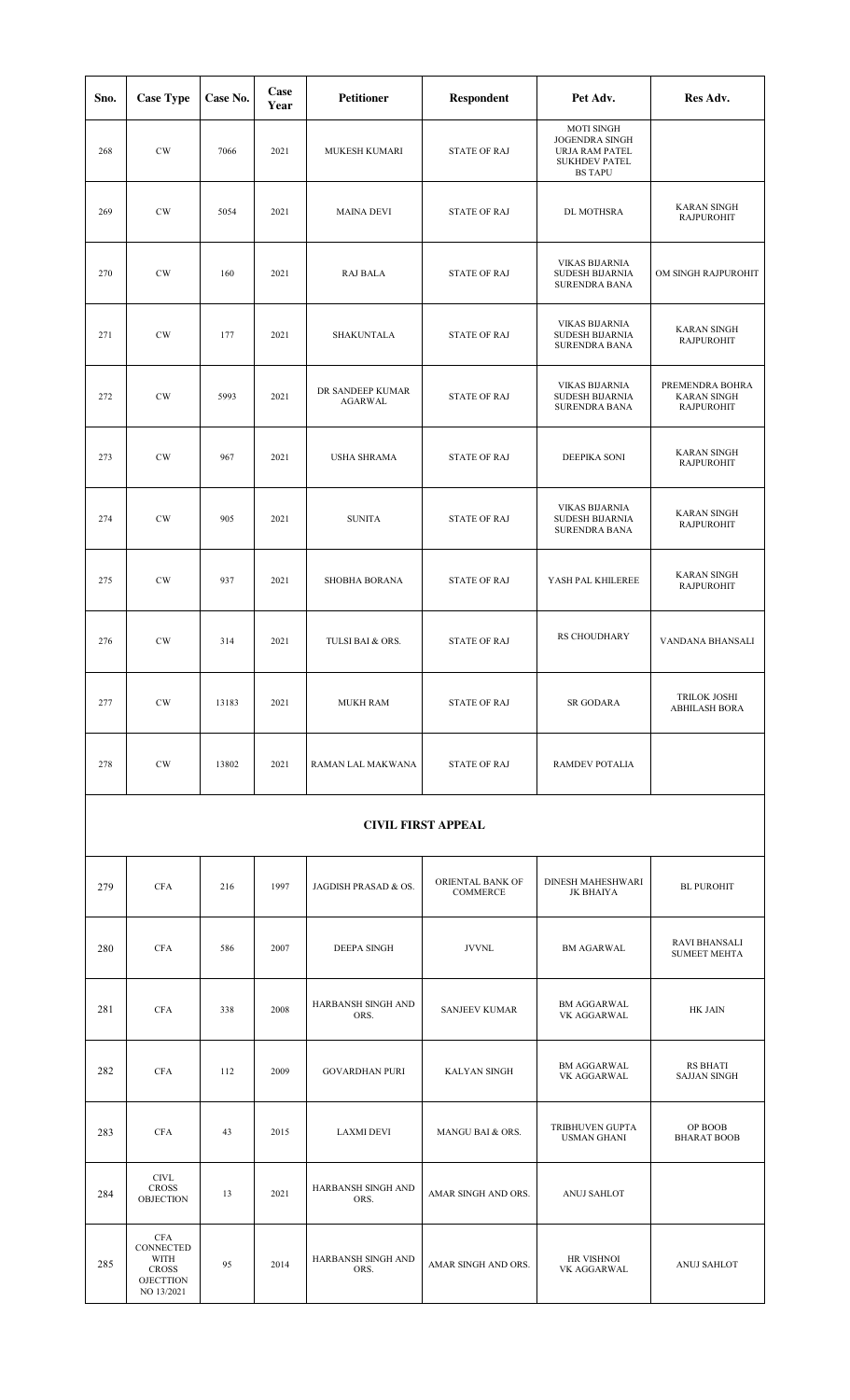| Sno.                       | <b>Case Type</b> | Case No. | Case<br>Year | <b>Petitioner</b>                               | Respondent          | Pet Adv.                                                                                                                      | Res Adv.          |  |  |  |  |
|----------------------------|------------------|----------|--------------|-------------------------------------------------|---------------------|-------------------------------------------------------------------------------------------------------------------------------|-------------------|--|--|--|--|
| <b>CIVIL SECOND APPEAL</b> |                  |          |              |                                                 |                     |                                                                                                                               |                   |  |  |  |  |
| 286                        | <b>CSA</b>       | 443      | 2007         | <b>DINESH KUMAR</b>                             | <b>MOHAN LAL</b>    | <b>MAHENDRA TRIVEDI</b>                                                                                                       | <b>NL JOSHI</b>   |  |  |  |  |
|                            |                  |          |              |                                                 | S                   |                                                                                                                               |                   |  |  |  |  |
| 287                        | <b>CRLMP</b>     | 3544     | 2020         | <b>ASHOK KUMAR</b><br><b>CHOUHAN &amp; ORS.</b> | <b>STATE OF RAJ</b> | RAVINDRA ACHARYA<br><b>SAVITA ACHARYA</b><br>AMITABH ACHARYA<br>KULDEEP SINGH<br>SANTOSH CHOUDHARY<br><b>BHANWERLAL PATEL</b> | <b>AJAY KUMAR</b> |  |  |  |  |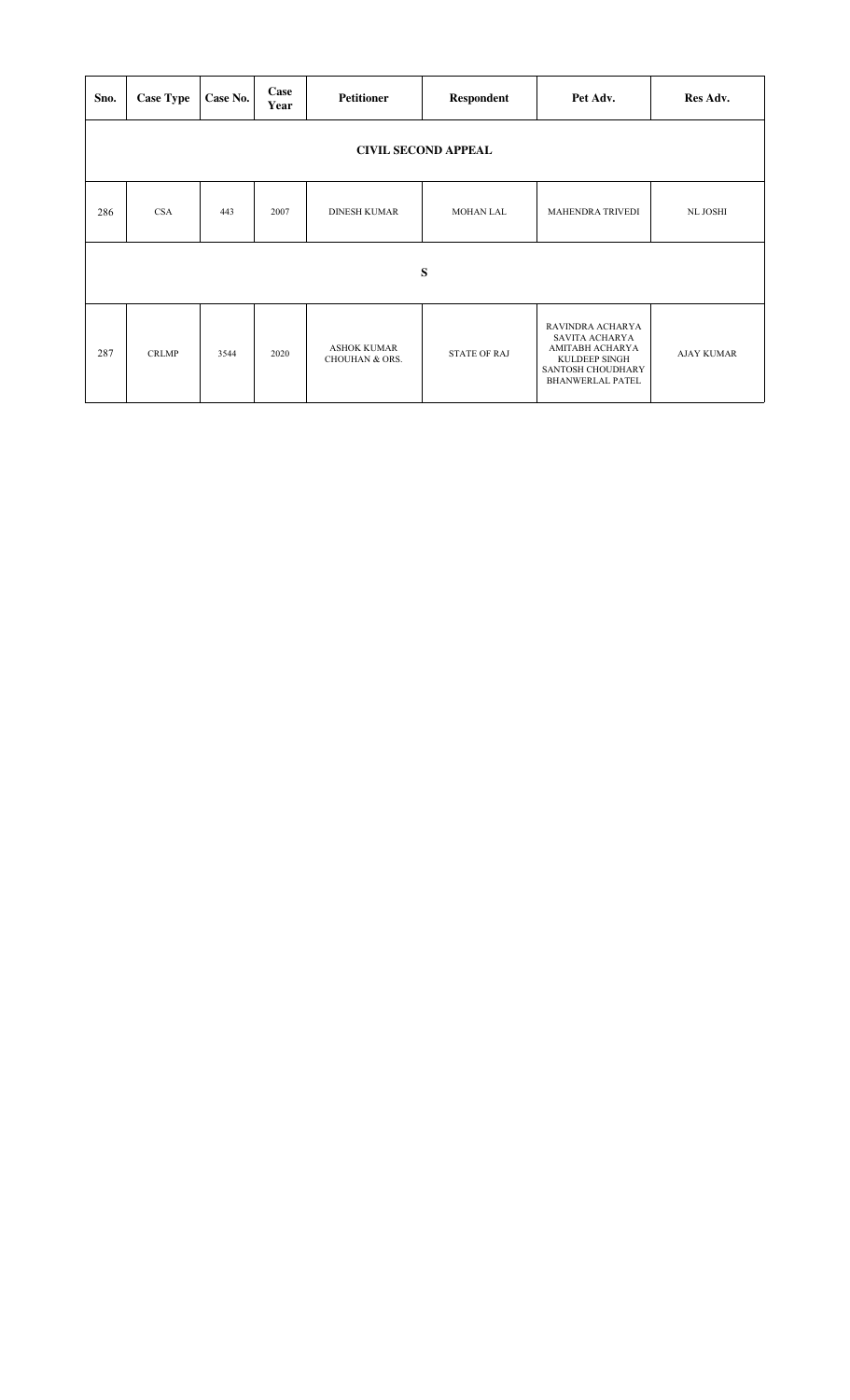## **NATIONAL LOK ADALAT RAJASTHAN HIGH COURT LEGAL SERVICES COMMITTEE, JODHPUR**

### **SUPPLEMENTARY CAUSE LIST BENCH NO. 2 (IN COURT NO. 11) HON'BLE MR. JUSTICE RAMESHWAR VYAS, CHAIRMAN MEMBER - MR. ASHOK CHHANGANI, ADVOCATE SATURDAY 11-12-2021 10:30 AM - 01:00 PM AND 2:00 PM TO 4:30 PM**

#### **(CMA - (MACT)-UNITED INDIA INSURANCE COMPANY LTD., (CMA - (MACT) - OTHER INSURANCE COMPANY- RELIANCE GENERAL INSURANCE, CMA- RSRTC, MATRIMONIAL, CIVIL WRIT - EDUCATION DEPT. , PHED DEPT & (CMA - (MACT)-NATIONAL INSURANCE COMPANY LTD**

|      | CMA (MACT)-UNITED INDIA INSURANCE COMPANY LTD. |          |              |                                         |                                                         |                                                                                |                                                     |  |  |  |  |  |
|------|------------------------------------------------|----------|--------------|-----------------------------------------|---------------------------------------------------------|--------------------------------------------------------------------------------|-----------------------------------------------------|--|--|--|--|--|
| Sno. | <b>Case Type</b>                               | Case No. | Case<br>Year | <b>Petitioner</b>                       | <b>Respondent</b>                                       | Pet Adv.                                                                       | Res Adv.                                            |  |  |  |  |  |
| 165  | CMA'                                           | 1498     | 2005         | KULDEEP RAI GUPTA                       | <b>MAHESH KUMAR &amp; NAR</b>                           | <b>BM AGRAWAL</b>                                                              | ANIL KAUSHIK                                        |  |  |  |  |  |
| 166  | CMA'                                           | 283      | 2007         | <b>BHANWAR SINGH</b>                    | <b>BRANCH MANAGER</b><br>UNITED INDIA INSU. CO.<br>LTD. | SHAMBHOO SINGH<br><b>CHAIN SINGH</b><br><b>RAJESH PANWR</b><br>SK SANKHLA      | VIPUL SINGHVI                                       |  |  |  |  |  |
| 167  | <b>CMA</b>                                     | 179      | 2012         | NATHU SINGH                             | MOBIN & ORS.                                            | MAHAVEER BISHNOI                                                               |                                                     |  |  |  |  |  |
| 168  | <b>CMA</b>                                     | 343      | 2014         | <b>SAVA RAM</b>                         | <b>MANCHHA RAM</b>                                      | RAJESH PARIHAR<br>VINIT SANADHYA                                               | AK DADHICH<br><b>SR SHARMA</b>                      |  |  |  |  |  |
| 169  | <b>CMA</b>                                     | 1614     | 2015         | SULEMAN & ORS.                          | <b>GANGA RAM &amp; ORS.</b>                             | RAJESH CHOUDHARY                                                               | OP SINGHVI                                          |  |  |  |  |  |
| 170  | <b>CMA</b>                                     | 1955     | 2015         | ANITA JOSHI & ORS.                      | RAKESH KALAL & ORS.                                     | <b>DHANESH SARASWAT</b>                                                        |                                                     |  |  |  |  |  |
| 171  | CMA'                                           | 43       | 2015         | <b>VIJAY SINGH</b>                      | PRITHVI SINGH & ORS.                                    | DURGA CHOUHAN<br><b>ARUNA NEGI</b>                                             | AK DADHICH<br><b>SR SHARMA</b>                      |  |  |  |  |  |
| 172  | <b>CMA</b>                                     | 411      | 2016         | <b>HARSINGH</b>                         | UNITED INDIA INS. CO.<br><b>LTD</b>                     | <b>LOKESH MATHUR</b>                                                           | SUNIL A VYAS<br><b>FALGUN BUCH</b>                  |  |  |  |  |  |
| 173  | <b>CMA</b>                                     | 412      | 2016         | SARDER SINGH & ORS.                     | UNITED INDIA INS. CO.<br><b>LTD</b>                     | <b>LOKESH MATHUR</b>                                                           | SUNIL A VYAS<br><b>FALGUN BUCH</b>                  |  |  |  |  |  |
| 174  | <b>CMA</b>                                     | 369      | 2016         | <b>RAJENDRA SINGH</b>                   | UNITED INDIA INS. CO.<br><b>LTD</b>                     | <b>LOKESH MATHUR</b>                                                           | <b>SUNIL A VYAS</b><br><b>FALGUN BUCH</b>           |  |  |  |  |  |
| 175  | <b>CMA</b>                                     | 2097     | 2016         | VED PRAKASH $@$<br><b>PRAKASH</b>       | UNITED INDIA INS.                                       | OM RAJPUROHIT<br>DHARMENDRA SH.<br><b>SHADAB KHAN</b>                          | TRS SODHA<br>RAHUL SHARMA                           |  |  |  |  |  |
| 176  | $\rm CMA$                                      | 778      | 2016         | <b>KAMLA</b>                            | SULKHAN SINGH & ORS.                                    | <b>MAHAVEER BISHNOI</b><br>DEEPAK BISHNOI<br>HS BISHNOI<br>SUNIL KUMAR LATIYAL |                                                     |  |  |  |  |  |
| 177  | CMA'                                           | 2949     | 2018         | SUMAN & ORS.                            | UNITED INDIA INS. CO<br>LTD.                            | RAKESH MATORIA<br>SHAKUNTALA MATORIA<br>DEEPAK KORPAL                          | ADITYA SINGHVI                                      |  |  |  |  |  |
| 178  | CMA'                                           | 2245     | 2019         | UNITED INDIA INS. CO.<br>LTD.           | <b>GHEWAR RAM &amp; ORS.</b>                            | AMIT MEHTA<br><b>DHARMA RAM</b><br>PRAJAPAT                                    | GIRISH SH.<br><b>GAUTAM CHAND</b><br><b>BHARGAV</b> |  |  |  |  |  |
| 179  | <b>CMA</b>                                     | 594      | 2021         | PHOOLA RAM @<br>MANPHOOLA RAM &<br>ORS. | KALU RAM & ORS.                                         | MAHAVEER BISHNOI                                                               |                                                     |  |  |  |  |  |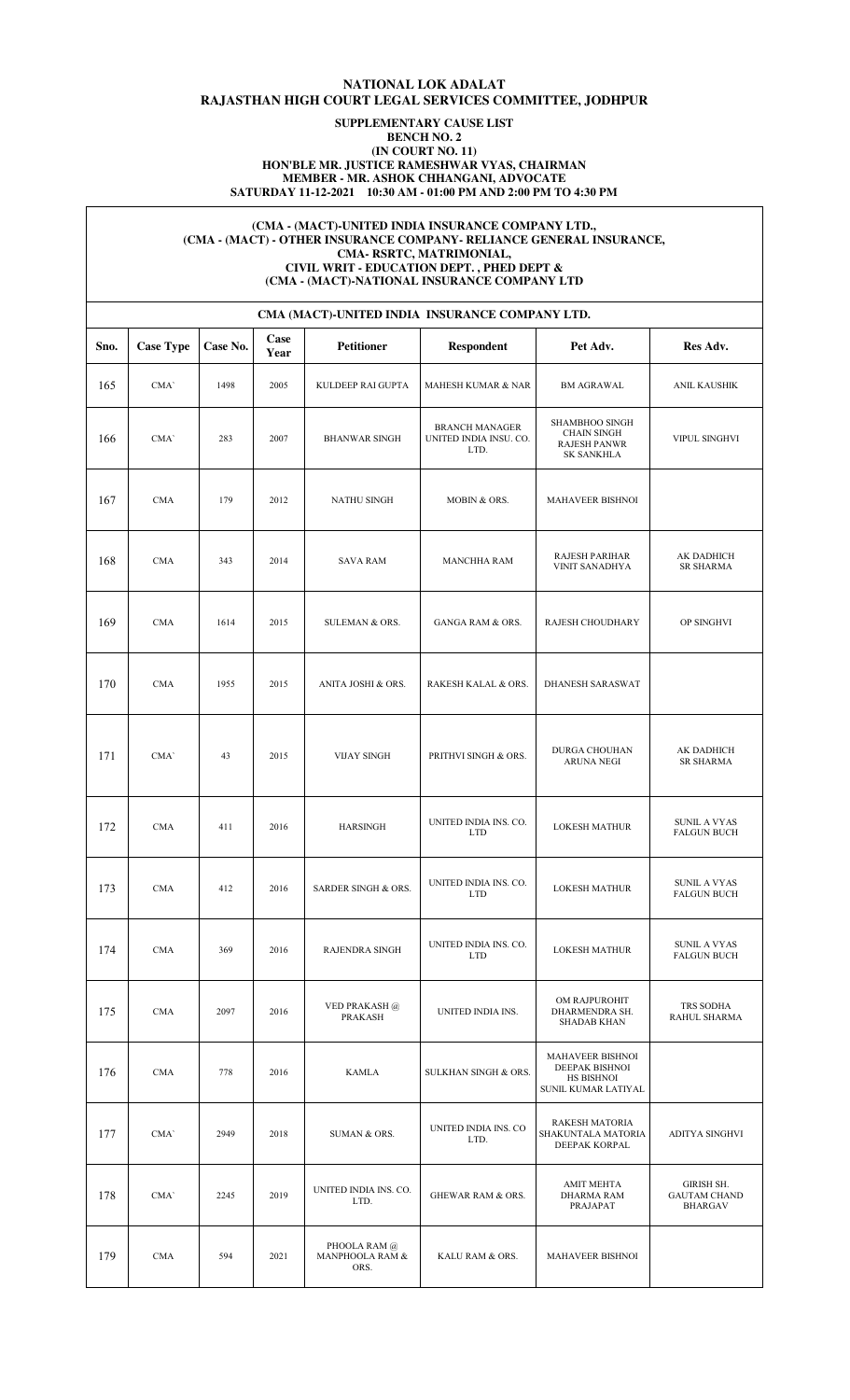| Sno. | <b>Case Type</b>                                | Case No. | Case<br>Year | <b>Petitioner</b>            | <b>Respondent</b>                                                   | Pet Adv.                                                                                   | Res Adv.                                |
|------|-------------------------------------------------|----------|--------------|------------------------------|---------------------------------------------------------------------|--------------------------------------------------------------------------------------------|-----------------------------------------|
|      |                                                 |          |              |                              | (CMA - (MACT) - OTHER INSURANCE COMPANY- RELIANCE GENERAL INSURANCE |                                                                                            |                                         |
| 180  | <b>CMA</b>                                      | 820      | 2010         | RELIANCE GIC LT.D            | RATAN LAL & ORS.                                                    | VISHAL SINGHAL                                                                             | TRS SODHA<br>DS SODHA                   |
| 181  | <b>CMA</b><br>CONNECTED<br>WITH CMA<br>820/2010 | 819      | 2010         | RELIANCE GIC LT.D            | KAILASH & ORS                                                       | <b>RK SINGHAL</b>                                                                          | TRS SODHA<br>DS SODHA                   |
| 182  | <b>CMA</b>                                      | 4857     | 2011         | HEMKETA & ORS.               | DEEPAK CHOUDHARY &<br>ORS.                                          | LR CHOUDHARY<br>RAJESH CHOUDHARY                                                           |                                         |
| 183  | <b>CMA</b>                                      | 2412     | 2011         | RELIANCE GIC LT.D            | JAWAHAR RAM & ORS.                                                  | <b>RK SINGHAL</b>                                                                          | JITENDRA OJHA                           |
| 184  | <b>CMA</b>                                      | 74       | 2011         | RELIANCE GIC LT.D            | <b>SARITA DEVI &amp; ORS</b>                                        | VISHAL SINGHAL                                                                             | <b>VIJAY PUROHIT</b>                    |
| 185  | <b>CMA</b>                                      | 712      | 2012         | MOOL SINGH                   | NARAIN LAL & ORS.                                                   | <b>JVS DEORA</b>                                                                           | ASHWINI KUMAR BABEL                     |
| 186  | <b>CMA</b>                                      | 2521     | 2012         | DEVI & ORS.                  | CHAINA RAM & ORS.                                                   | <b>RAJESH PANWAR</b><br><b>MOHAN RAM</b><br><b>CHOUDHARY</b><br>MS SONI<br><b>RK BHATI</b> | <b>RK SINGHAL</b>                       |
| 187  | <b>CMA</b>                                      | 1249     | 2012         | <b>KELIBAN</b>               | RAJU BHAI & ORS.                                                    | <b>JP BHARDWAJ</b>                                                                         | TRS SODHA                               |
| 188  | <b>CMA</b>                                      | 2216     | 2012         | RELIANCE GIC LT.D            | KRISHNA & OS.                                                       | RK SINGHAL                                                                                 | <b>RAVI PANWAR</b>                      |
| 189  | <b>CMA</b>                                      | 2193     | 2012         | RELIANCE GIC LT.D            | SANTRA DEVI & ORS.                                                  | RK SINGHAL                                                                                 | <b>RAVI PANWAR</b><br><b>SK SANKHLA</b> |
| 190  | <b>CMA</b>                                      | 537      | 2012         | RELIANCE GIC LT.D            | <b>KAILASH &amp; ORS</b>                                            |                                                                                            |                                         |
| 191  | <b>CMA</b>                                      | 2563     | 2012         | RELIANCE GIC LT.D            | JAGDISH KUMAR & ORS                                                 | RK SINGHAL                                                                                 | <b>RAJESH PANWAR</b><br>MR CHOUDHARY    |
| 192  | <b>CMA</b>                                      | 1428     | 2013         | DHARMA @<br>DHARAMCHAND      | RELIANCE GIC LTD.                                                   | ANUJ SAHLOT<br>NAMITAL SHALOT                                                              | <b>RK SINGHAL</b>                       |
| 193  | <b>CMA</b>                                      | 2121     | 2013         | <b>RASOOL KHAN &amp; ANR</b> | DEVI LAL BISHNOI & ORS                                              | <b>RAVI PANWAR</b><br>OP CHOUDHARY                                                         | VISHAL SINGHAL                          |
| 194  | <b>CMA</b>                                      | 150      | 2013         | RELIANCE GIC LTD.            | MOHAN LAL & ORS.                                                    | <b>RK SINGHAL</b>                                                                          | <b>SS SHAKTAWAT</b>                     |
| 195  | <b>CMA</b>                                      | 176      | 2013         | RELIANCE GIC LT.D            | NARAYANI DEVI & RSO                                                 | <b>RK SINGHAL</b>                                                                          | <b>SANJAY NAHAR</b>                     |
| 196  | <b>CMA</b>                                      | 466      | 2013         | RELIANCE GIC LT.D            | ANGOOR BEGUM & ORS.                                                 | <b>RK SINGHAL</b>                                                                          |                                         |
| 197  | <b>CMA</b>                                      | 500      | 2014         | <b>RAM RATAN</b>             | <b>BHAVESH JOSHI</b>                                                | DEELIP KAWADIA<br><b>GS RATHORE</b>                                                        | <b>RK SINGHAL</b>                       |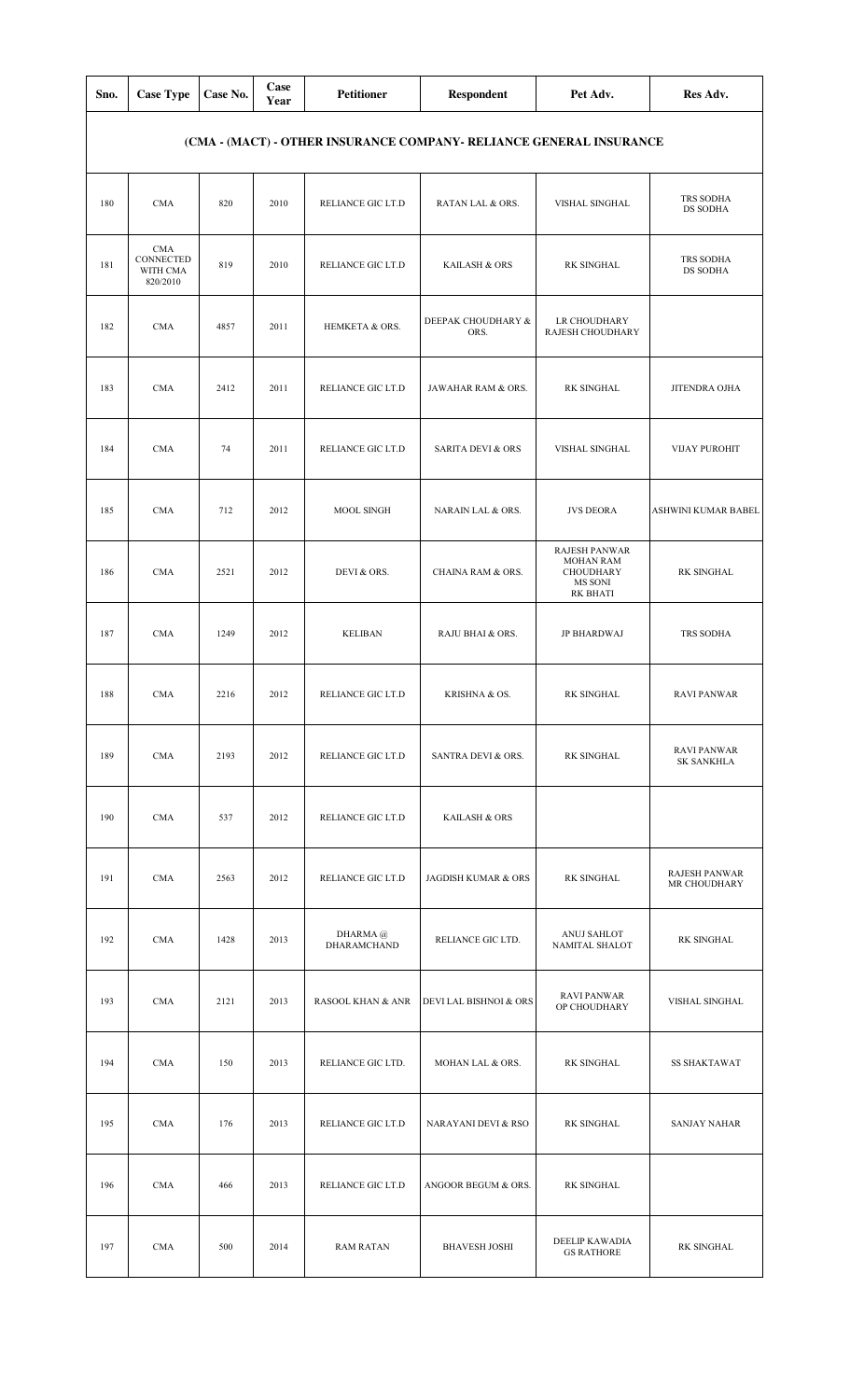| Sno. | <b>Case Type</b>                                 | Case No. | Case<br>Year | <b>Petitioner</b>              | <b>Respondent</b>                         | Pet Adv.                                                                          | Res Adv.                                   |
|------|--------------------------------------------------|----------|--------------|--------------------------------|-------------------------------------------|-----------------------------------------------------------------------------------|--------------------------------------------|
| 198  | CMA                                              | 852      | 2014         | DEU & ORS                      | <b>SUNIL KUMAR &amp; ORS</b>              | MANISH PITALIYA<br><b>HARI SINGH</b>                                              | RAJENDRA KUMAR<br>SINGHAL                  |
| 199  | <b>CMA</b>                                       | 872      | 2014         | HARJI RAM                      | RELIANCE GIC LTD.                         | MANISH PITALIYA<br><b>HARI SINGH</b>                                              | MAHAVEER BISHNOI                           |
| 200  | <b>CMA</b>                                       | 560      | 2014         | DHAPU KANWAR & ORS.            | SURINDER SINGH @<br><b>SURENDRA SINGH</b> | <b>SK SANKHLA</b><br>MS KACHHWAHA                                                 | VISHAL SINGHAL                             |
| 201  | <b>CMA</b>                                       | 680      | 2014         | RELIANCE GIC LT.D              | SUMAN & ORS.                              | RK SINGHAL<br>VISHAL SINGHAL                                                      | <b>HR SANDHU</b>                           |
| 202  | <b>CMA</b>                                       | 775      | 2014         | RELIANCE GIC LT.D              | <b>GOMATI DEVI &amp; ORS.</b>             | RK SINGHAL                                                                        | <b>RAJESH PANWAR</b>                       |
| 203  | <b>CMA</b><br>CONNECTED<br>WITH CMA<br>775/2014  | 673      | 2014         | <b>GOMTI DEVI &amp; ORS.</b>   | MAHENDRA & ANR                            | <b>RAJESH PANWAR</b><br><b>MOHAN RAM</b><br><b>CHOUDHARY</b><br><b>GORAV MARU</b> |                                            |
| 204  | <b>CMA</b>                                       | 1264     | 2014         | RELIANCE GIC LT.D              | HEMA @ HEMRAJ & ORS.                      | RK SINGHAL                                                                        | ANUJ SAHLOT                                |
| 205  | <b>CMA</b>                                       | 1922     | 2014         | RELIANCE GIC LT.D              | <b>SARITA DEVI &amp; ORS</b>              | RK SINGHAL                                                                        | <b>KR SAHARN</b><br><b>SK POONIA</b>       |
| 206  | <b>CMA</b>                                       | 1847     | 2014         | RELIANCE GIC LT.D              | HJMMAT LAL & ORS.                         | RK SINGHAL                                                                        | DEEPAK MENARIA<br>UJJAWAL TIWARI           |
| 207  | <b>CMA</b>                                       | 1970     | 2015         | NEELAM & ORS.                  | <b>VENKTESHAN &amp; ORS</b>               | JP BHARDWAJ                                                                       | VISHAL SINGHAL                             |
| 208  | <b>CMA</b>                                       | 1765     | 2015         | KANCHAN DEVI & ORS.            | NARAYAN LAL & ORS.                        | <b>RS MANKAD</b>                                                                  | VISHAL SINGHAL                             |
| 209  | <b>CMA</b><br>CONNECTED<br>WITH CMA<br>1765/2015 | 1628     | 2015         | RELIANCE GIC LTD               | <b>KANCHAN</b>                            | VISHAL SINGHAL                                                                    | <b>RS MANKAD</b><br><b>BHARAT SHRIMALI</b> |
| 210  | <b>CMA</b>                                       | 57       | 2015         | UDAI LAL                       | RGI CO LTD.                               | MANISH PITALIYA<br><b>HARI SINGH</b>                                              | VISHAL SINGHAL<br><b>SK MATHURE</b>        |
| 211  | <b>CMA</b>                                       | 960      | 2015         | UDI BAI                        | TRILOK SINGH                              | DEELIP KAWADIA<br><b>GS RATHORE</b>                                               | VISHAL SINGHAL                             |
| 212  | <b>CMA</b>                                       | 104      | 2015         | KARMI & ORS.                   | LADU RAM & ORS.                           | <b>RAVI PANWAR</b>                                                                |                                            |
| 213  | <b>CMA</b>                                       | 534      | 2015         | HAMENDRA KUMAR<br><b>BHATT</b> | SARAVAR SAIYAD MIYA                       | MAHENDRA TRIVEDI<br>SUROBHI YAGNIK                                                |                                            |
| 214  | <b>CMA</b>                                       | 1957     | 2015         | HANUMAN PRASAD &<br>ANR        | KESA RAM & OS.                            | <b>SK JOSHI</b><br><b>RAJESH MEHRA</b>                                            | TRS SODHA                                  |
| 215  | <b>CMA</b>                                       | 1958     | 2015         | BHANWARI DEVI & ORS.           | KESA RAM & OS.                            | SK JOSHI<br><b>RAJESH MEHRA</b>                                                   | TRS SODHA                                  |
| 216  | <b>CMA</b>                                       | 1500     | 2015         | RELIANCE GIC LT.D              | KANIYA DEVI & ORS.                        | <b>RK SINGHAL</b>                                                                 | VIKRAM CHOUDHARY                           |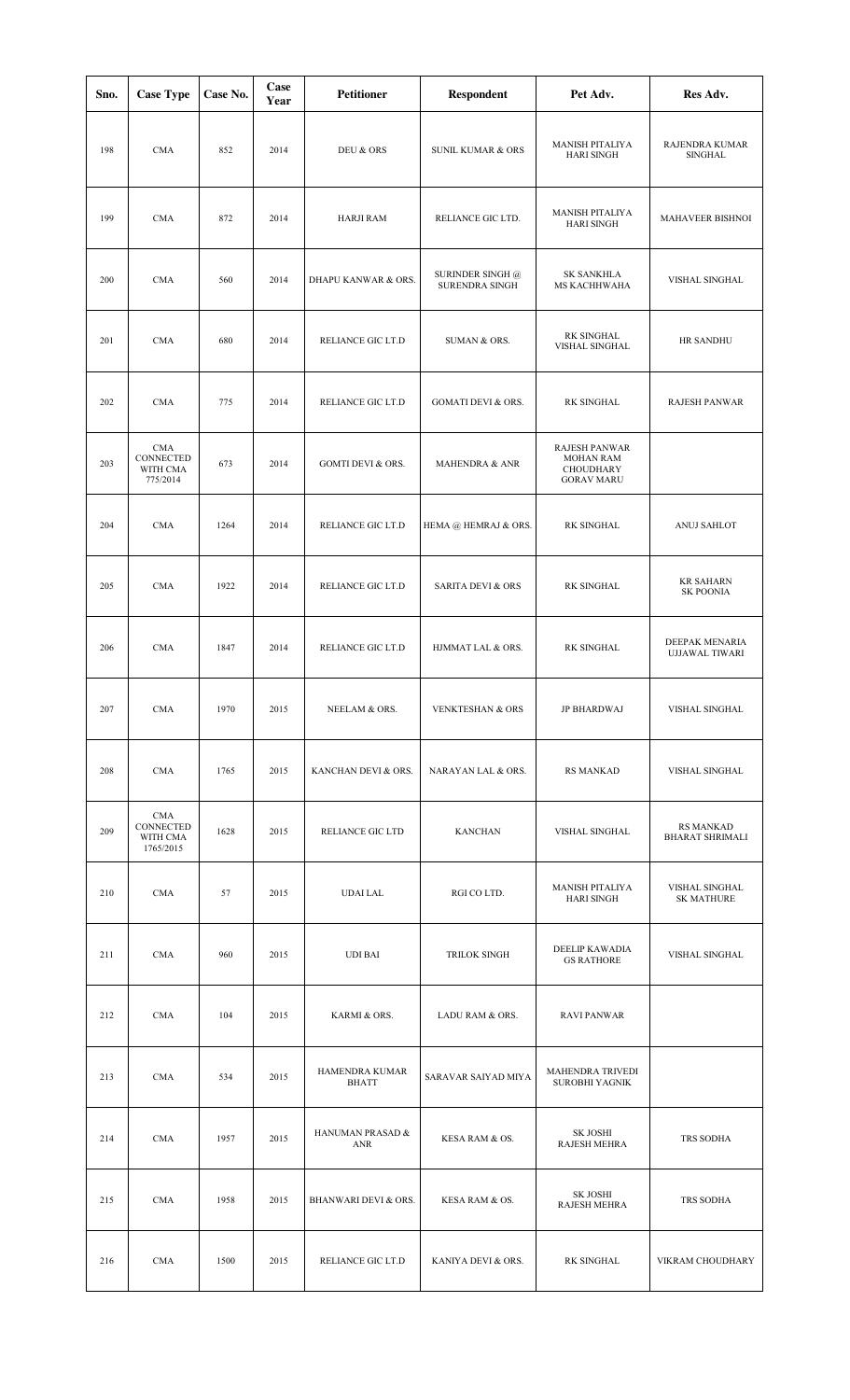| Sno. | <b>Case Type</b> | Case No. | Case<br>Year | <b>Petitioner</b>   | <b>Respondent</b>           | Pet Adv.                                             | Res Adv.                                    |
|------|------------------|----------|--------------|---------------------|-----------------------------|------------------------------------------------------|---------------------------------------------|
| 217  | <b>CMA</b>       | 1445     | 2015         | RELIANCE GIC LT.D   | MEENAKSHI & ORS.            | VISHAL SINGHAL                                       | TRILOK JOSHI<br>CHANDRA VEER SINGH          |
| 218  | <b>CMA</b>       | 552      | 2016         | AMIRUDEEN & ORS.    | MUKESH KUMAR & ORS.         | <b>SK SANKHLA</b>                                    | VISHAL SINGHAL                              |
| 219  | <b>CMA</b>       | 2166     | 2016         | RELIANCE GIC LT.D   | <b>BHANWARI DEVI</b>        | VISHAL SINGHAL                                       | <b>AMIT PAREEK</b><br><b>KAILASH KHATRI</b> |
| 220  | <b>CMA</b>       | 3233     | 2017         | <b>ROD SINGH</b>    | <b>KISHAN SINGH</b>         | <b>MANISH KUMAR</b><br>PITALIYA<br><b>HARI SINGH</b> | <b>RS RAWAL</b>                             |
| 221  | <b>CMA</b>       | 2732     | 2017         | SITA DEVI & ORS.    | RAJNIMBA & ORS.             | VIKRAM CHOUDHARY<br><b>SIRVI</b>                     | VISHAL SINGHAL                              |
| 222  | <b>CMA</b>       | 1235     | 2017         | NARENDRA SINGH      | MUDHO SINGH & ORS.          | ANUJ SAHLOT<br>NAMITA SAHLOT<br><b>ARUN DADHICH</b>  | VISHAL SINGHAL                              |
| 223  | <b>CMA</b>       | 2552     | 2017         | DURGA & ORS.        | SHARMA & ORS.               | <b>MANISH KUMAR</b><br>PITALIYA<br><b>HARI SINGH</b> | SHREEKANT VERMA<br>VISHAL SINGHAL           |
| 224  | <b>CMA</b>       | 2378     | 2017         | <b>TEEJA DEVI</b>   | YOGESH MISHRA               | <b>RAVI PANWAR</b>                                   | VISHAL SINGHAL                              |
| 225  | <b>CMA</b>       | 870      | 2017         | RELIANCE GIC LT.D   | THAWARI & ORS.              | VISHAL SINGHAL                                       |                                             |
| 226  | <b>CMA</b>       | 964      | 2017         | RELIANCE GIC LT.D   | PHULI & ORS.                | VISHAL SINGHAL                                       | <b>RAVI PANWAR</b>                          |
| 227  | <b>CMA</b>       | 535      | 2018         | SOJI RAM & ANR.     | <b>RAM PRASAD &amp; ANR</b> | <b>MANISH KUMAR</b><br>PITALIYA                      | VISHAL SINGHAL                              |
| 228  | <b>CMA</b>       | 278      | 2018         | RELIANCE GIC LTD    | <b>PUSHPA BAI &amp; ORS</b> | VISHAL SINGHAL                                       | <b>MANISH KUMAR</b><br>PITALIYA             |
| 229  | <b>CMA</b>       | 348      | 2018         | <b>ROSHAN LAL</b>   | RELIANCE GIC.               | <b>MANISH KUMAR</b><br>PITALIYA                      | VISHAL SINGHAL                              |
| 230  | <b>CMA</b>       | 345      | 2018         | <b>MUKESH KUMAR</b> | RELIANCE GIC.               | <b>MANISH KUMAR</b><br>PITALIYA<br><b>HARI SINGH</b> | VISHAL SINGHAL                              |
| 231  | <b>CMA</b>       | 1096     | 2019         | MOHAN LAL & ORS     | RELIANCE GIC LTD.           | <b>MANISH KUMAR</b><br>PITALIYA                      | VISHAL SINGHAL                              |
| 232  | <b>CMA</b>       | 1391     | 2019         | <b>TRILOK</b>       | RELIANCE GIC LTD.           | <b>MANISH KUMAR</b><br>PITALIYA                      | VISHAL SINGHAL                              |
| 233  | <b>CMA</b>       | 1173     | 2019         | <b>HEMRAJ</b>       | RELIANCE GIC LTD.           | <b>MANISH KUMAR</b><br>PITALIYA                      | VISHAL SINGHAL                              |
| 234  | <b>CMA</b>       | 118      | 2019         | RAMETI DEVI & ORS.  | RELIANCE GIC.               | <b>KR SAHARAN</b><br>CR CHOUDHARY                    | VISHAL SINGHAL                              |
| 235  | <b>CMA</b>       | 15       | 2019         | RELIANCE GIC LT.D   | <b>SHANTA BAI &amp; ORS</b> | VISHAL SINGHAL                                       |                                             |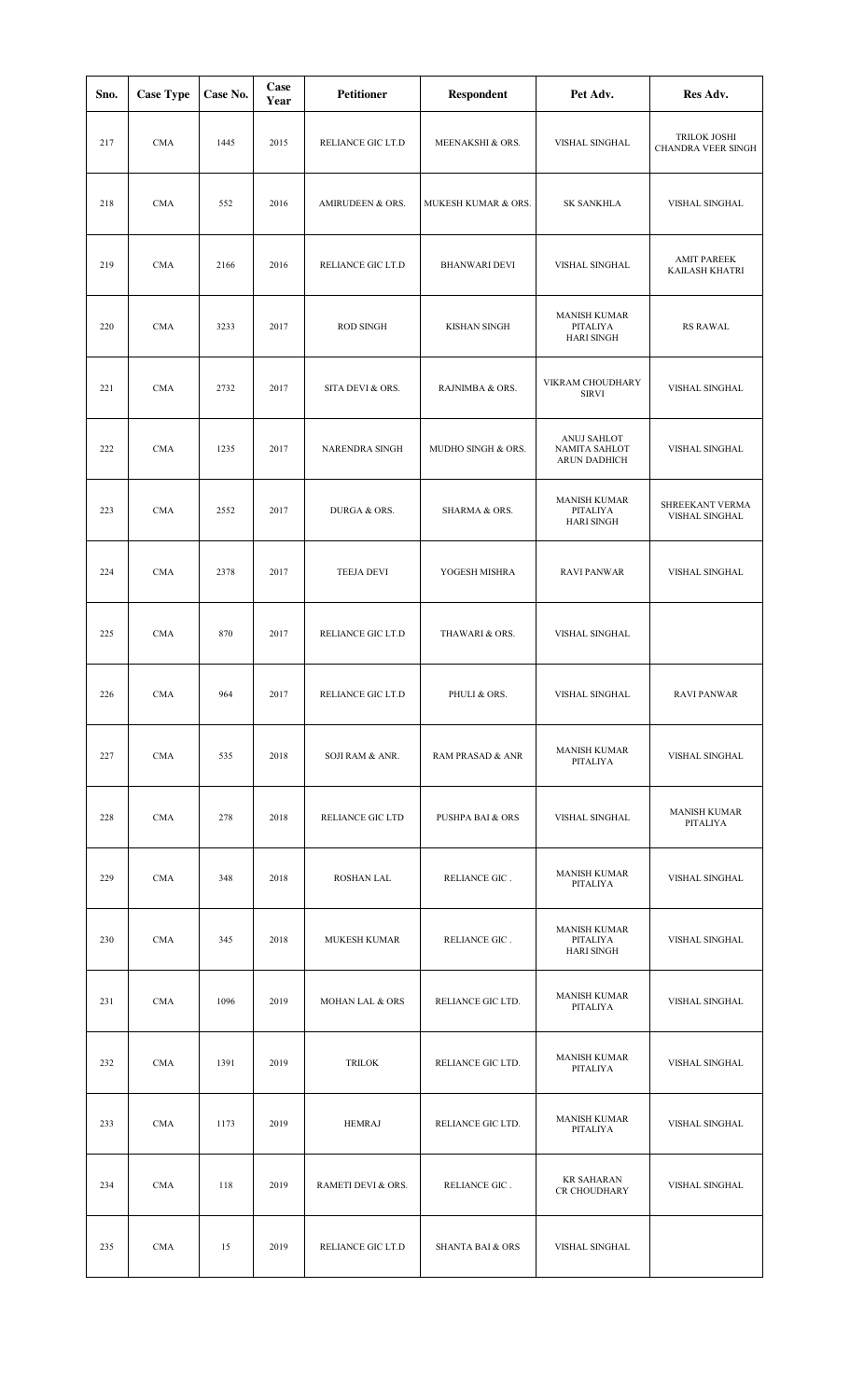| Sno.                                                                            | <b>Case Type</b>             | Case No. | Case<br>Year | <b>Petitioner</b>  | <b>Respondent</b>   | Pet Adv.                                                                          | Res Adv.                            |  |  |  |  |
|---------------------------------------------------------------------------------|------------------------------|----------|--------------|--------------------|---------------------|-----------------------------------------------------------------------------------|-------------------------------------|--|--|--|--|
| 236                                                                             | <b>CMA</b>                   | 918      | 2020         | <b>SHYAM LAL</b>   | RELIANCE GIC LTD.   | <b>MANISH KUMAR</b><br>PITALIYA                                                   |                                     |  |  |  |  |
|                                                                                 |                              |          |              |                    | <b>CMA-RSRTC</b>    |                                                                                   |                                     |  |  |  |  |
| 237                                                                             | <b>CMA</b>                   | 235      | 2007         | <b>RSRTC</b>       | LAXMI & ORS.        | VIJAY KUMAR VYAS                                                                  |                                     |  |  |  |  |
| <b>CMA- MATRIMONIAL &amp; FAMILY MATTERS</b>                                    |                              |          |              |                    |                     |                                                                                   |                                     |  |  |  |  |
| 238<br><b>CMA</b><br>2612<br>2019<br><b>SUMAN</b><br>YUVRAJ<br><b>AJAY VYAS</b> |                              |          |              |                    |                     |                                                                                   |                                     |  |  |  |  |
|                                                                                 | CIVIL WRIT - EDUCATION DEPT. |          |              |                    |                     |                                                                                   |                                     |  |  |  |  |
| 239                                                                             | CW                           | 6890     | 2016         | <b>RANJANA</b>     | STATE OF RAJ & ORS. | MANJU CHOUDHARY<br><b>ASMIN BANO</b>                                              |                                     |  |  |  |  |
| 240                                                                             | CW                           | 12772    | 2016         | <b>RATAN SINGH</b> | STATE OF RAJ & ORS. | <b>SUSHIL SOLANKI</b><br>NIRANJAN PATEL                                           | KK BISSA<br>DR BHAWNA J             |  |  |  |  |
| 241                                                                             | CW                           | 11736    | 2017         | MAGRAJ CHOUDHARY   | STATE OF RAJ & ORS. | VR CHOUDHARY                                                                      | <b>RAVI PANWAR</b>                  |  |  |  |  |
| 242                                                                             | CW                           | 7758     | 2017         | RAMA GUPTA         | STATE OF RAJ & ORS. | HIMMAT JAGGA<br>AMAN MIDHA<br><b>SR GUPTA</b>                                     | <b>RAVI PANWAR</b>                  |  |  |  |  |
| 243                                                                             | CW                           | 17012    | 2018         | OM PRAKASH         | STATE OF RAJ & ORS. | RAMDEV POTALIYA<br>SHARAN CHOUDHARY                                               |                                     |  |  |  |  |
| 244                                                                             | <b>CW</b>                    | 3787     | 2018         | RAMKISHAN YADAV    | STATE OF RAJ & ORS. | <b>MAHESH THANVI</b>                                                              | MOHIT SINGH                         |  |  |  |  |
| 245                                                                             | CW                           | 11794    | 2018         | <b>JAGRU NISHA</b> | STATE OF RAJ & ORS. | KISHAN BANSAL<br>DEEPAK BANSAL<br>OM SHARMA                                       | <b>RAVI PANWAR</b>                  |  |  |  |  |
| 246                                                                             | $\mathrm{CW}$                | 3786     | 2018         | UMESH CHANDRA DUBE | STATE OF RAJ & ORS. | <b>MAHESH THANVI</b><br><b>BHAWANI SINGH</b><br>AR RAJPUROHIT<br>JITENDRA PUROHIT | MOHIT SINGHVI<br><b>RAVI PANWAR</b> |  |  |  |  |
| 247                                                                             | <b>CW</b>                    | 5749     | 2018         | NARAYAN LAL SHARMA | STATE OF RAJ & ORS. | MUKESH RAJPUROHIT                                                                 | HEMANT CHOUDHARY                    |  |  |  |  |
| 248                                                                             | $\mathrm{CW}$                | 748      | 2019         | PRIYANKA CHAUDHARY | STATE OF RAJ & ORS. | <b>JS BHALERIA</b><br><b>VIKRAM SINGH</b>                                         |                                     |  |  |  |  |
| 249                                                                             | $\mathrm{CW}$                | 1048     | 2019         | NISHA COMPUTERS    | STATE OF RAJ & ORS. | MANJU CHOUDHARY<br><b>ASMIN BANO</b>                                              | <b>BHAWNA JANGID</b>                |  |  |  |  |
| 250                                                                             | CW                           | 13771    | 2020         | HEERA LAL GURJAR   | <b>SULTAN KHAN</b>  | HIMANSHU SHARMA<br><b>HUKAM SINGH</b>                                             | ANIL KUMAR G<br><b>RAVI PANWAR</b>  |  |  |  |  |
| 251                                                                             | <b>CW</b>                    | 5553     | 2021         | <b>RAJESH</b>      | STATE OF RAJ & ORS. | RAMDEV POTALIYA                                                                   | KK BISSA                            |  |  |  |  |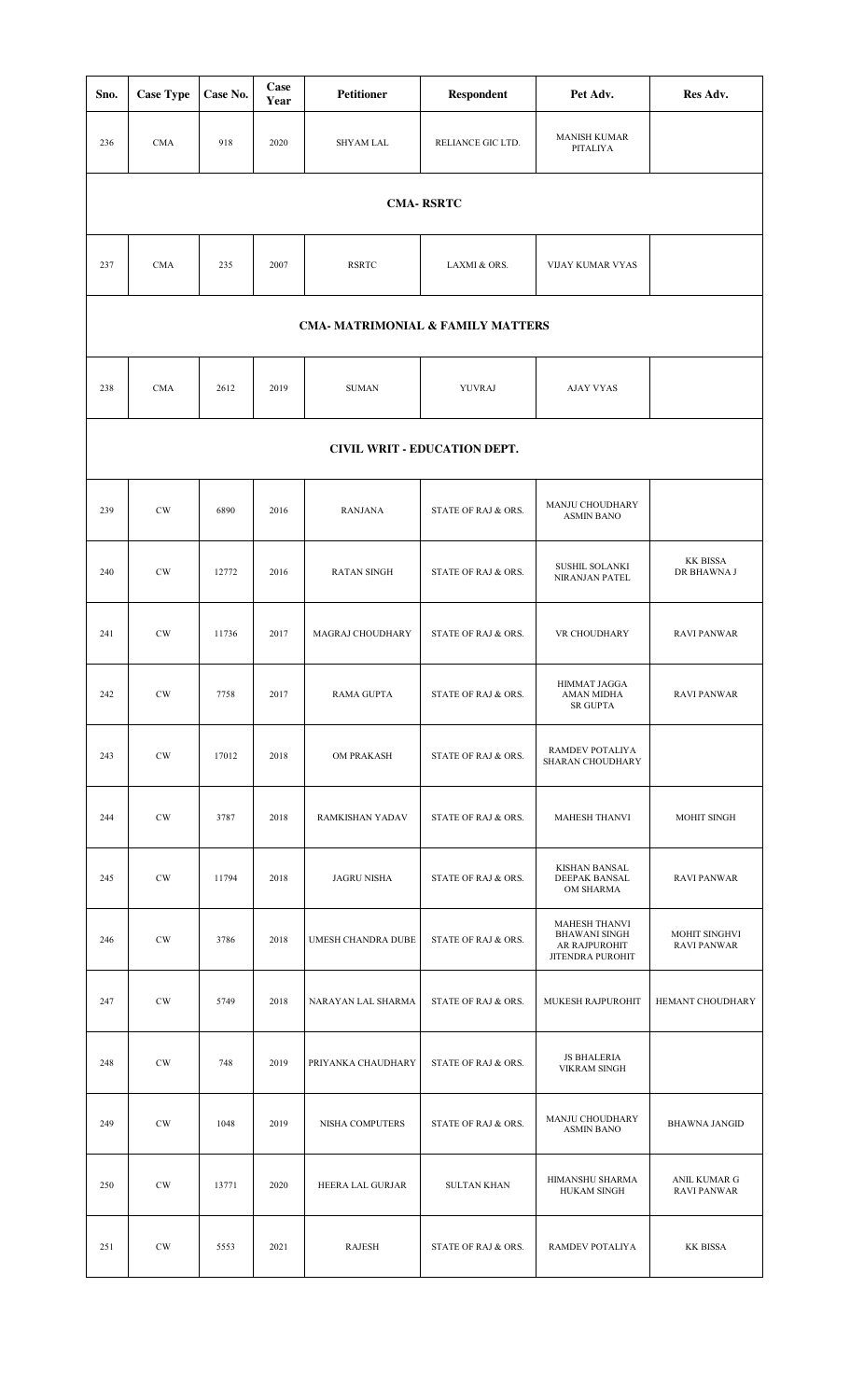| Sno. | <b>Case Type</b>        | Case No. | Case<br>Year | <b>Petitioner</b>  | <b>Respondent</b>   | Pet Adv.                                                                                                                                           | Res Adv.    |  |  |  |  |  |
|------|-------------------------|----------|--------------|--------------------|---------------------|----------------------------------------------------------------------------------------------------------------------------------------------------|-------------|--|--|--|--|--|
|      | CIVIL WRIT - PHED DEPT. |          |              |                    |                     |                                                                                                                                                    |             |  |  |  |  |  |
| 252  | CW                      | 1413     | 2016         | <b>SULTAN KHAN</b> | STATE OF RAJ & ORS. | RS CHOUDHARY<br><b>JR CHAWEL</b><br><b>MAHENDRA</b><br><b>CHOUDHARY</b><br><b>BR CHAHAR</b><br>SS GOUR<br><b>JK SUTHAR</b><br><b>BS BHANWARIYA</b> | NK MEHTA    |  |  |  |  |  |
| 253  | CW                      | 4835     | 2017         | CHOTHMAL           | STATE OF RAJ & ORS. | DIGVIJAY SINGH<br>KAILASH SHARMA                                                                                                                   | ANJANA JAWA |  |  |  |  |  |
| 254  | CW                      | 5548     | 2017         | MANNA LAL SHARMA   | STATE OF RAJ & ORS. | <b>VIPIN MAKKAD</b><br>VAIBHAV BISHNOI                                                                                                             | ANJANA JAWA |  |  |  |  |  |
| 255  | CW                      | 2451     | 2018         | KANHAIYA LAL YADAV | STATE OF RAJ & ORS. | CS BISSA<br>MUNNA LAL TAK                                                                                                                          | NK MEHTA    |  |  |  |  |  |
| 256  | $\mathrm{CW}$           | 7634     | 2018         | OM PRAKASH BHATI   | STATE OF RAJ & ORS. | CS BISSA                                                                                                                                           | ANJANA JAWA |  |  |  |  |  |
| 257  | CW                      | 1108     | 2019         | RAM CHANDRA SINGH  | STATE OF RAJ & ORS. | <b>JK KAUSHIK</b><br>AK KAUSHIK                                                                                                                    |             |  |  |  |  |  |
| 258  | CW                      | 7745     | 2019         | PANCHA RAM         | STATE OF RAJ & ORS. | CS BISSA                                                                                                                                           | ANJANA JAWA |  |  |  |  |  |
| 259  | CW                      | 7179     | 2020         | AMAR SINGH YADAV   | STATE OF RAJ & ORS. | RAMENDRA SINGH<br><b>SALUJA</b><br><b>BALVEER SINGH</b><br><b>RATHORE</b><br>RICHA CHOUDHARY                                                       | ANJANA JAWA |  |  |  |  |  |
| 260  | $\mathrm{CW}$           | 6537     | 2021         | SUSHIL KUMAR NAI   | STATE OF RAJ & ORS. | CS BISSA                                                                                                                                           |             |  |  |  |  |  |
|      |                         |          |              |                    |                     |                                                                                                                                                    |             |  |  |  |  |  |

# **CMA (MACT)- NATIONAL INSURANCE COMPANY LTD**

| 261 | <b>CMA</b> | 1036 | 2001 | NATIONAL INS CO. LTD  | <b>GULAB KANWAR &amp; OS.</b> | <b>SANJEEV JOHARI</b><br><b>SK MAHESHWARI</b>     | <b>RAJESH PANWAR</b>                         |
|-----|------------|------|------|-----------------------|-------------------------------|---------------------------------------------------|----------------------------------------------|
| 262 | <b>CMA</b> | 1039 | 2001 | NATIONAL INS CO. LTD  | ANITA & ORS.                  | <b>SANJEEV JOHARI</b><br><b>SK MAHESHWARI</b>     | <b>RAJESH PANWAR</b><br>AKHILESH SK SANKHLA  |
| 263 | <b>CMA</b> | 487  | 2003 | NATIONAL INS CO. LTD  | DARIYA & ORS.                 | <b>SANJEEV JOHARI</b><br><b>GORDHAN LAL LOHAR</b> | P NAYAK<br><b>MAHENDRA TRIVEDI</b>           |
| 264 | <b>CMA</b> | 1695 | 2007 | NATIONAL INS CO. LTD  | RAJ KUMAR & ORS.              | <b>SANJEEV JOHARI</b><br><b>GORDHAN LAL LOHAR</b> | <b>RAMESH GULERIA</b><br><b>GAURAV SINGH</b> |
| 265 | <b>CMA</b> | 38   | 2009 | NATIONAL INS CO. LTD  | <b>ANGREJ SINGH &amp; ORS</b> | <b>SANJEEV JOHARI</b>                             | <b>HEMANT JAIN</b><br><b>MK GARG</b>         |
| 266 | <b>CMA</b> | 5089 | 2011 | NATIONAL INS CO. LTD  | SONI & ANR                    | RAJESH CHOUDHARY                                  | <b>BR CHOUDHARY</b><br><b>BHARAT DEWASI</b>  |
| 267 | <b>CMA</b> | 2245 | 2011 | NATIONAL INS. CO LTD. | NARU & ORS.                   | RAJESH CHOUDHARY                                  | <b>KULDEEP MATHUR</b><br>R P                 |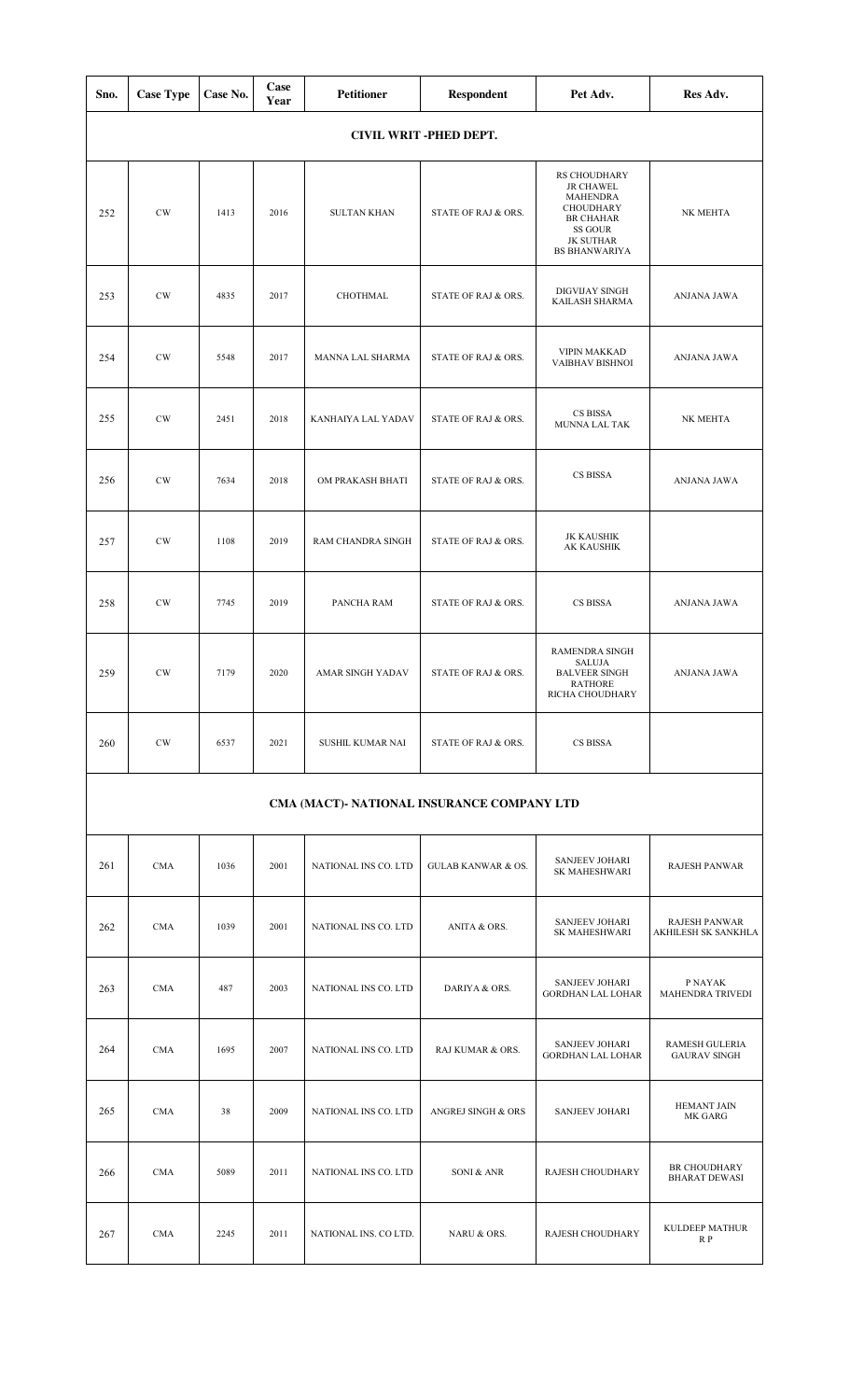| Sno. | <b>Case Type</b> | Case No. | Case<br>Year | Petitioner           | <b>Respondent</b>             | Pet Adv.                                  | Res Adv.                                                                         |
|------|------------------|----------|--------------|----------------------|-------------------------------|-------------------------------------------|----------------------------------------------------------------------------------|
| 268  | <b>CMA</b>       | 212      | 2013         | NATIONAL INS CO. LTD | SONU YADAV & OS.              | LR CHOUDHARY<br>RAJESH CHOUDHARY          |                                                                                  |
| 269  | <b>CMA</b>       | 596      | 2013         | NATIONAL INS CO. LTD | PEPI DEVI & ORS.              | LR CHOUDHARY<br>RAJESH CHOUDHARY          | <b>RAVI PANWAR</b><br>NA RAJPUROHIT                                              |
| 270  | <b>CMA</b>       | 919      | 2015         | NATIONAL INS CO. LTD | <b>DINESH KUMAR &amp; ORS</b> | VIPUL SINGHVI                             | <b>RS MANKAD</b><br>SHAMBHOO SINGH<br><b>BHARAT SINGH</b><br><b>VIKRAM SINGH</b> |
| 271  | <b>CMA</b>       | 726      | 2015         | NATIONAL INS CO. LTD | INSRA DEVI & ORS.             | <b>SANJEEV JOHARI</b><br>PRITESH MANDOVER | RICHIN SURANA                                                                    |
| 272  | <b>CMA</b>       | 2422     | 2015         | NATIONAL INS CO. LTD | DAU RAM & ORS.                | VIPUL SINGHVI                             | AMITABH ACHARYA<br>RAVINDRA ACHARYA                                              |
| 273  | <b>CMA</b>       | 2093     | 2015         | NATIONAL INS CO. LTD | <b>GHEESU &amp; ANR</b>       | VIPUL SINGHVI                             | <b>SK VERMA</b>                                                                  |
| 274  | <b>CMA</b>       | 3036     | 2016         | NATIONAL INS CO. LTD | RENU KANWAR & ORS.            | VIPUL SINGHVI                             |                                                                                  |
| 275  | <b>CMA</b>       | 2316     | 2017         | NATIONAL INS CO. LTD | SANTOSH KANWAR &<br>ANR       | VIPUL SINGHVI                             |                                                                                  |
| 276  | <b>CMA</b>       | 252      | 2018         | NATIONAL INS CO. LTD | VALI DEVI & ORS               | TRS SODHA                                 | MR PATEL                                                                         |
| 277  | <b>CMA</b>       | 333      | 2019         | NATIONAL INS CO. LTD | SEEMA & OS.                   | TRS SODHA                                 | DS SODHA<br><b>BL TIWARI</b>                                                     |
| 278  | <b>CMA</b>       | 1861     | 2019         | NATIONAL INS CO. LTD | DURGESH SEN & ORS.            | TRS SODHA                                 |                                                                                  |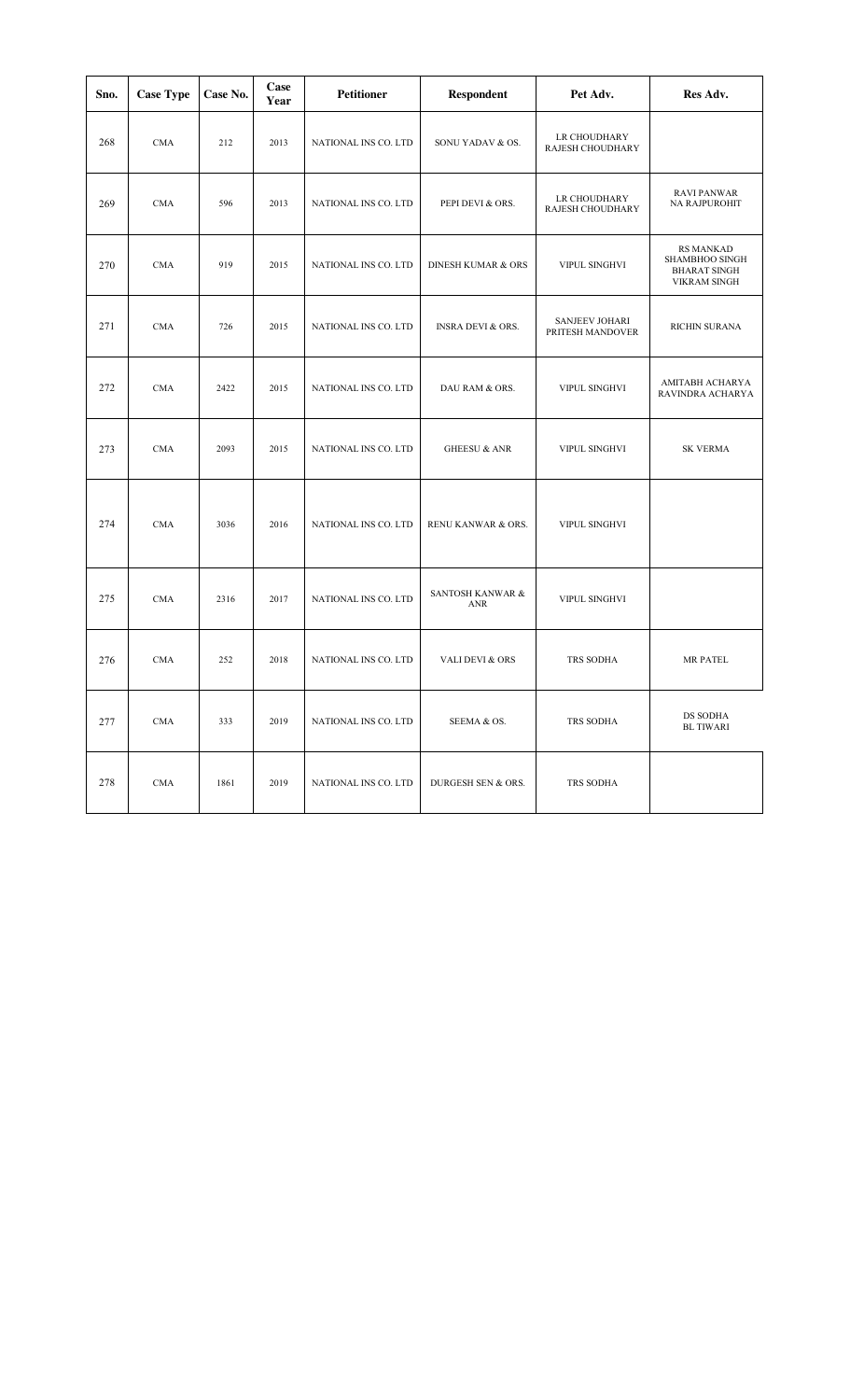## **NATIONAL LOK ADALAT RAJASTHAN HIGH COURT LEGAL SERVICES COMMITTEE, JODHPUR**

### **SUPPLEMENTARY CAUSE LIST BENCH NO. 3 (IN COURT NO. 12) HON'BLE MR. JUSTICE SUDESH BANSAL, CHAIRMAN MEMBER - MR. BALJINDER SINGH SANDHU, ADVOCATE SATURDAY 11-12-2021 10:30 AM - 01:00 PM AND 2:00 PM TO 4:30 PM**

### **(CMA - (MACT) - OTHER INSURANCE COMPANY-ICICI LOMBARD GEN. INS. CO. LTD. SHRIRAM GENERAL INSURANCE COMPANY LTD. , CONTEMPT- EDUCATION DEPARTMENT & MEDICAL DEPARTMENT**

| (CMA - (MACT) - OTHER INSURANCE COMPANY-ICICI LOMBARD GEN. INS. CO. LTD. |                                        |          |              |                                   |                                  |                                                                                |                                                       |  |
|--------------------------------------------------------------------------|----------------------------------------|----------|--------------|-----------------------------------|----------------------------------|--------------------------------------------------------------------------------|-------------------------------------------------------|--|
| Sno.                                                                     | <b>Case Type</b>                       | Case No. | Case<br>Year | <b>Petitioner</b>                 | Respondent                       | Pet Adv.                                                                       | Res Adv.                                              |  |
| 183                                                                      | <b>CMA</b>                             | 1248     | 2009         | <b>ICICI LOMBARD</b>              | ANGOORI DEVI                     | MUKUL SINGHVI                                                                  | VK BHADU<br>MUKESH VYAS                               |  |
| 184                                                                      | CMA'                                   | 1265     | 2010         | ICICI LOMBARD GIC.                | KUSUM & ORS.                     | VINAY KOTHARI                                                                  | <b>SK SANKHLA</b><br>S AGARWAL<br><b>KR CHOUDHARY</b> |  |
| 185                                                                      | <b>CMA</b>                             | 3048     | 2011         | <b>MANGE RAM &amp; ANR</b>        | KARAMVEER @ LEELU &<br>ORS.      | <b>GAJU SINGH RATHORE</b>                                                      | TRS SODHA                                             |  |
| 186                                                                      | CMA CONNECTED<br>WITH CMA<br>3048/2011 | 3030     | 2011         | LICHAMA DEVI                      | KARAMVEER $@$ LEELU $\&$<br>ORS. | RAJESH PANWAR                                                                  | <b>VINAY KOTHARI</b>                                  |  |
| 187                                                                      | CMA CONNECTED<br>WITH CMA<br>3048/2011 | 2352     | 2011         | RANDHEER SINGH &<br>ORS.          | LICHMA DEVI                      | NITIN TRIVEDI<br>DEEPIKA TRIVEDI                                               |                                                       |  |
| 188                                                                      | <b>CMA</b>                             | 3543     | 2011         | NATHU BAI AND OTHER               | <b>IQBAL KHAN AND ORS</b>        | SURENDRA SURANA<br><b>SS CHAMPAWAT</b><br><b>BALLU SINGH</b><br>RAKESH PARIHAR | VINAY KOTHARI                                         |  |
| 189                                                                      | <b>CMA</b>                             | 2745     | 2012         | KANHAIYA LAL                      | <b>ICICI LOMBARD</b>             | ANUJ SAHLOT<br>NAMITA SAHLOT                                                   | VINAY KOTHARI                                         |  |
| 190                                                                      | <b>CMA</b>                             | 1246     | 2013         | LALIT DEVI & ORS.L                | SHIV SINGH & ORS.                | <b>SANJAY NAHAR</b>                                                            |                                                       |  |
| 191                                                                      | CMA                                    | 646      | 2014         | PRABHAT SONI                      | ISHWAR SINGH & ORS.              | SANDEEP SARUPARIA<br>SUDHIR SARUPARIA<br>PREEETI SARUPARI                      | VINAY KOTHARI                                         |  |
| 192                                                                      | <b>CMA</b>                             | 1012     | 2015         | <b>ICICI LOMBARD</b>              | NAINI & ORS.                     | <b>JAGDISH VYAS</b><br><b>LALIT VYAS</b>                                       | <b>RAJESH PUNIA</b>                                   |  |
| 193                                                                      | CMA'                                   | 2015     | 2015         | OM PRAKASH & ORS.                 | SHIV LAL                         | <b>AJAY VYAS</b>                                                               |                                                       |  |
| 194                                                                      | <b>CMA</b>                             | 650      | 2016         | <b>GOVERDHAN LAL &amp; ORS.</b>   | MANJU DEVI & ORS                 | FARZAND ALI<br>ZAFAR KHAN<br>PANKAJ CHOUDHARY                                  | VINAY KOTHARI                                         |  |
| 195                                                                      | <b>CMA</b>                             | 1268     | 2018         | DEVI SINGH                        | MUNSHI ALI & ORS.                | <b>LOKESH MATHUR</b>                                                           | MUKUL SINGHVI                                         |  |
| 196                                                                      | <b>CMA</b>                             | 1009     | 2018         | SUPRIYA @ SANGEETA<br>DEVI & ORS. | <b>BALRAM &amp; ORS.</b>         | MAHAVEER BISHNOI<br>DEEPAK BISHNOI<br>HS BISHNOI                               | VINAY KOTHARI                                         |  |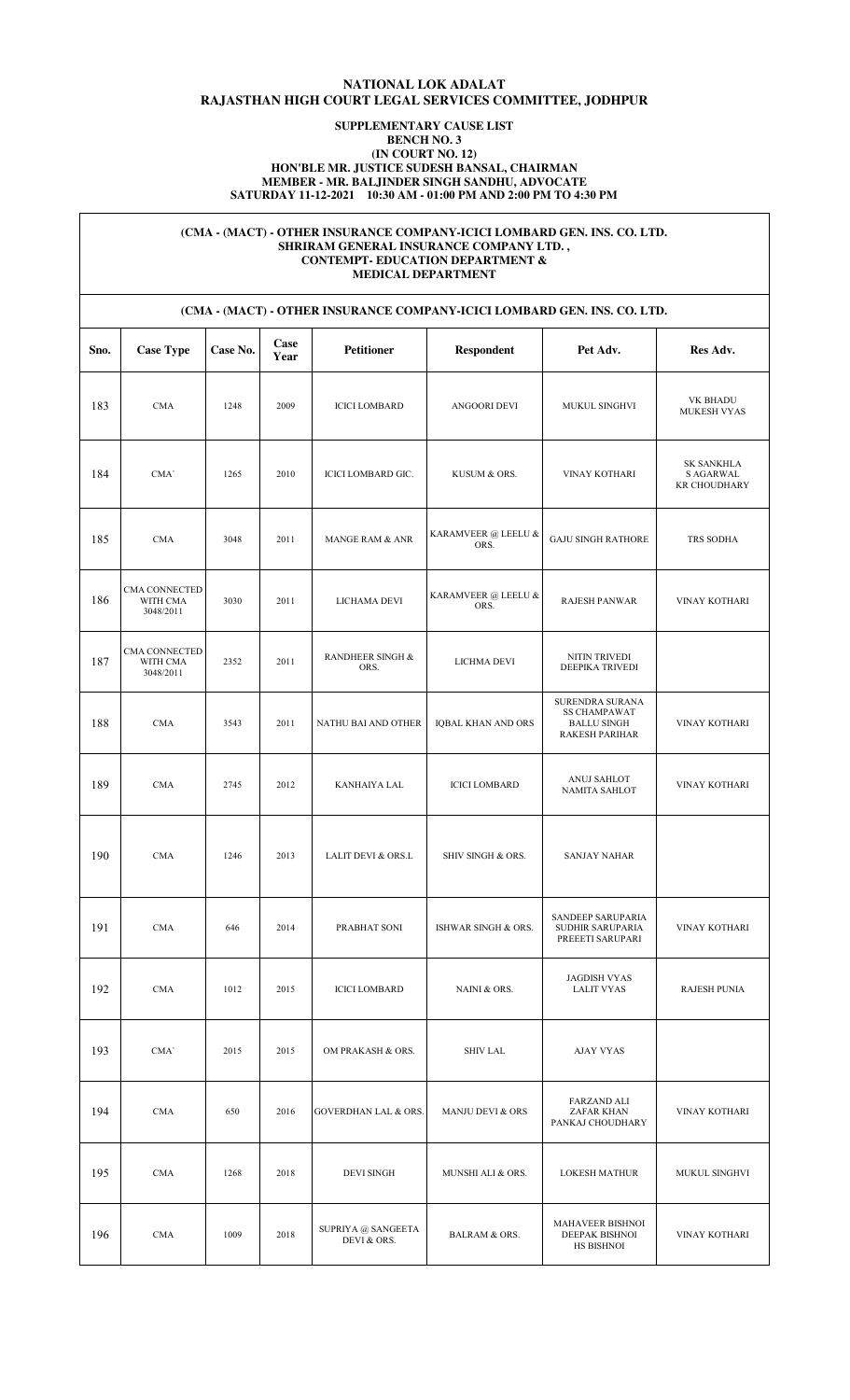| Sno. | <b>Case Type</b>                                | Case No. | Case<br>Year | <b>Petitioner</b>                 | <b>Respondent</b>                          | Pet Adv.                                                | Res Adv.                                                                                              |  |  |  |
|------|-------------------------------------------------|----------|--------------|-----------------------------------|--------------------------------------------|---------------------------------------------------------|-------------------------------------------------------------------------------------------------------|--|--|--|
| 197  | <b>CMA</b>                                      | 1008     | 2018         | SUPRIYA @ SANGEETA<br>DEVI & ORS. | <b>BALRAM &amp; ORS.</b>                   | MAHAVEER BISHNOI<br>DEEPAK BISHNOI<br><b>HS BISHNOI</b> | VINAY KOTHARI                                                                                         |  |  |  |
| 198  | <b>CMA</b>                                      | 2249     | 2019         | KUSUMKALI & ORS.                  | ICICI GEN. INSURANCE<br><b>COMPANY LTD</b> | ROHIN BHANSALI<br>VIPUL DHARNIA<br>AADIYUA SB SONI      | VINAY KOTHARI                                                                                         |  |  |  |
|      | SHRIRAM GENERAL INSURANCE COMPANY LTD           |          |              |                                   |                                            |                                                         |                                                                                                       |  |  |  |
| 199  | <b>CMA</b>                                      | 792      | 2012         | SHRI RAM G I CO. LTD.             | <b>INDRO &amp; ORS.</b>                    | <b>RK SINGHAL</b>                                       | <b>SUNIL RANWNA</b>                                                                                   |  |  |  |
| 200  | CMA'                                            | 871      | 2013         | SHRI RAM GIC LTD                  | TARA DEVI & ORS.                           | VINAY KOTHARI                                           | PRADEEP SHAH                                                                                          |  |  |  |
| 201  | <b>CMA</b>                                      | 1971     | 2014         | SHRI RAM G I CO. LTD.             | DALA RAM & ORS.                            | <b>RK SINGHAL</b>                                       | <b>SK SANKHLA</b><br>DS GOUR<br><b>LAXMAN GAUR</b>                                                    |  |  |  |
| 202  | <b>CMA</b>                                      | 1714     | 2014         | SHRI RAM G I CO. LTD.             | PUSHPA DEVI & OS.                          | <b>RK SINGHAL</b>                                       |                                                                                                       |  |  |  |
| 203  | <b>CMA</b>                                      | 1423     | 2014         | SHRI RAM G I CO. LTD.             | SANTOSH KANWAR &<br>ORS.                   | <b>RK SINGHAL</b>                                       | <b>JVS DEROA</b>                                                                                      |  |  |  |
| 204  | <b>CMA</b>                                      | 1428     | 2014         | SHRI RAM G I CO. LTD.             | SUSHILA DEVI & OS.                         | RK SINGHAL                                              | <b>SURESH KUMBHAT</b><br>SHEETAL KUMBHAT<br><b>BK BHATNAGAR</b><br>PREETAM SOLANKI<br>DEEPA RAM MEHRA |  |  |  |
| 205  | CMA                                             | 1723     | 2014         | <b>RASAL DEVI</b>                 | MANGI LAL & ORS.                           | <b>SK SANKHLA</b>                                       | VISHAL SINGHAL                                                                                        |  |  |  |
| 206  | CMA                                             | 918      | 2014         | SHRI RAM GIC LTD.                 | <b>BHANWARI DEVI &amp; ORS</b>             | RK SINGHAL                                              | MR PATEL                                                                                              |  |  |  |
| 207  | <b>CMA</b>                                      | 367      | 2015         | <b>CHATRA &amp; ORS.</b>          | MANGU & ORS.                               | <b>GS RATHORE</b>                                       | <b>JVS DEORA</b><br>RK SINGHAL                                                                        |  |  |  |
| 208  | CMA                                             | 463      | 2015         | SHRI RAM G I CO. LTD.             | DEVKISHAN                                  | VISHAL SINGHAL                                          | <b>MANISH PITALIYA</b>                                                                                |  |  |  |
| 209  | CMA<br>CONNECTED<br>WITH CMA<br>463/2015        | 464      | 2015         | SHRI RAM G I CO. LTD.             | <b>RAM PRASAD &amp; ORS</b>                | VISHAL SINGHAL                                          | <b>MANISH PITALIYA</b>                                                                                |  |  |  |
| 210  | CMA<br>CONNECTED<br>WITH CMA<br>463/2015        | 374      | 2015         | <b>RAM PRASAD</b>                 | <b>SANWAR LAL</b>                          | <b>MANISH PITALIYA</b>                                  | VISHAL SINGHAL                                                                                        |  |  |  |
| 211  | <b>CMA</b><br>CONNECTED<br>WITH CMA<br>463/2015 | 625      | 2015         | DEVKISHAN & ORS.                  | SANWAR LAL                                 | <b>MANISH PITALIYA</b>                                  | VISHAL SINGHAL                                                                                        |  |  |  |
| 212  | <b>CMA</b>                                      | 1272     | 2015         | SHRI RAM G I CO. LTD.             | NASEEM BANO & ORS.                         | RK SINGHAL<br>VISHAL SINGHAL                            | KAILASH KHILERY                                                                                       |  |  |  |
| 213  | CMA                                             | 629      | 2015         | LACHHA RAM & ORS.                 | HARBANS SINGH & ORS.                       | MM DHERA                                                |                                                                                                       |  |  |  |
| 214  | CMA CONNECTED<br>WITH CMA<br>629/2015           | 525      | 2015         | SHRI RAM G I CO. LTD.             | LACHCHHA RAM                               | VISHAL SINGHAL                                          | MM DHERA                                                                                              |  |  |  |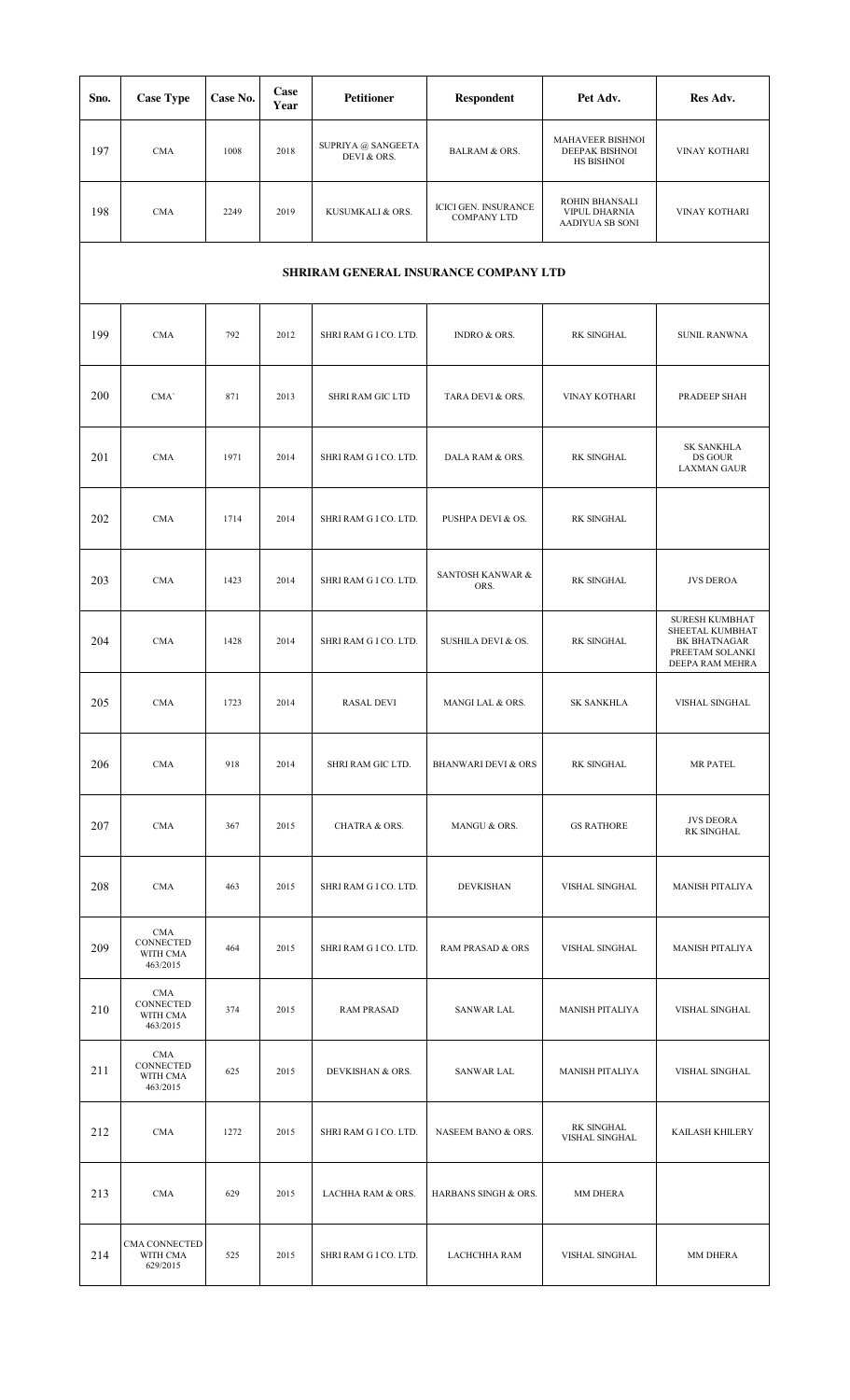| Sno.                                  | <b>Case Type</b>                  | Case No. | Case<br>Year | Petitioner                                              | <b>Respondent</b>                     | Pet Adv.                                 | Res Adv.                                                                         |  |
|---------------------------------------|-----------------------------------|----------|--------------|---------------------------------------------------------|---------------------------------------|------------------------------------------|----------------------------------------------------------------------------------|--|
| 215                                   | <b>CMA</b>                        | 823      | 2015         | SHRI RAM G I CO. LTD.                                   | CHUI DEVI & ORS.                      | VISHAL SINGHAL                           | <b>BL BHATI</b>                                                                  |  |
| 216                                   | <b>CMA</b>                        | 843      | 2015         | PREM DEVI & ORS.                                        | SHRI RAM GIC LTD.                     | MANISH PITALIYA<br><b>HARI SINGH</b>     | VISHAL SINGHAL                                                                   |  |
| 217                                   | CMA CONNECTED<br>WITH<br>843/2015 | 656      | 2015         | SHRI RAM G I CO. LTD.                                   | PREM DEVI & ORS.                      | VISHAL SINGHAL                           | <b>MANISH PITALIYA</b>                                                           |  |
| 218                                   | CMA CONNECTED<br>WITH<br>843/2015 | 38       | 2020         | LEELA BAI & ORS.                                        | SHRI RAM GIC LTD.                     | <b>MANISH KUMAR</b><br>PITALIYA          | VISHAL SINGHAL                                                                   |  |
| 219                                   | <b>CMA</b>                        | 1750     | 2015         | SHRI RAM GIC LTD.                                       | KAMLESH & ORS                         | VISHAL SINGHAL                           | <b>BP GOSWAMI</b>                                                                |  |
| 220                                   | <b>CMA</b>                        | 542      | 2016         | TULSA RAM & ORS.                                        | <b>BHARAT BHAI &amp; OSR</b>          | <b>SK SANKHLA</b>                        | VISHAL SINGHAL                                                                   |  |
| 221                                   | CMA                               | 3254     | 2017         | SHRI RAM G I CO. LTD.                                   | SUKHMEET KAUR & ORS.                  | VISHAL SINGHAL                           | <b>VIKAS BIJARNIA</b>                                                            |  |
| 222                                   | <b>CMA</b>                        | 1927     | 2017         | SHRI RAM G I CO. LTD.                                   | RAVI ARORA & ORS.                     | VISHAL SINGHAL                           | HEMANT PALIWAL<br><b>RS KUMAWAT</b><br><b>DASHRATH SINGH</b><br>PRIKSASHIT NAYAK |  |
| 223                                   | <b>CMA</b>                        | 68       | 2017         | SHRIRAM GEN. INS. CO<br>.LTD                            | INDRA & ORS.                          | VISHAL SINGHAL                           | PM SONI<br><b>DS RATHORE</b>                                                     |  |
| 224                                   | CMA                               | 1504     | 2017         | SHRI RAM GIC LTD.                                       | <b>KANCHAN KANWAR</b>                 | VISHAL SINGHAL                           | <b>RAVI PANWAR</b><br><b>JAGDISH VYAS</b><br><b>TAFFAZUL HUSSAIN</b>             |  |
| 225                                   | <b>CMA</b>                        | 1876     | 2019         | PAPPU DEVI & ORS.                                       | BHOMA RAM & ORS.                      | <b>GAJU SINGH RATHORE</b><br>PS BHADU    | HATHI SINGH<br>MK CHOUDHARY<br>VISHAL SINGHAL                                    |  |
| 226                                   | CMA'                              | 3564     | 2019         | <b>CHUNI DEVI</b>                                       | <b>DINESH KUMAR &amp; ORS</b>         | RAJESH CHAUDHARY<br>MANJU CHOUDHARY      |                                                                                  |  |
| 227                                   | CMA'                              | 779      | 2020         | CHANDRA DEVI & ORS.                                     | <b>SUBODH GAYNA &amp; ORS.</b>        | <b>RAVI PANAR</b><br>MOHAMMED SABEER     | ML BISHNOI<br>VISHAL SINGHAL                                                     |  |
| 228                                   | <b>CMA</b>                        | 476      | 2021         | <b>KANTI LAL</b>                                        | <b>SHANTI LAL &amp; ANR</b>           | <b>GAJU SINGH RATHOR</b>                 | VISHAL SINGHAL                                                                   |  |
| 229                                   | <b>CMA</b>                        | 482      | 2021         | <b>MANI DEVI</b>                                        | <b>SHANTI LAL &amp; ANR</b>           | <b>GAJU SINGH RATHORE</b>                |                                                                                  |  |
| <b>CONTEMPT- EDUCATION DEPARTMENT</b> |                                   |          |              |                                                         |                                       |                                          |                                                                                  |  |
| 230                                   | <b>WCP</b>                        | 1620     | 2018         | POONAM CHAND JOSHI                                      | SHRI BHASKAR A<br>SAWANT & ANR.       | <b>MANOJ BHANDARI</b><br>MOHIT CHOUDHARY |                                                                                  |  |
| 231                                   | <b>WCP</b>                        | 1514     | 2018         | RAJASTHAN SAMAYOJIT<br>SHIKSHA KARMI<br>WELFARE SOCIETY | <b>BHASKAR A SAWANT &amp;</b><br>ORS. | <b>MANOJ BHANDARI</b>                    | PR SINGH                                                                         |  |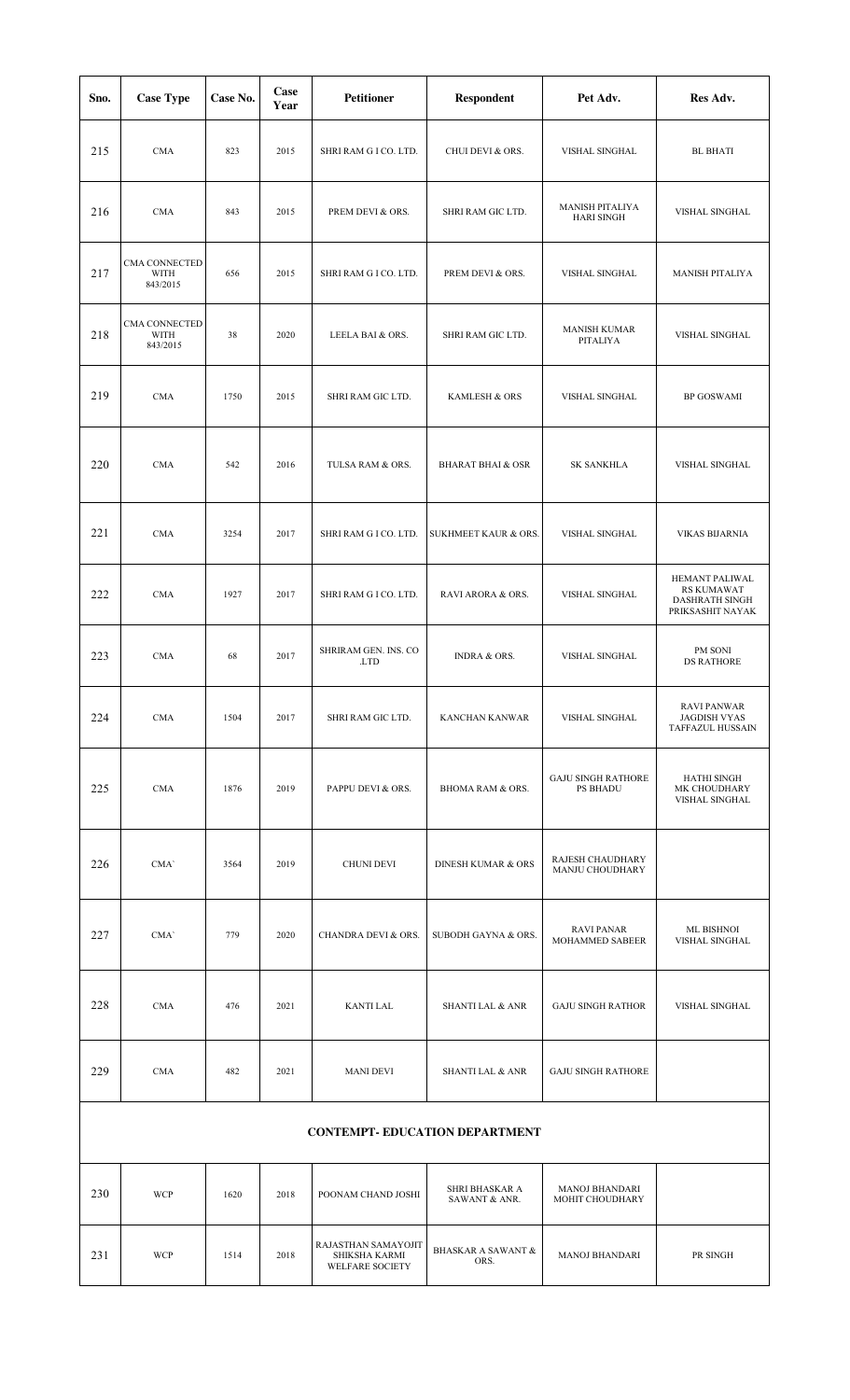| Sno.                                | <b>Case Type</b> | Case No. | Case<br>Year | <b>Petitioner</b>                      | <b>Respondent</b>                     | Pet Adv.                                                                                                                   | Res Adv.                                  |  |  |
|-------------------------------------|------------------|----------|--------------|----------------------------------------|---------------------------------------|----------------------------------------------------------------------------------------------------------------------------|-------------------------------------------|--|--|
| 232                                 | <b>WCP</b>       | 1080     | 2019         | <b>ARJUN SINGH</b>                     | DR R VENKATESHSARAN                   | VIKRAM SINGH BHATI                                                                                                         | DEEPAK CHANDAK                            |  |  |
| 233                                 | <b>WCP</b>       | 305      | 2019         | <b>NARAYAN TIWARI</b>                  | <b>BHASKAR A SAWANT &amp;</b><br>ORS. | VIVEK SHRIMALI                                                                                                             | <b>MANISH VYAS</b><br>AAG                 |  |  |
| 234                                 | <b>WCP</b>       | 412      | 2021         | <b>GURMEL SINGH</b>                    | STATE & ORS.                          | <b>RAKESH MATORIA</b><br>SHAKUNTLA MATORIA<br>DEEPAK KORPAL                                                                | PANKAJ SHARMA<br>AAG                      |  |  |
| 235                                 | <b>WCP</b>       | 454      | 2021         | RINKI KUMARI                           | LAL CHAND BALAI &<br>ORS.             | <b>RR ANKIYA</b>                                                                                                           | PANKAJ SHARMA<br>AAG                      |  |  |
| 236                                 | <b>WCP</b>       | 457      | 2021         | PINKI JOSHI                            | DR R VENKATESHSARAN                   | KAILASH JANGID<br><b>BHANWAR LAL SUTHAR</b><br><b>MOHAN SINGH</b><br>SHEKHAWAT<br><b>ANIL</b><br><b>DHAM SIMGH PATHOPE</b> | DEEPAK CHANDAK                            |  |  |
| 237                                 | <b>WCP</b>       | 641      | 2021         | <b>SHANKAR LAL</b><br><b>CHOUHAN</b>   | SAURABH SWAMI & ORS.                  | <b>RR ANKIYA</b><br><b>BHIM RAM</b>                                                                                        |                                           |  |  |
| 238                                 | <b>WCP</b>       | 22       | 2021         | <b>CHOTU RAM</b>                       | <b>STATE OF RAJ</b>                   | HEMANT SHRIMALI<br>HARISH JANGID                                                                                           | DEEPAK CHANDAK                            |  |  |
| <b>CONTEMPT- MEDICAL DEPARTMENT</b> |                  |          |              |                                        |                                       |                                                                                                                            |                                           |  |  |
| 239                                 | <b>WCP</b>       | 344      | 2014         | SUMAN & ORS.                           | <b>DEEPAK</b>                         | <b>RAJESH PUNIA</b>                                                                                                        | <b>ANIL BISSA</b>                         |  |  |
| 240                                 | <b>WCP</b>       | 726      | 2014         | <b>NEETA MALI</b>                      | <b>DINESH KUMAR</b>                   | <b>RAJESH PUNIA</b>                                                                                                        | <b>ANIL BISSA</b>                         |  |  |
| 241                                 | <b>WCP</b>       | 430      | 2014         | <b>SMT NANI BAI &amp; ORS</b>          | DEEPAK UPRETI & ORS                   | <b>SMT NANI BAI</b><br>PETITONER no. 1 SELF                                                                                | <b>RAJESH PANWAR</b><br><b>ANIL BISSA</b> |  |  |
| 242                                 | <b>WCP</b>       | 211      | 2015         | TRILOK CHAND                           | <b>BR MEENA &amp; OSR</b>             | NR BUDANIA                                                                                                                 | <b>SS RATHORE</b>                         |  |  |
| 243                                 | <b>WCP</b>       | 147      | 2016         | <b>DHANRAJ</b>                         | MUKESH SHARMA                         | KULDEEP MATHUR                                                                                                             | <b>KARAN SINGH</b><br><b>RAJPUROHIT</b>   |  |  |
| 244                                 | <b>WCP</b>       | 869      | 2016         | LRS OF JAGDISH PRASAD<br><b>JOSHI</b>  | MUKESH SHARMA & ORS                   | <b>LALIT PAREEK</b><br>SHARAD KOTHARI<br>VARUN SINGHVI                                                                     | <b>MANISH VYAS</b>                        |  |  |
| 245                                 | <b>WCP</b>       | 917      | 2017         | <b>GHAN SHYAM LAL</b><br><b>SHARMA</b> | <b>ASHOK JAIN</b>                     | <b>BHARAT DEWASI</b><br>SL KUMAWAT                                                                                         | VANDANA BHANSALI                          |  |  |
| 246                                 | <b>WCP</b>       | 955      | 2017         | <b>RAMESH</b>                          | SURENDRA CHOUDHARY                    | SHREEKANT VERMA<br><b>ANJALI VERMA</b><br>PRITAM JOSHI                                                                     |                                           |  |  |
| 247                                 | <b>WCP</b>       | 891      | 2017         | <b>MANGI LAL AHIR</b>                  | <b>ASHOK JAIN</b>                     | <b>BHARAT DEWASI</b><br>SL KUMAWAT                                                                                         | VANDANA BHANSALI                          |  |  |
| 248                                 | <b>WCP</b>       | 454      | 2017         | VIPUL GOSWAMI                          | MUKESH SHARMA                         | VINOD PUROHIT<br><b>SANJEET PUROHIT</b>                                                                                    | <b>KARAN SINGH</b><br><b>RAJPUROHIT</b>   |  |  |
| 249                                 | <b>WCP</b>       | 674      | 2017         | <b>RAGHUVEER SINGH</b>                 | <b>HEMRAJ SONI</b>                    | SHREEKANT VERMA<br><b>ANJALI VERMA</b><br>PRITAM JOSHI                                                                     | <b>KARAN SINGH</b><br><b>RAJPUROHIT</b>   |  |  |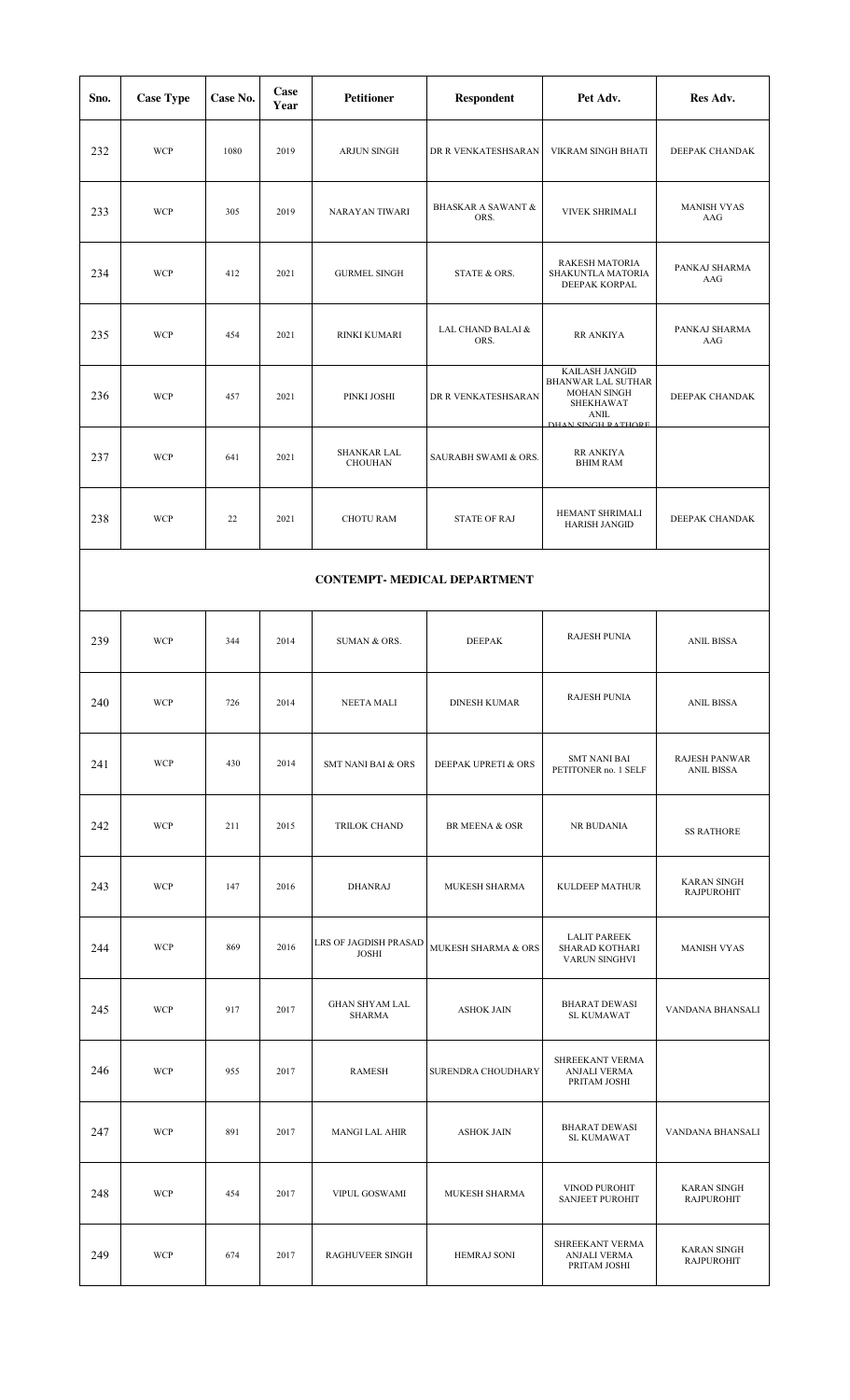| Sno. | <b>Case Type</b>                     | Case No. | Case<br>Year | <b>Petitioner</b>                         | <b>Respondent</b>                             | Pet Adv.                                                | Res Adv.                                |
|------|--------------------------------------|----------|--------------|-------------------------------------------|-----------------------------------------------|---------------------------------------------------------|-----------------------------------------|
| 250  | <b>WCP</b>                           | 932      | 2017         | RAM GOPAL DAROGA                          | <b>ASHOK JAIN</b>                             | <b>BHARAT DEWASI</b><br>SL KUMAWAT                      | VANDANA BHANSALI                        |
| 251  | <b>WCP</b>                           | 1004     | 2017         | AMAR DUTT PUROHIT                         | <b>BHASKAR A SAWANT</b>                       | <b>BHAVIT SHARMA</b><br><b>HUKUM SINGH</b>              | RISABH TAYAL<br><b>KL THAKUR</b>        |
| 252  | <b>WCP</b>                           | 707      | 2017         | MANOJ KUMAR KHATRI<br>& ORS               | <b>VEENU GUPTA</b>                            | SHREEKANT VERMA<br>ANJALI VERMA<br>PRITAM JOSHI         | <b>KARAN SINGH</b><br><b>RAJPUROHIT</b> |
| 253  | <b>WCP</b>                           | 93       | 2017         | <b>BABU LAL VERMA</b>                     | DR SS CHOUHAN                                 | <b>BHEEMKANT VYAS</b><br>PREETY KESWANI                 | VANDANA BHANSALI                        |
| 254  | <b>WCP</b>                           | 526      | 2017         | DR ANJANA KOCHAR                          | <b>SMT VEENU GUPTA &amp;</b><br><b>ORS</b>    | KULDEEP MATHUR<br><b>KDS CHARAN</b><br>DS SODHA         | VANDANA BHANSALI                        |
| 255  | <b>WCP</b>                           | 770      | 2017         | <b>NARAYAN SINGH</b><br><b>RAJPUROHIT</b> | <b>STATE OF RAJASTHAN</b>                     | <b>BP MATHUR</b><br>SHOKAT ALI<br><b>JASWANT SUTHAR</b> |                                         |
| 256  | <b>WCP</b>                           | 977      | 2017         | KAVITA JHAROTIYA                          | DR KAILASH CHANDRA<br><b>SHARMA &amp; ANR</b> | SHRIKANT VERMA<br>ANJALI VERMA<br>PRITAM JOSHI          |                                         |
| 257  | <b>WCP</b>                           | 761      | 2017         | DHARMENDRA KUMAR<br><b>CHATURVEDI</b>     | SMT VEENU GUPTA &<br>ORS                      | PAPPU SANGWA<br>OP SANGWA<br><b>SS SANGWA</b>           | KAILASH JANGID<br><b>KS RAJPUROHIT</b>  |
| 258  | <b>WCP</b>                           | 887      | 2017         | <b>RAKESH JOSHI</b>                       | VEENU GUPTA & ORS                             | <b>BHAVIT SHARMA</b>                                    | RISHABH TAYAL<br><b>KL THAKUR</b>       |
| 259  | WCP<br>CONNECTED<br>WITH<br>887/2017 | 888      | 2017         | VIVEK UPADHAIYA                           | VEENU GUPTA & ORS                             | <b>BHAVIT SHARMA</b>                                    | RISHABH TAYAL<br><b>KL THAKUR</b>       |
| 260  | <b>WCP</b>                           | 1395     | 2018         | PREM DAS AHARI                            | <b>VEENU GUPTA</b>                            | <b>CVS SHEKHAWAT</b><br>HARSHIT BHURANI                 | <b>KARAN SINGH</b><br><b>RAJPUROHIT</b> |
| 261  | <b>WCP</b>                           | 1535     | 2018         | <b>HARI RAM</b>                           | <b>STATE OF RAJ</b>                           | <b>BHANU PRAKASH</b><br>MATHUR                          | <b>KARAN SINGH</b><br><b>RAJPUROHIT</b> |
| 262  | <b>WCP</b>                           | 961      | 2018         | <b>RUKMANI</b>                            | <b>STATE OF RAJ</b>                           | RS CHOUDHARY                                            | <b>KARAN SINGH</b><br><b>RAJPUROHIT</b> |
| 263  | <b>WCP</b>                           | 1581     | 2018         | <b>TULSI DEVI</b>                         | VEENU GUPTA                                   | <b>MANOJ BOHRA</b>                                      | <b>KARAN SINGH</b><br><b>RAJPUROHIT</b> |
| 264  | <b>WCP</b>                           | 1559     | 2018         | <b>GOVIND DAN VAISHNAV</b>                | VEENU GUPTA                                   | <b>MANOJ BOHRA</b><br><b>SEEMA BOHRA</b>                |                                         |
| 265  | <b>WCP</b>                           | 269      | 2018         | RAM LAL KALASUA                           | <b>STATE OF RAJ</b>                           | <b>RAMESH KUMAR</b><br>PRAJAPT                          |                                         |
| 266  | <b>WCP</b>                           | 181      | 2018         | RAJESH SUWALKA                            | VEENU GUPTA                                   | SHREEKANT VERMA<br>ANJALI VERMA<br>PRITAM JOSHI         | <b>KARAN SINGH</b><br><b>RAJPUROHIT</b> |
| 267  | <b>WCP</b>                           | 1258     | 2018         | <b>ANJU KANWAR</b>                        | <b>VEENU GUPTA</b>                            | <b>VIKAS BIJARNIA</b><br>SURENDRA BANNA                 |                                         |
| 268  | <b>WCP</b>                           | 1327     | 2018         | <b>HARDAT VYAS</b>                        | VEENU GUPTA                                   | <b>VARSHA BISSA</b>                                     |                                         |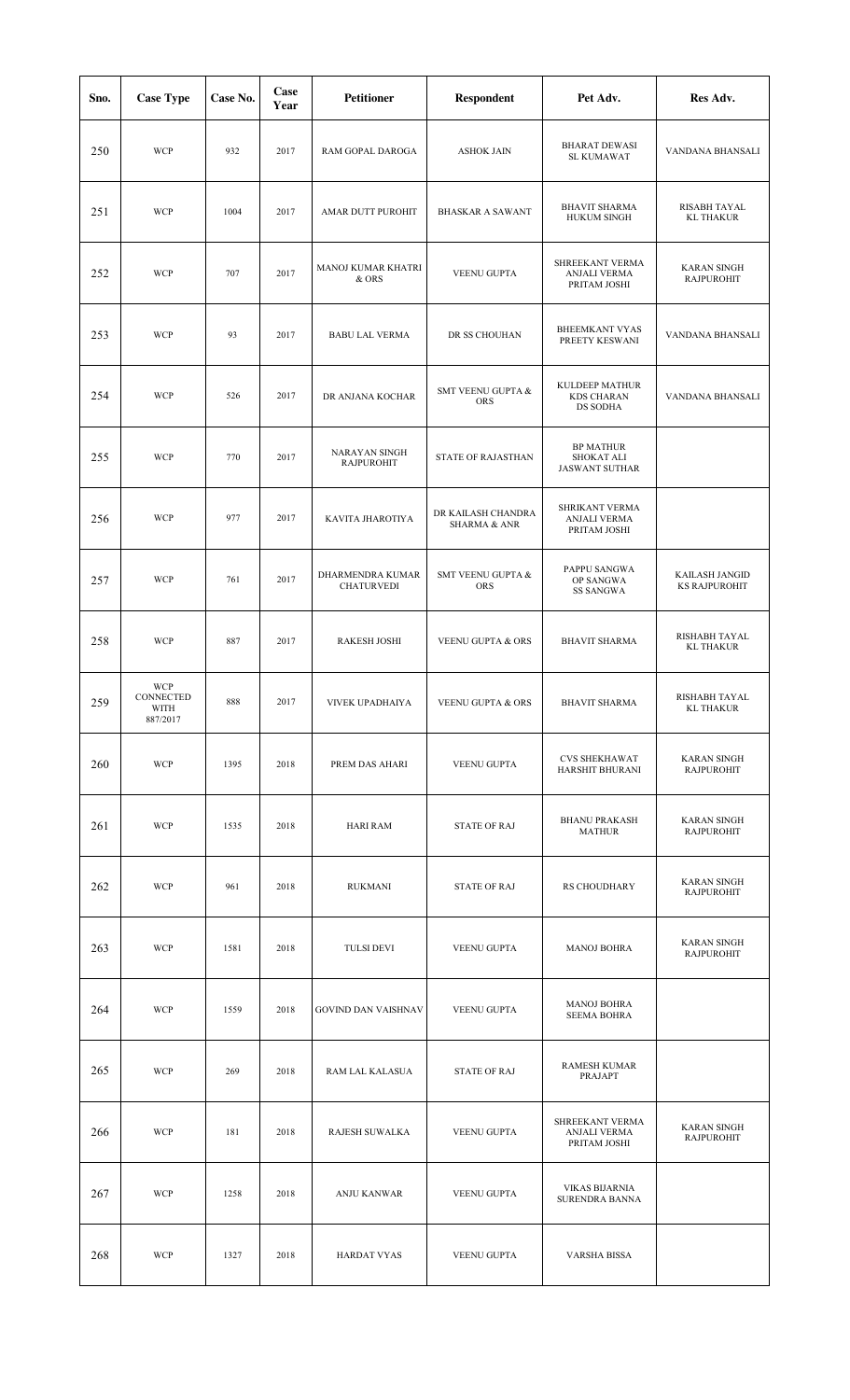| Sno. | <b>Case Type</b> | Case No. | Case<br>Year | <b>Petitioner</b>                | Respondent                      | Pet Adv.                                               | Res Adv.                                |
|------|------------------|----------|--------------|----------------------------------|---------------------------------|--------------------------------------------------------|-----------------------------------------|
| 269  | <b>WCP</b>       | 622      | 2018         | <b>MOHANI DEVI</b>               | VEENU GUPTA                     | <b>MANOJ BOHRA</b>                                     |                                         |
| 270  | <b>WCP</b>       | 1638     | 2018         | <b>RITA</b>                      | <b>STATE OF RAJ</b>             | <b>KR SAHARAN</b>                                      | <b>MANISH VYAS</b>                      |
| 271  | <b>WCP</b>       | 1239     | 2018         | SHANKAR LAL PARASAR              | NIHAL CHAND GOYAL               | <b>BHARAT DEWASI</b><br>SL KUMAWAT                     | VANDANA BHANSALI                        |
| 272  | <b>WCP</b>       | 731      | 2018         | <b>JHANWAR LAL</b>               | <b>VEENU GUPTA</b>              | RAJEEV PUROHIT                                         |                                         |
| 273  | <b>WCP</b>       | 433      | 2018         | MANRAJ MEENA & ORS               | VEENU GUPTA                     | SHREEKANT VERMA<br>ANJALI VERMA<br>PRITAM JOSHI        |                                         |
| 274  | <b>WCP</b>       | 1282     | 2018         | MITHILESH GEHLOT &<br><b>ORS</b> | <b>VEENU GUPTA</b>              | SHREEKANT VERMA<br><b>ANJALI VERMA</b><br>PRITAM JOSHI | <b>KARAN SINGH</b><br><b>RAJPUROHIT</b> |
| 275  | <b>WCP</b>       | 621      | 2018         | <b>GANGA DEVI &amp; ORS.</b>     | VEENU GUPTA                     | <b>MANOJ BOHRA</b><br><b>SEEMA BOHRA</b>               |                                         |
| 276  | <b>WCP</b>       | 1099     | 2018         | AMIT SHARMA                      | VEENU GUPTA                     | SHREEKANT VERMA<br>ANJALI VERMA<br>PRITAM JOSHI        |                                         |
| 277  | <b>WCP</b>       | 1262     | 2018         | SMT DHULLI BAI                   | SMT VEENU GUPTA &<br><b>ORS</b> | NM VYAS<br>PM VYAS<br>RK CHOUHAN                       | <b>KS RAJPUROHIT</b>                    |
| 278  | <b>WCP</b>       | 1396     | 2018         | JAI PRAKASH KODIYA               | <b>STATE OF RAJ &amp; ORS</b>   | <b>CVS SHEKHAWAT</b><br>MANVENDRA SINGH<br>BHATI       | MANISH VYAS<br><b>KS RAJPUROHIT</b>     |
| 279  | <b>WCP</b>       | 165      | 2018         | CHULA RAM HEERANI                | MS VEENU GUPTA & ORS            | YASH PAL KHILERY<br><b>RAJESH PUNIA</b>                | KS RAJPUROHIT                           |
| 280  | <b>WCP</b>       | 1393     | 2018         | PEERNA PUJARI & ORS              | DR VEENU GUPTA & ORS            | MAHAVEER BISHNOI<br>HS BISHNOI                         | <b>MANISH VYAS</b>                      |
| 281  | WCP              | 1384     | 2018         | <b>VIKRAM &amp; ANR</b>          | DR VEENU GUPTA & ORS            | MAHAVEER BISHNOI<br>HS BISHNOI                         | <b>MANISH VYAS</b>                      |
| 282  | <b>WCP</b>       | 1485     | 2018         | <b>SMT LAXMI DEVI</b>            | VEENU GUPTA & ORS               | <b>MANOJ BOHRA</b><br><b>SEEMA BOHRA</b>               | <b>KS RAJPUROHIT</b>                    |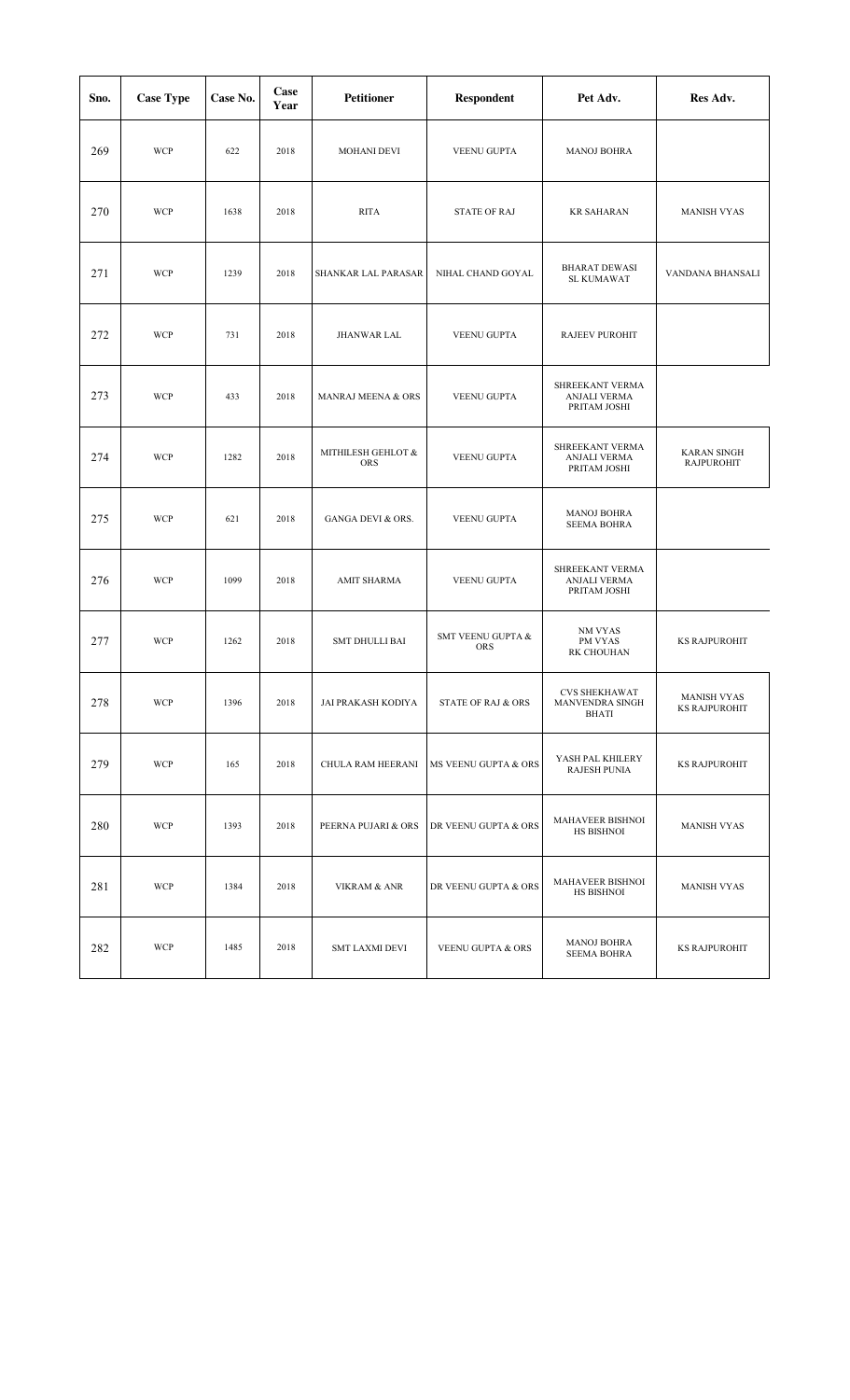# **NATIONAL LOK ADALAT RAJASTHAN HIGH COURT LEGAL SERVICES COMMITTEE, JODHPUR**

## **SUPPLEMENTARY CAUSE LIST BENCH NO. 4 (IN COURT NO. 13) HON'BLE MR. JUSTICE ANOOP KUMAR DHAND, CHAIRMAN MEMBER - MR. HARISH PUROHIT, ADVOCATE SATURDAY 11-12-2021 10:30 AM - 01:00 PM AND 2:00 PM TO 4:30 PM**

**(CMA - (MACT)-NATIONAL INSURANCE COMPANY LTD.)**

**&**

## **(CMA - (MACT)-UNITED INDIA INSURANCE COMPANY LTD.)**

|      | CMA (MACT)-NATIONAL INSURANCE COMPANY LTD.             |          |              |                           |                           |                                                                             |                                                                              |  |  |  |  |  |
|------|--------------------------------------------------------|----------|--------------|---------------------------|---------------------------|-----------------------------------------------------------------------------|------------------------------------------------------------------------------|--|--|--|--|--|
| Sno. | <b>Case Type</b>                                       | Case No. | Case<br>Year | <b>Petitioner</b>         | <b>Respondent</b>         | Pet Adv.                                                                    | Res Adv.                                                                     |  |  |  |  |  |
| 224  | <b>CMA</b>                                             | 646      | 2001         | NATIONAL INS CO. LTD      | SOHANI DEVI & ORS.        | <b>JAGDISH VYAS</b>                                                         | <b>MANISH PITALIYA</b>                                                       |  |  |  |  |  |
| 225  | <b>CMA</b><br><b>CONNECTED</b><br>WITH CMA<br>646/2001 | 30       | 2003         | NATIONAL INS CO. LTD      | MAGNA & ORS.              | VASUDEO VYAS<br><b>JAGDISH VYAS</b><br><b>LALIT VYAS</b>                    | <b>USMAN GANI</b>                                                            |  |  |  |  |  |
| 226  | <b>CMA</b>                                             | 798      | 2003         | NATIONAL INS CO. LTD      | HINKI & ORS.              | <b>SANJEEV JOHARI</b>                                                       |                                                                              |  |  |  |  |  |
| 227  | <b>CMA</b>                                             | 386      | 2003         | NATIONAL INS CO. LTD      | <b>MANOHARI &amp; ANR</b> | <b>VD VYAS</b><br><b>JAGDISH VYAS</b><br><b>LALIT VYAS</b>                  | RAJESH PANWAR                                                                |  |  |  |  |  |
| 228  | <b>CMA</b>                                             | 1911     | 2004         | <b>SANTOSH &amp; ORS</b>  | DILAWAR KHAN & ORS.       | VR CHOUDHARY<br><b>MANOJ RATHORE</b>                                        | <b>SANJEEV JOHARI</b>                                                        |  |  |  |  |  |
| 229  | <b>CMA</b><br>CONNECTED<br>WITH CMA<br>1911/2004       | 1881     | 2004         | JAMNA & ORS.              | DILAWAR KHAN & ORS.       | RS CHUNDAWAT<br><b>MANOJ RATHORE</b>                                        |                                                                              |  |  |  |  |  |
| 230  | <b>CMA</b>                                             | 1147     | 2005         | <b>AMARA CHAND</b>        | KISHAN LAL & ORS          | SUDHIR SHARMA<br><b>MP PAREEK</b><br><b>SANJEEV SHARMA</b>                  | ANIL BACHHAWAT<br>SANTOSH CHOUDHARY<br><b>SP SHARMA</b>                      |  |  |  |  |  |
| 231  | <b>CMA</b>                                             | 1973     | 2006         | NATIONAL INS CO. LTD      | <b>MURTI DEVI</b>         | <b>SANJEEV JOHARI</b><br><b>GORDHANLAL LOHAR</b><br>MEENAKASI<br>MAHESHWARI | RAJESH PANWAR<br><b>JR BENIWAL</b><br><b>VD VYAS</b><br><b>JAGDISH VYAS</b>  |  |  |  |  |  |
| 232  | <b>CMA</b><br>CONNECTED<br>WITH CMA<br>1973/2006       | 1370     | 2007         | <b>GOVIND SINGH</b>       | <b>MURTI DEVI</b>         | JR BENIWAL<br><b>SUNIL BENIWAL</b>                                          | <b>SANJEEV JOHARI</b><br>SD GOSWAMI<br><b>VD VYAS</b><br><b>JAGDISH VYAS</b> |  |  |  |  |  |
| 233  | <b>CMA</b>                                             | 2141     | 2007         | <b>BHUGANI DEVI</b>       | RAJENDRA PRASAD           | <b>HEMANT DUTT</b><br>VICHITRA KUMAR                                        | <b>JAGDISH VYAS</b><br>NL JOSHI                                              |  |  |  |  |  |
| 234  | <b>CMA</b><br>CONNECTED<br>WITH CMA<br>2141/2007       | 2711     | 2007         | <b>SHISHPAL &amp; ANR</b> | KRISHAN LAL & ORS.        | RAJESH PANWAR                                                               | NL JOSHI                                                                     |  |  |  |  |  |
| 235  | <b>CMA</b><br>CONNECTED<br>WITH CMA<br>2141/2007       | 2710     | 2007         | <b>SHISHPAL &amp; ANR</b> | <b>BHUGANI DEVI</b>       | RAJESH PANWAR<br><b>SK SANKHLA</b>                                          | NL JOSHI<br><b>JAGDISH VYAS</b><br>VASUDEO VYAS                              |  |  |  |  |  |
| 236  | <b>CMA</b><br>CONNECTED<br>WITH CMA<br>2141/2007       | 2657     | 2007         | NATIONAL INS. CO LTD.     | <b>BHUGANI DEVI</b>       | VASUDEO VYAS<br><b>JAGDISH VYAS</b><br><b>LALIT VYAS</b>                    | <b>RAJESH PANWAR</b>                                                         |  |  |  |  |  |
| 237  | <b>CMA</b><br>CONNECTED<br>WITH CMA<br>2141/2007       | 2658     | 2007         | NATIONAL INS. CO LTD.     | KRISHAN LAL & ORS.        | VASUDEO VYAS<br><b>JAGDISH VYAS</b><br><b>LALIT VYAS</b>                    |                                                                              |  |  |  |  |  |
| 238  | <b>CMA</b>                                             | 1922     | 2007         | <b>CHAND KUNAWAR</b>      | <b>TOMER SINGH</b>        | RAJESH PANWAR                                                               | ANIL KAUSHIK<br>VISHAL SINGHAL                                               |  |  |  |  |  |
| 239  | <b>CMA</b>                                             | 2645     | 2007         | NATIONAL INS. CO LTD.     | SAHAB RAM & ORS.          | VASUDEO VYAS<br><b>JAGDISH VYAS</b><br><b>LALIT VYAS</b>                    | <b>GJ GUPTA</b><br>HK JAIN                                                   |  |  |  |  |  |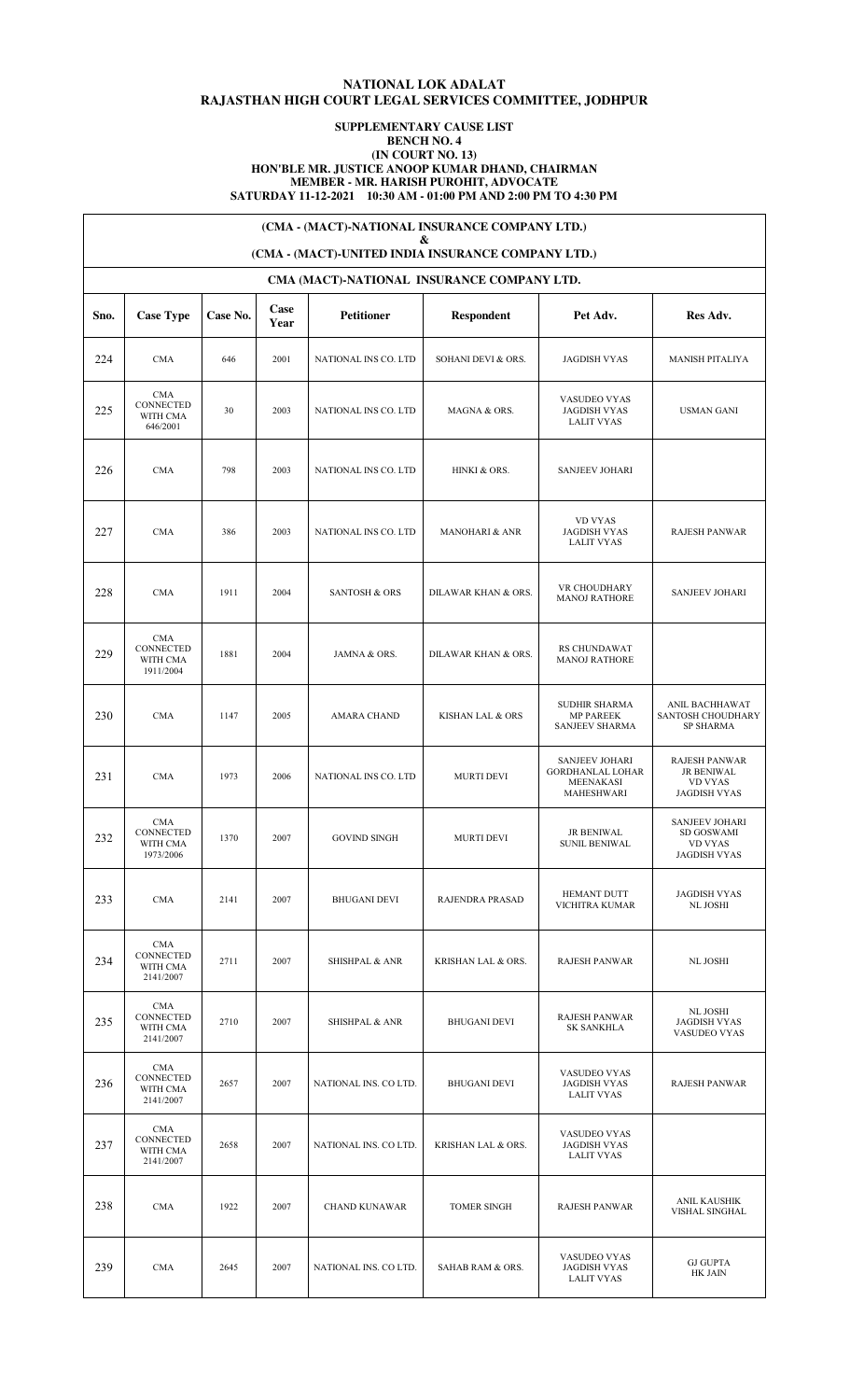| Sno. | <b>Case Type</b>                                 | Case No. | Case<br>Year | <b>Petitioner</b>           | <b>Respondent</b>                      | Pet Adv.                                                 | Res Adv.                                                                     |
|------|--------------------------------------------------|----------|--------------|-----------------------------|----------------------------------------|----------------------------------------------------------|------------------------------------------------------------------------------|
| 240  | <b>CMA</b><br>CONNECTED<br>WITH CMA<br>2645/2007 | 1091     | 2008         | NATIONAL INS. CO LTD.       | PUSHPA DEVI & ORS.                     | VASUDEO VYAS<br><b>JAGDISH VYAS</b><br><b>LALIT VYAS</b> | <b>MAHESH BORA</b><br>HK JAIN                                                |
| 241  | <b>CMA</b>                                       | 769      | 2008         | NATIONAL INS CO. LTD        | <b>ASHA</b>                            | <b>JAGDISH VYAS</b>                                      | P NAYAK                                                                      |
| 242  | <b>CMA</b><br>CONNECTED<br>WITH CMA<br>769/2008  | 894      | 2008         | NATIONAL INS CO. LTD        | SHARDA & ORS.                          | VASUDEO VYAS<br><b>JAGDISH VYAS</b><br><b>LALIT VYAS</b> | P NAYAK<br>PR MEHTA                                                          |
| 243  | <b>CMA</b>                                       | 1305     | 2008         | NATIONAL INS CO. LTD        | <b>GOPAL SINGH &amp; ORS</b>           | SANJEEV JOHARI<br>ANIL H JOSHI<br>MOHIT CHOUDHARY        | <b>SHAITAN SINGH B</b>                                                       |
| 244  | <b>CMA</b>                                       | 1055     | 2008         | NATIONAL INS CO. LTD        | <b>MAYA KANWAR</b>                     | VASUDEO VYAS<br><b>JAGDISH VYAS</b><br><b>LALIT VYAS</b> | <b>JAIDEV SINGH BHATI</b><br><b>SG OJHA</b>                                  |
| 245  | <b>CMA</b>                                       | 332      | 2008         | NATIONAL INS CO. LTD        | DALPAT SINGH & ORS.                    | VASUDEO VYAS<br><b>JAGDISH VYAS</b><br><b>LALIT VYAS</b> | SHAMBHOO SINGH<br><b>BHARAT SHRIMALI</b>                                     |
| 246  | <b>CMA</b>                                       | 331      | 2008         | NATIONAL INS CO. LTD        | MOHAN SINGH & OS.                      | VASUDEO VYAS<br><b>JAGDISH VYAS</b><br><b>LALIT VYAS</b> | RAHUL BHATI<br><b>BHARAT SHRIMALI</b><br>SHAMBHOO SINGH                      |
| 247  | <b>CMA</b>                                       | 200      | 2008         | NATIONAL INS CO. LTD        | <b>URMILA &amp; ANR</b>                | VASUDEO VYAS<br><b>JAGDISH VYAS</b><br><b>LALIT VYAS</b> | <b>BHARAT SHRIMALI</b>                                                       |
| 248  | <b>CMA</b>                                       | 1320     | 2008         | JAITA DEVI & ORS.           | <b>KISHAN LAL</b>                      | RAJESH PANWAR<br><b>SK SANKHLA</b><br><b>GAURAV MARU</b> | <b>LD KHATRI</b>                                                             |
| 249  | <b>CMA</b>                                       | 1247     | 2009         | NATIONAL INS CO. LTD        | HANSA AND ANR                          | VASUDEO VYAS<br><b>JAGDISH VYAS</b><br><b>LALIT VYAS</b> | PR CHUNDAWAT<br>RS CHUNDAWAT                                                 |
| 250  | CMA<br>CONNECTED<br>WITH CMA<br>1247/2009        | 1408     | 2008         | NATIONAL INS CO. LTD        | <b>BHUPENDRA KUMAR</b><br><b>BHATT</b> | VASUDEO VYAS<br><b>JAGDISH VYAS</b><br><b>LALIT VYAS</b> | <b>RAVI BHANSALI</b><br><b>SANJAY MATHUR</b><br><b>MANOJ PAREEK</b>          |
| 251  | <b>CMA</b>                                       | 155      | 2009         | <b>JAYANTI LAL</b>          | SUJEET SINGH & ORS.                    | <b>RAJESH SHAH</b><br>A ALI<br>SUNIL S                   | LD KHATRI<br><b>GANESH KUMAR</b><br>PRAJAPAT<br>NARENDRA PARIHAR             |
| 252  | <b>CMA</b>                                       | 2848     | 2011         | RAMA RAM & ANR              | <b>VEERMA RAM &amp; ORS</b>            | <b>KR CHOUDHARY</b><br><b>SURESH PRAJAPAT</b>            | <b>BHARAT DEWASI</b><br>TRS SODHA                                            |
| 253  | <b>CMA</b>                                       | 2480     | 2011         | AMRIT LAL                   | SUJEET SINGH & ORS.                    | <b>RAJESH SHAH</b><br>A ALI<br><b>SUNIL S</b>            | LD KHATRI                                                                    |
| 254  | <b>CMA</b>                                       | 1193     | 2013         | <b>BINJA RAM &amp; ORS.</b> | MOHAMAD IQBAL                          | <b>KR CHOUDHARY</b><br>SHARWAN KALA<br>HR BISHNOI        | RAJESH CHOUDHARY                                                             |
| 255  | <b>CMA</b>                                       | 1931     | 2013         | MOHD. ANEES SHEKH           | MOHD RAZAQ & ORS.                      | <b>RAMESH PUROHIT</b><br>NK GURJAR                       | LD KHATRI<br>RAJENDRA CHARAN                                                 |
| 256  | <b>CMA</b>                                       | 1191     | 2013         | NATIONAL INS. CO LTD.       | RAMESH CHANDRA                         | RAJESH CHOUDHARY                                         |                                                                              |
| 257  | <b>CMA</b>                                       | 1062     | 2013         | NATIONAL INS. CO LTD.       | <b>SAGRI BAI &amp; ORS</b>             | RAJESH CHOUDHARY                                         | <b>MANISH KUMAR</b><br>PITALIYA<br><b>HUKUM SINGH</b><br><b>JAGDISH VYAS</b> |
| 258  | <b>CMA</b>                                       | 138      | 2015         | NATIONAL INS. CO. LTD       | CHUNNI BAI & OS.                       | RAJESH CHOUDHARY                                         | <b>LOKESH MATHUR</b>                                                         |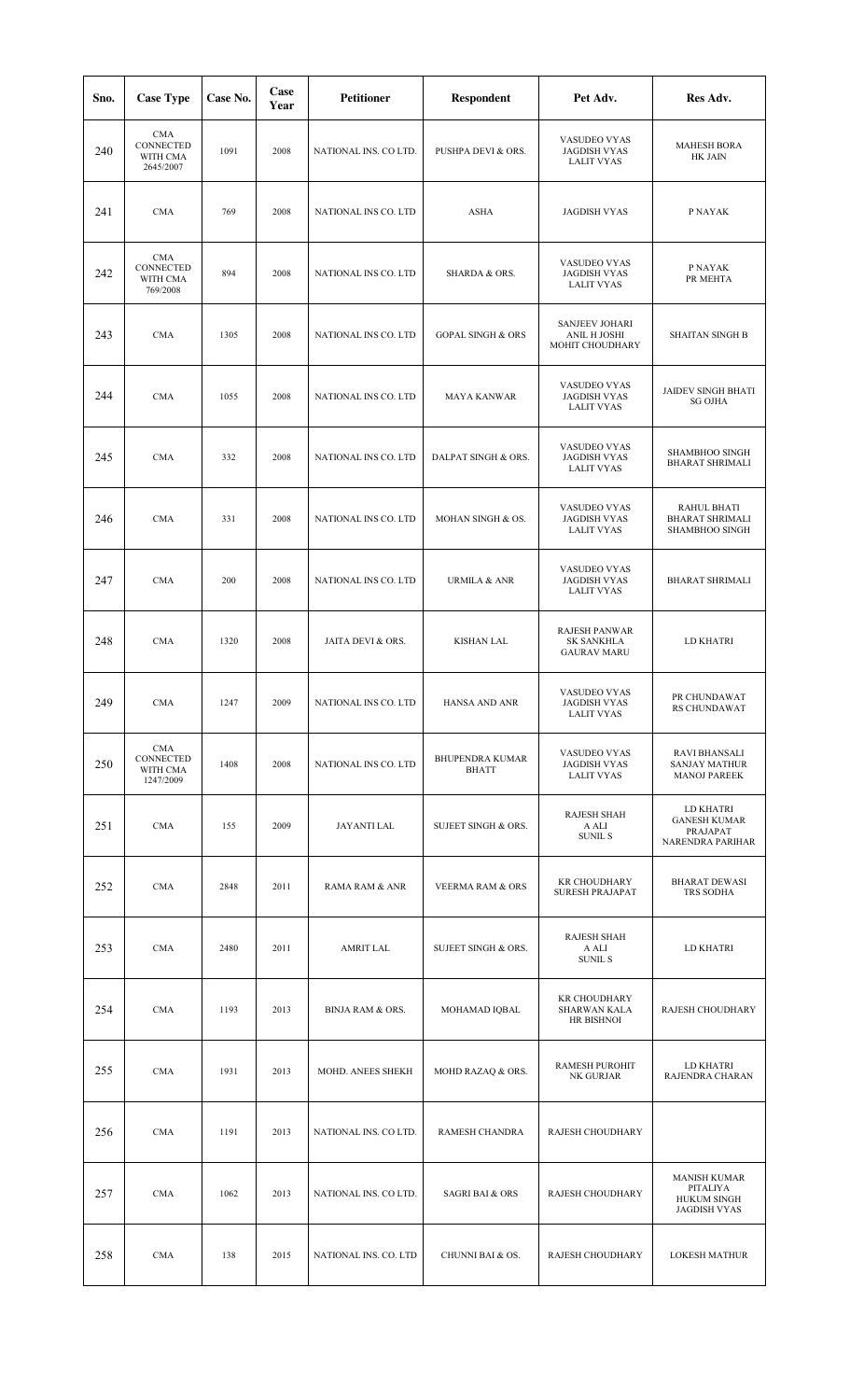| Sno.                                               | <b>Case Type</b>                                 | Case No. | Case<br>Year | <b>Petitioner</b>             | <b>Respondent</b>                  | Pet Adv.                                                             | Res Adv.                                                                   |  |  |  |
|----------------------------------------------------|--------------------------------------------------|----------|--------------|-------------------------------|------------------------------------|----------------------------------------------------------------------|----------------------------------------------------------------------------|--|--|--|
| 259                                                | <b>CMA</b>                                       | 255      | 2015         | <b>CHUNNI BAI</b>             | SIKANDAR KHAN & ORS.               | <b>RAJESH SHAH</b>                                                   | RAJESH CHOUDHARY                                                           |  |  |  |
| 260                                                | <b>CMA</b>                                       | 2118     | 2016         | NATIONAL INS. CO LTD.         | <b>BACHNI DEVI &amp; ORS.Q</b>     | <b>SANJEEV JOHARI</b>                                                |                                                                            |  |  |  |
| 261                                                | <b>CMA</b><br>CONNECTED<br>WITH CMA<br>2118/2016 | 2119     | 2016         | NATIONAL INS. CO LTD.         | <b>VIVEK KUMAR &amp; ORS.</b>      | <b>SANJEEV JOHARI</b><br><b>GAURAV JOSHI</b>                         | <b>RAJESH PANWAR</b>                                                       |  |  |  |
| 262                                                | <b>CMA</b><br>CONNECTED<br>WITH CMA<br>2118/2016 | 2120     | 2016         | NATIONAL INS. CO LTD.         | NANU @ MANTRA @<br>MORNALIKA & ORS | <b>SANJEEV JOHARI</b><br><b>GAURAV JOSHI</b>                         | <b>RAJESH PANWAR</b>                                                       |  |  |  |
| 263                                                | <b>CMA</b><br>CONNECTED<br>WITH CMA<br>2118/2016 | 1141     | 2008         | NATIONAL INS. CO LTD.         | VIVEK KUMAR & ORS.                 | <b>SANJEEV JOHARI</b><br>ANIL H JOSHI<br>MOHIT CHOUDHARY<br>R PANWAR | ANIL KAUSHIK<br><b>RS CHARAN</b><br><b>SU MEHTA</b><br><b>DILIP CHARAN</b> |  |  |  |
| 264                                                | <b>CMA</b><br>CONNECTED<br>WITH CMA<br>2118/2016 | 1142     | 2008         | NATIONAL INS. CO LTD.         | <b>VIVEK KUMAR &amp; ORS.</b>      | <b>SANJEEV JOHARI</b><br>ANIL H JOSHI<br>MOHIT CHOUDHARY             | ANIL KAUSHIK<br><b>RS CHARAN</b><br><b>SU MEHTA</b><br><b>DILIP CHARAN</b> |  |  |  |
| 265                                                | <b>CMA</b><br>CONNECTED<br>WITH CMA<br>2118/2016 | 1143     | 2008         | NATIONAL INS. CO LTD.         | VIVEK KUMAR & ORS.                 | <b>SANJEEV JOHARI</b><br>ANIL H JOSHI<br>MOHIT CHOUDHARY<br>R PANWAR | <b>RAJESH PANWAR</b><br>ANIL KAUSHIK                                       |  |  |  |
| 266                                                | <b>CMA</b>                                       | 2106     | 2017         | UMA KANWAR & ORS.             | <b>ASHIF KHAN</b>                  | <b>RK CHARAN</b><br>ABHISHEK CHARAN                                  |                                                                            |  |  |  |
| 267                                                | <b>CMA</b>                                       | 1369     | 2017         | NATIONAL INS. CO LTD.         | NOUJKI AND ORS.                    | ANIL KAUSHIK                                                         | RC JOSHI                                                                   |  |  |  |
| 268                                                | <b>CMA</b>                                       | 163      | 2019         | PREM BHATI                    | <b>SALIM KATHAT</b>                | NARPAT RAM KHILERI                                                   |                                                                            |  |  |  |
| 269                                                | <b>CMA</b>                                       | 1300     | 2019         | <b>SUGAN KANWAR &amp; ANR</b> | DAUD KHAN & ORS.                   | <b>NARAPAT RAM</b>                                                   | MUKUL SINGHVI                                                              |  |  |  |
| (CMA - (MACT)-UNITED INDIA INSURANCE COMPANY LTD.) |                                                  |          |              |                               |                                    |                                                                      |                                                                            |  |  |  |
| 270                                                | <b>CMA</b>                                       | 2004     | 2006         | <b>PRAKASH</b>                | <b>NARAIN KANWAR</b>               | <b>SURESH SHRIMALI</b><br>YOGESH SHARMA<br>RAJESH CHOUDHARY          | <b>VD VYAS</b><br><b>JAGDISH VYAS</b><br><b>LALIT VYAS</b>                 |  |  |  |
| 271                                                | <b>CMA</b><br>CONNECTED<br>WITH CMA<br>2004/2006 | 443      | 2007         | NARAIN KANWAR & ORS.          | MOHAN LAL & ORS                    | HL KELA                                                              | VD VYAS<br>SURESH SHRIMALI<br><b>MAHESH JOSHI</b>                          |  |  |  |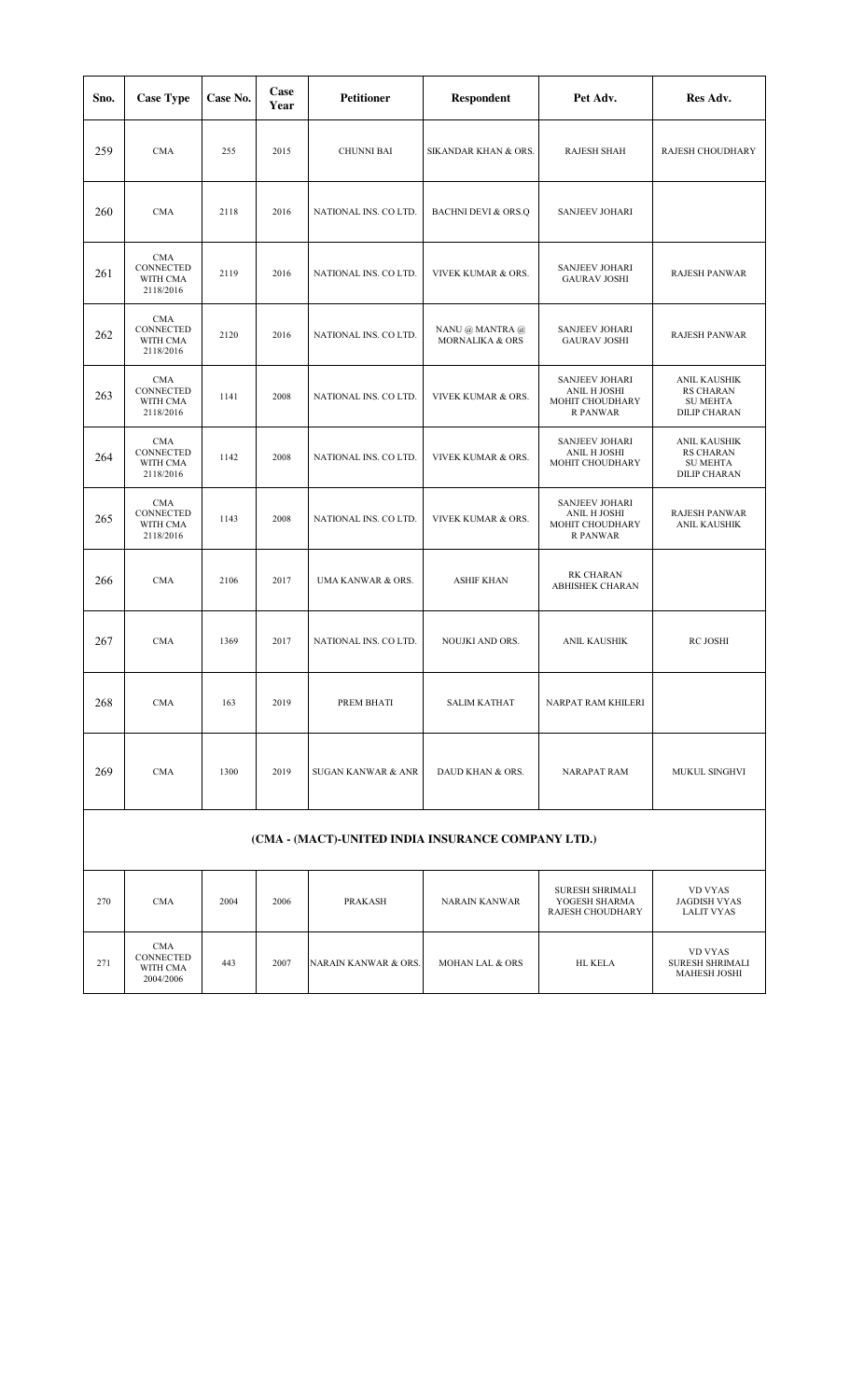# **NATIONAL LOK ADALAT RAJASTHAN HIGH COURT LEGAL SERVICES COMMITTEE, JODHPUR**

## **SUPPLEMENTARY CAUSE LIST BENCH NO. 5 (IN COURT NO. 14) HON'BLE MR. JUSTICE SAMEER JAIN, CHAIRMAN MEMBER - MR. RAJAT DAVE, ADVOCATE SATURDAY 11-12-2021 10:30 AM - 01:00 PM AND 2:00 PM TO 4:30 PM**

### **(CMA - (MACT)-THE NEW INDIA ASSURANCE COMPANY LTD., (CMA - (MACT) - OTHER INSURANCE COMPANY- CHOLAMANDALAM MS GEN. INS. CO. LTD. HDFC ERGO GENERAL INSURANCE COMPANY LTD. & CONTEMPT- MEDICAL DEPARTMENT**

|      | CMA (MACT)-THE NEW INDIA ASSURANCE COMPANY LTD.                       |          |              |                                      |                                      |                                                              |                                                        |  |  |  |  |  |
|------|-----------------------------------------------------------------------|----------|--------------|--------------------------------------|--------------------------------------|--------------------------------------------------------------|--------------------------------------------------------|--|--|--|--|--|
| Sno. | <b>Case Type</b>                                                      | Case No. | Case<br>Year | <b>Petitioner</b>                    | <b>Respondent</b>                    | Pet Adv.                                                     | Res Adv.                                               |  |  |  |  |  |
| 210  | <b>CMA</b>                                                            | 1041     | 2012         | <b>SHABBIR HUSSAIN</b>               | LALU RAM DANGI & ANR                 | <b>MANISH PITALIYA</b>                                       | UCS SINGHVI                                            |  |  |  |  |  |
| 211  | <b>CMA</b>                                                            | 2339     | 2012         | SUGANA DEVI & ORS.                   | PRAKASH KUMAR & ORS.                 | <b>RAJESH PANWAR</b><br><b>MOHAN RAM</b><br><b>CHOUDHARY</b> | OP SINGHVI<br><b>VIJAY PUROHIT</b>                     |  |  |  |  |  |
| 212  | CMA'                                                                  | 468      | 2012         | <b>SURESH OJHA</b>                   | SHYMA SUNDER & ORS.                  | RAJESH PANWAR<br>MR CHOUDHARY                                | DHANPAT CHOUDHARY<br>LK PUROHIT<br>MS GODARA           |  |  |  |  |  |
| 213  | <b>CMA</b>                                                            | 2353     | 2015         | NABIBURRAHAMAN @<br><b>RAJA BHAI</b> | <b>BHURA RAM &amp; ORS.</b>          | VIKRAM CHOUDHARY                                             | VARUN GUPTA<br>PRADEEP SHAH<br>RISHI CHAUHAN           |  |  |  |  |  |
| 214  | <b>CMA</b>                                                            | 484      | 2015         | MANGI LAL                            | NEW INDIA ASS. COM.<br>LTD.          | <b>BL CHOUDHARY</b>                                          | NK JOSHI                                               |  |  |  |  |  |
| 215  | CMA'                                                                  | 1385     | 2015         | <b>SWAROOP CHAND AND</b><br>ORS.     | DARIYA KANWER & ORS.                 | LD KHATRI<br>PRATEEK SURANA                                  | DHANPAT CHOUDHARY                                      |  |  |  |  |  |
| 216  | <b>CMA</b>                                                            | 1905     | 2017         | MANJU DEVI & ORS.                    | VIJAY CONSTRUCTION<br>COMPANY & ORS. | MAHAVEER BISHNOI<br>DEEPAK BISHNOI<br>HS BISHNOI             | <b>MC BISHNOI</b><br><b>JAGDISH VYAS</b>               |  |  |  |  |  |
| 217  | <b>CMA</b>                                                            | 947      | 2017         | <b>ROHTASH</b>                       | <b>FIROZ KHAN &amp; ANR</b>          | <b>HEMANT JAIN</b><br><b>INDER JEET YADAV</b>                | GR BHARI<br>MUKUL SINGHVI<br><b>BHEEKH SINGH BHATI</b> |  |  |  |  |  |
| 218  | <b>CMA</b>                                                            | 46       | 2019         | <b>GUMANI DEVI &amp; ORS.</b>        | SURJEET SINGH & OS.                  | NARPAT RAM KHILERI                                           | <b>SANJEEV JOHARI</b><br><b>LALIT PARIHAR</b>          |  |  |  |  |  |
| 219  | <b>CMA</b>                                                            | 2410     | 2019         | SHANTI AND ORS.                      | CHINNU SWAMI AND ORS                 | <b>RAVI PANWAR</b><br><b>VIKAS BISHNOI</b>                   |                                                        |  |  |  |  |  |
| 220  | <b>CROSS</b><br><b>OBJECTION</b>                                      | 60       | 2020         | <b>HARAK LAL</b>                     | MONIKA & ORS.                        | <b>SM TOSHNIWAL</b>                                          |                                                        |  |  |  |  |  |
| 221  | CMA<br>CONNECTED<br>WITH<br><b>CROSS</b><br><b>OBJECTION</b><br>60/20 | 55       | 2014         | <b>MONIKA</b>                        | NEW INDIA ASS. COM.<br>LTD.          | MANISH PITALIYA<br><b>HARI SINGH</b>                         | NK MEHTA                                               |  |  |  |  |  |

# **(CMA - (MACT) - OTHER INSURANCE COMPANY- CHOLAMANDALAM MS GEN. INS. CO. LTD.**

| 222 | <b>CMA</b> | 2456 | 2016 | SHEELA & ORS.     | NARANDER SINGH &<br>ORS.        | <b>SK SANKHLA</b><br>PS BHATI | VIPUL SOLANKI  |
|-----|------------|------|------|-------------------|---------------------------------|-------------------------------|----------------|
| 223 | <b>CMA</b> | 2300 | 2017 | LEHRO DEVI & ORS. | BAJRANG KUMAWAT &<br><b>ANR</b> | <b>RAVI PANWAR</b>            | VISHAL SINGHAL |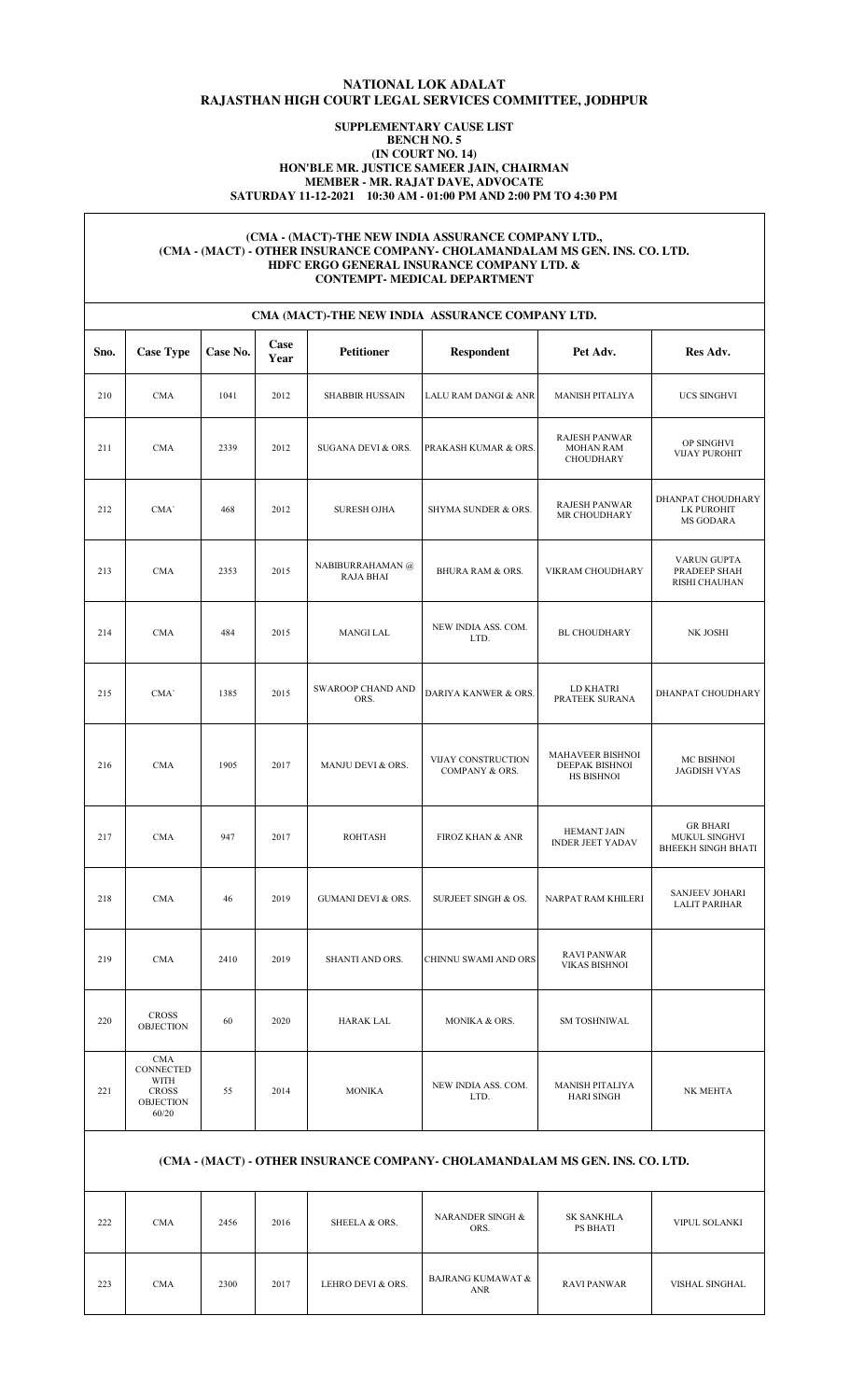| Sno.                                    | <b>Case Type</b>                            | Case No. | Case<br>Year | <b>Petitioner</b>         | Respondent                  | Pet Adv.                                                                      | Res Adv.                                     |  |  |
|-----------------------------------------|---------------------------------------------|----------|--------------|---------------------------|-----------------------------|-------------------------------------------------------------------------------|----------------------------------------------|--|--|
| 224                                     | <b>CMA</b>                                  | 1687     | 2018         | PARASA RAM                | <b>SHABIR KHAN</b>          | <b>BL BISHNOI</b><br>DEEPAK BISHNOI                                           |                                              |  |  |
| 225                                     | <b>CMA</b>                                  | 3325     | 2019         | MEERA DEVI & ORS.         | <b>SEWA RAM</b>             | <b>SK SANKHLA</b>                                                             |                                              |  |  |
| 226                                     | <b>CMA</b>                                  | 2728     | 2019         | <b>KANTA</b>              | <b>GOVIND</b>               | <b>RS MANKAD</b><br>MITHALESH MANKAD                                          |                                              |  |  |
| 227                                     | <b>CMA</b>                                  | 788      | 2020         | <b>DEV BAI</b>            | VIJAY KUMAR & ORS.          | <b>MANISH KUMAR</b><br>PITALIYA                                               |                                              |  |  |
| 228                                     | <b>CMA</b>                                  | 1264     | 2020         | <b>GAJU RAM</b>           | RAJESH & ORS.               | <b>SAJJAN SINGH</b><br>MANISH BHUNWAL<br>RAJAT RAJPUROHIT                     |                                              |  |  |
| 229                                     | <b>CMA</b>                                  | 1156     | 2020         | KHAKARI DEVI              | ROSHAN LAL & ORS.           | <b>RS MANKAD</b><br>MITHALESH MANKAD                                          |                                              |  |  |
| 230                                     | <b>CMA</b>                                  | 1056     | 2020         | <b>GEETA &amp; ORS.</b>   | AMRA MEENA & ORS.           | <b>RS MANKAD</b><br>MITHALESH MANKAD                                          |                                              |  |  |
| HDFC ERGO GENERAL INSURANCE COMPANY LTD |                                             |          |              |                           |                             |                                                                               |                                              |  |  |
| 231                                     | <b>CMA</b>                                  | 475      | 2015         | <b>JALU RAM</b>           | NIMBA RAM & OTHER           | MR PATEL                                                                      | <b>MAHAVEER BISHNOI</b><br>TRS SODHA         |  |  |
| 232                                     | <b>CMA</b><br>CONNECTED<br>WITH<br>475/2015 | 502      | 2016         | HANMANA RAM               | JALU RAM & ORS.             | <b>MAHAVEER BISHNOL</b><br>DEEPAK BISHNOI<br>HS BISHNOI<br><b>SUNIL KUMAR</b> |                                              |  |  |
| 233                                     | <b>CMA</b>                                  | 623      | 2016         | DEVI LAL & ORS.           | HDFV ERGO GIC LTD.          | <b>LOKESH MATHUR</b><br><b>SANJAY PANDIT</b>                                  | <b>JAGDISH VYAS</b><br><b>LALIT VYAS</b>     |  |  |
| 234                                     | CMA<br>CONNECTED<br>WITH<br>623/2016        | 624      | 2016         | DEVI LAL & ORS.           | HDFV ERGO GIC LTD.          | LOKESH MATHUR<br><b>SANJAY PANDIT</b>                                         | <b>JAGDISH VYAS</b><br><b>LALIT VYAS</b>     |  |  |
| 235                                     | <b>CMA</b><br>CONNECTED<br>WITH<br>623/2016 | 371      | 2016         | NARBADA @ NABHI &<br>ORS. | RAMESH CHANDRA<br>KHATIK    | <b>RAVI BHANSALI</b>                                                          | <b>LOKESH MATHUR</b><br><b>SANJAY PANDIT</b> |  |  |
| 236                                     | <b>CMA</b>                                  | 2486     | 2017         | MUNNI DEVI & ORS.         | JAISHANKAR<br>TRANSPORT COM | SHREEKANT VERMA<br>ANJALI VERMA<br>PRITAM JOSHI                               | <b>JAGDISH VYAS</b>                          |  |  |
| 237                                     | <b>CMA</b>                                  | 197      | 2018         | MITHI DEVI                | MOVAN LAL & ORS             | JP BHARDWAJ                                                                   |                                              |  |  |
| 238                                     | <b>CMA</b>                                  | 896      | 2018         | MAVA BEN & ORS.           | TALAJI THOKOR & ORS.        | <b>RAVI PANWAR</b>                                                            | SANTOSH CHOUDHARY<br>RAVI SOLANKI            |  |  |
| 239                                     | <b>CMA</b>                                  | 385      | 2020         | <b>SHRI RAM</b>           | MAHENDRA & ORS.             | <b>SK SANKHLA</b>                                                             | VISHAL SINGHAL                               |  |  |
| 240                                     | CMA'                                        | 578      | 2020         | HDFC ERGO GIC LTD         | LAXMI & ORS.                | SANTOSH CHOUDHARY                                                             |                                              |  |  |
| 241                                     | <b>CMA</b>                                  | 480      | 2021         | PARU DEVI & ANR           | MAGHA RAM & OS.             | HAPU RAM VISHNOI                                                              |                                              |  |  |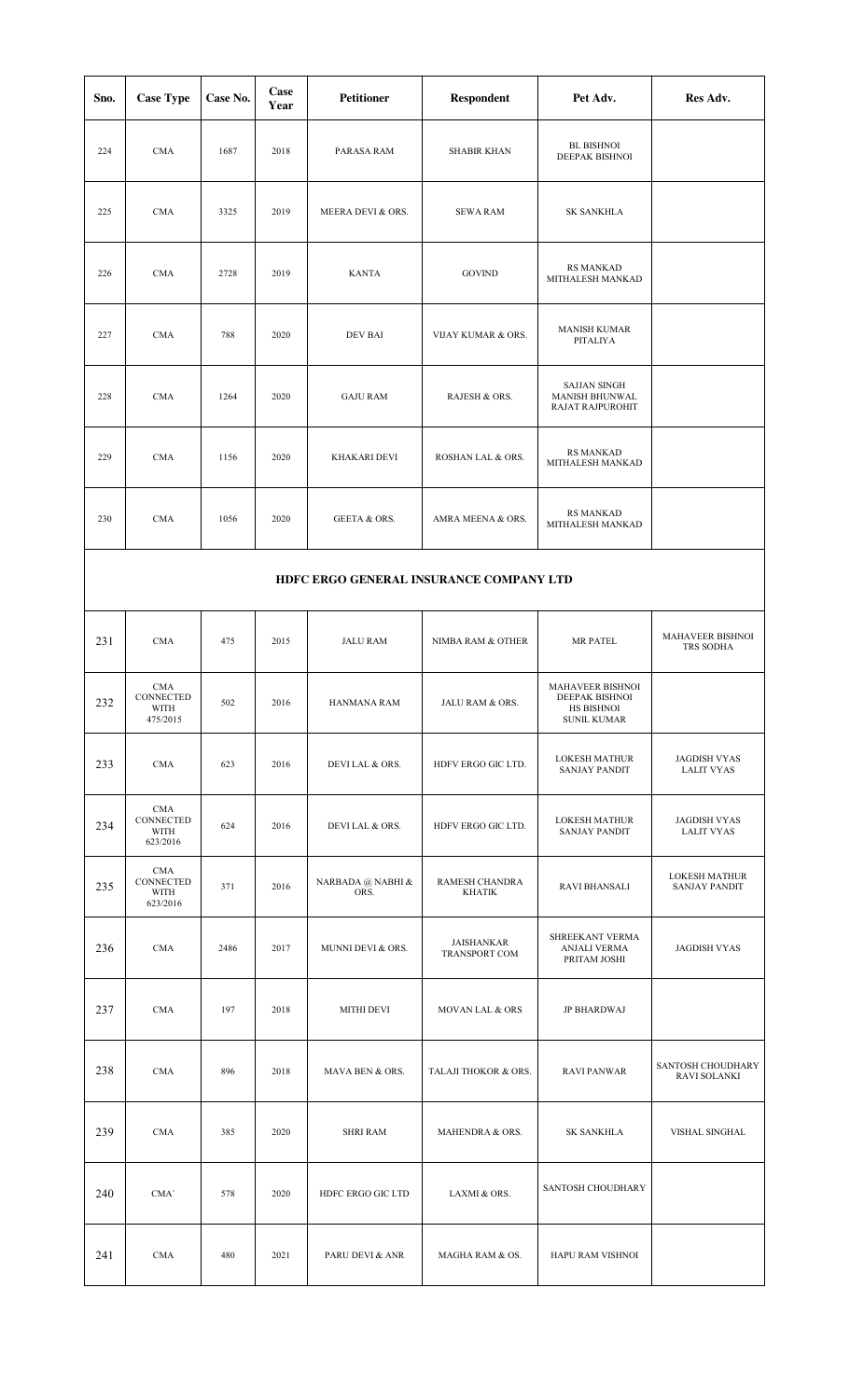| Sno. | <b>Case Type</b>                                | Case No. | Case<br>Year | <b>Petitioner</b>                          | Respondent                          | Pet Adv.                                                                  | Res Adv.                                   |
|------|-------------------------------------------------|----------|--------------|--------------------------------------------|-------------------------------------|---------------------------------------------------------------------------|--------------------------------------------|
|      |                                                 |          |              |                                            | <b>CONTEMPT- MEDICAL DEPARTMENT</b> |                                                                           |                                            |
| 242  | <b>WCP</b>                                      | 489      | 2019         | SHIV SAHAI JOHARI                          | <b>STATE OF RAJ</b>                 | CS BISSA                                                                  | PANKAJ SHARMA                              |
| 243  | <b>WCP</b>                                      | 340      | 2019         | MANOJ KUMAR & ORS                          | <b>ROHIT KUMAR</b>                  | SHREEKANT VERMA<br>ANJALI VERMA<br>PRITAM JOSHI                           | VANDANA BHANSALI                           |
| 244  | <b>WCP</b>                                      | 496      | 2019         | REWA SHANKAR<br><b>SHARMA</b>              | VEENU GUPTA                         | <b>ASHOK BISHNOI</b><br>ROHIT MUTHA                                       | <b>KARAN SINGH</b><br><b>RAJPUROHIT</b>    |
| 245  | <b>WCP</b>                                      | 787      | 2019         | <b>KISHNA RAM</b>                          | <b>BL BISHNOI</b>                   | MAHAVEER BISHNOI                                                          | <b>KARAN SINGH</b><br><b>RAJPUROHIT</b>    |
| 246  | <b>WCP</b>                                      | 88       | 2019         | RAJENDRA MEHAN                             | ROHIT KUMAR SINGH                   | CS KOTAWANI                                                               | <b>KARAN SINGH</b><br><b>RAJPUROHIT</b>    |
| 247  | <b>WCP</b>                                      | 362      | 2019         | VARSHA CHOUDHARY                           | ROHIT KUMAR SINGH                   | PRITAM SOLANKI<br><b>BL DHAKA</b>                                         | <b>KARAN SINGH</b><br><b>RAJPUROHIT</b>    |
| 248  | <b>WCP</b>                                      | 481      | 2019         | SATYA NARAYAN<br><b>PURBIA</b>             | VK MATHUR                           | <b>SUSHIL SOLANKI</b><br>NIRANJAN PATEL                                   | <b>KARAN SINGH</b><br><b>RAJPUROHIT</b>    |
| 249  | <b>WCP</b>                                      | 1256     | 2019         | NIKHIL KUMAR                               | SMT VEENU GUPTA &<br><b>ORS</b>     | KAILASH JANGID<br><b>HARISH JANGID</b><br><b>MOHAN SINGH</b><br>SHEKHAWAT |                                            |
| 250  | <b>WCP</b>                                      | 337      | 2019         | PANKAJAKSHI & ORS                          | MS VEENA GUPTA                      | <b>ASHOK BHAWAD</b><br>ROHIT MUTHA                                        | <b>KS RAJPUROHIT</b>                       |
| 251  | <b>WCP</b>                                      | 263      | 2019         | <b>TAGA RAM</b>                            | MS VEENU GUPTA & ORS                | <b>MANOJ BOHRA</b><br><b>SEEMA BOHRA</b>                                  | <b>RAJAT ARORA</b><br><b>KS RAJPUROHIT</b> |
| 252  | <b>WCP</b>                                      | 792      | 2019         | MUHAMMED ABDUL<br><b>MUSTAFA &amp; ANR</b> | <b>BL BISHNOI &amp; ANR</b>         | MAHAVEER BISHNOI<br><b>HS BISHNOI</b>                                     |                                            |
| 253  | <b>WCP</b>                                      | 586      | 2019         | <b>GAJENDRA SINGH</b><br>NATHAWAT          | ROHIT KUMAR SINGH &<br><b>ORS</b>   | KAILASH JANGID                                                            |                                            |
| 254  | <b>WCP</b>                                      | 419      | 2019         | RAMESH KUAMR                               | STATER OF RAJASTHAN<br>& ORS        | <b>VIJAS BIJARANIA</b><br>SUDESH BIJARNIA<br><b>SURENDRA BANA</b>         | <b>KS RAJPUROHIT</b>                       |
| 255  | <b>WCP</b>                                      | 1164     | 2019         | SUDHIR KASHYAP                             | ROHIT KUMAR SINGH &<br><b>ORS</b>   | RISHABH TAYAL                                                             | <b>KS RAJPUROHIT</b>                       |
| 256  | <b>WCP</b>                                      | 571      | 2019         | <b>SMT MUNNI KUMARI</b>                    | <b>STATE &amp; ORS</b>              | <b>KHET SINGH</b><br>RS BHATI                                             | <b>KS RAJPUROHIT</b>                       |
| 257  | <b>WCP</b>                                      | 467      | 2019         | <b>RAMESH</b>                              | <b>STATE OF RAJ</b>                 | <b>KHET SINGH</b><br>RS BHATI                                             | <b>KARAN SINGH</b><br><b>RAJPUROHIT</b>    |
| 258  | <b>WCP</b><br>CONNECTED<br>WITH CCP<br>467/2020 | 778      | 2019         | NAINA DEVI                                 | <b>STATE OF RAJ</b>                 | <b>KHET SINGH</b><br>RS BHATI                                             |                                            |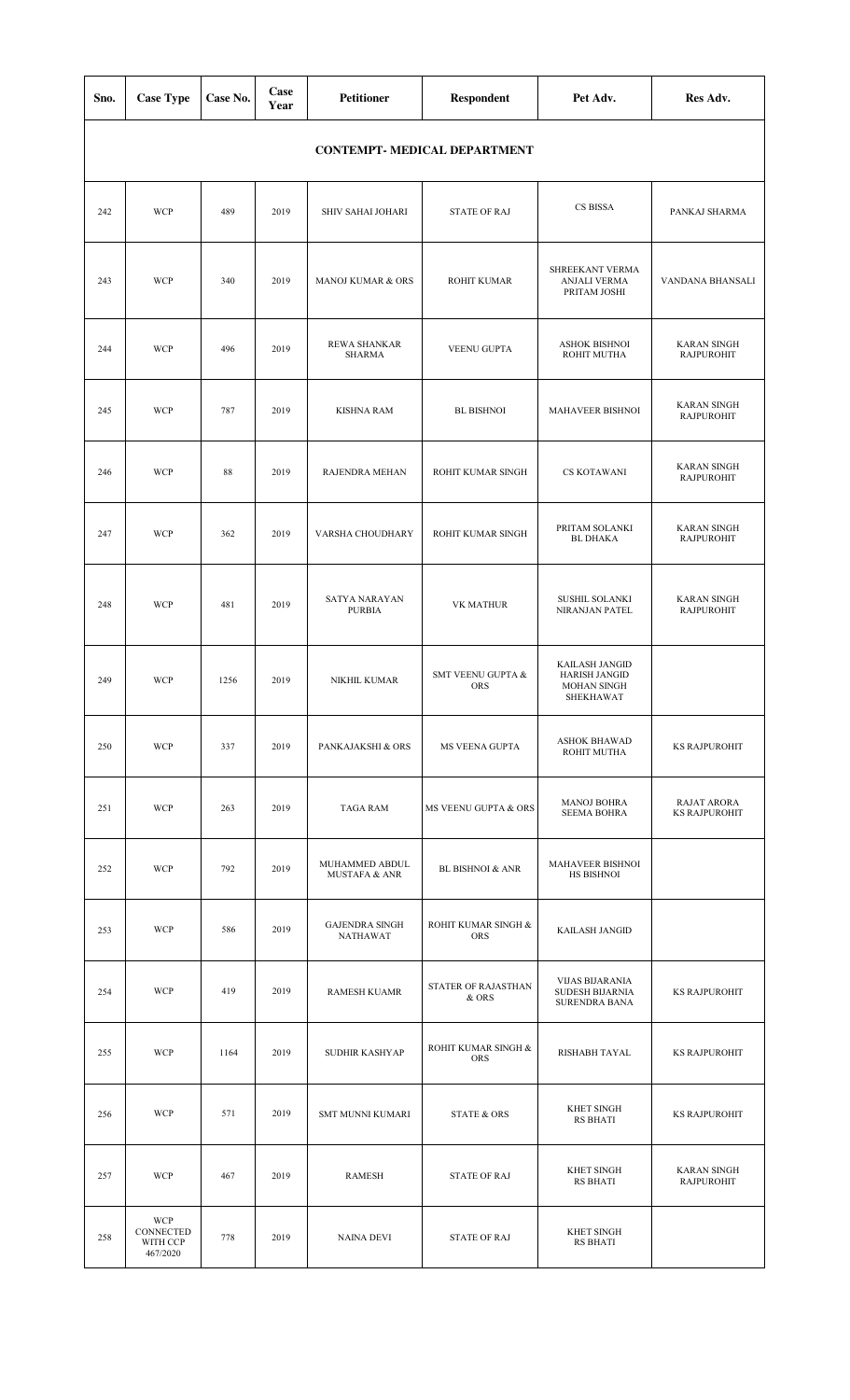| Sno. | <b>Case Type</b>                                | Case No. | Case<br>Year | <b>Petitioner</b>              | Respondent                         | Pet Adv.                                     | Res Adv.                                |
|------|-------------------------------------------------|----------|--------------|--------------------------------|------------------------------------|----------------------------------------------|-----------------------------------------|
| 259  | <b>WCP</b><br>CONNECTED<br>WITH CCP<br>467/2020 | 691      | 2019         | PARAVAN DEVI                   | <b>STATE OF RAJ</b>                | <b>KHET SINGH</b><br><b>RS BHATI</b>         |                                         |
| 260  | <b>WCP</b><br>CONNECTED<br>WITH CCP<br>467/2020 | 208      | 2020         | <b>SUMITRA MEENA</b>           | <b>STATE OF RAJ</b>                | <b>KHET SINGH</b><br><b>RS BHATI</b>         |                                         |
| 261  | <b>WCP</b><br>CONNECTED<br>WITH CCP<br>467/2020 | 440      | 2019         | <b>SUNITA PARMER</b>           | <b>STATE OF RAJ</b>                | <b>KHET SINGH</b><br><b>RS BHATI</b>         |                                         |
| 262  | <b>WCP</b>                                      | 430      | 2020         | NARENDRA KUMAR                 | <b>AKHIL ARORA</b>                 | YASH PAL KHILERY                             | <b>KARAN SINGH</b><br><b>RAJPUROHIT</b> |
| 263  | <b>WCP</b>                                      | 256      | 2020         | <b>VIMLA</b>                   | MUKUL SHARMA                       | <b>MAHAVEER BISHNOI</b>                      | <b>KARAN SINGH</b><br><b>RAJPUROHIT</b> |
| 264  | <b>WCP</b>                                      | 365      | 2020         | <b>SOMRAJ VISHNOI</b>          | MUKUL SHARMA                       | <b>MAHAVEER BISHNOI</b>                      | <b>KARAN SINGH</b><br><b>RAJPUROHIT</b> |
| 265  | <b>WCP</b>                                      | 264      | 2020         | MOHAMMAD ARSHAD<br><b>MODI</b> | <b>STATE OF RAJ</b>                | YASH PAL KHILERY                             | <b>KARAN SINGH</b><br><b>RAJPUROHIT</b> |
| 266  | <b>WCP</b>                                      | 362      | 2020         | <b>SUMAN KUMARI</b>            | MUKUL SHARMA                       | <b>MAHAVEER BISHNOI</b>                      | <b>KARAN SINGH</b><br><b>RAJPUROHIT</b> |
| 267  | <b>WCP</b>                                      | 655      | 2020         | SHAKUNTALA                     | <b>ROHIT KUMAR</b>                 | <b>RP SAINI</b><br>HANSRAJ NIMBA             |                                         |
| 268  | <b>WCP</b>                                      | 251      | 2020         | HARI VALLABH VYAS              | <b>STATE OF RAJ</b>                | <b>MANOJ BOHRA</b><br><b>SEEMA BOHRA</b>     | <b>KARAN SINGH</b><br><b>RAJPUROHIT</b> |
| 269  | <b>WCP</b>                                      | 406      | 2020         | SANGEET VERMA                  | <b>SANJAY KUMAR</b>                | HS SIDHU<br><b>BALTEJ SINGH</b>              | <b>KARAN SINGH</b><br><b>RAJPUROHIT</b> |
| 270  | <b>WCP</b>                                      | 613      | 2020         | SARITA                         | <b>STATE OF RAJ</b>                | <b>GR BHARI</b>                              | <b>KARAN SINGH</b><br><b>RAJPUROHIT</b> |
| 271  | <b>WCP</b>                                      | 748      | 2020         | PAWAN JAIPAL                   | <b>STATE OF RAJ</b>                | RN CHOUDHARY<br>SK DAUKIYA<br>SL MANDA       | <b>KARAN SINGH</b><br><b>RAJPUROHIT</b> |
| 272  | <b>WCP</b>                                      | 637      | 2020         | <b>KARTIK TAK</b>              | <b>AKHIL ARORA</b>                 | KAILASH JANGID                               | <b>KARAN SINGH</b><br><b>RAJPUROHIT</b> |
| 273  | <b>WCP</b>                                      | 644      | 2020         | KAILASH KASWAN                 | MUKUL SHARMA & ORS                 | YASHPAL KHILERI                              | <b>KS RAJPUROHIT</b>                    |
| 274  | <b>WCP</b><br>CONNECTED<br>WITH<br>644/2020     | 669      | 2020         | SANGEETA CHOUDHARY             | MUKUL SHARMA & ORS                 | YASHPAL KHILERI                              | <b>KS RAJPUROHIT</b>                    |
| 275  | <b>WCP</b>                                      | 250      | 2020         | LRS OF CHAND<br>MOHAMMED       | STATER OF RAJASTHAN<br>& ORS       | <b>MANISH PATEL</b><br><b>BABU LAL KUDAN</b> |                                         |
| 276  | <b>WCP</b>                                      | 751      | 2020         | <b>FARJANA BANO</b>            | STATE OF RAJASTHAN &<br><b>ORS</b> | RN CHOUDHARY<br><b>SL MANDA</b>              | <b>KS RAJPUROHIT</b>                    |